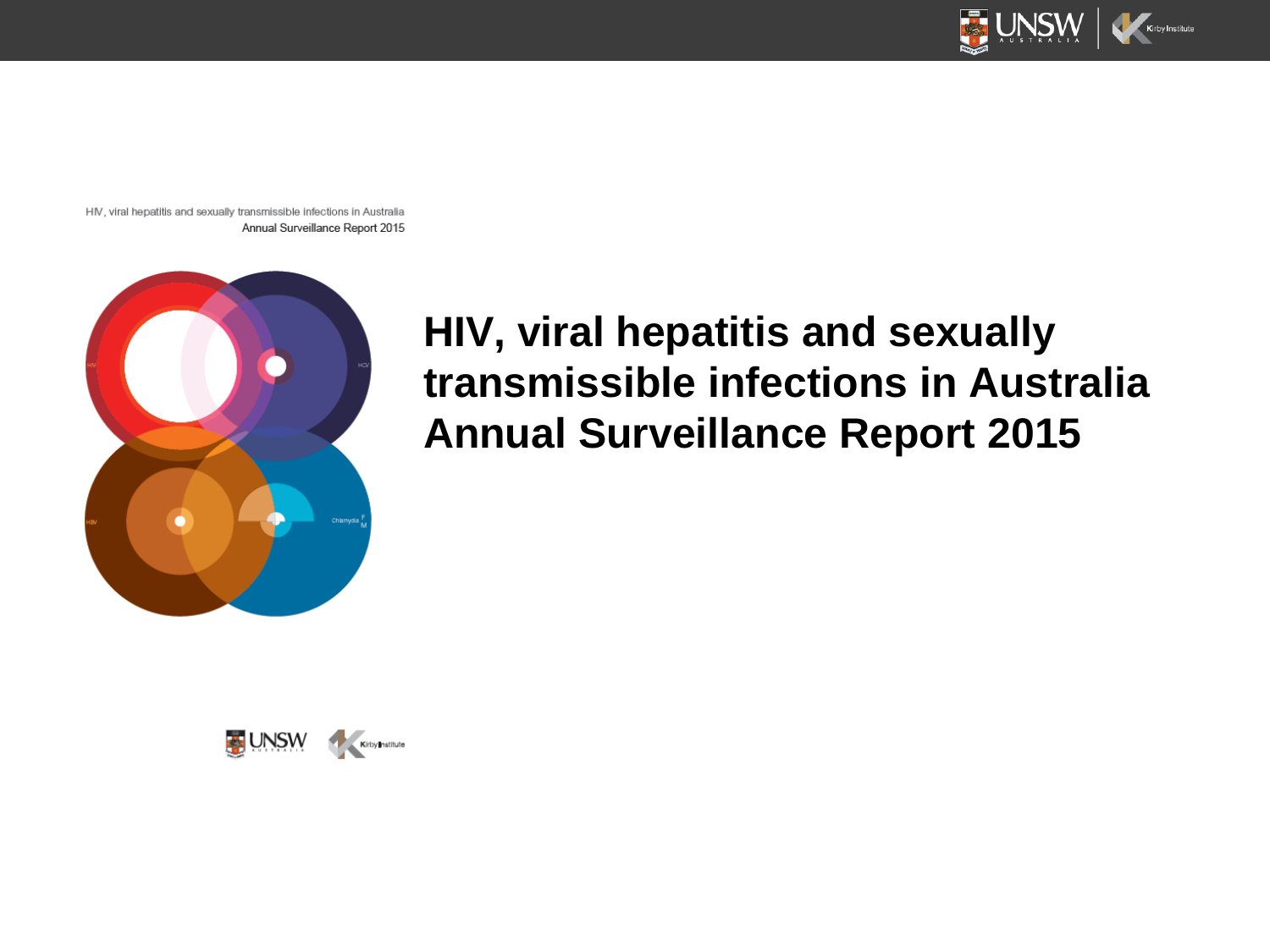

# **Structure of the 2015 report**

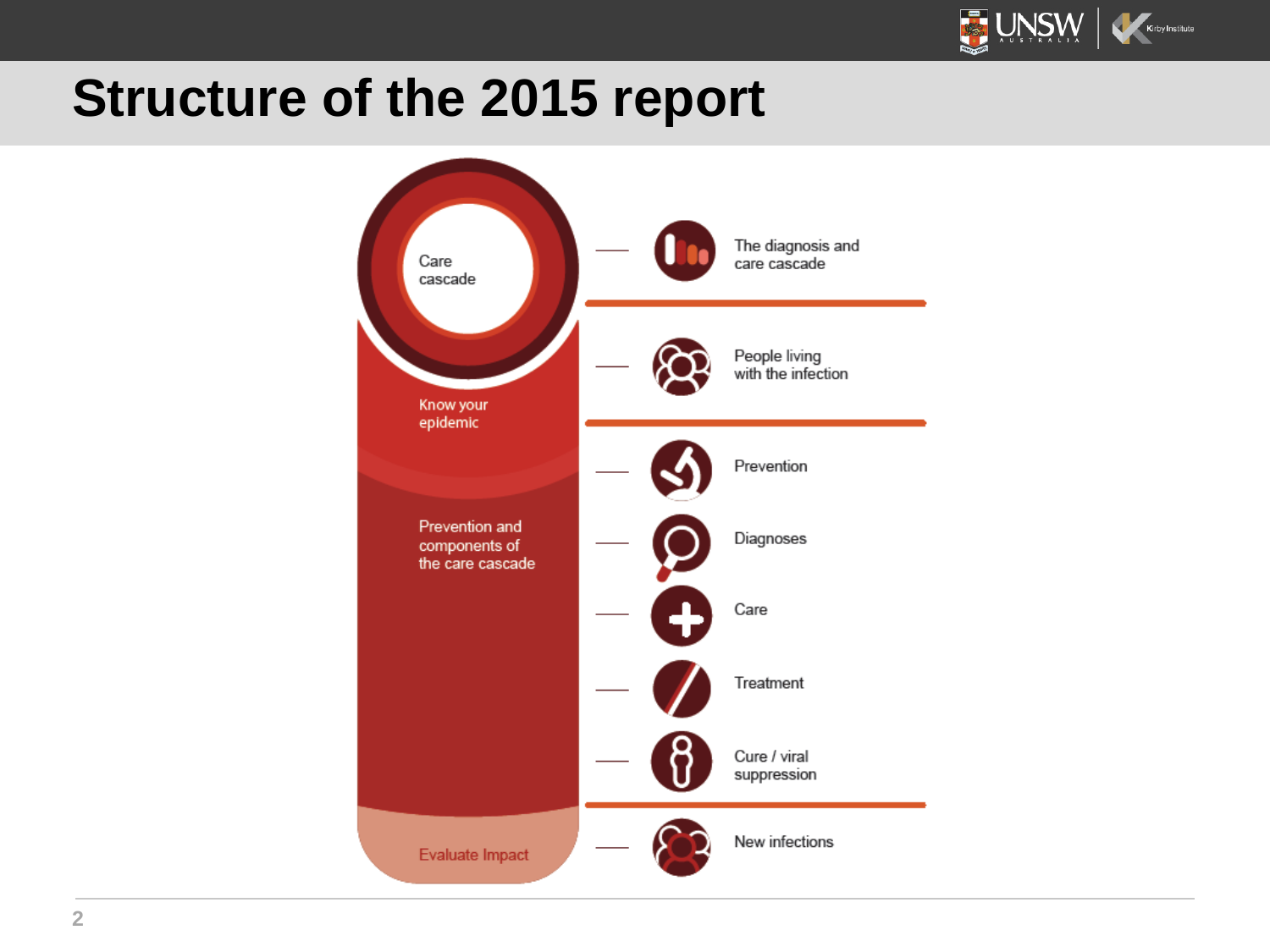

#### **Figure 1:** The 2014 HIV diagnosis and care cascade

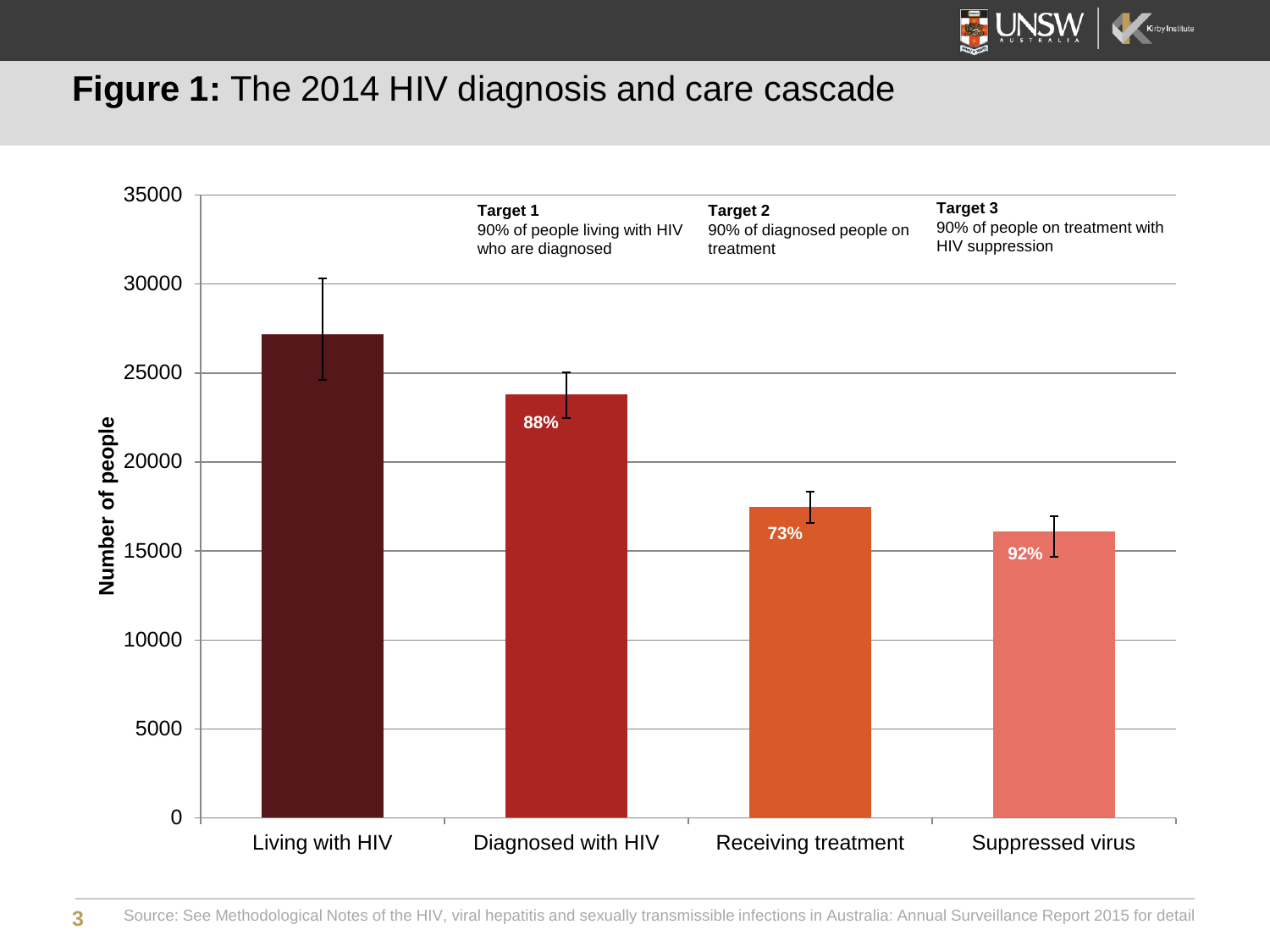

### **Figure 2:** Estimated number of people living with HIV by reported exposure category, Australia, 2014

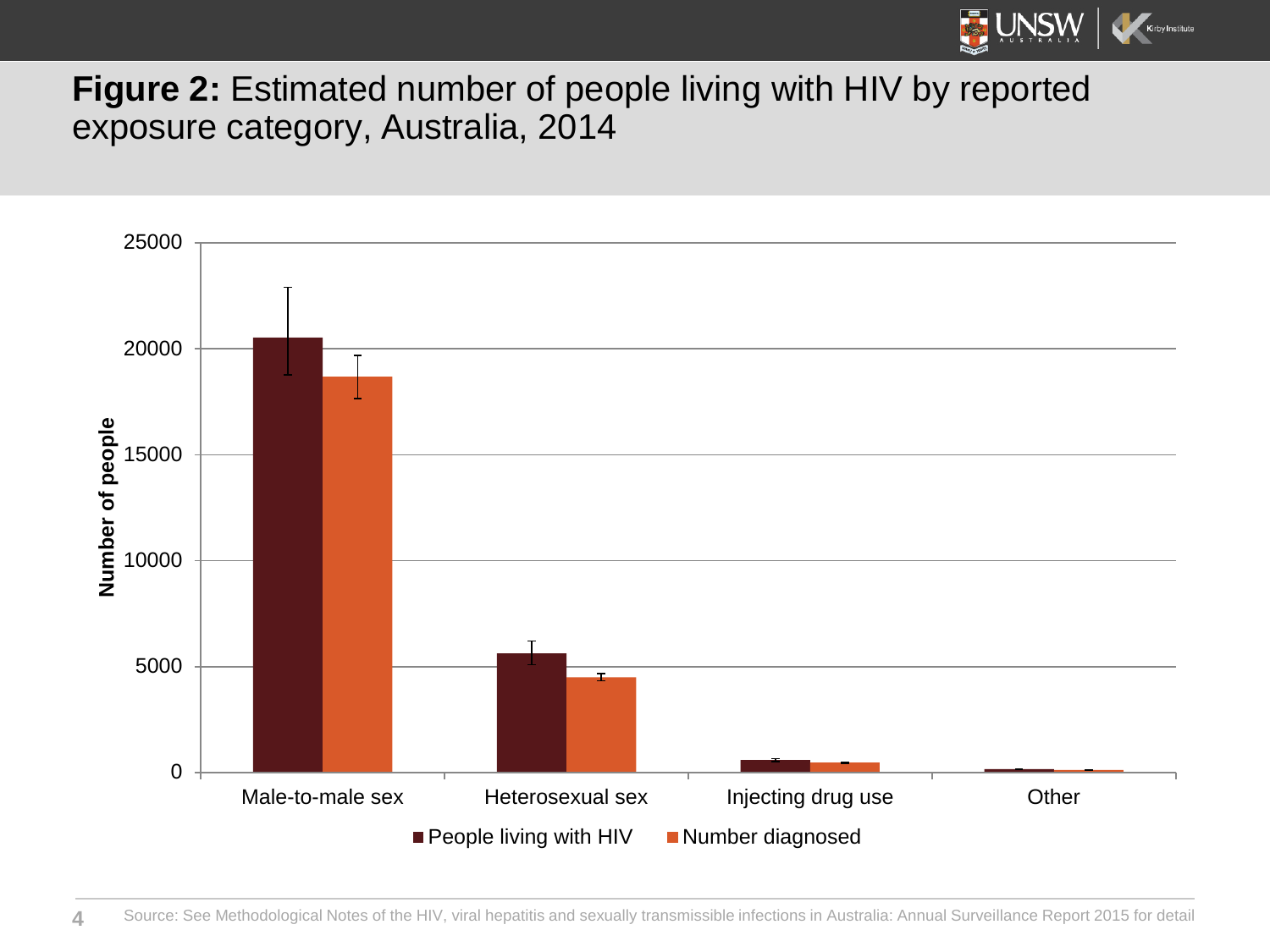

#### **Figure 3:** Estimated number of people living with HIV by country/region of birth, Australia, 2014

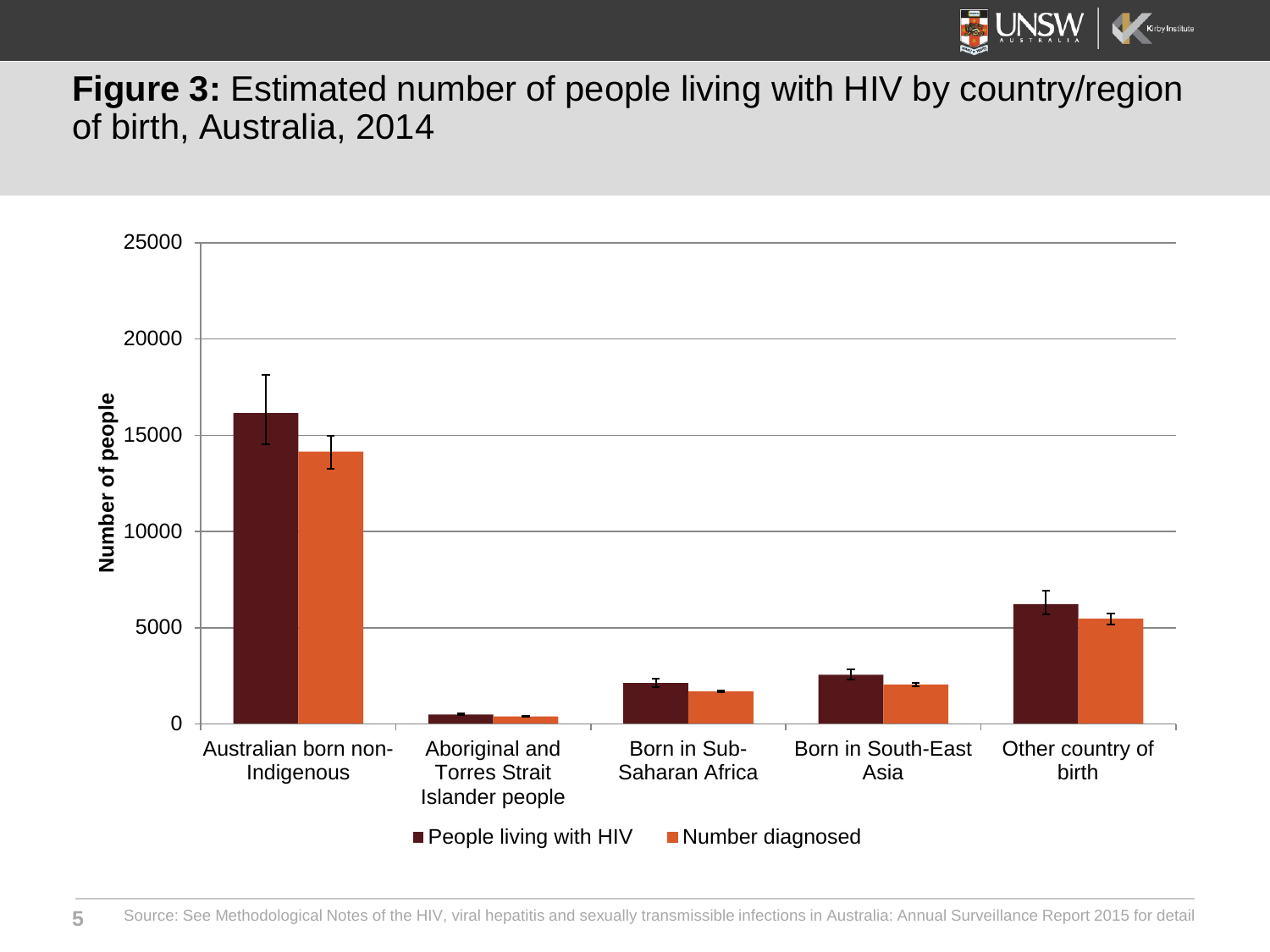

### **Figure 4:** Estimated HIV prevalence in selected countries, 2014



**Source**: UNAIDS, HIV in the United Kingdom: 2014 Report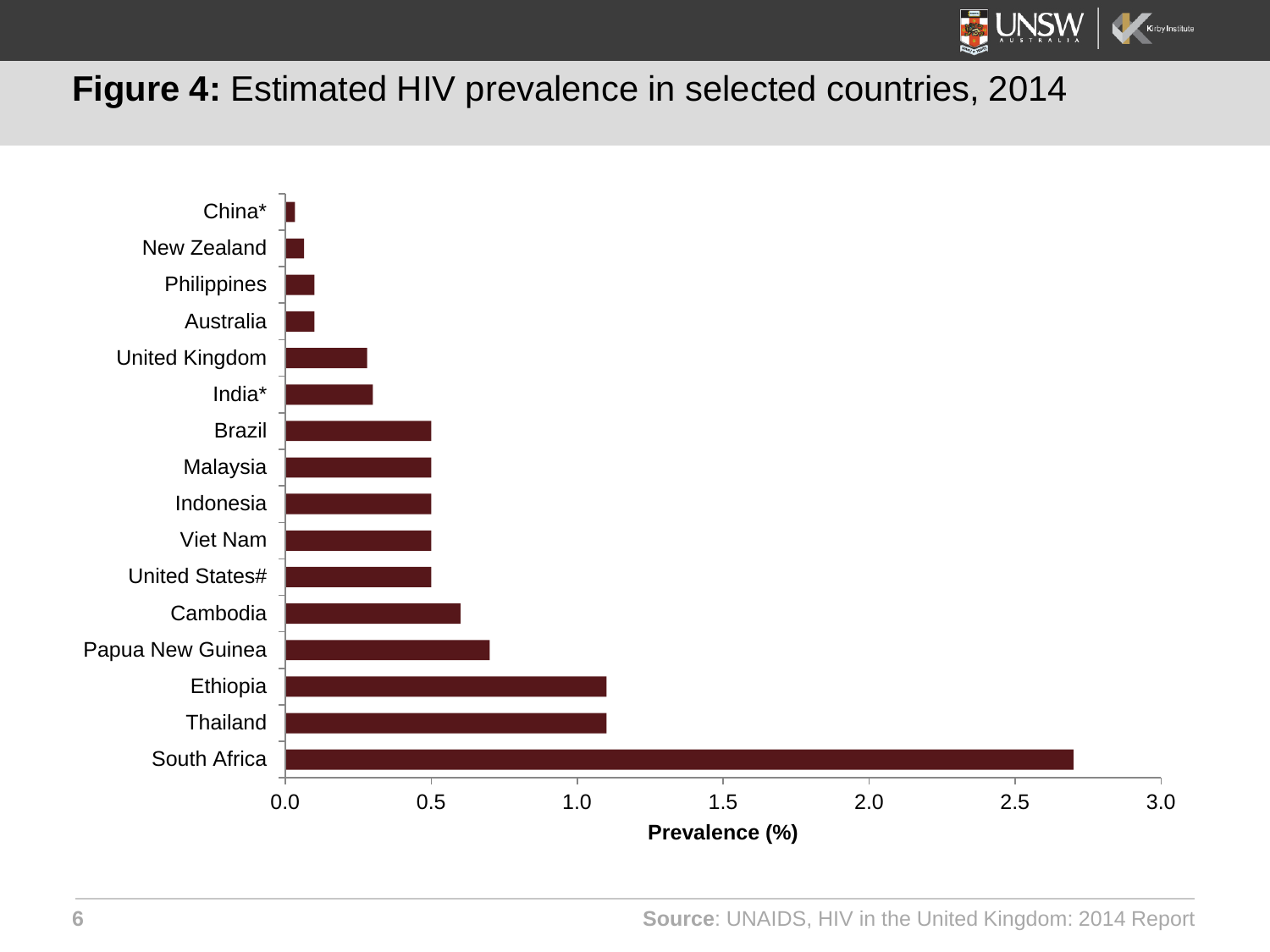

#### **Figure 5:** Self-report HIV prevalence among gay men, 2005-2014



1 Age standardised by ABS populations and weighted by different recruitment types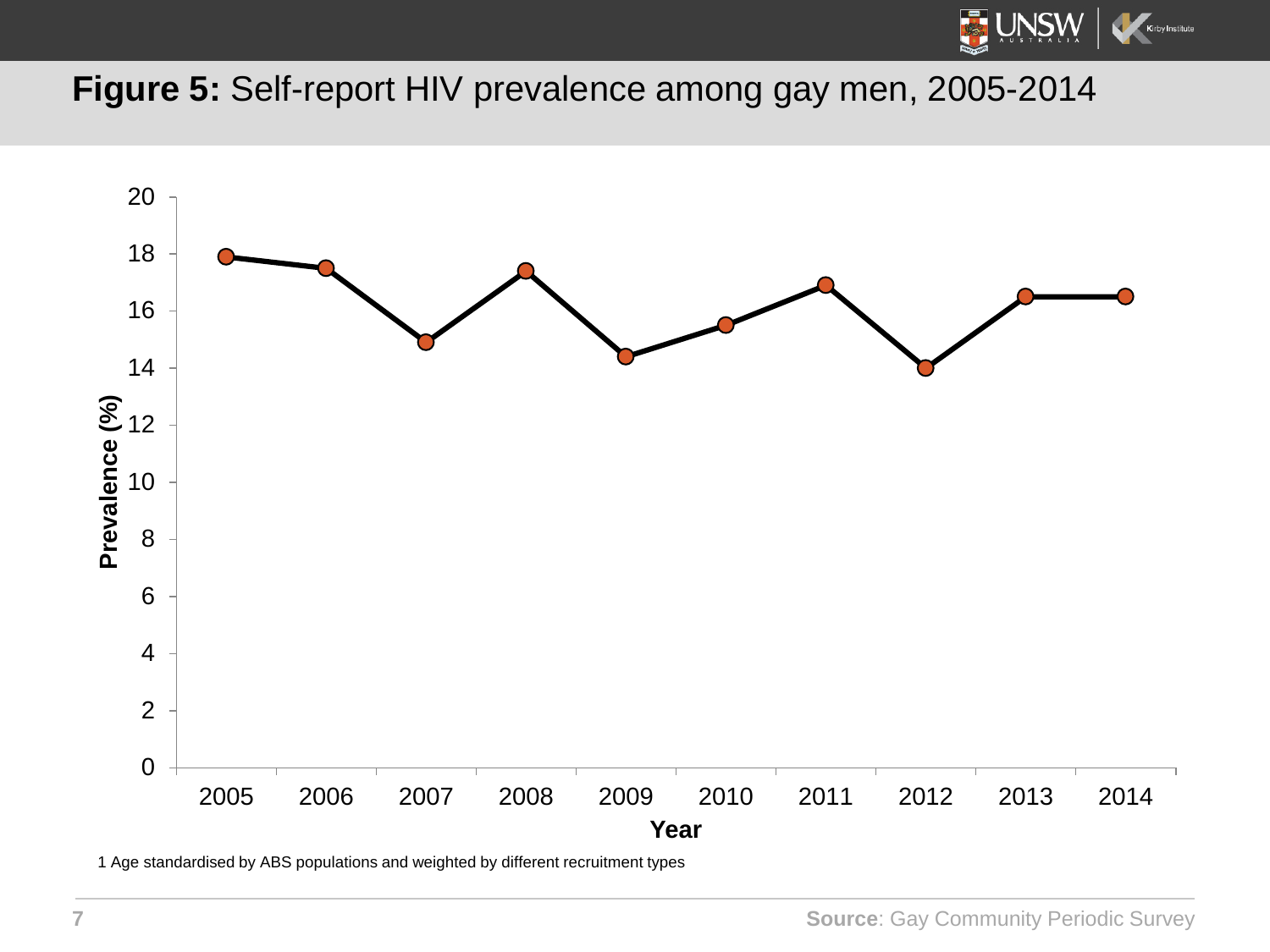

**Figure 6:** HIV prevalence among people seen at needle and syringe programs, 2005-2014, by sex



\* Includes transgender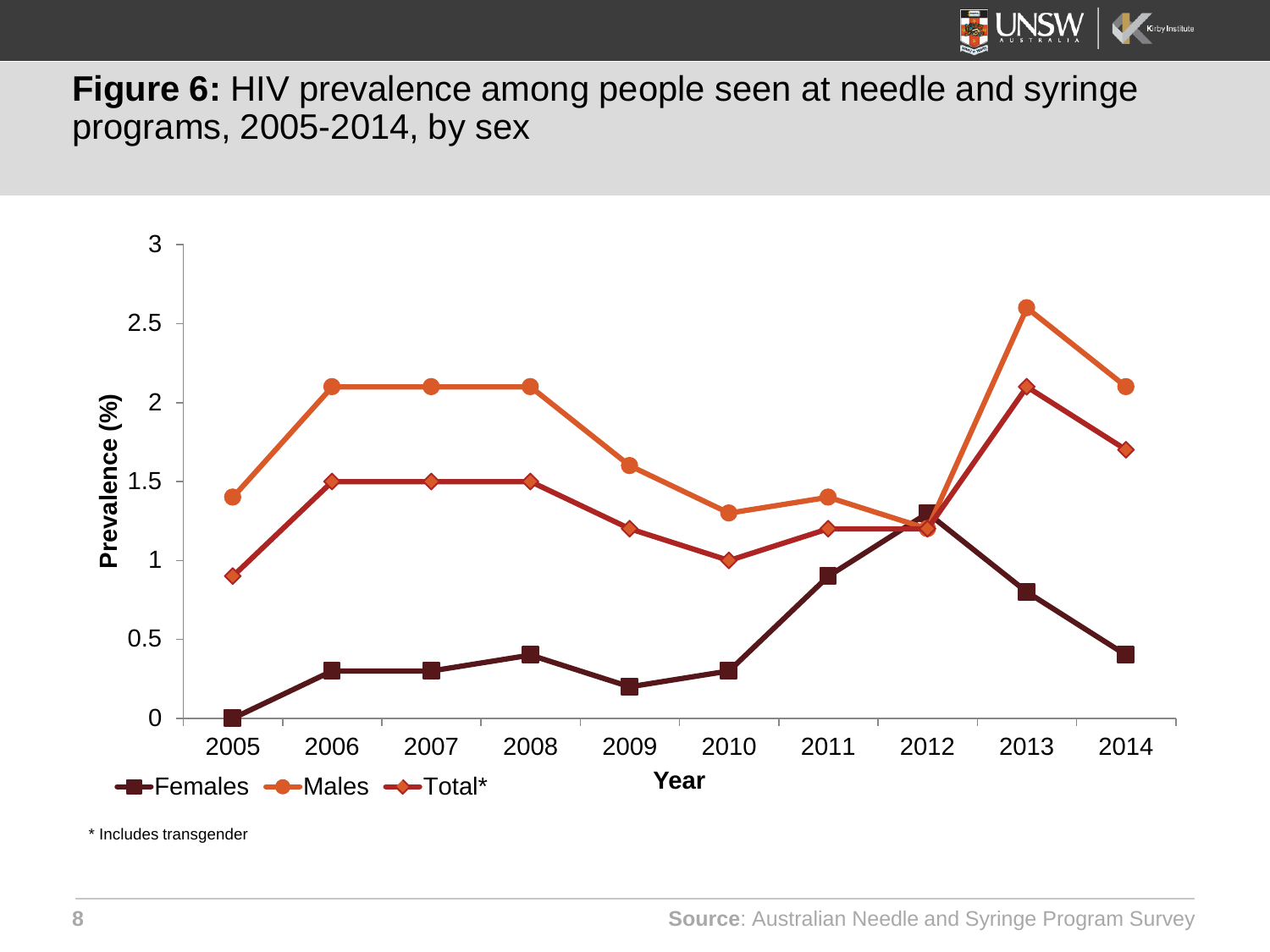

**Figure 7:** HIV prevalence among people seen NSPs, 2005-2014, by sexual identity

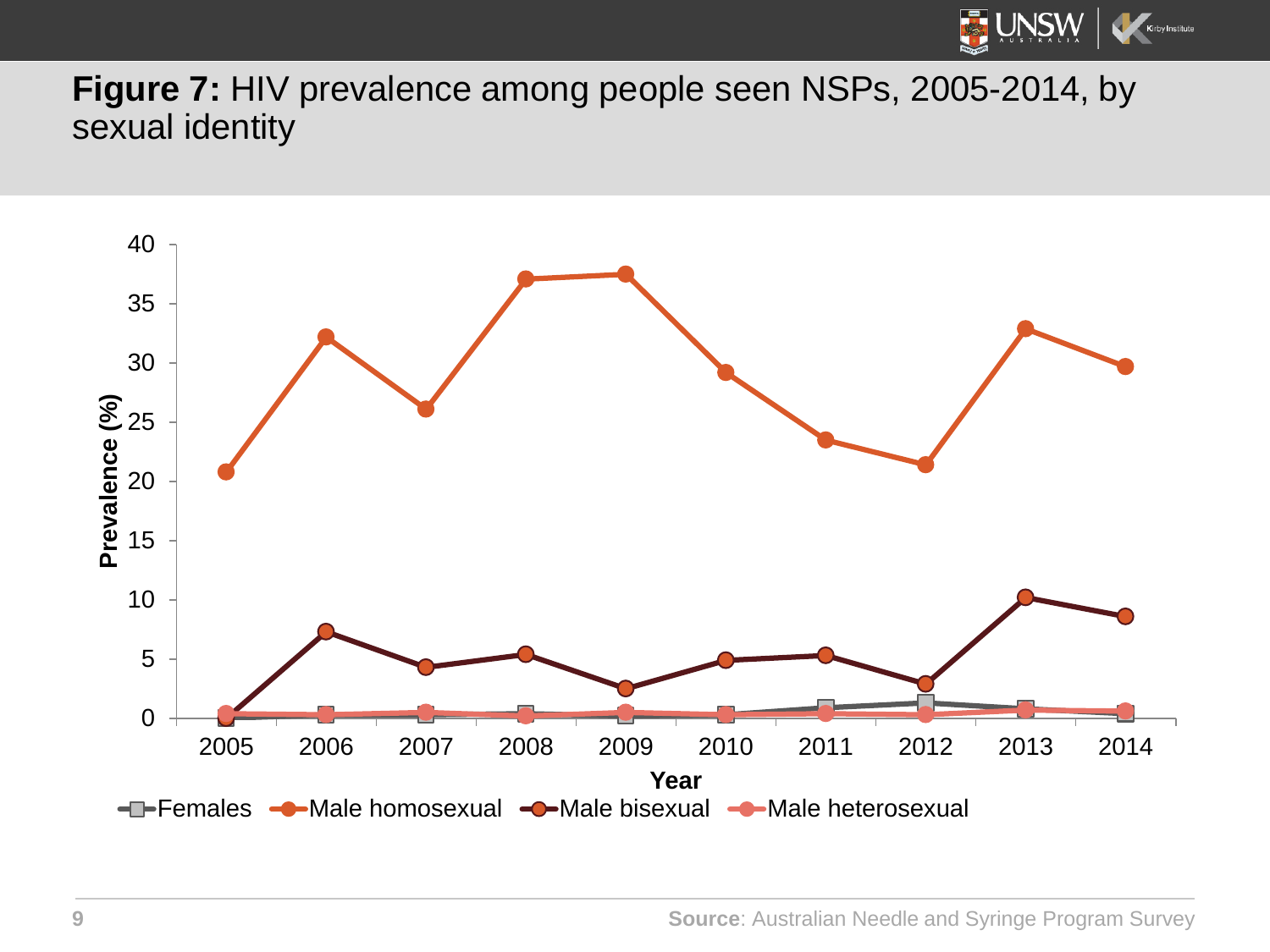

**Figure 8:** HIV prevalence in blood donors, 2005-2014, by new and repeat donor status

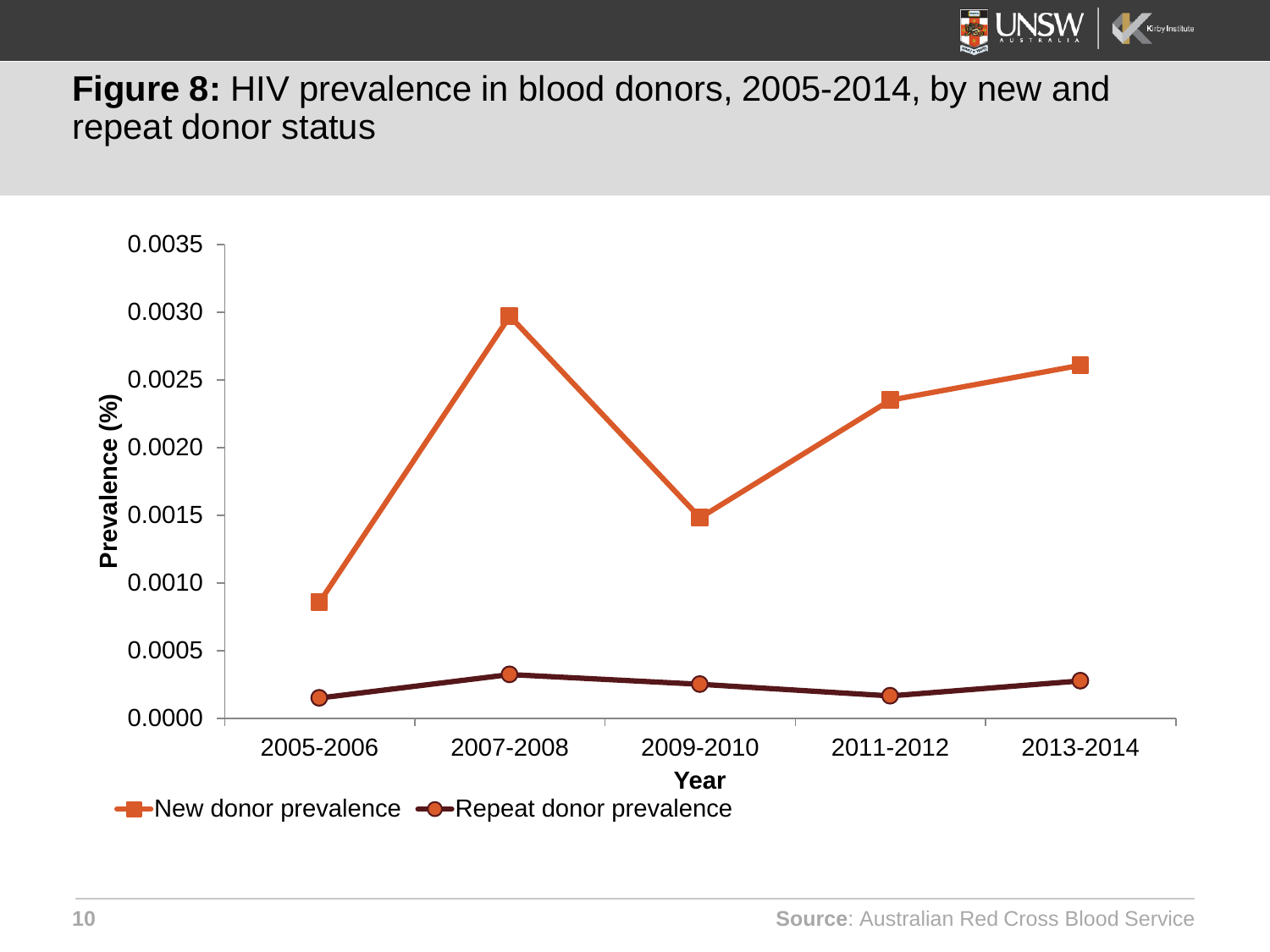

**Figure 9:** Proportion of gay men with casual partners who reported any condomless anal intercourse in the six months prior to the survey, 2005- 

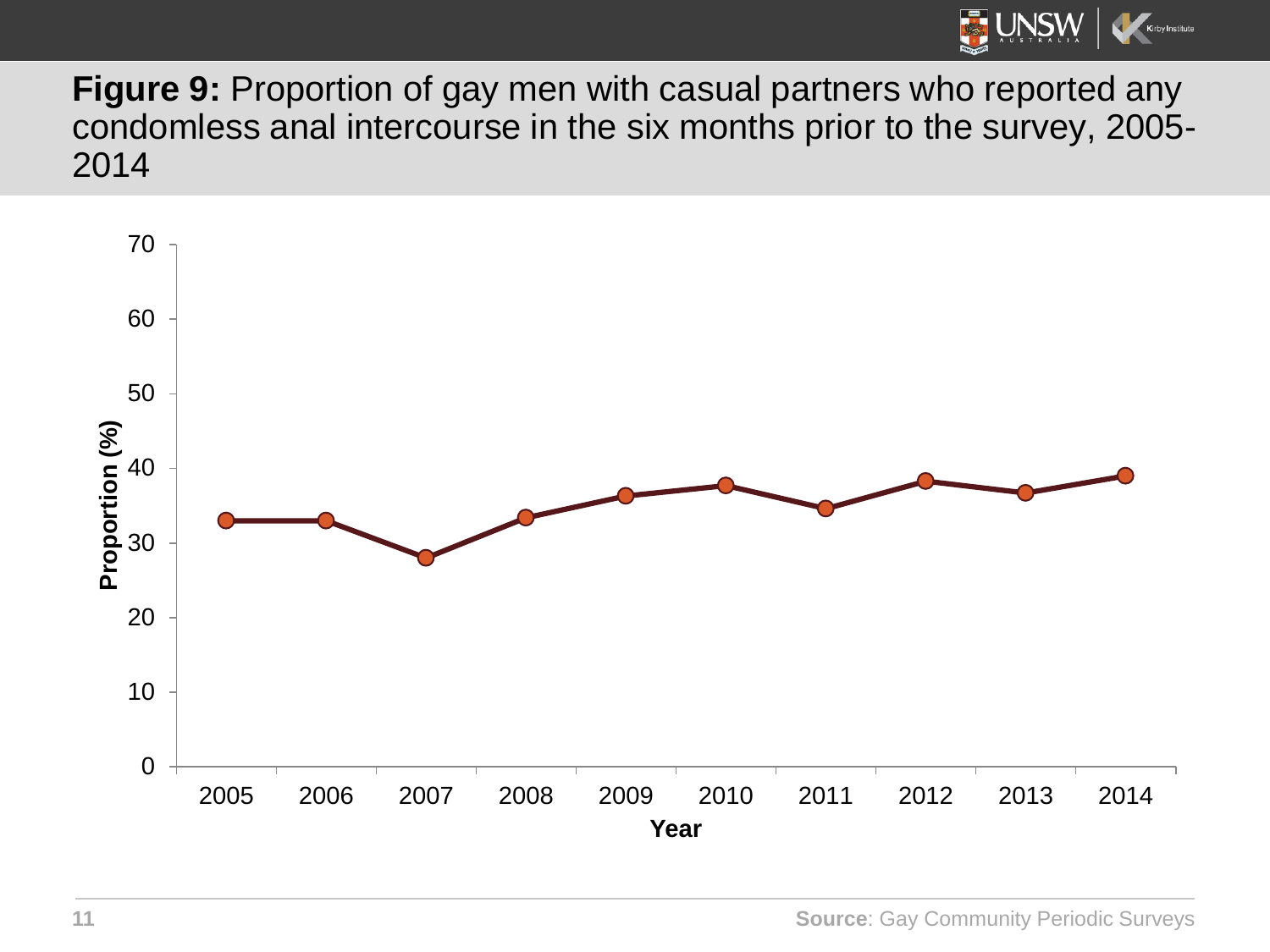

**Figure 10:** Proportion of people who inject drugs seen at needle and syringe programs, reporting inconsistent condom use in the last month with non-regular partners, 2005-2014, by sex



\* Includes transgender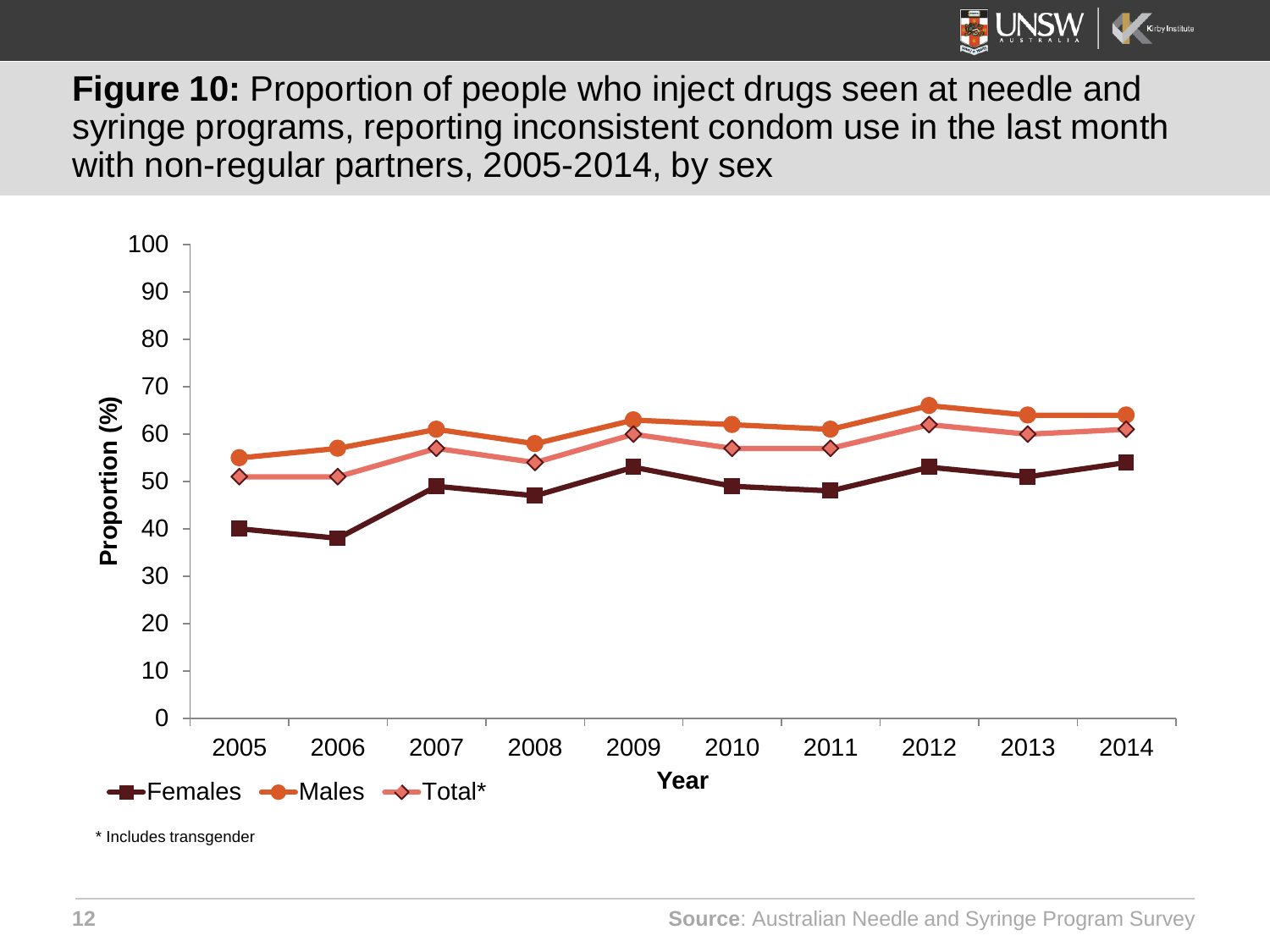

**Figure 11:** Proportion of people seen at needle and syringe programs reporting receptive syringe sharing (RSS) in the last month, 2005-2014, by sex

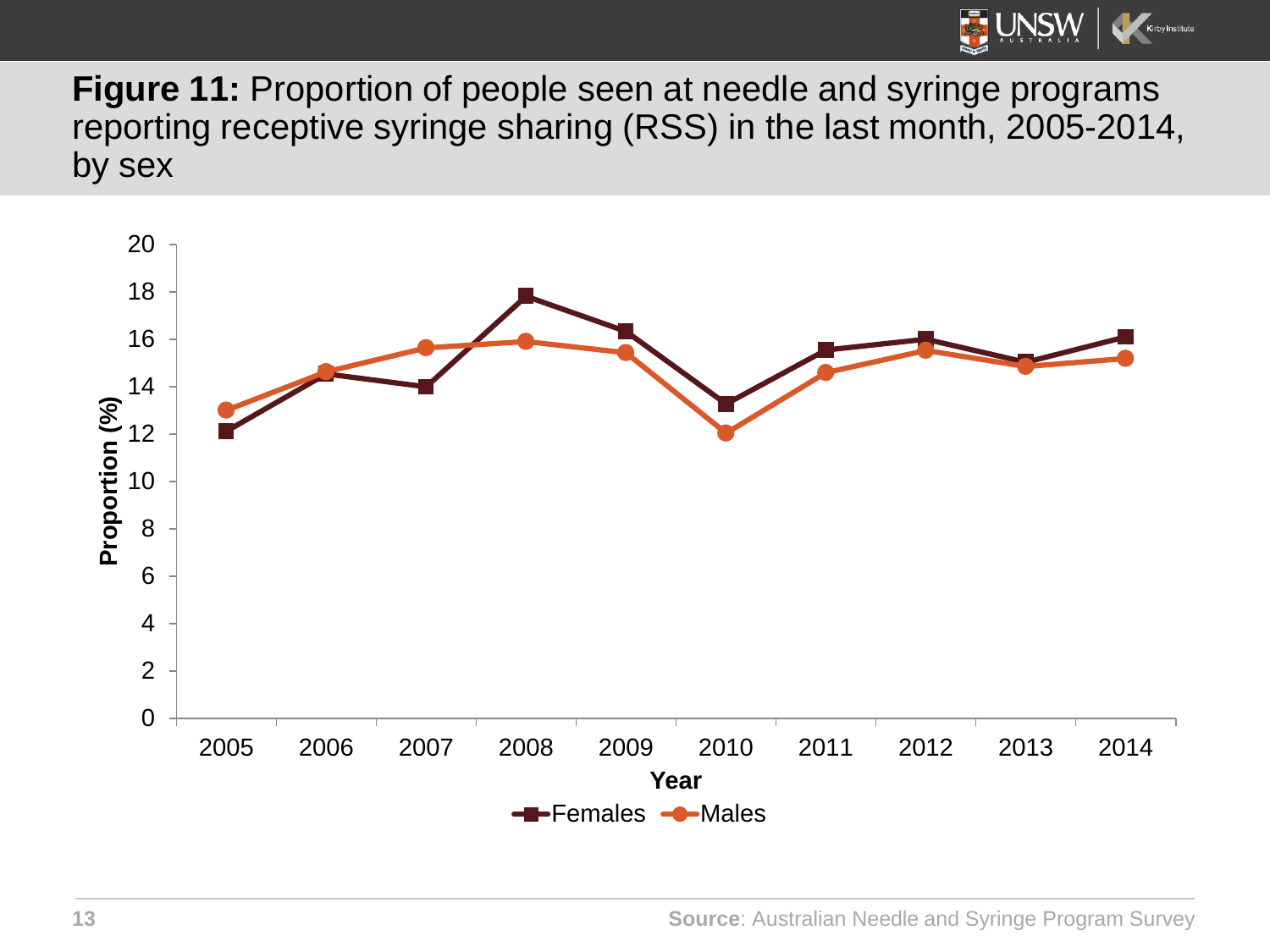

### **Figure 12:** Proportion of non-HIV-positive men tested for HIV in last 12 months, 2005-2014

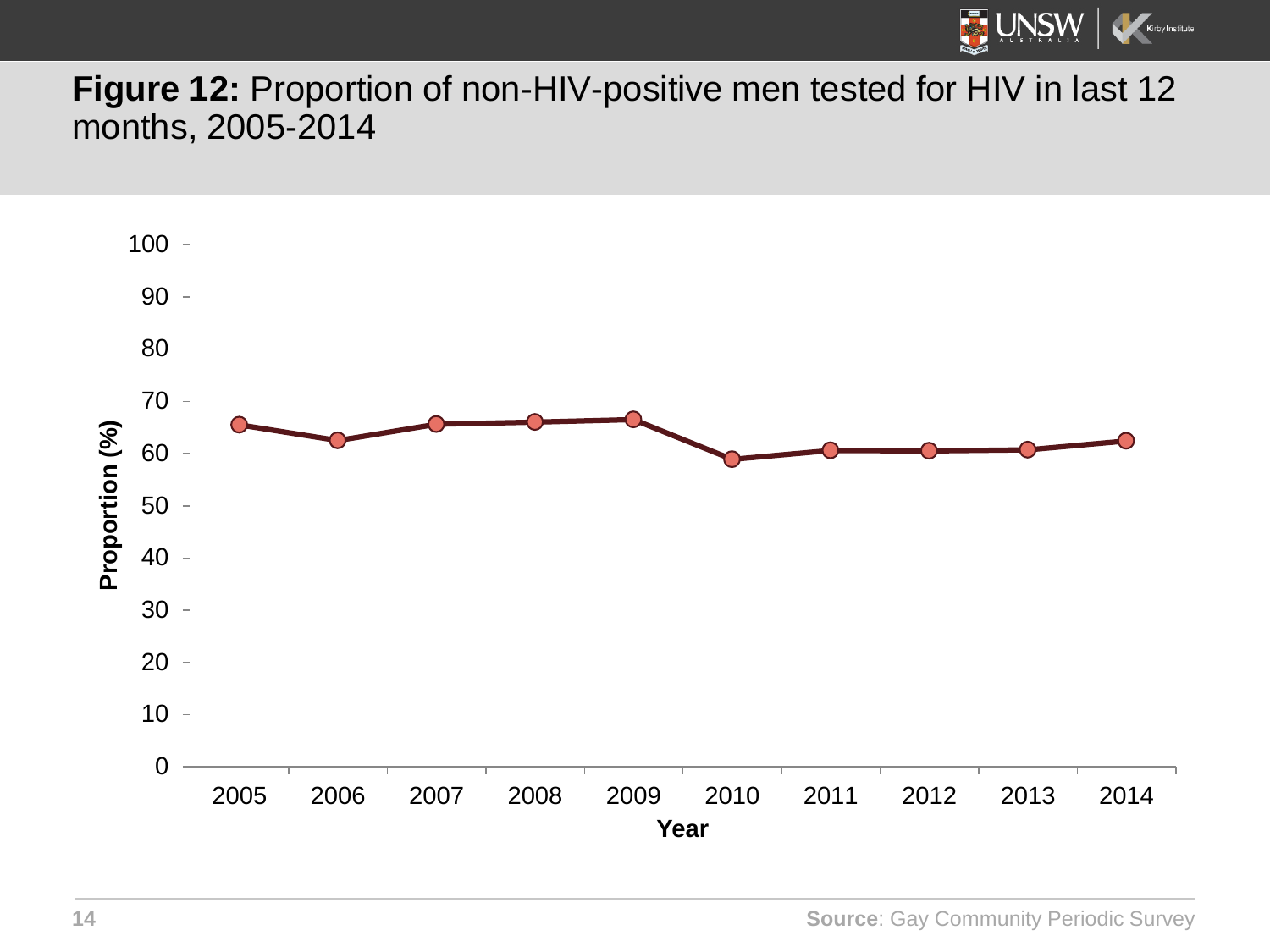

**Figure 13:** Number of HIV tests among gay and bisexual men attending high case load general practices, 2011-2014



 **Source**: The Australian Collaboration for Coordinated Enhanced Sentinel Surveillance of Sexually Transmitted Infections (STIs) and Blood Borne Viruses (BBVs)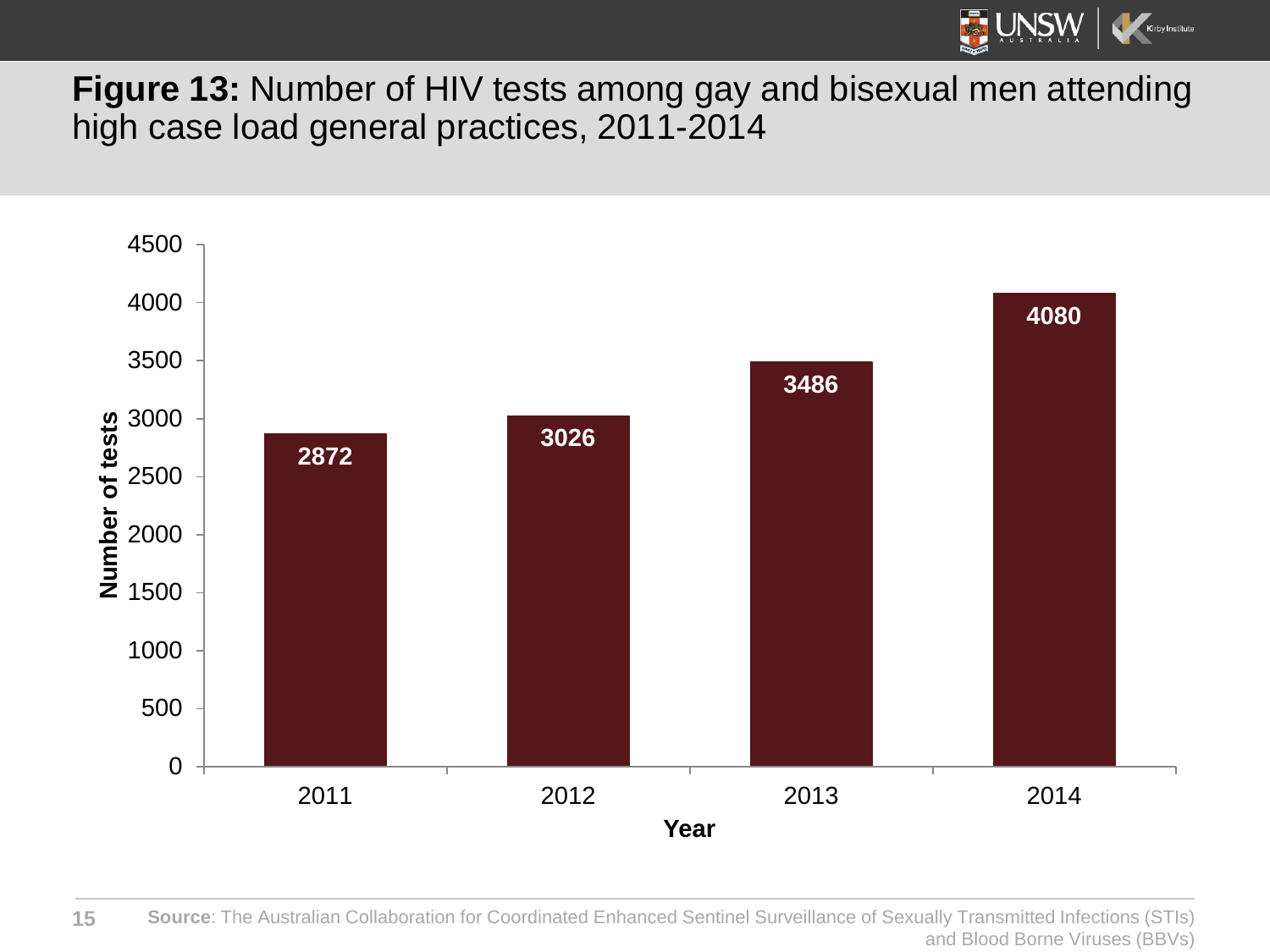

**Figure 14:** Number of HIV tests among gay and bisexual men attending sexual health clinics, 2011-2014



 **Source**: The Australian Collaboration for Coordinated Enhanced Sentinel Surveillance of Sexually Transmitted Infections (STIs) and Blood Borne Viruses (BBVs)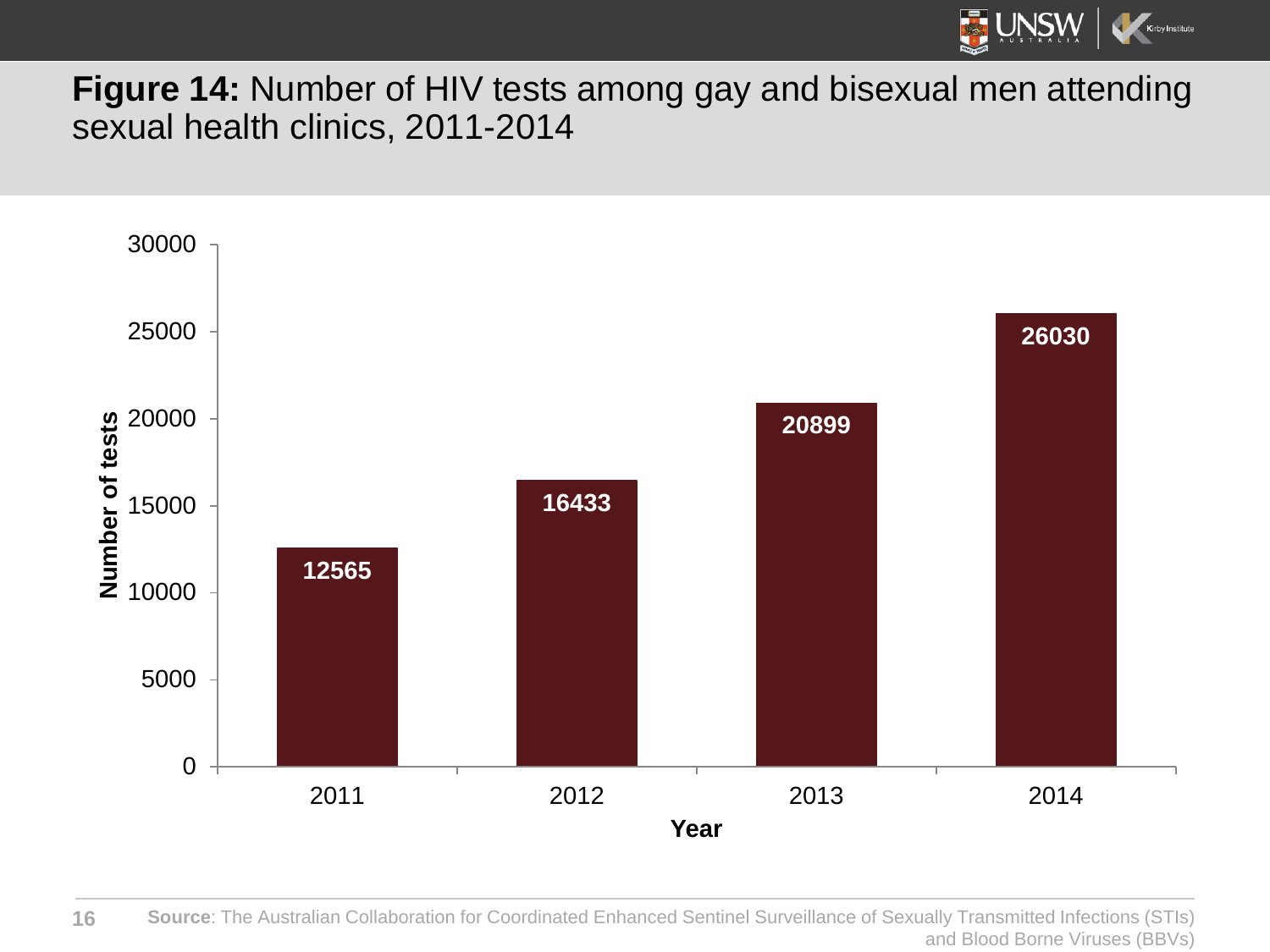

**Figure 15:** Proportion of people attending sexual health clinics and general practice clinics tested for HIV in a year, 2011-2014

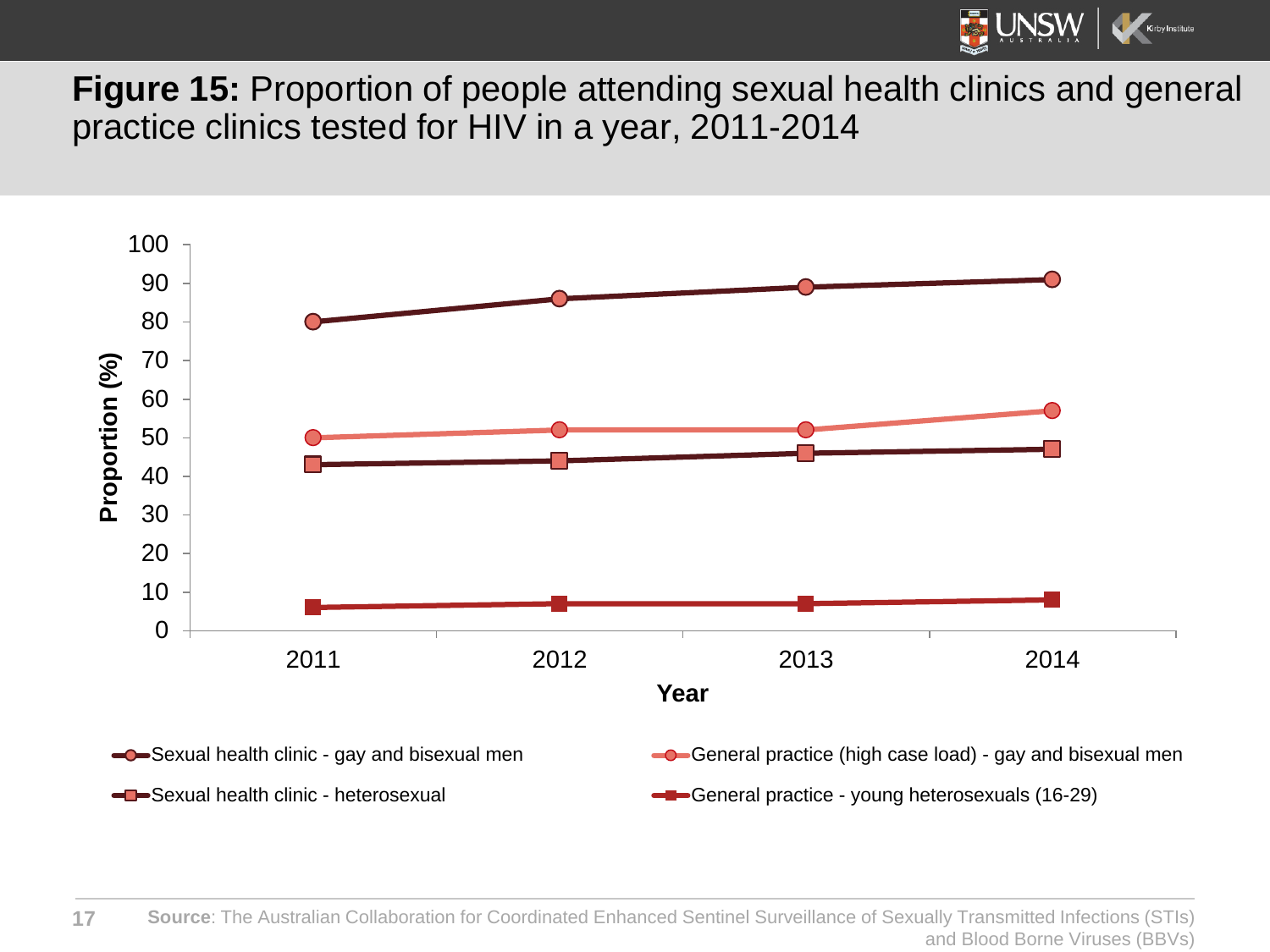

**Figure 16:** Proportion of sexual health clinic attendees tested for HIV in a year, 2011-2014

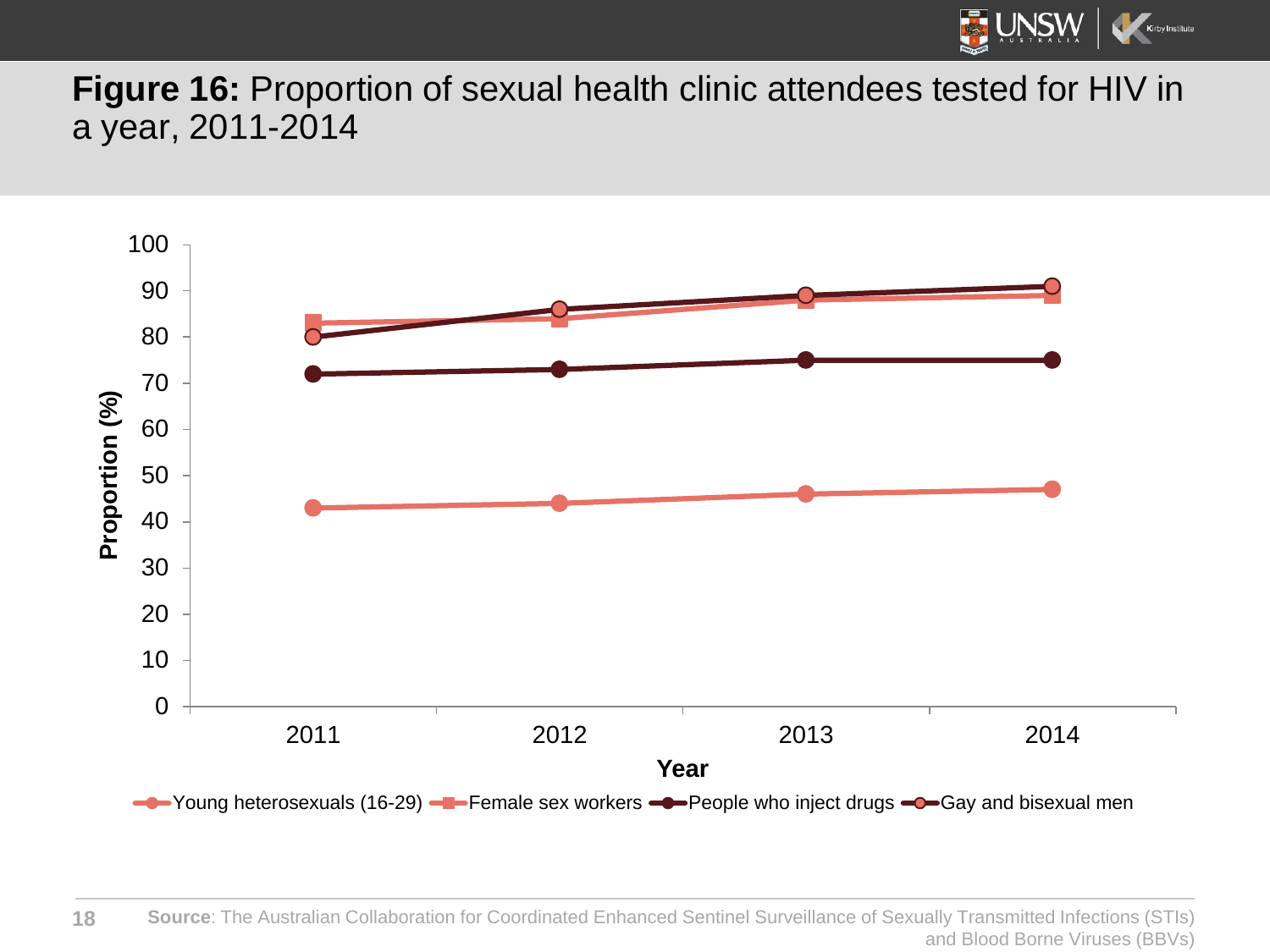

**Figure 17:** HIV re-testing among gay and bisexual men attending sexual health clinics, 2011-2013

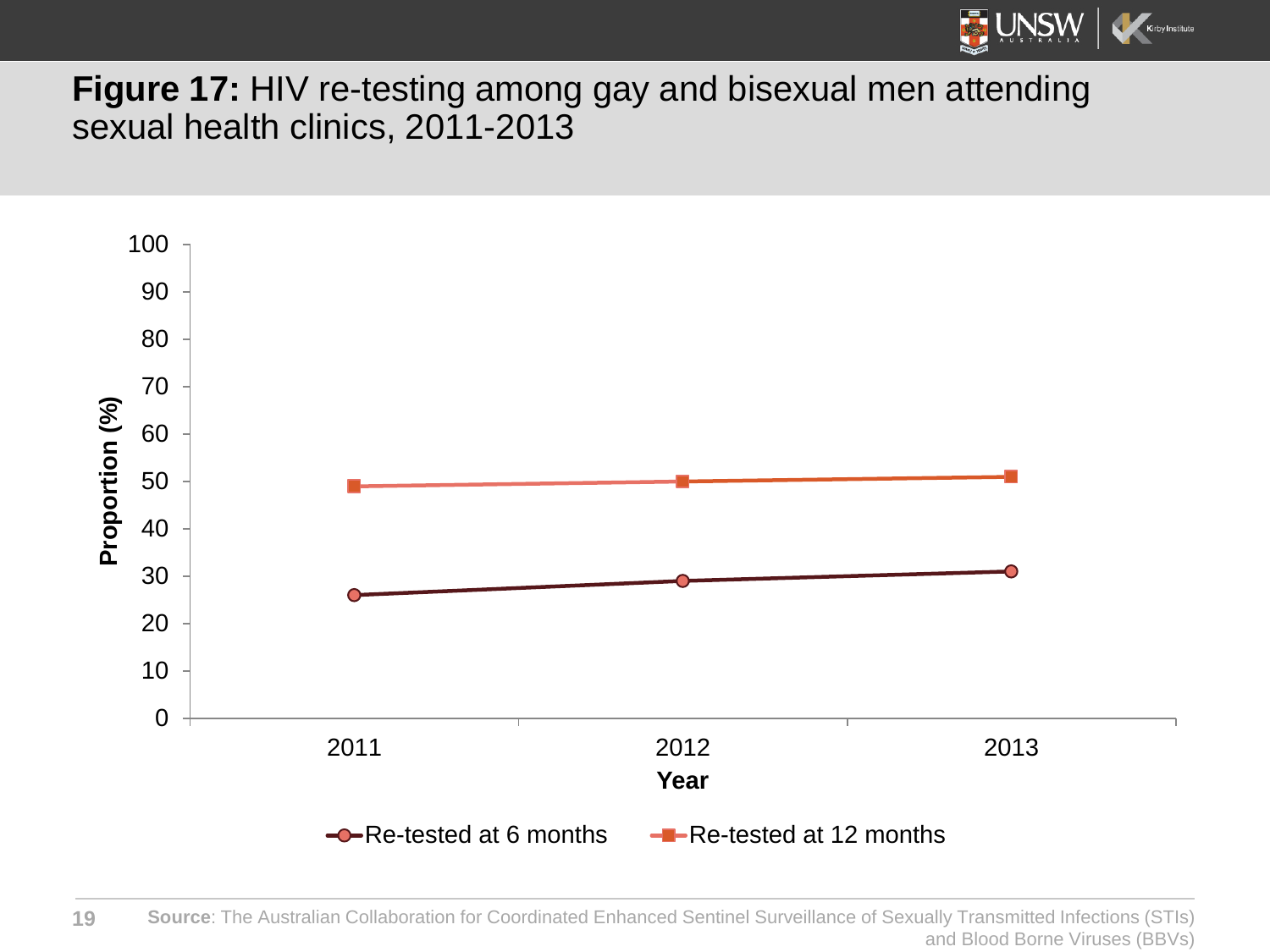

**Figure 18:** Proportion of people who inject drugs who attended needle and syringe programs and reported an HIV test in the past 12 months, 2005-2014, by sex



**Source**: Australian Needle and Syringe Program Survey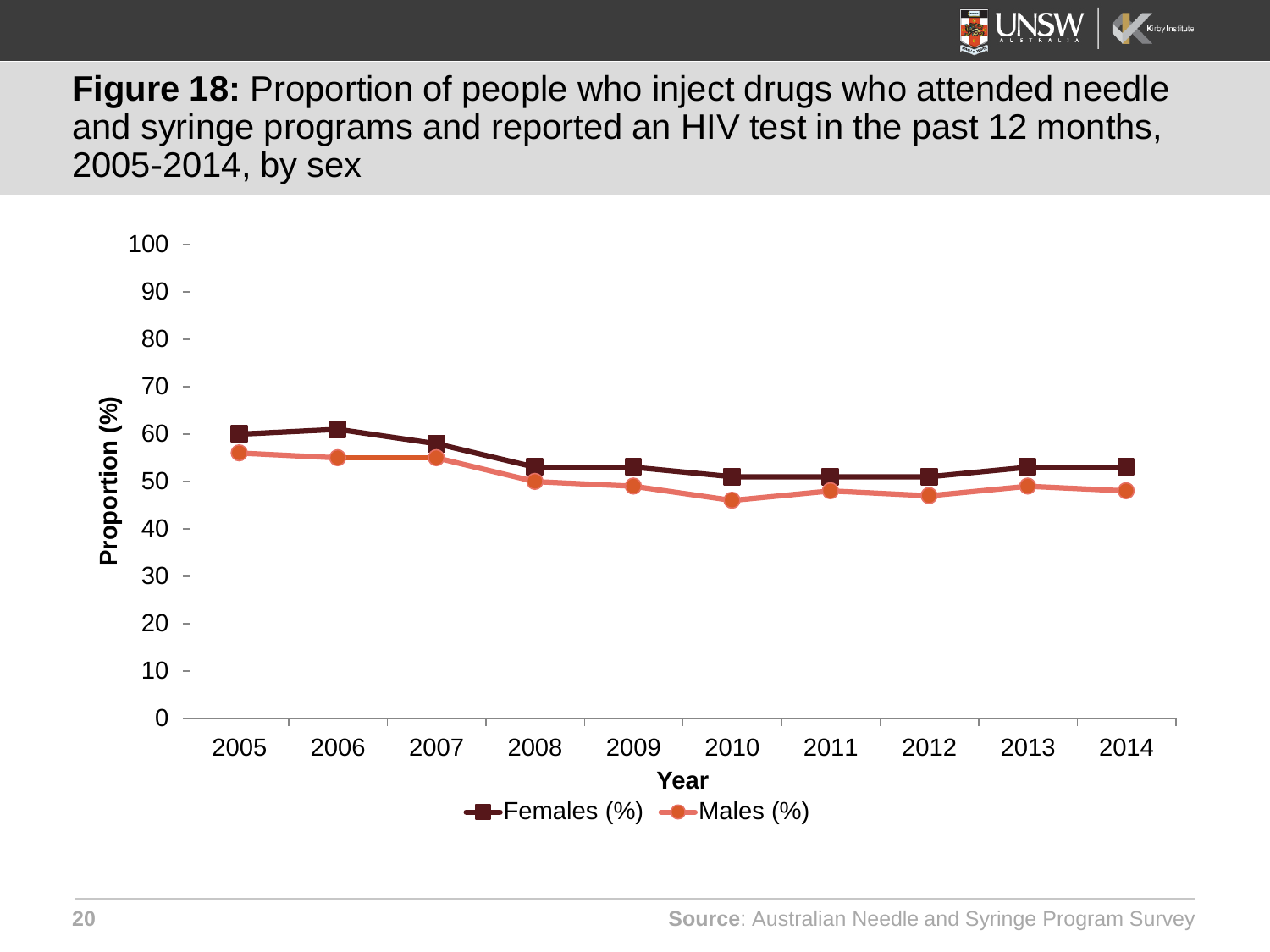

### **Figure 19:** Newly diagnosed\* HIV infections in Australia, 1984-2014

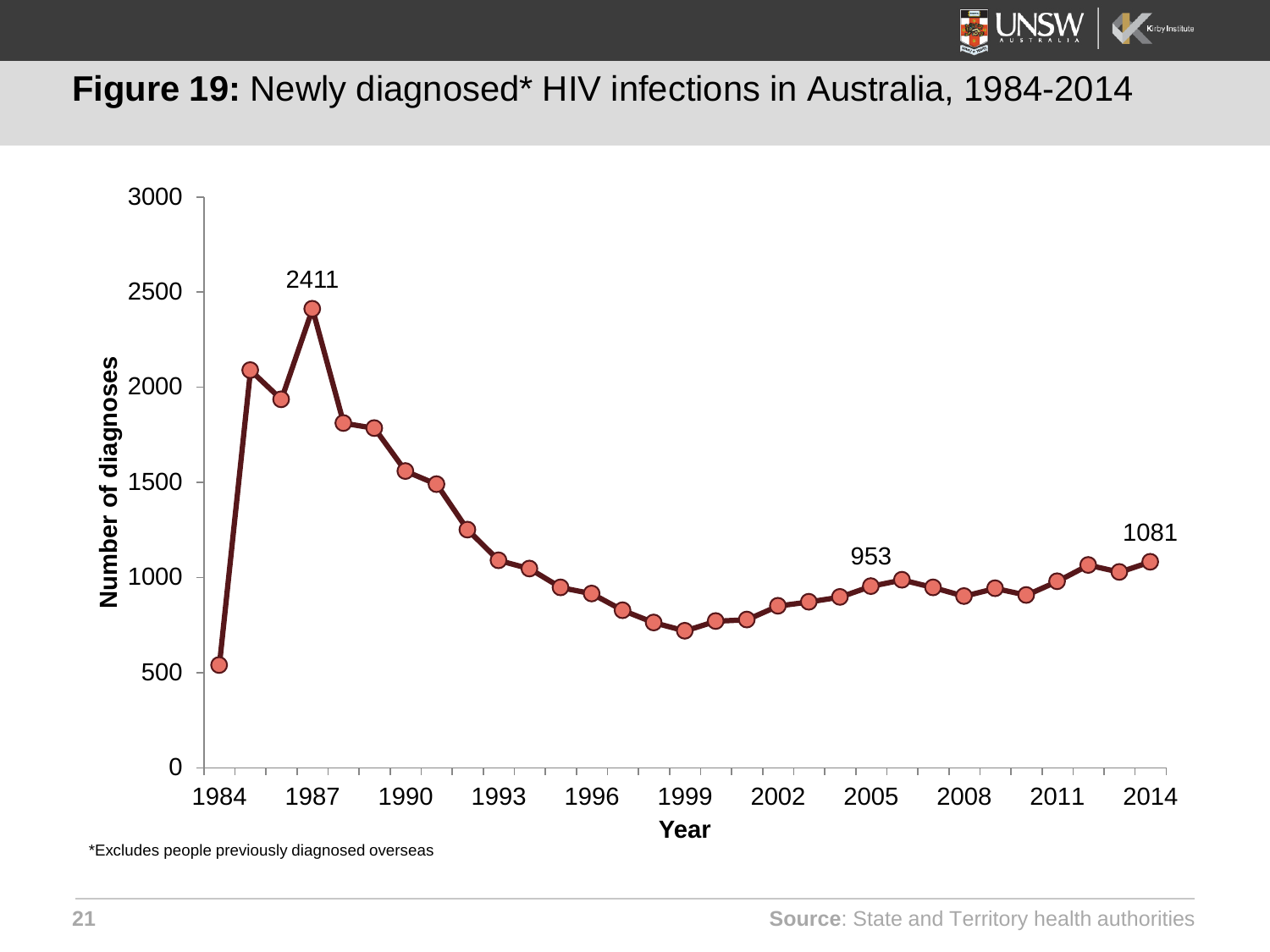

**Figure 20:** Newly diagnosed HIV infections in Australia, 2005-2014 by exposure category

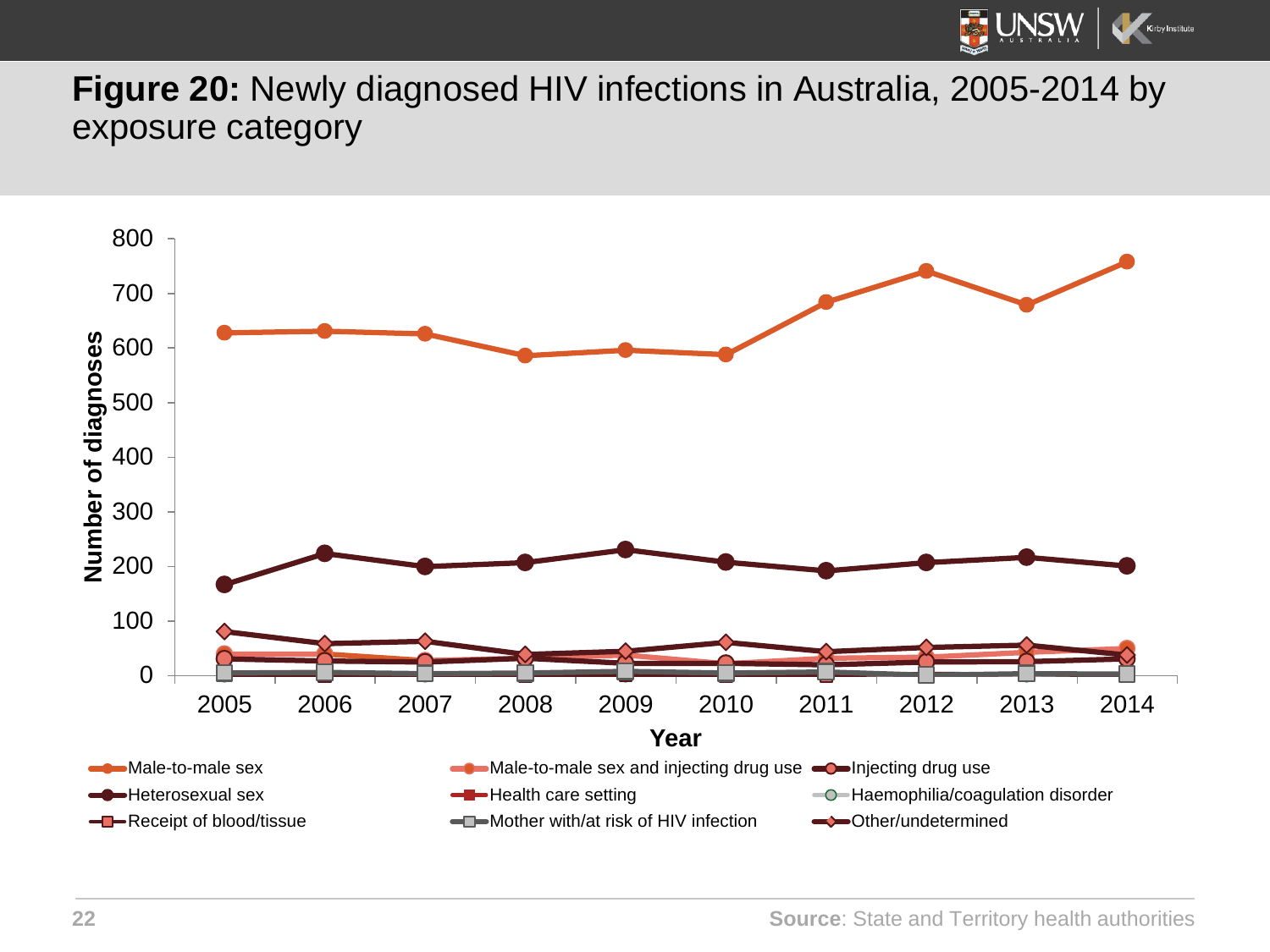

### **Figure 21:** Newly diagnosed HIV notification, 2005-2014, by State/Territory

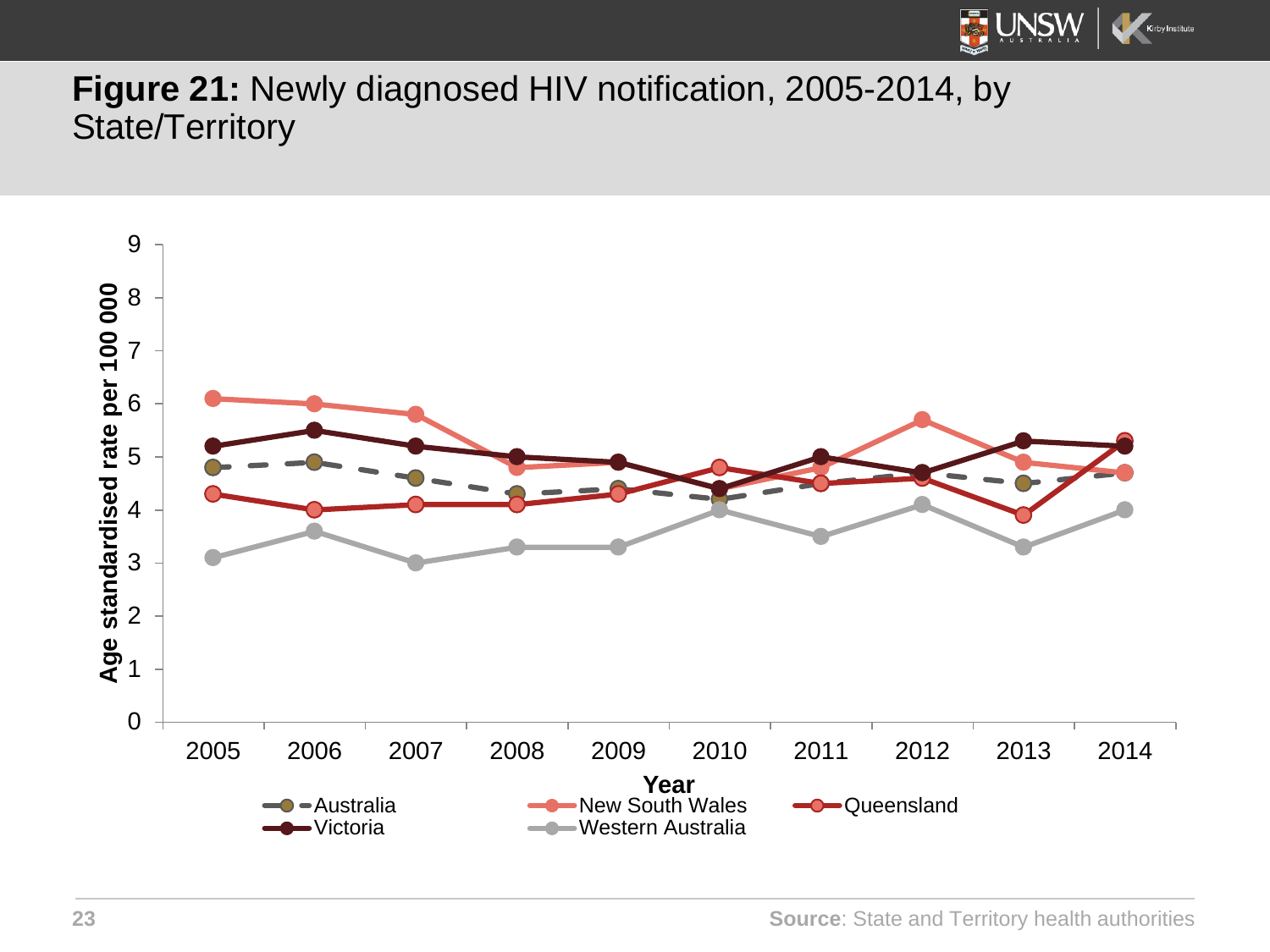

#### **Figure 21:** Newly diagnosed HIV notification, 2005-2014, by State/Territory



**Source**: State and Territory health authorities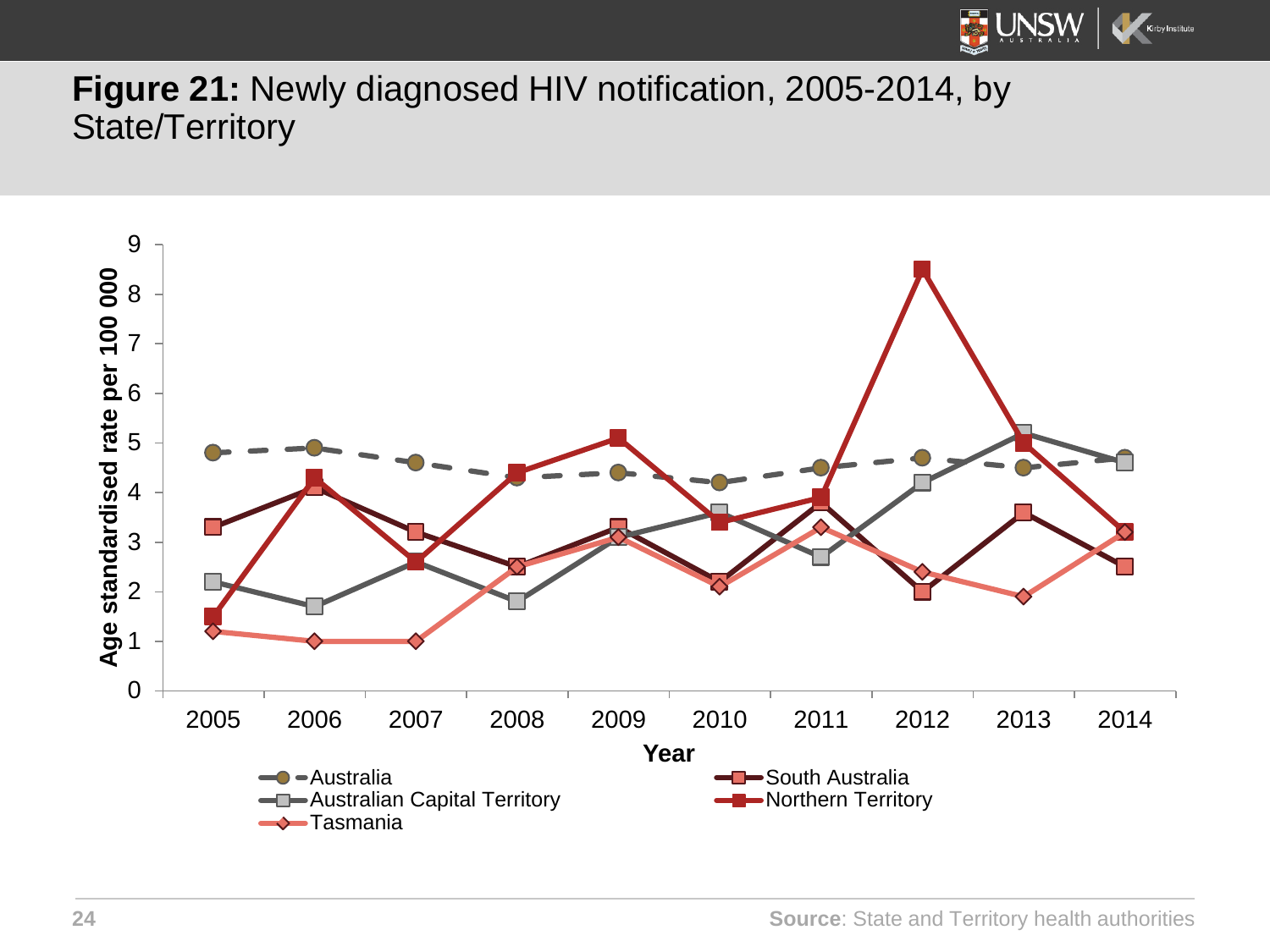

**Figure 22:** Annual new HIV diagnoses, and as proportion of the cumulative number of people estimated to be diagnosed and living with HIV, 2005-2014

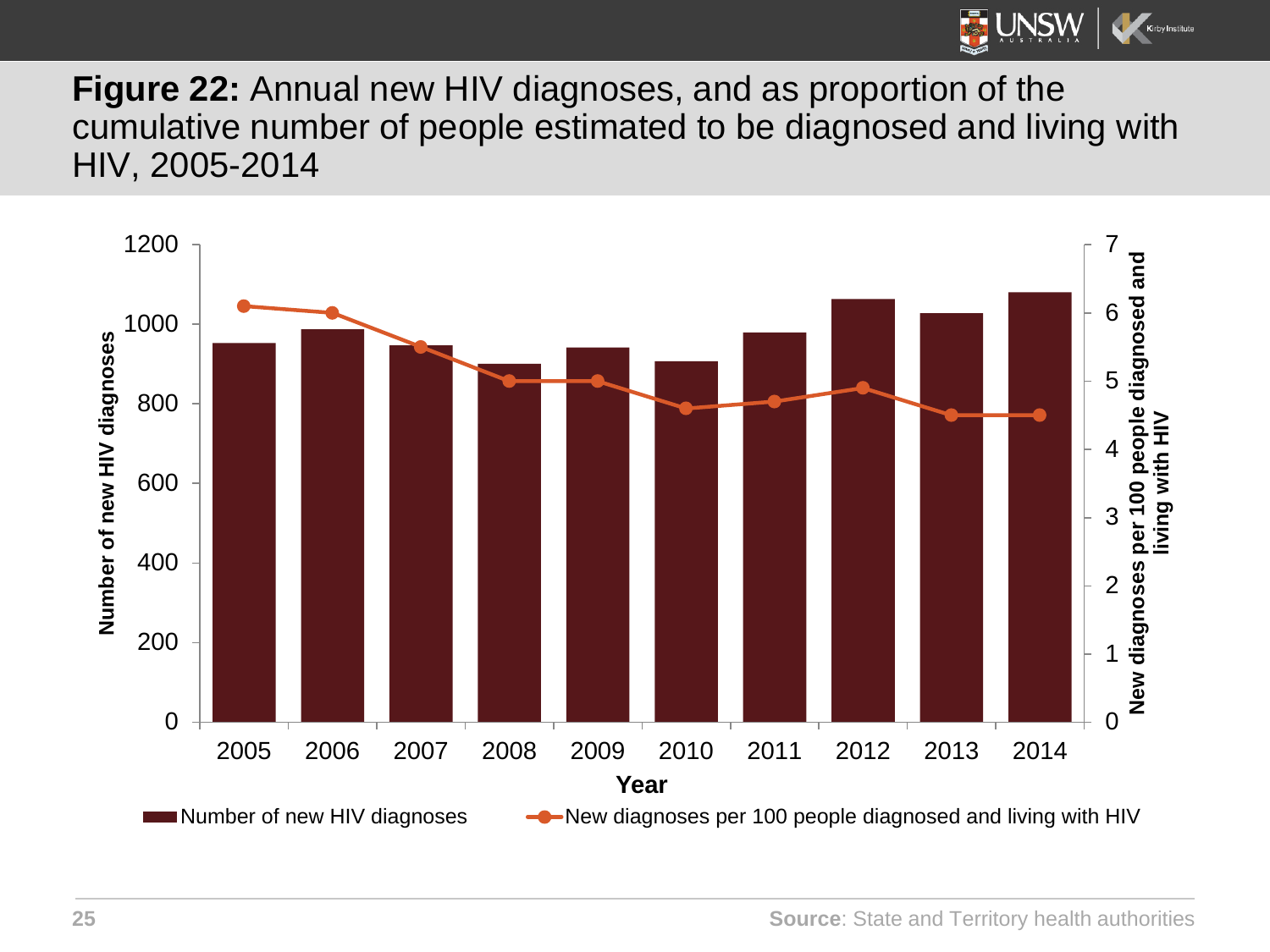

**Figure 23:** Annual new HIV diagnoses, and as proportion of the cumulative number of people estimated to be diagnosed and living with HIV, 2005-2014, by State/Territory (1/4)

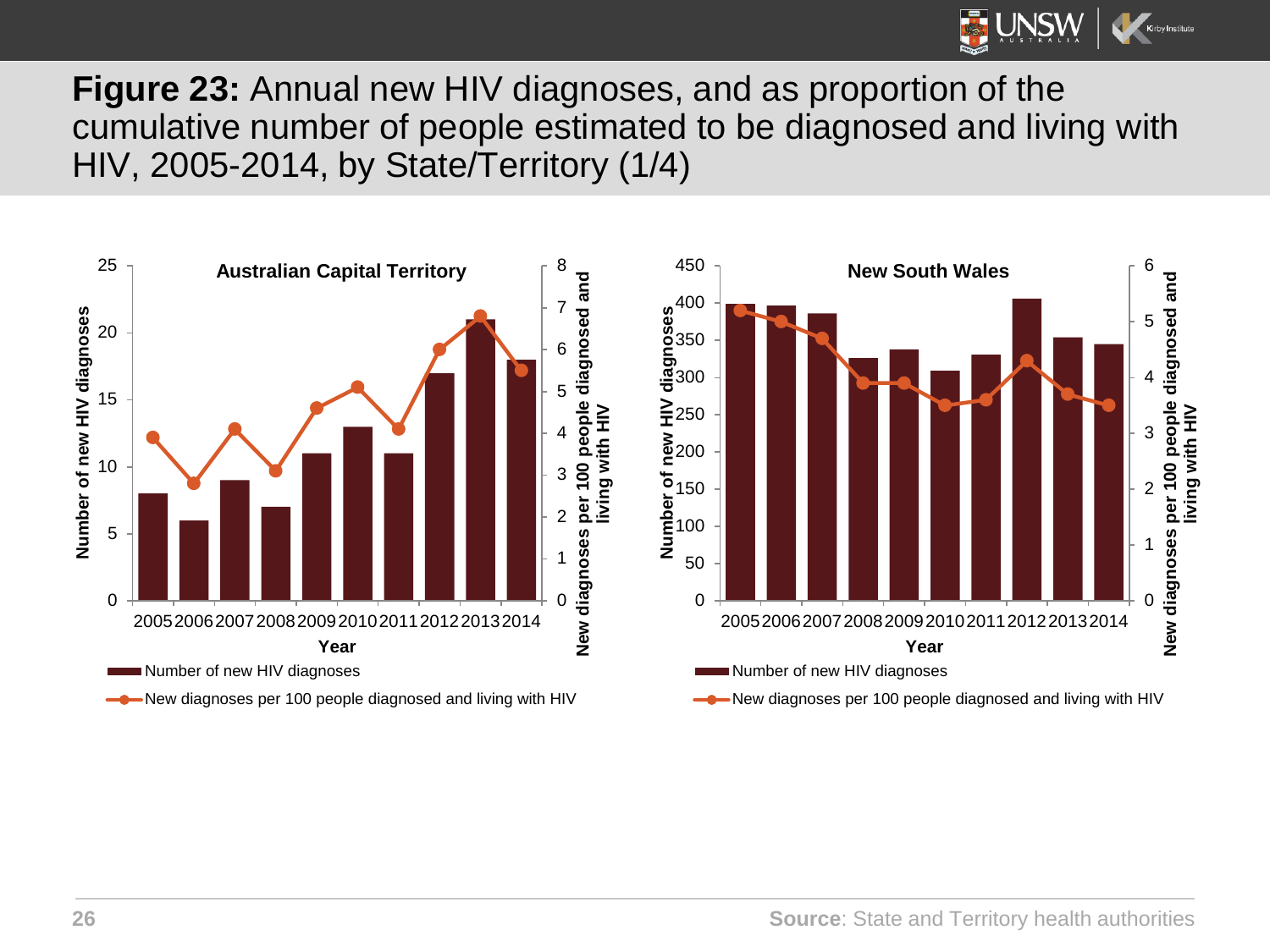

**Figure 23:** Annual new HIV diagnoses, and as proportion of the cumulative number of people estimated to be diagnosed and living with HIV, 2005-2014, by State/Territory (2/4)

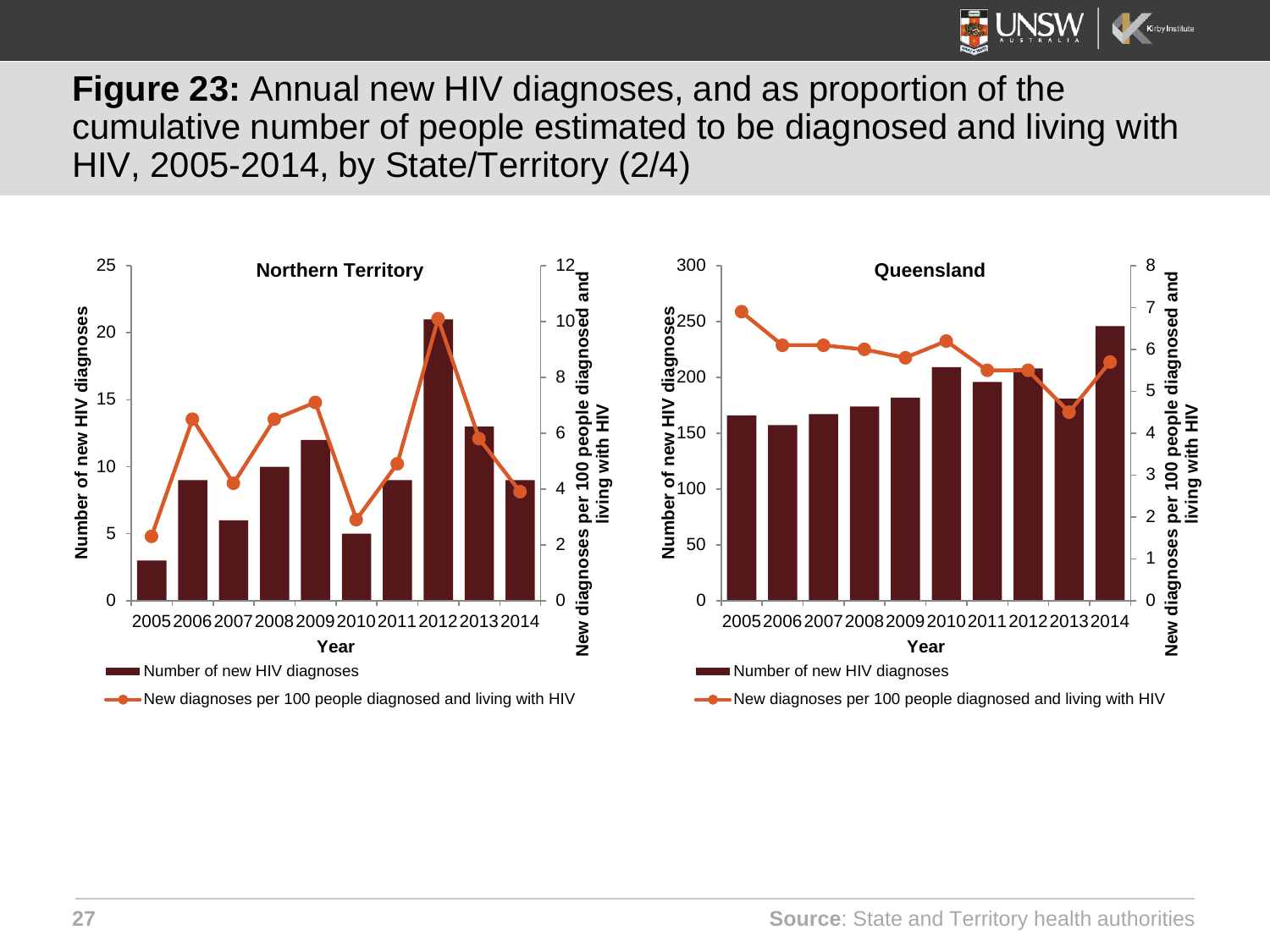

**Figure 23:** Annual new HIV diagnoses, and as proportion of the cumulative number of people estimated to be diagnosed and living with HIV, 2005-2014, by State/Territory (3/4)

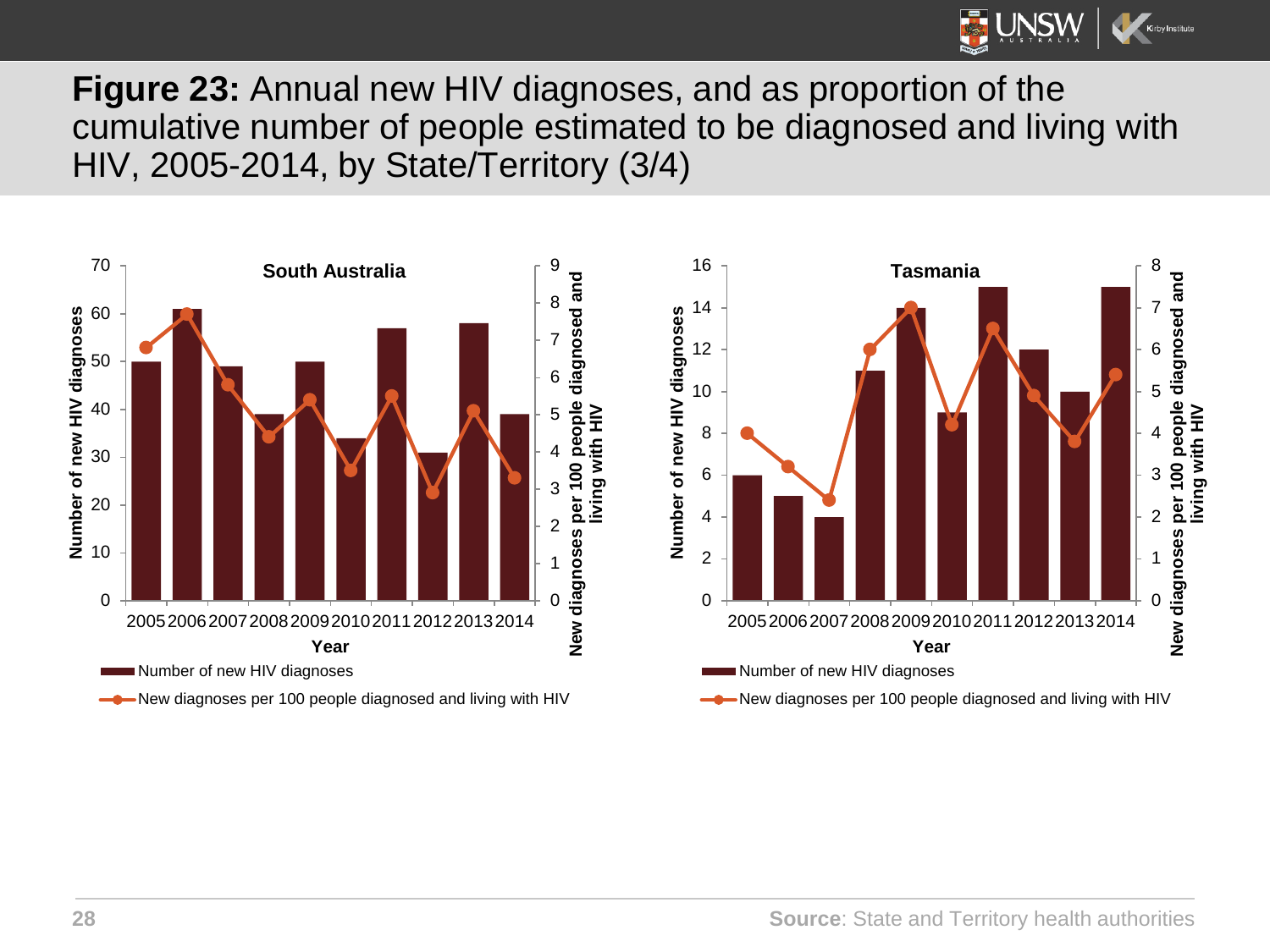

**Figure 23:** Annual new HIV diagnoses, and as proportion of the cumulative number of people estimated to be diagnosed and living with HIV, 2005-2014, by State/Territory (4/4)

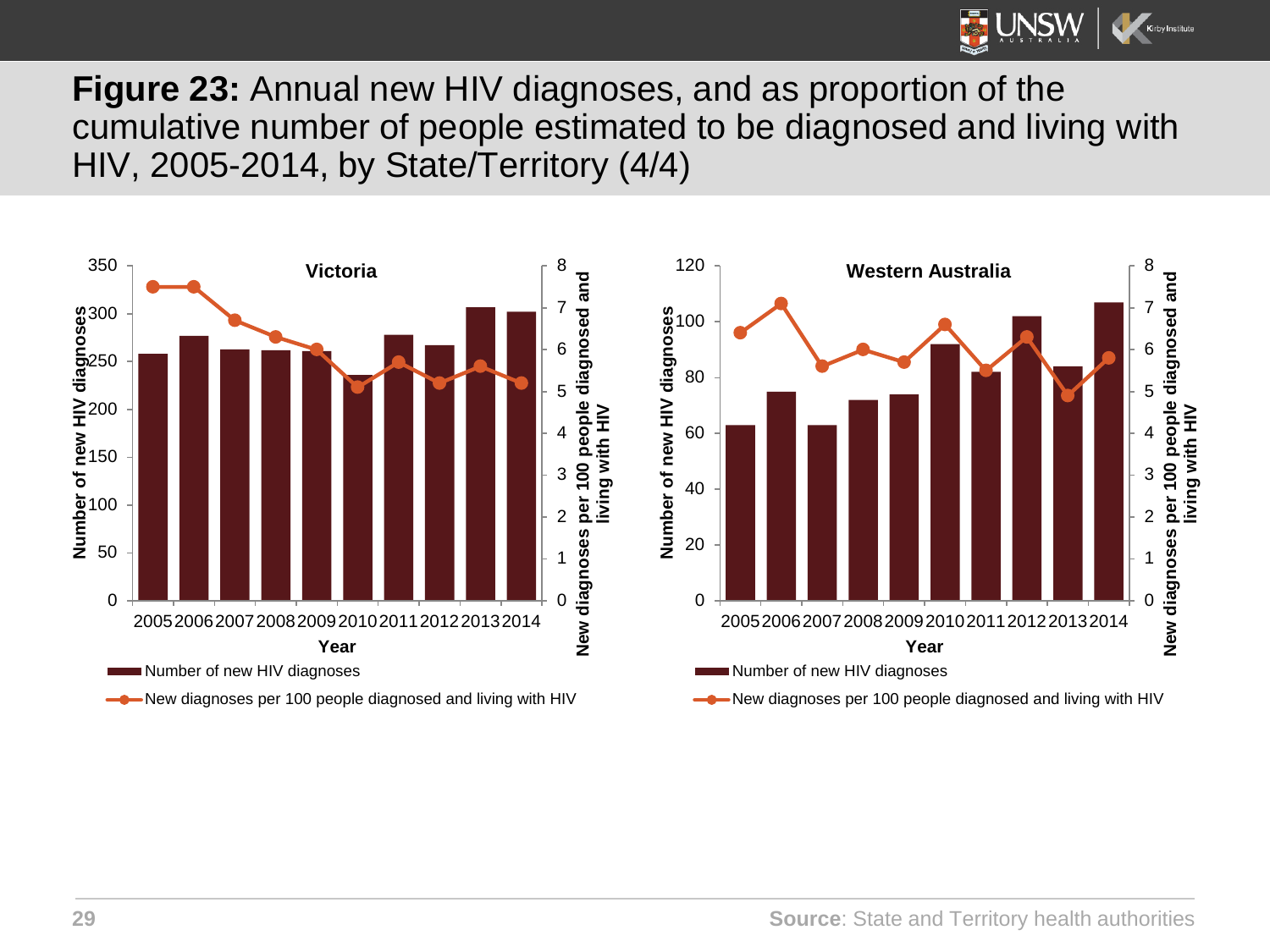

**Figure 24:** Proportion of diagnoses by country of birth (non-Australian born men), among diagnoses in men reporting male-to-male sex as risk exposure, 2005-2014

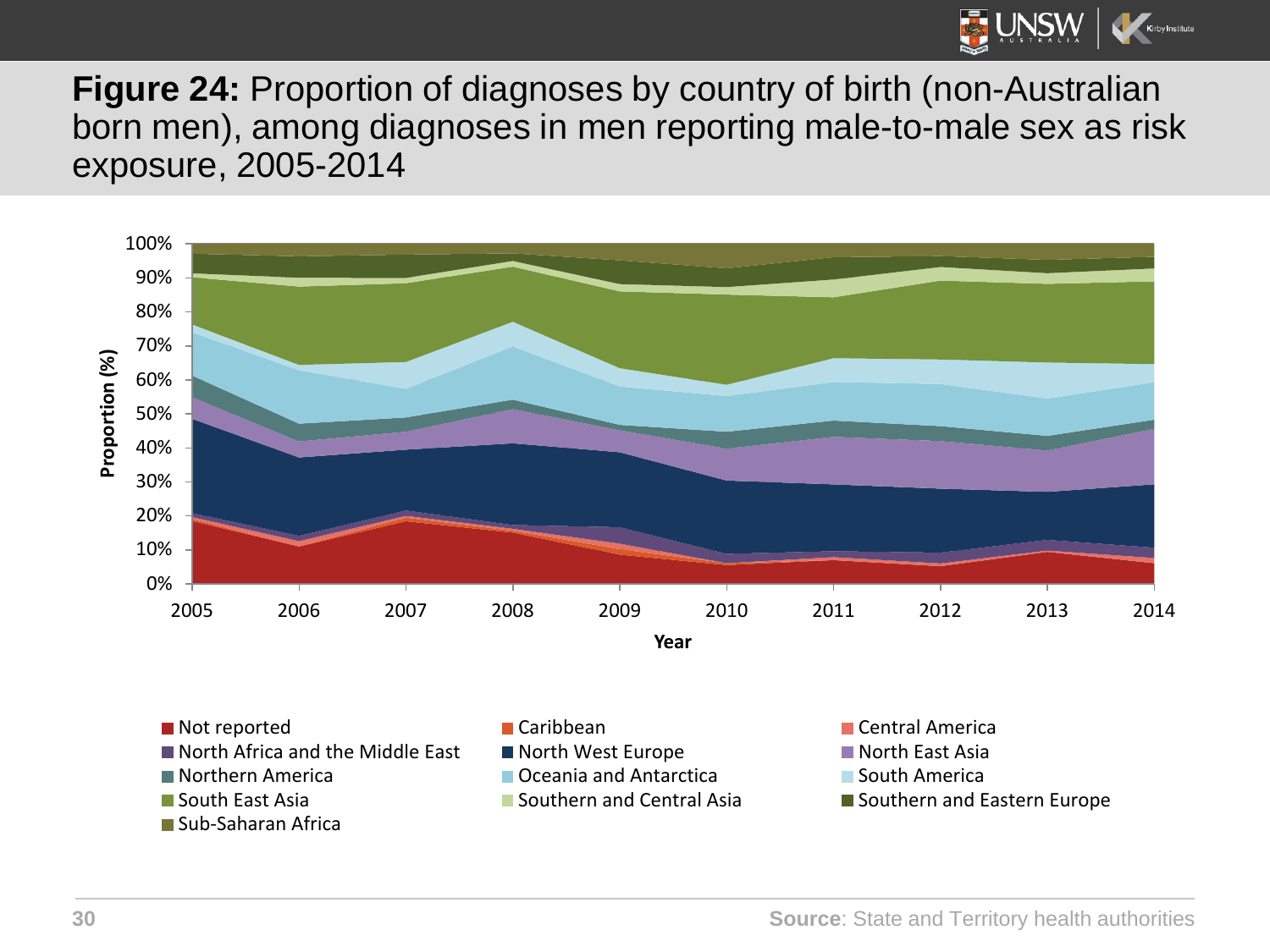

**Figure 25:** Number of new diagnoses in men (reporting an exposure risk other than male-to-male sex) 2005-2014, by risk exposure

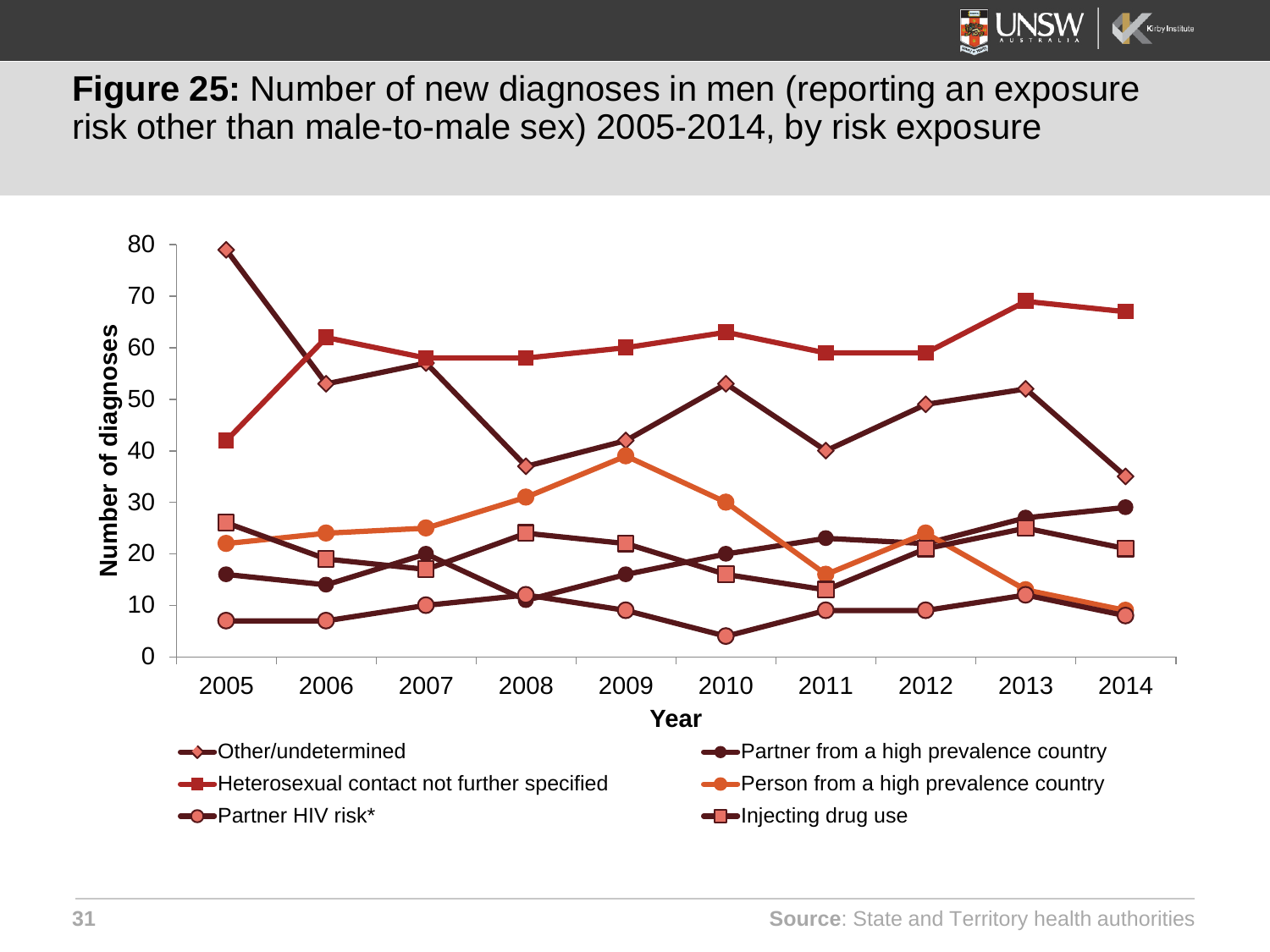

**Figure 26:** Number of new HIV diagnoses in women, 2005-2014, by risk exposure category

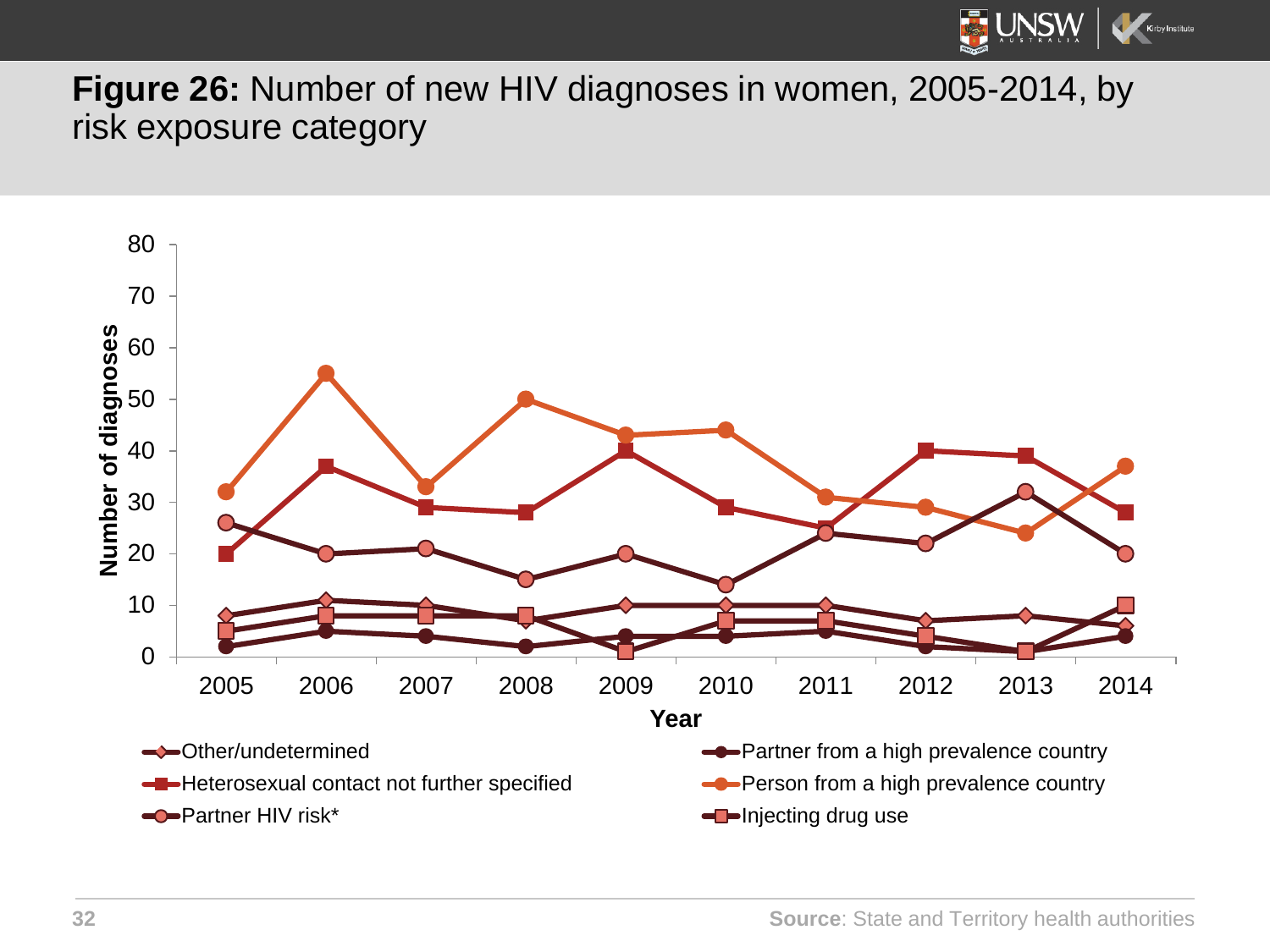

**Figure 27:** HIV diagnosis rate per 100 000 population, 2005-2014, by country/region of birth



**Source**: State and Territory health authorities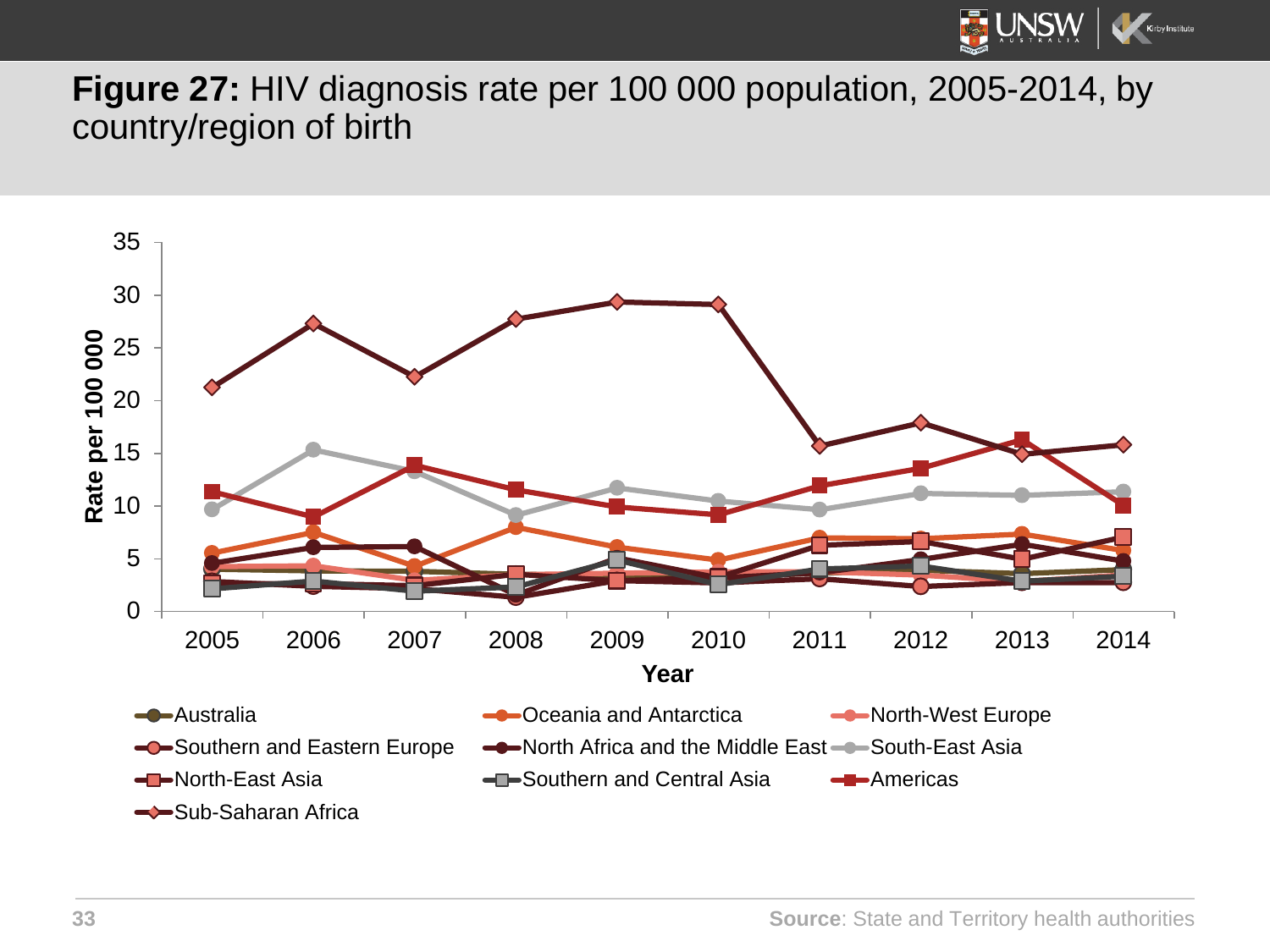

**Figure 28:** Rate of HIV diagnoses per 100 000 Australian born population, 2005-2014, by Aboriginal and Torres Strait Islander status and year

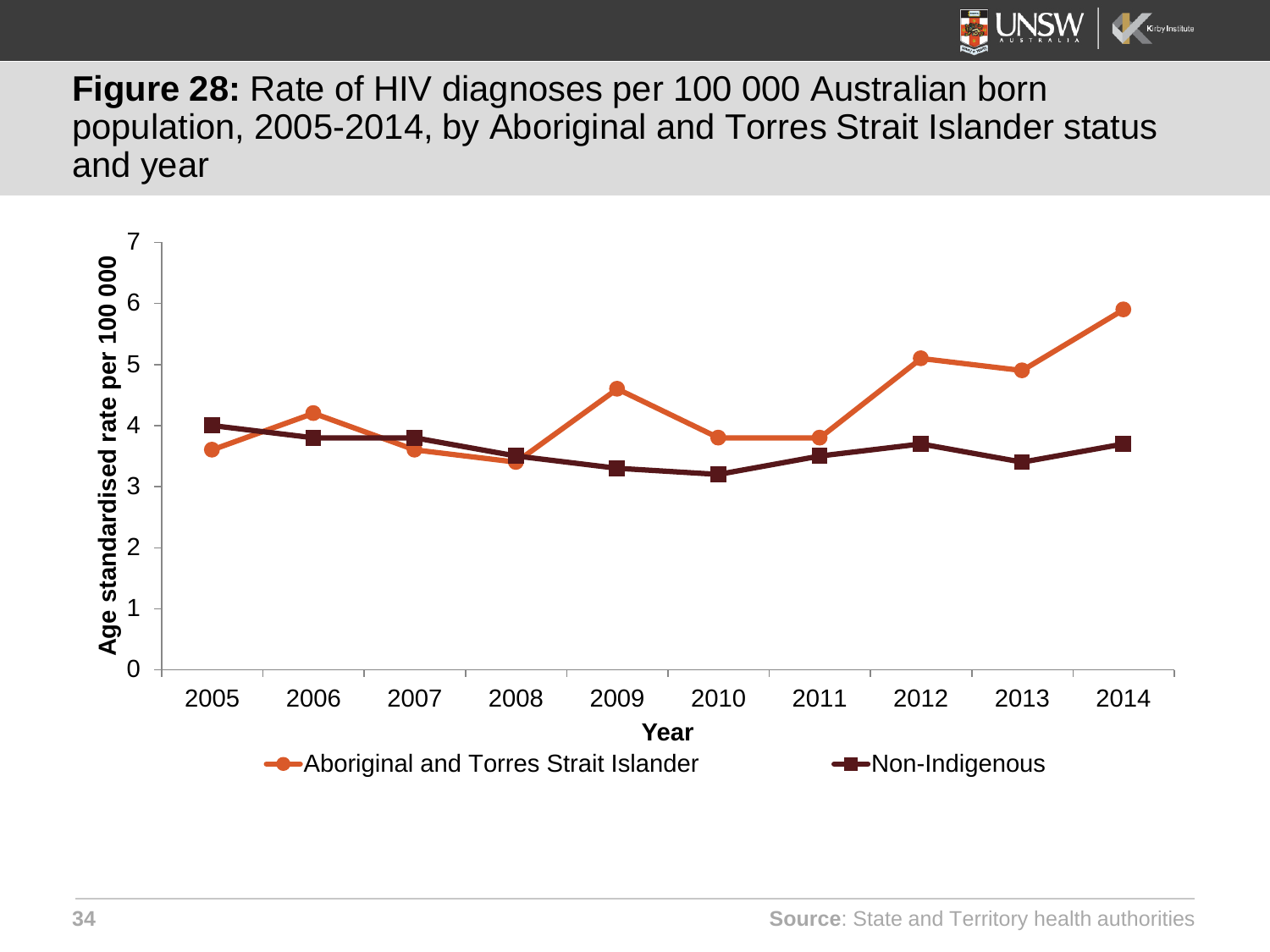

#### **Figure 29:** Newly diagnosed HIV infection and HIV exposure category, 2010-2014, by Aboriginal and Torres Strait Islander status





**Source**: State and Territory health authorities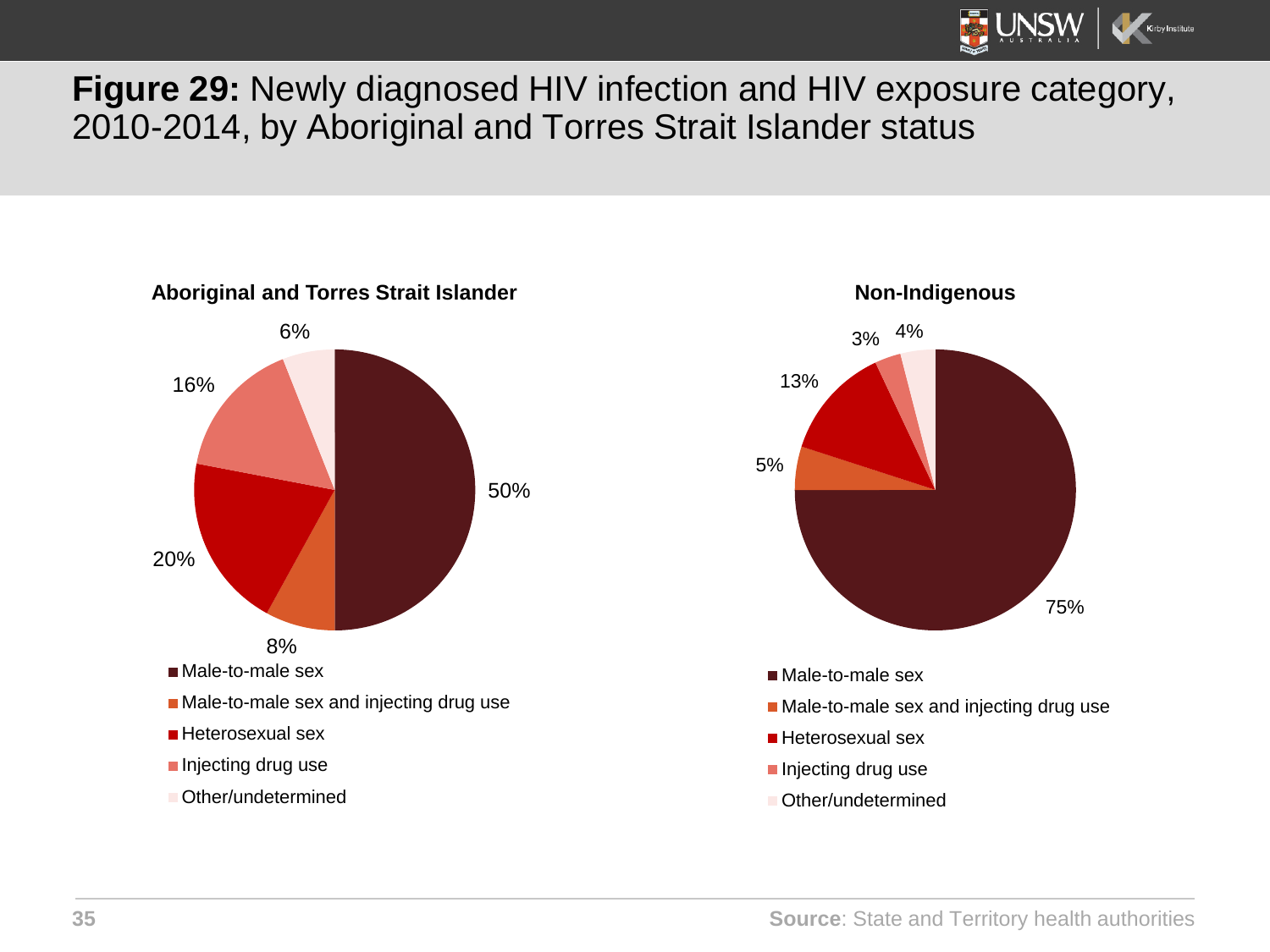

**Figure 30:** Number of Australian-born children perinatally exposed to HIV and HIV positive, 1984-2014, by year of birth

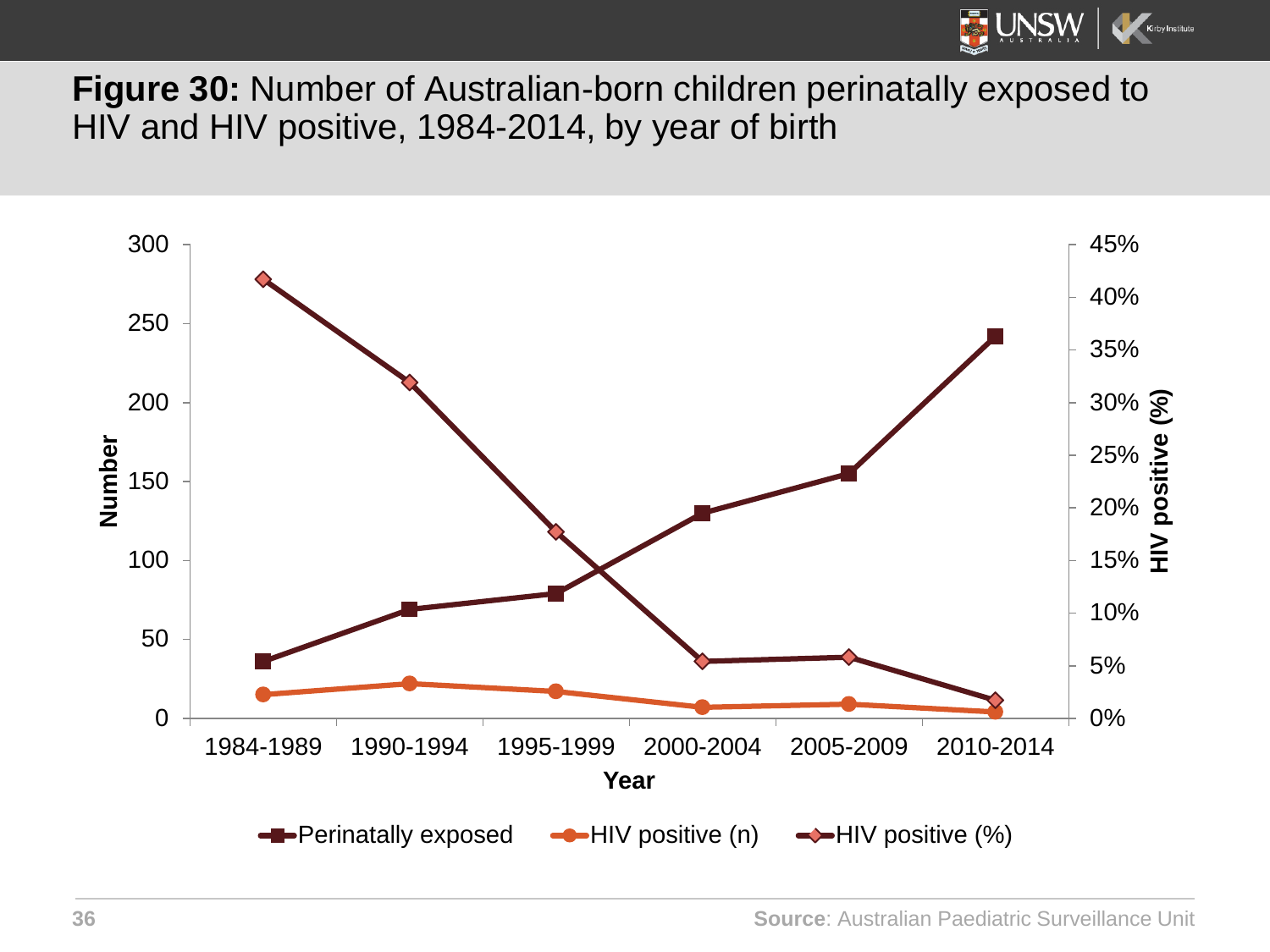

**Figure 31:** Number of perinatal exposures to HIV among children born in Australia, 2005-2014, by State/Territory

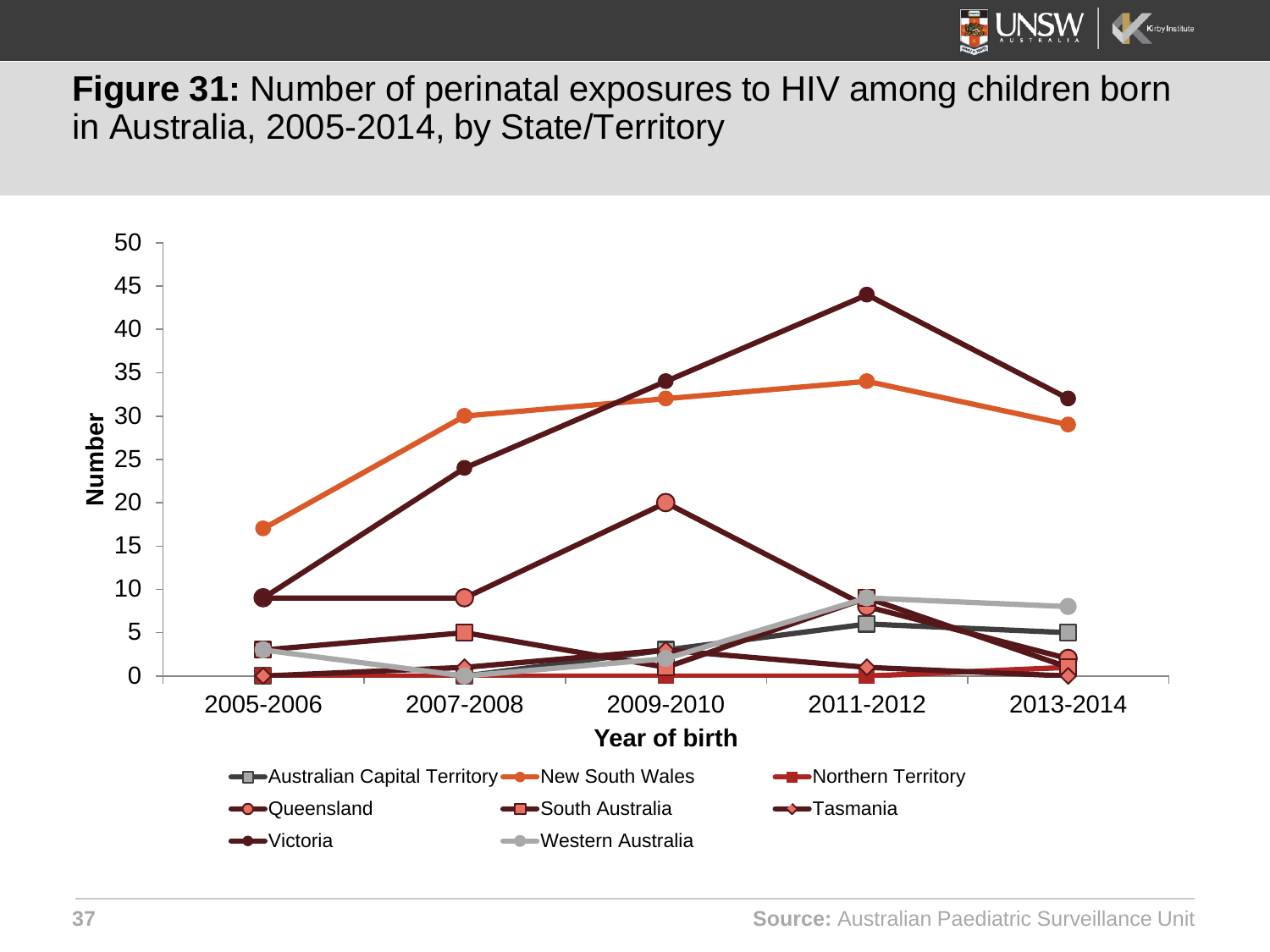

**Figure 32:** Newly diagnosed HIV infection in Australia, 2005-2014, by newly acquired<sup>1</sup> HIV status and year



<sup>1</sup> Newly acquired HIV infection was defined as newly diagnosed infection with a negative or indeterminate HIV antibody test result or a diagnosis of primary HIV infection within one year of HIV diagnosis. Unspecified diagnoses are all diagnoses that do not meet the definition for newly acquired HIV infection.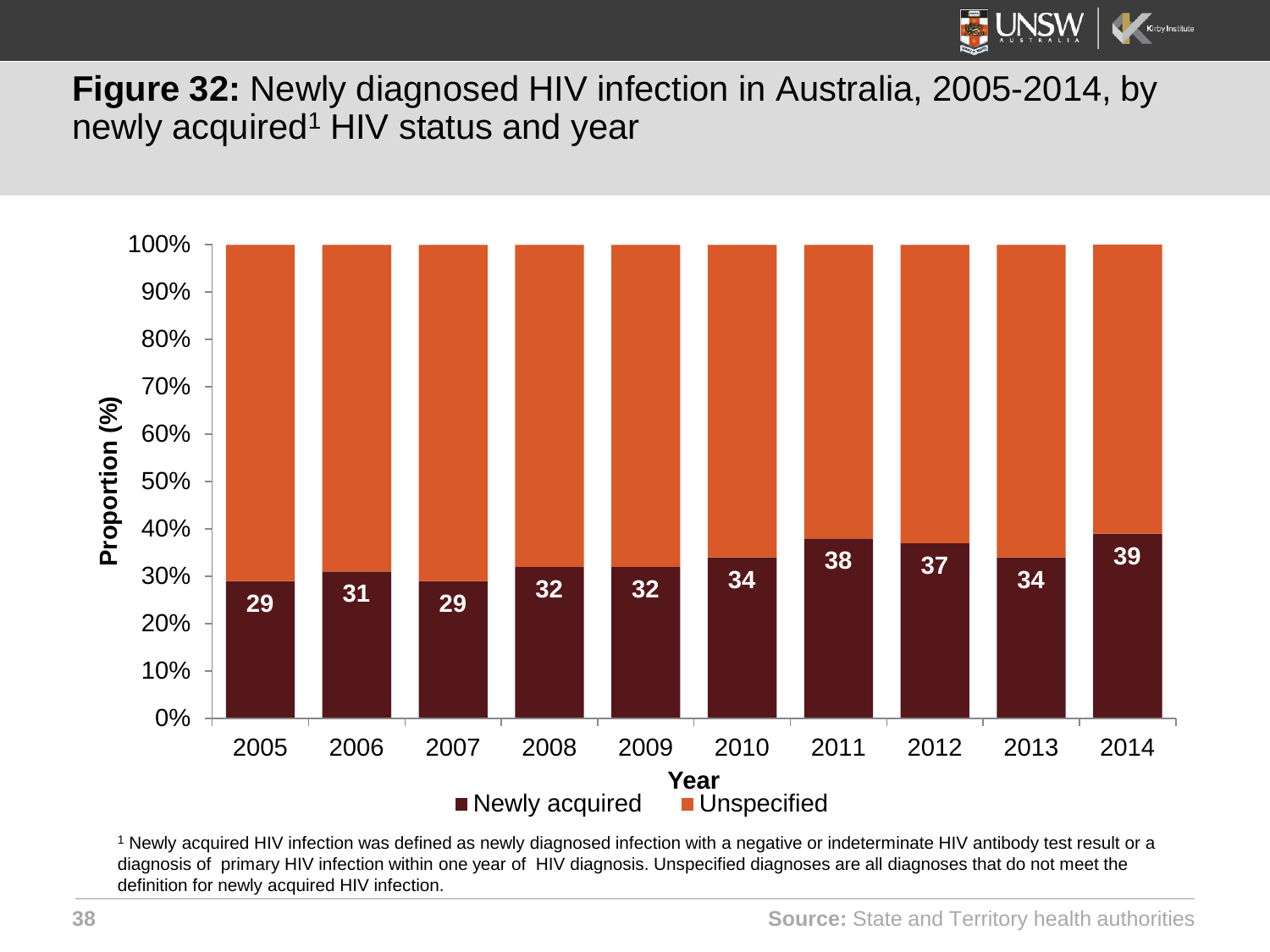

**Figure 33:** Exposure category of HIV diagnoses classified as newly acquired<sup>1</sup> or unspecified in Australia, 2005-2014



<sup>1</sup> Newly acquired HIV infection was defined as newly diagnosed infection with a negative or indeterminate HIV antibody test result or a diagnosis of primary HIV infection within one year of HIV diagnosis. Unspecified diagnoses are all diagnoses that do not meet the definition for newly acquired HIV infection.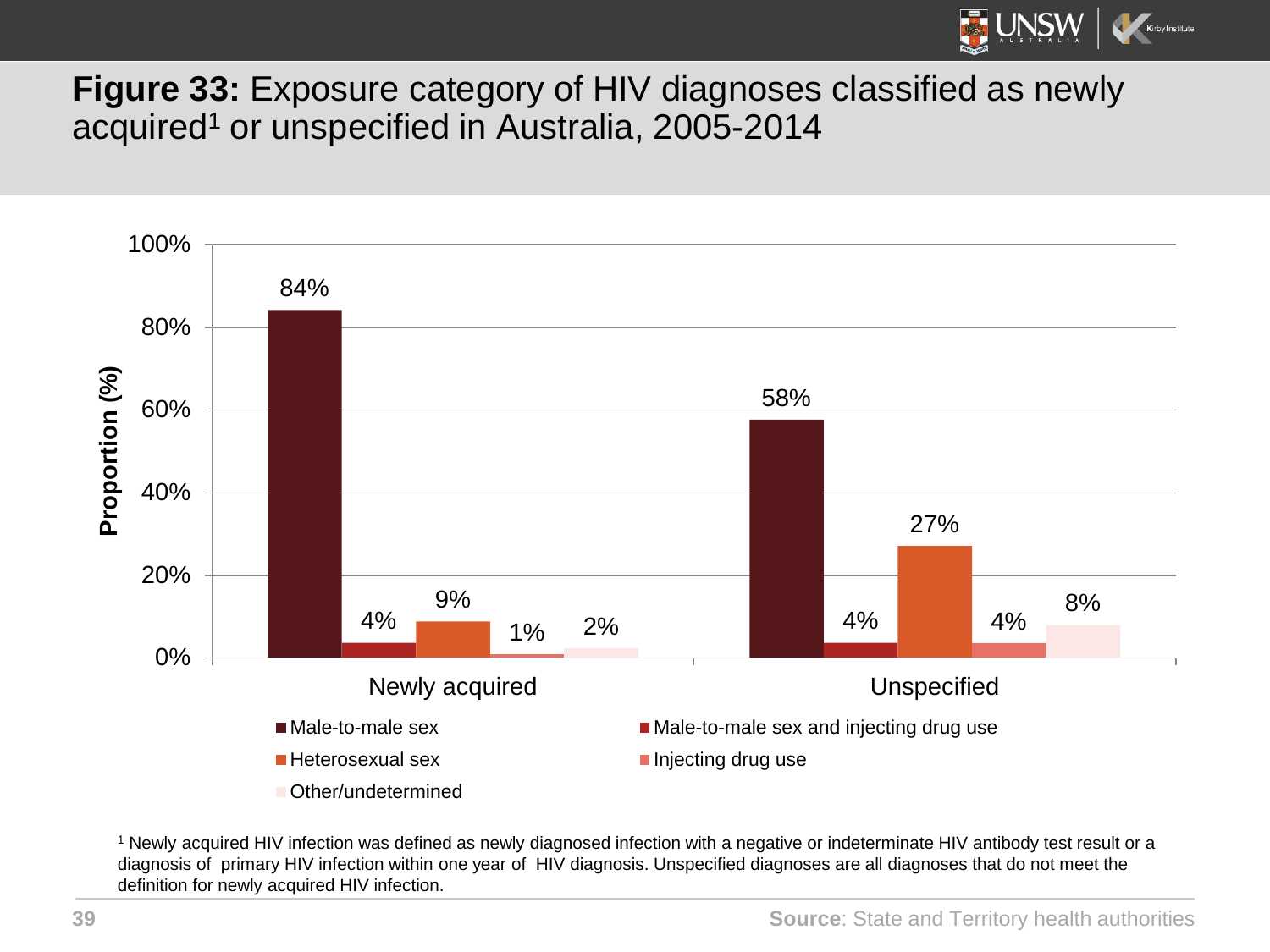

**Figure 34:** Newly acquired HIV notification rate per 100 000 population, 2005-2014, by State/Territory (1/2)

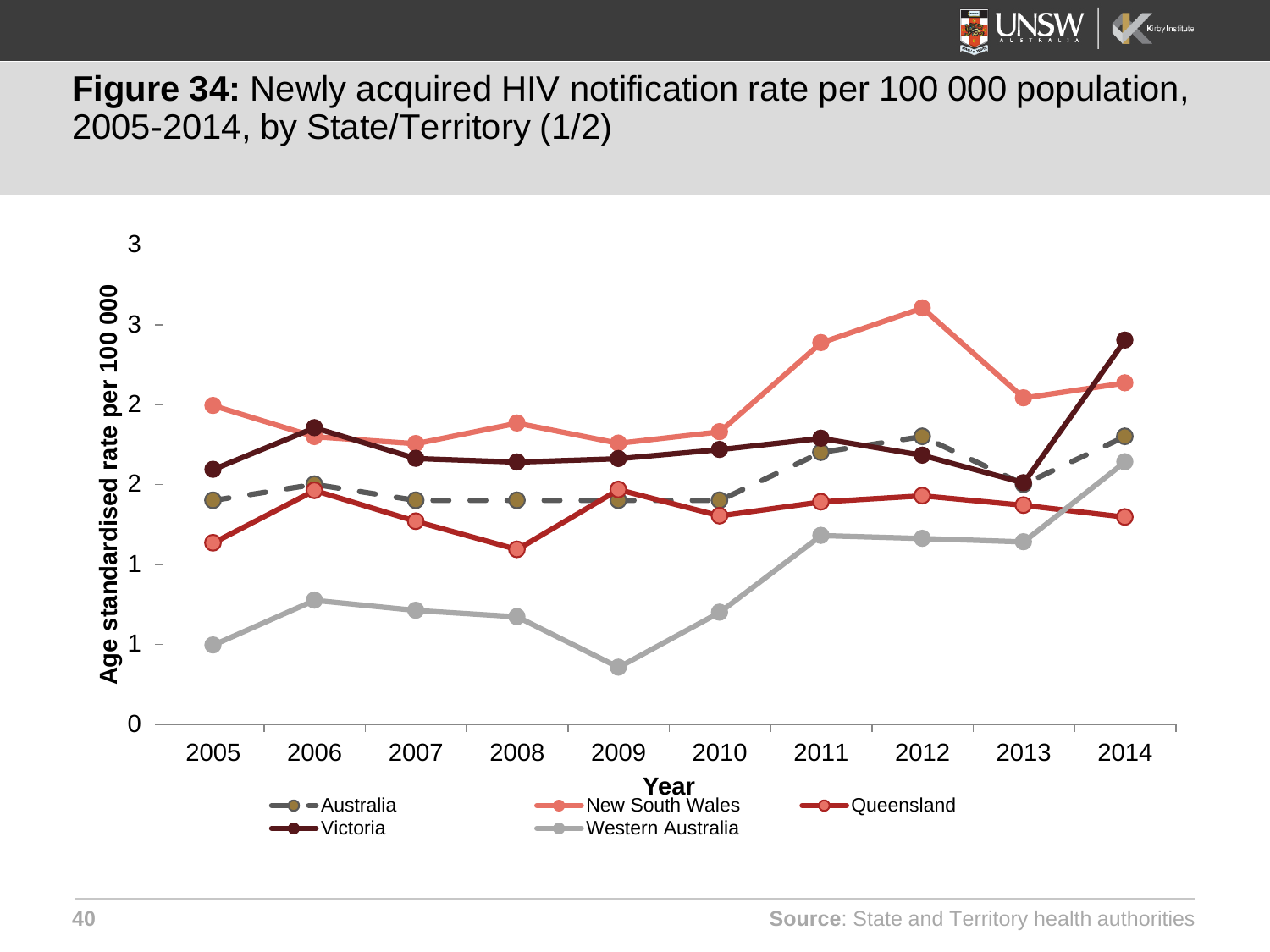

**Figure 34:** Newly acquired HIV notification rate per 100 000 population, 2005-2014, by State/Territory (2/2)

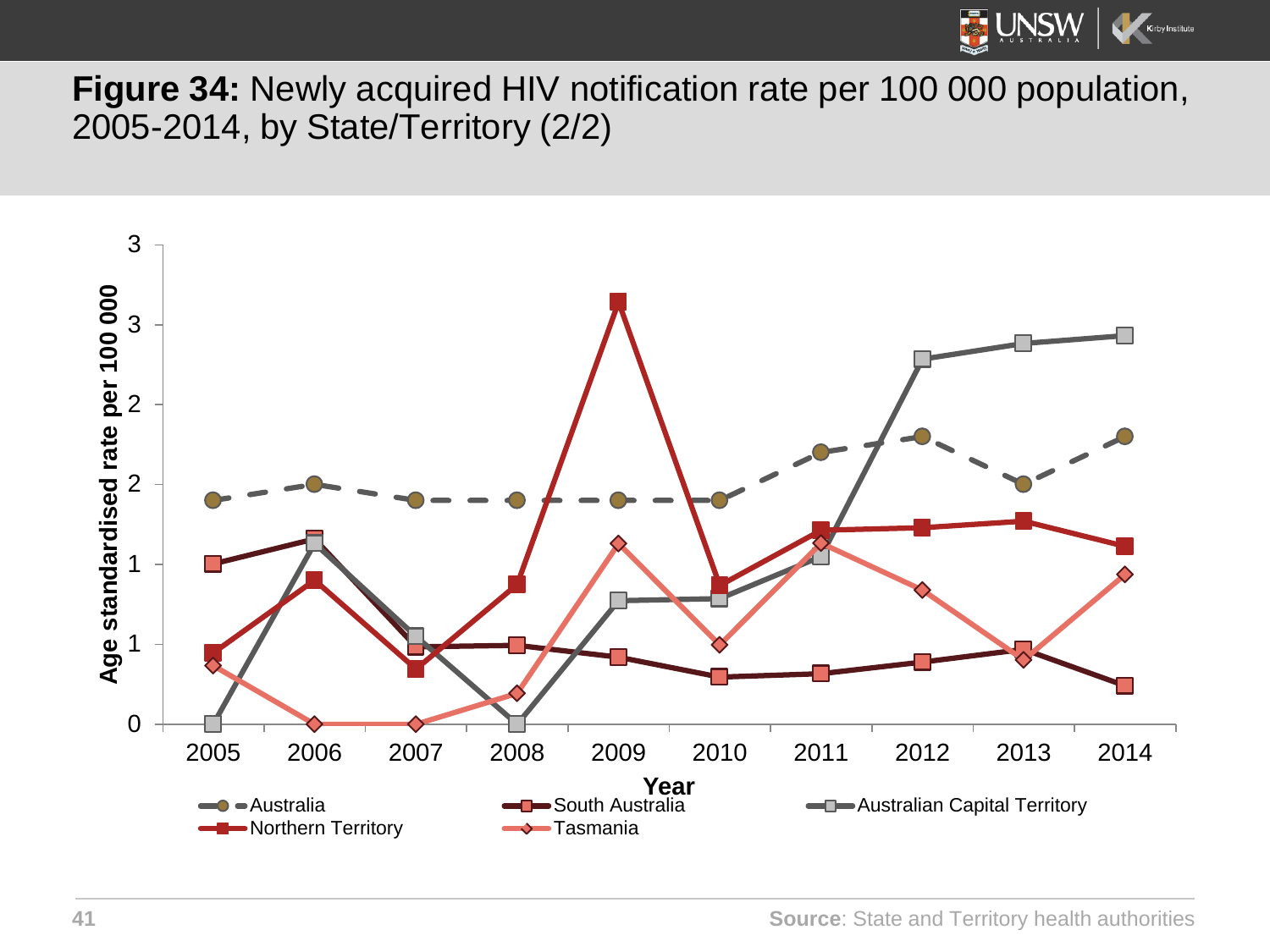

Figure 35: Median CD4+ cell count<sup>1</sup> for newly diagnosed HIV infections, 2005-2014, by sex



Includes CD4+ cell count within three months of diagnosis; \* Includes transgender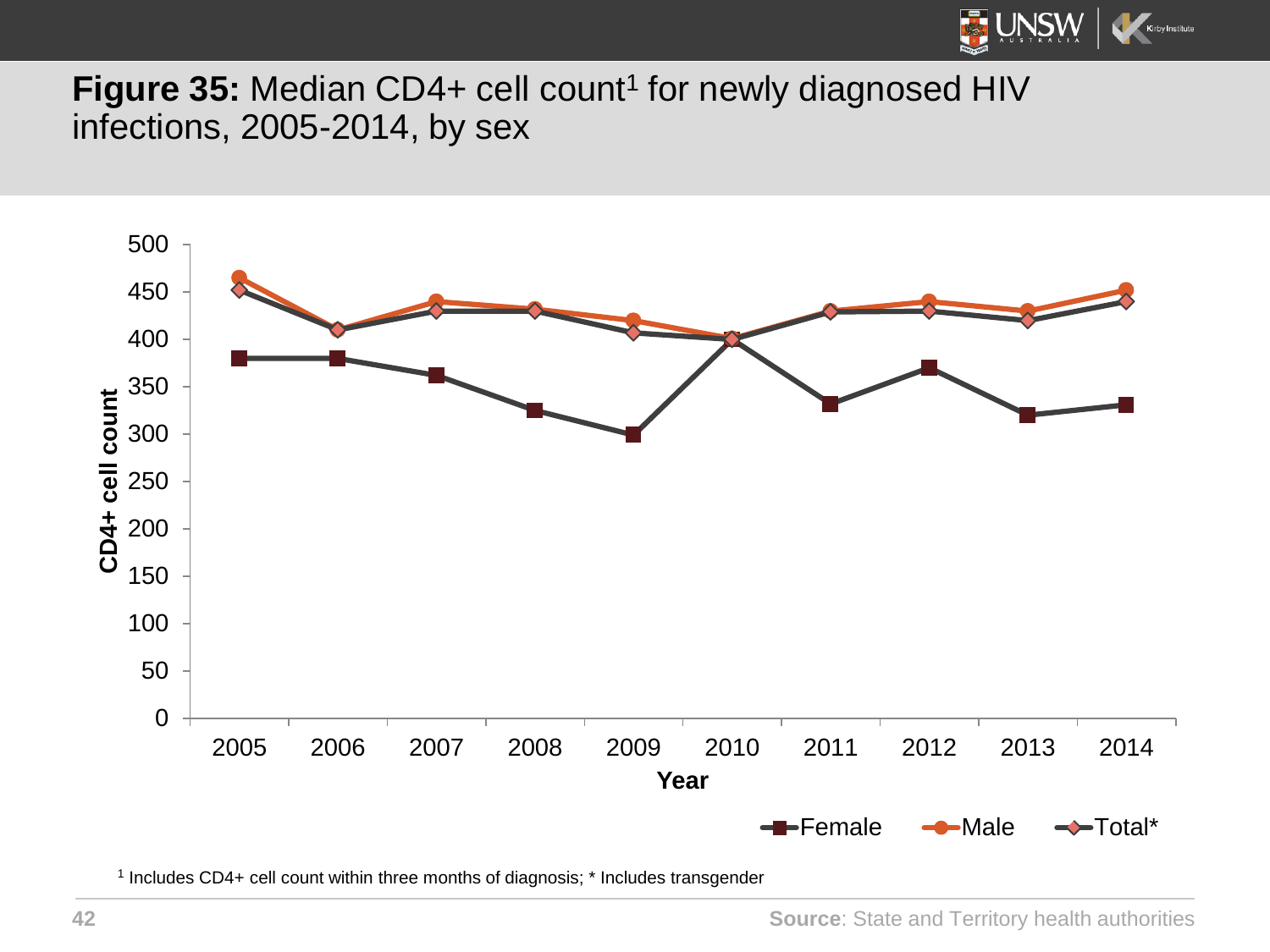

**Figure 36:** Median CD4+ cell count<sup>1</sup> for newly diagnosed HIV infections, 2005-2014, by exposure category



Includes CD4+ cell count within three months of diagnosis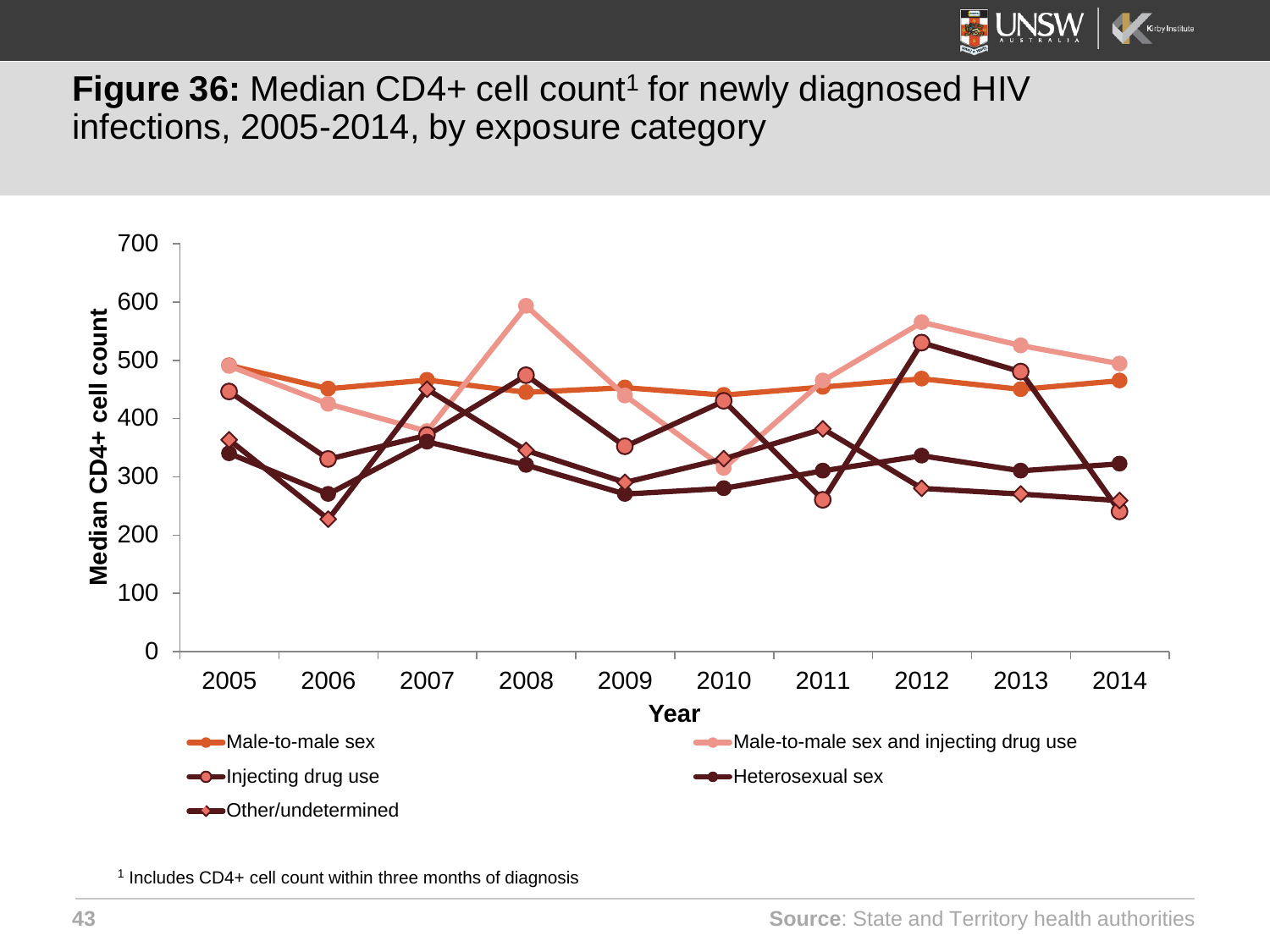

**Figure 37:** The proportion of late diagnoses in men who reported sex with men as an exposure risk, 2010-2014, by sub-category (n=3 159)

| Exposure<br>male sex<br>male-to-                                                                                    | Male-to-male sex                        |    |     |     |     |     |     |     |     |     |     |      |
|---------------------------------------------------------------------------------------------------------------------|-----------------------------------------|----|-----|-----|-----|-----|-----|-----|-----|-----|-----|------|
|                                                                                                                     | Male-to-male sex and injecting drug use |    |     |     |     |     |     |     |     |     |     |      |
|                                                                                                                     | Bisexual*                               |    |     |     |     |     |     |     |     |     |     |      |
| Country/regio<br>n of birth<br>Islande<br>rstatus<br>Aborigi<br>nal and<br>Torres<br>Strait<br>Age group<br>(years) | Australia                               |    |     |     |     |     |     |     |     |     |     |      |
|                                                                                                                     | Other                                   |    |     |     |     |     |     |     |     |     |     |      |
|                                                                                                                     | Sub-Saharan Africa                      |    |     |     |     |     |     |     |     |     |     |      |
|                                                                                                                     | South East Asia                         |    |     |     |     |     |     |     |     |     |     |      |
|                                                                                                                     | Australian-born non-Indigenous          |    |     |     |     |     |     |     |     |     |     |      |
|                                                                                                                     | Aboriginal and Torres Strait Islander   |    |     |     |     |     |     |     |     |     |     |      |
|                                                                                                                     | $30$                                    |    |     |     |     |     |     |     |     |     |     |      |
|                                                                                                                     | 30-39                                   |    |     |     |     |     |     |     |     |     |     |      |
|                                                                                                                     | 40-49                                   |    |     |     |     |     |     |     |     |     |     |      |
|                                                                                                                     | $50+$                                   |    |     |     |     |     |     |     |     |     |     |      |
| residence<br>Place of<br>State/Territory                                                                            | Remote and very remote                  |    |     |     |     |     |     |     |     |     |     |      |
|                                                                                                                     | Outer regional                          |    |     |     |     |     |     |     |     |     |     |      |
|                                                                                                                     | Inner regional                          |    |     |     |     |     |     |     |     |     |     |      |
|                                                                                                                     | Major cities                            |    |     |     |     |     |     |     |     |     |     |      |
|                                                                                                                     | <b>Australian Capital Territory</b>     |    |     |     |     |     |     |     |     |     |     |      |
|                                                                                                                     | Western Australia                       |    |     |     |     |     |     |     |     |     |     |      |
|                                                                                                                     | New South Wales                         |    |     |     |     |     |     |     |     |     |     |      |
|                                                                                                                     | Queensland                              |    |     |     |     |     |     |     |     |     |     |      |
|                                                                                                                     | Victoria                                |    |     |     |     |     |     |     |     |     |     |      |
|                                                                                                                     | South Australia                         |    |     |     |     |     |     |     |     |     |     |      |
|                                                                                                                     | Northern Territory                      |    |     |     |     |     |     |     |     |     |     |      |
|                                                                                                                     | Tasmania                                |    |     |     |     |     |     |     |     |     |     |      |
|                                                                                                                     |                                         | 0% | 10% | 20% | 30% | 40% | 50% | 60% | 70% | 80% | 90% | 100% |
|                                                                                                                     |                                         |    |     |     |     |     |     |     |     |     |     |      |

\* Men who reported male-to-male sex and also sex with women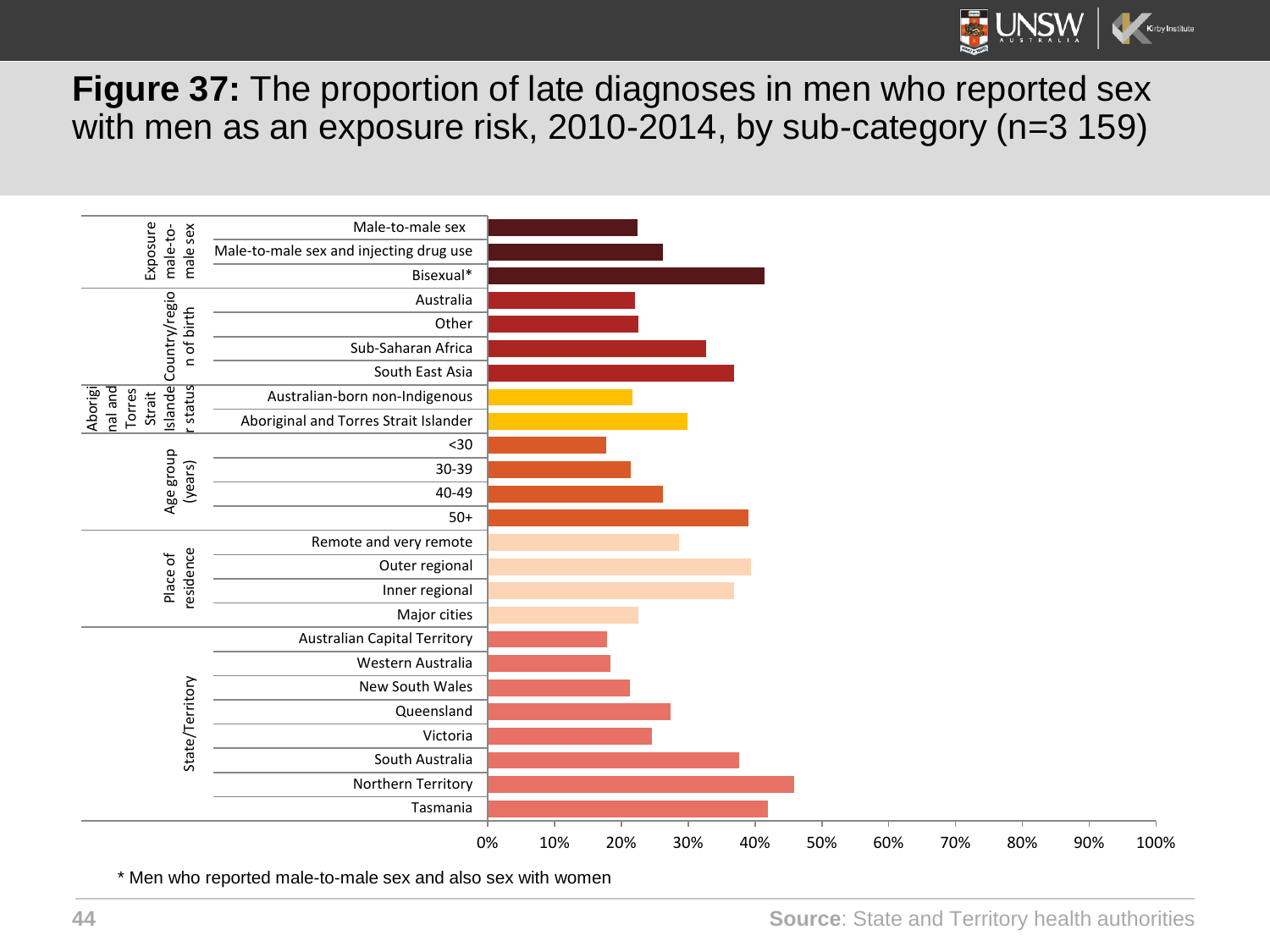

**Figure 38:** The proportion of late diagnoses in people who report heterosexual sex as an exposure risk, 2010-2014, by sub-category (n=891)

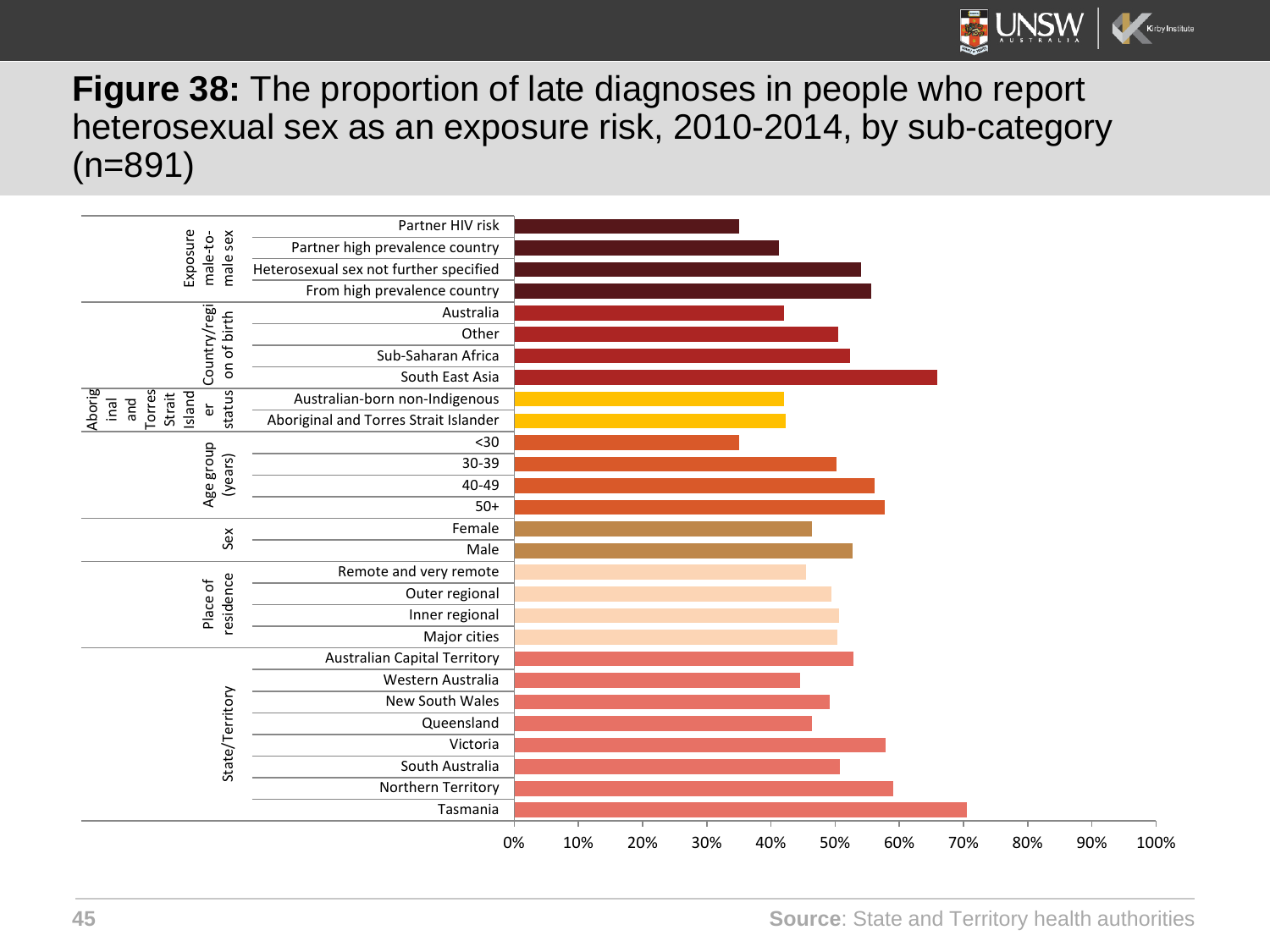

**Figure 39: Proportion of late and advanced<sup>1</sup> HIV diagnoses, 2005-**2014, by exposure category



 $\rightarrow$  -Advanced, bisexual

<sup>1</sup> Late HIV diagnosis was defined as newly diagnosed HIV infection with a CD4+ cell count of less than 350 cells/μl, and advanced HIV infection as newly diagnosed infection with a CD4+ cell count of less than 200 cells/μl..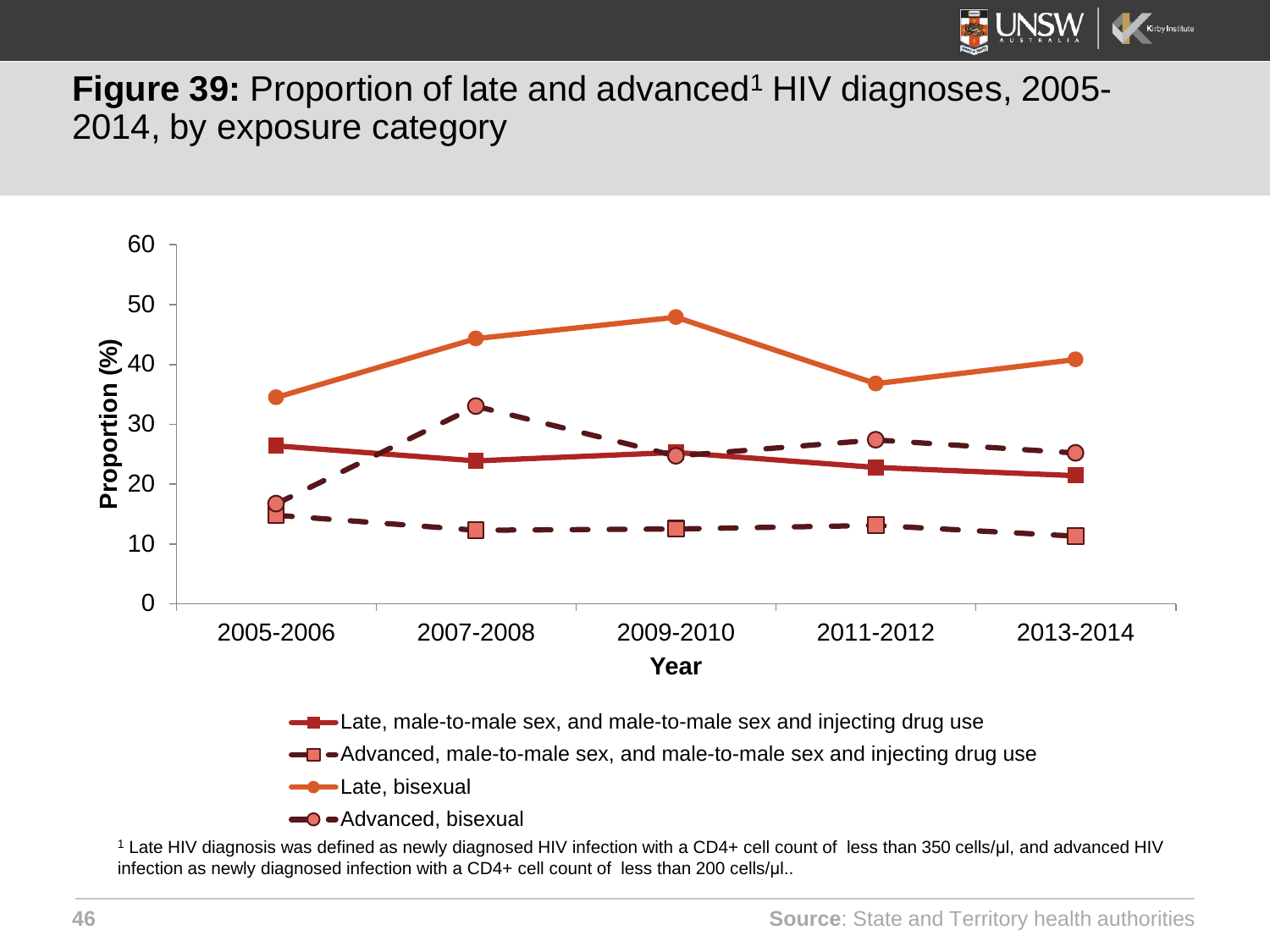

**Figure 40:** Proportion of late and advanced HIV diagnoses<sup>1</sup>, 2005-2014, by exposure category



<sup>1</sup> Late HIV diagnosis was defined as newly diagnosed HIV infection with a CD4+ cell count of less than 350 cells/μl, and advanced HIV infection as newly diagnosed infection with a CD4+ cell count of less than 200 cells/μl..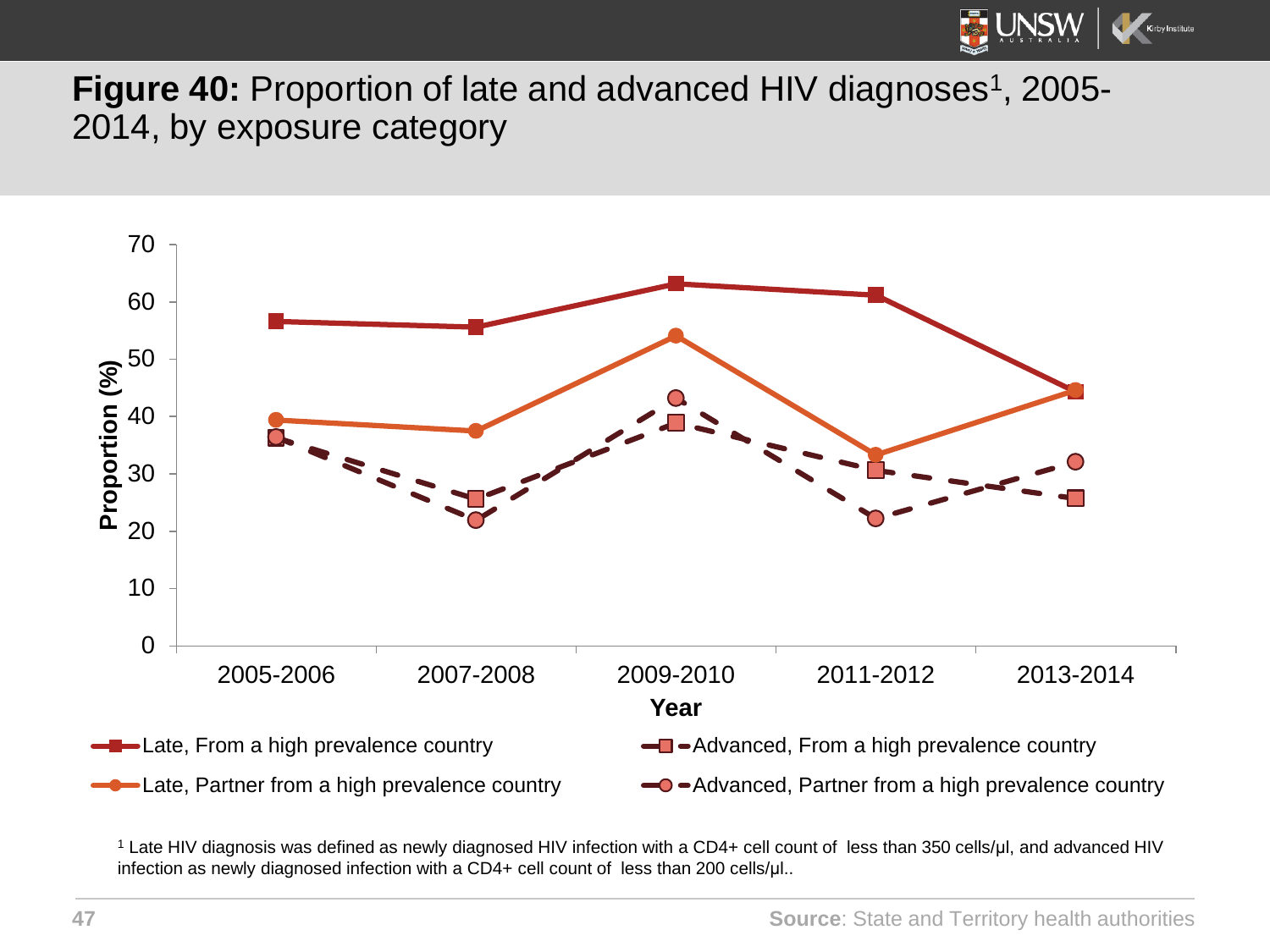

**Figure 41:** Proportion of late and advanced HIV diagnoses1, 2005- 2014, by select region and country of birth

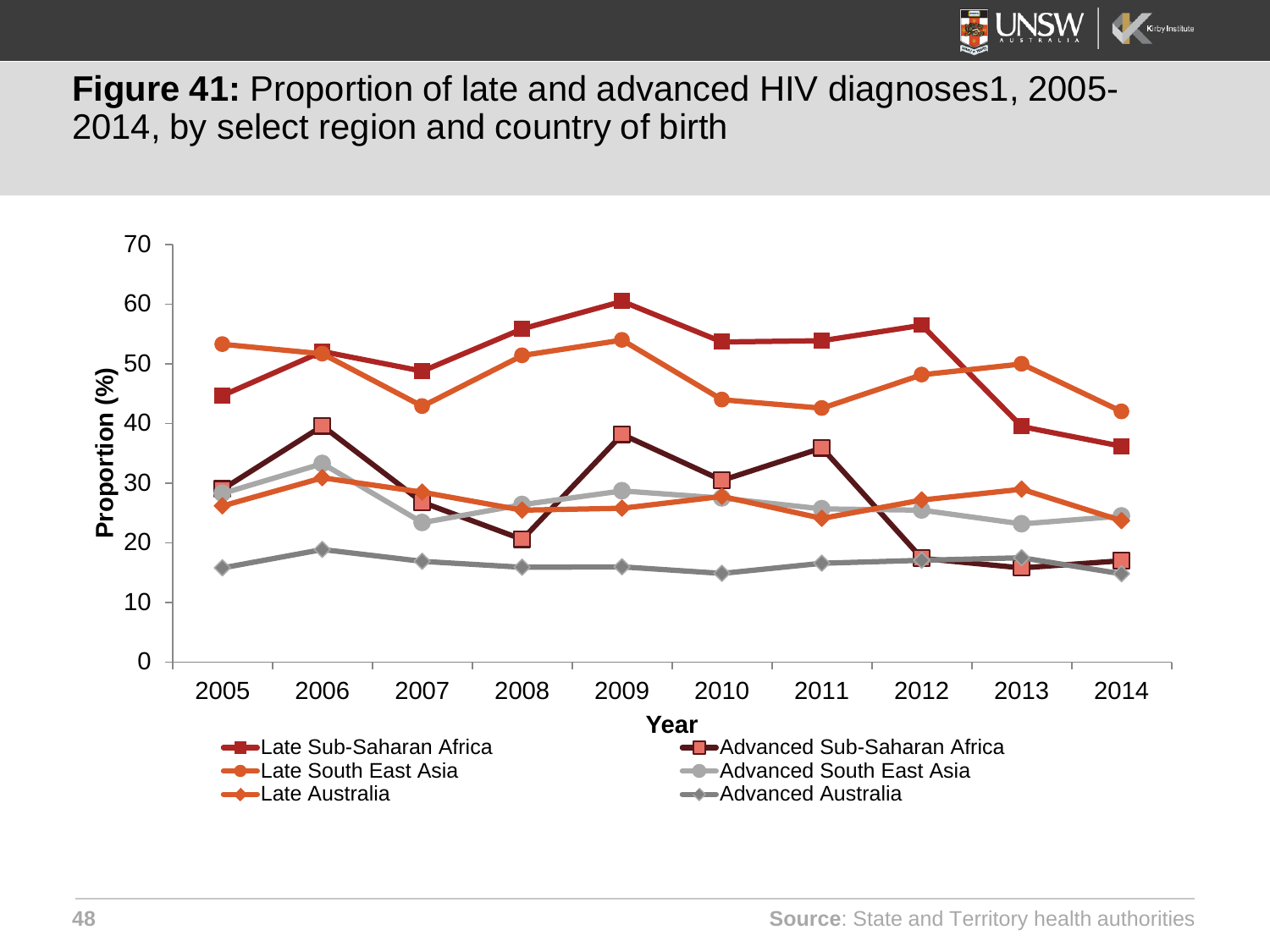

**Figure 42:** Proportion of HIV-positive men on antiretroviral treatment in two data sources, 2005-2014



**Source**: Gay Community Periodic Survey, The Australian Collaboration for Coordinated Enhanced Sentinel Surveillance of Sexually Transmitted Infections (STIs) and Blood Borne Viruses (BBVs)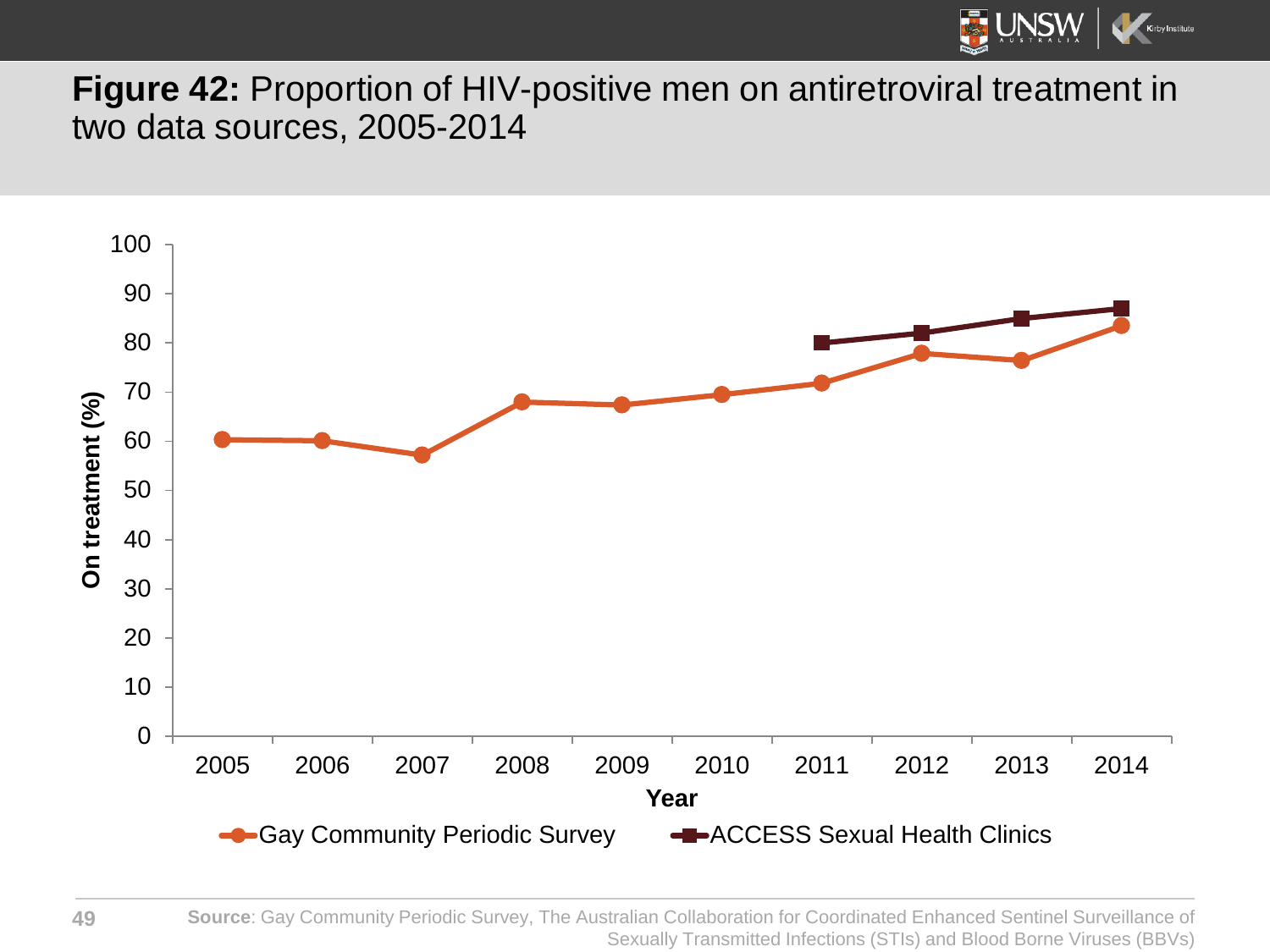

**Figure 43:** Last HIV viral load among people with HIV enrolled on the Australian HIV Observational Database, 2005-2014



\* Undetectable viral load equals 50 copies/ml or less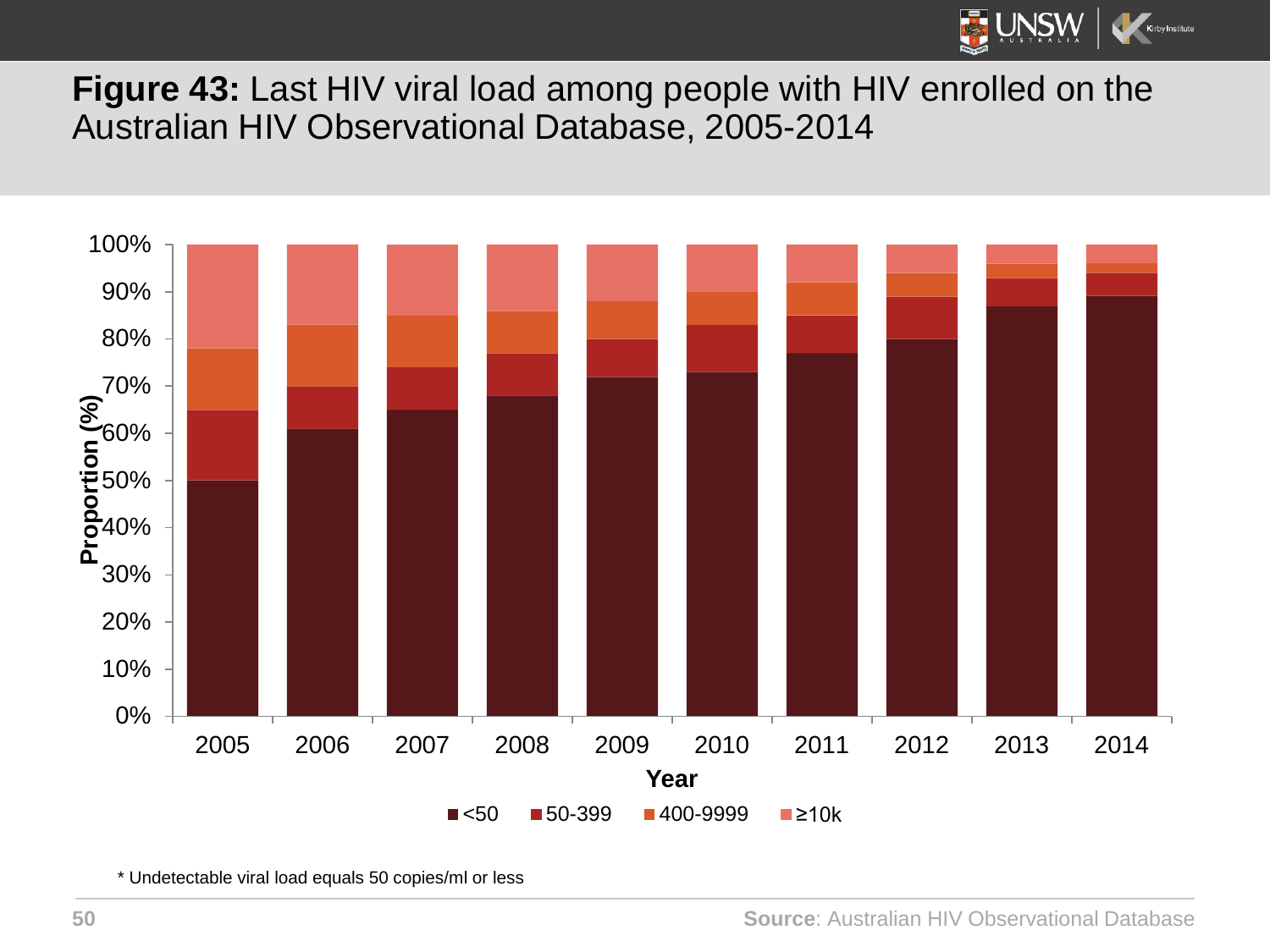

**Figure 44:** Last HIV viral load in HIV positive patients seen at sexual health clinics, 2007-2014



\* Undetectable viral load equals 50 copies/ml or less

**Source**: The Australian Collaboration for Coordinated Enhanced Sentinel Surveillance of Sexually Transmitted Infections (STIs) and Blood Borne Viruses (BBVs) **51**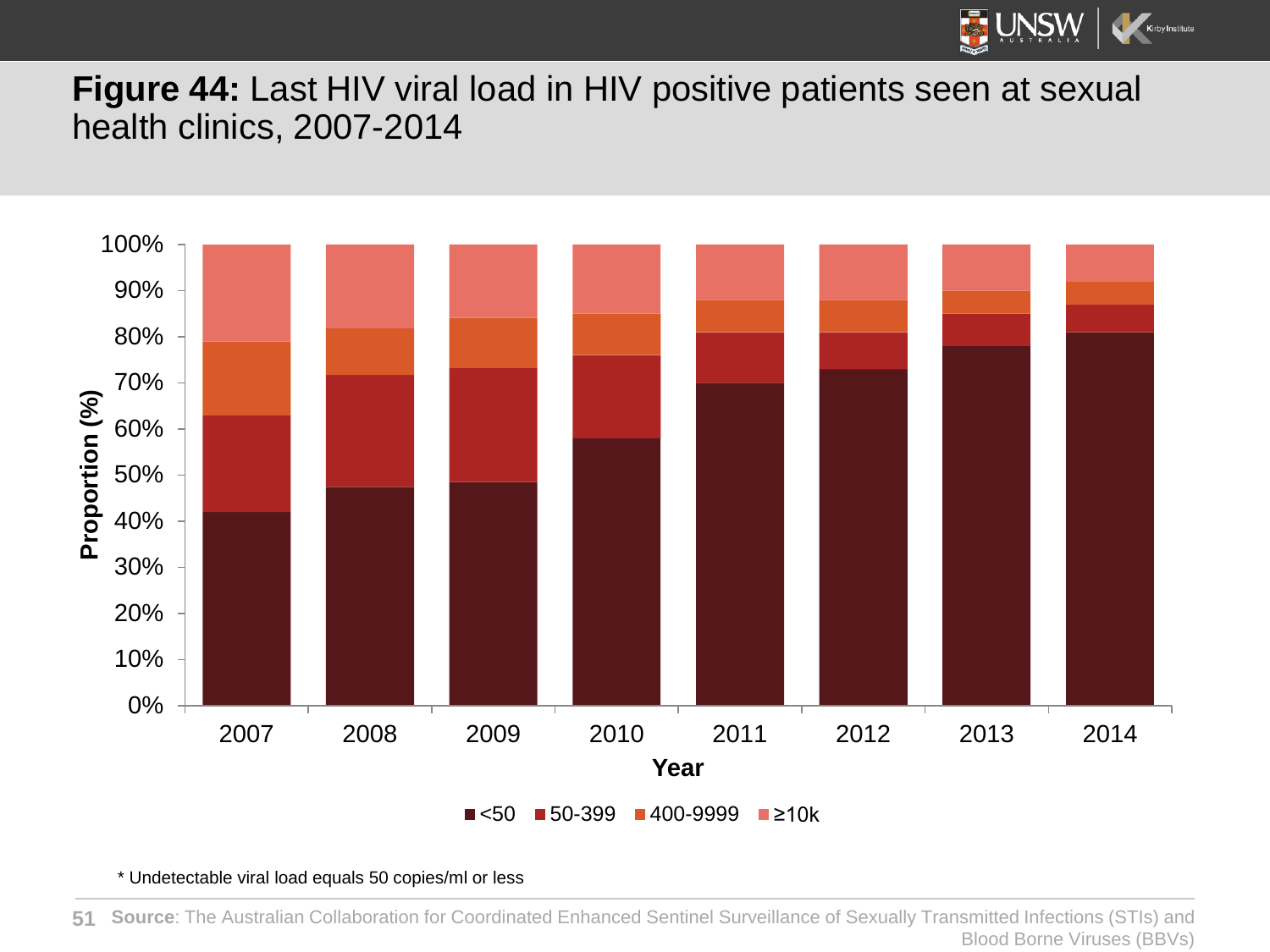

**Figure 45:** Last HIV viral load in HIV positive patients seen at high case load general practice clinics, 2009-2014



\* Undetectable viral load equals 50 copies/ml or less

**52 Source**: The Australian Collaboration for Coordinated Enhanced Sentinel Surveillance of Sexually Transmitted Infections (STIs) and Blood Borne Viruses (BBVs)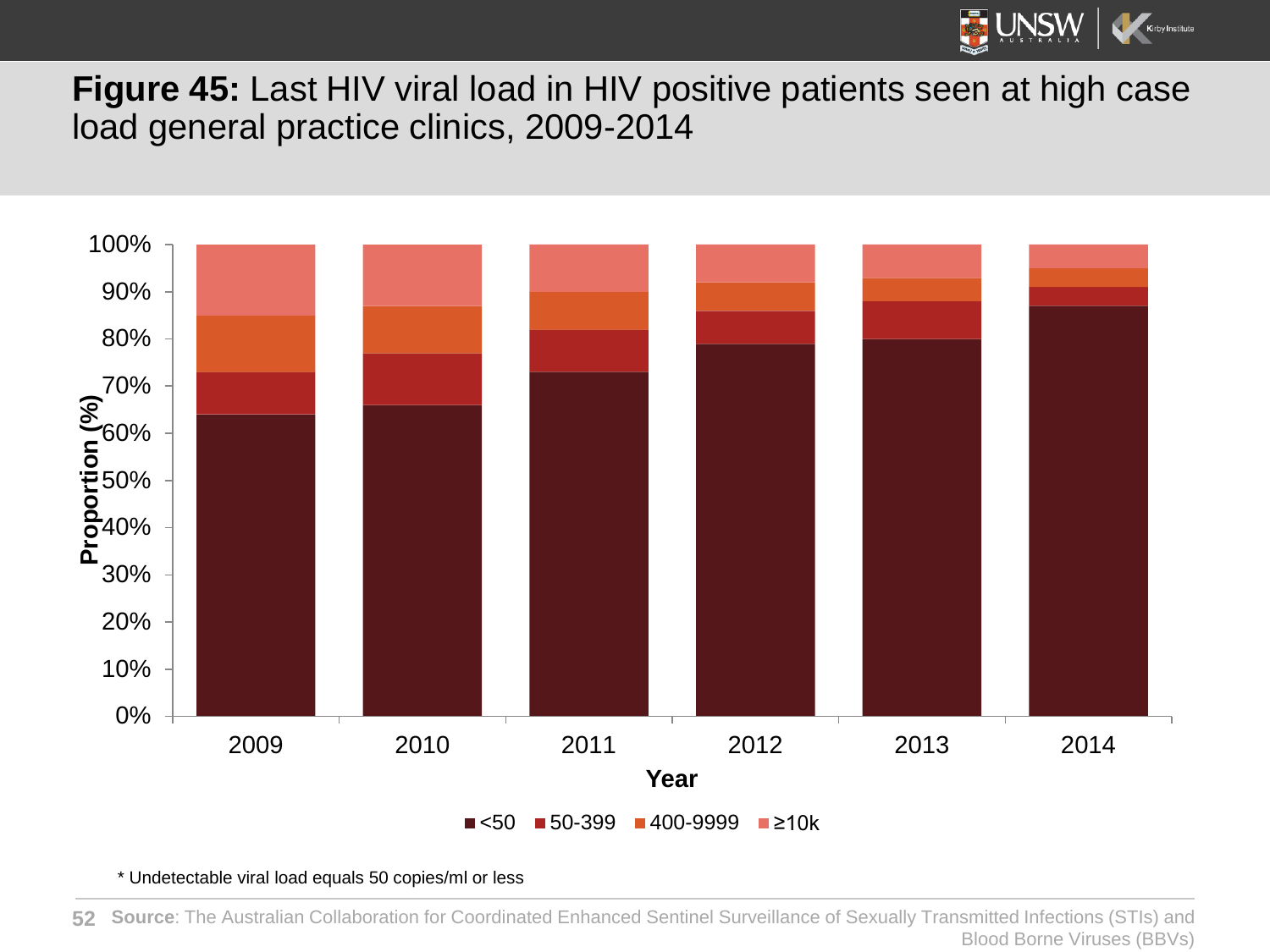

**Figure 46:** HIV incidence rate per 100 person years in gay and bisexual men and female sex workers attending sexual health clinics, 2011-2014



**53 Source**: The Australian Collaboration for Coordinated Enhanced Sentinel Surveillance of Sexually Transmitted Infections (STIs) and Blood Borne Viruses (BBVs)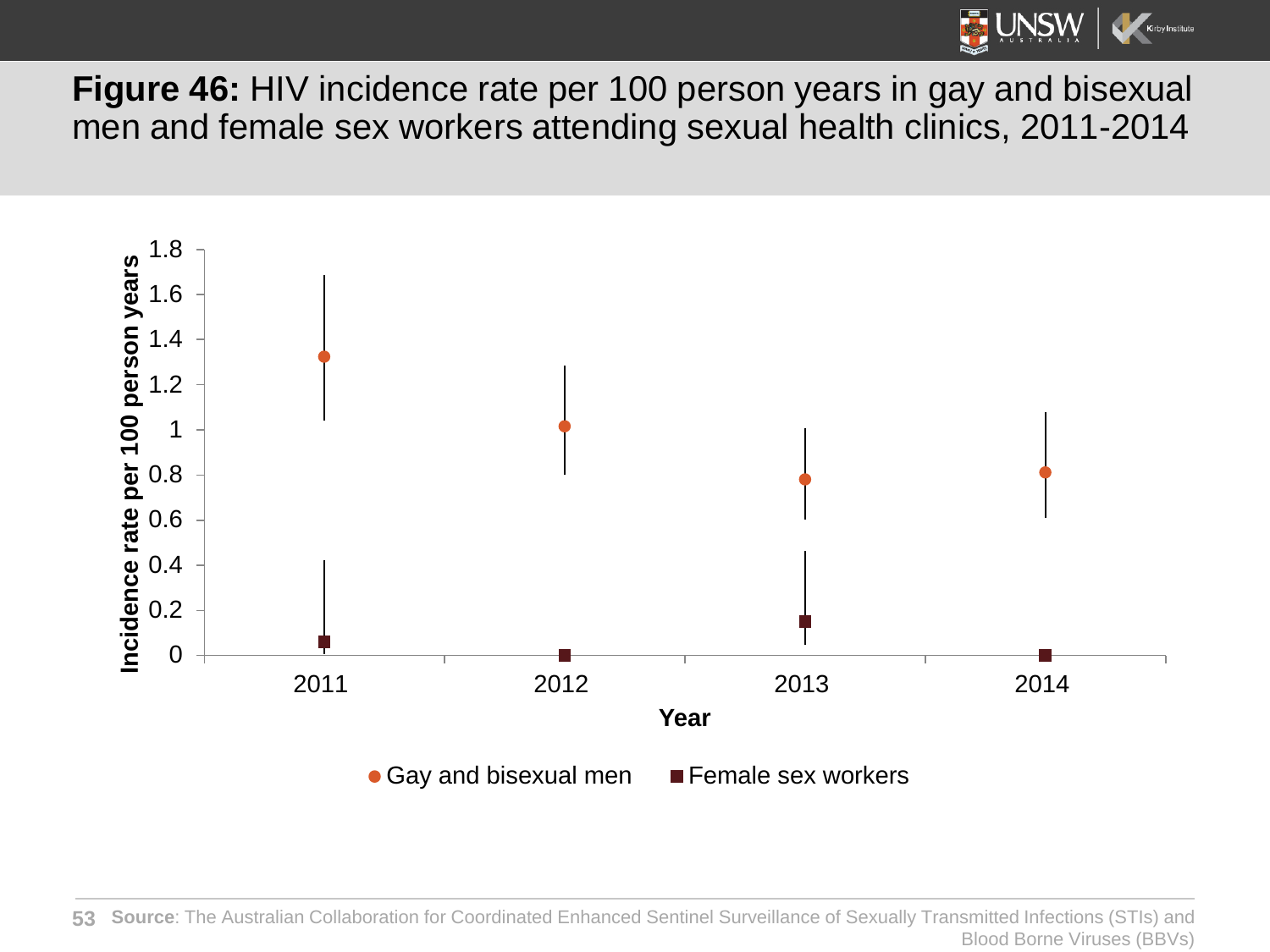

## **Figure 47:** The 2014 hepatitis C diagnosis and care cascade

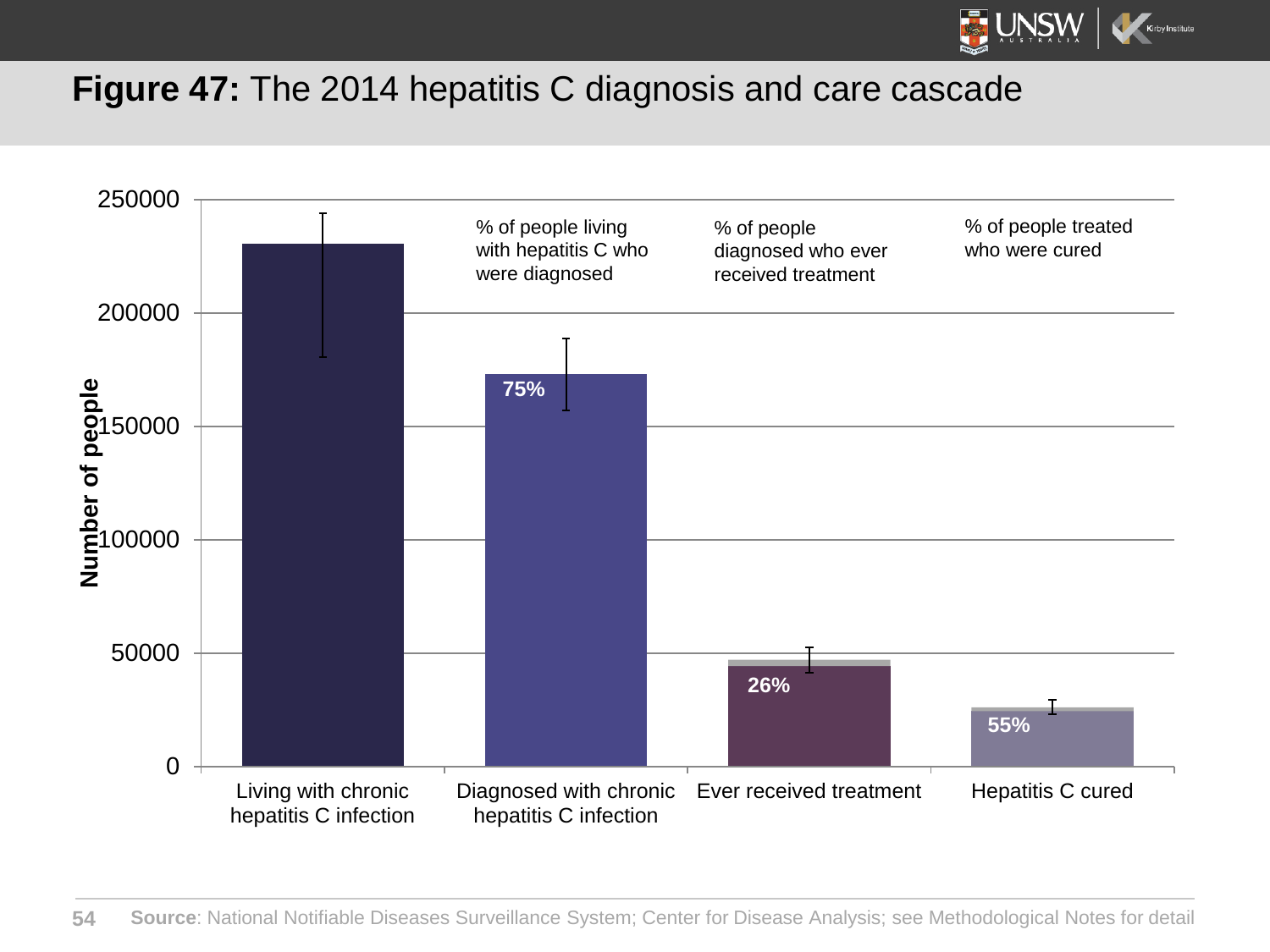

**Figure 48:** Estimates of the number of people with severe fibrosis/hepatitis C related cirrhosis, and estimated number of deaths, 2004, 2009, 2014

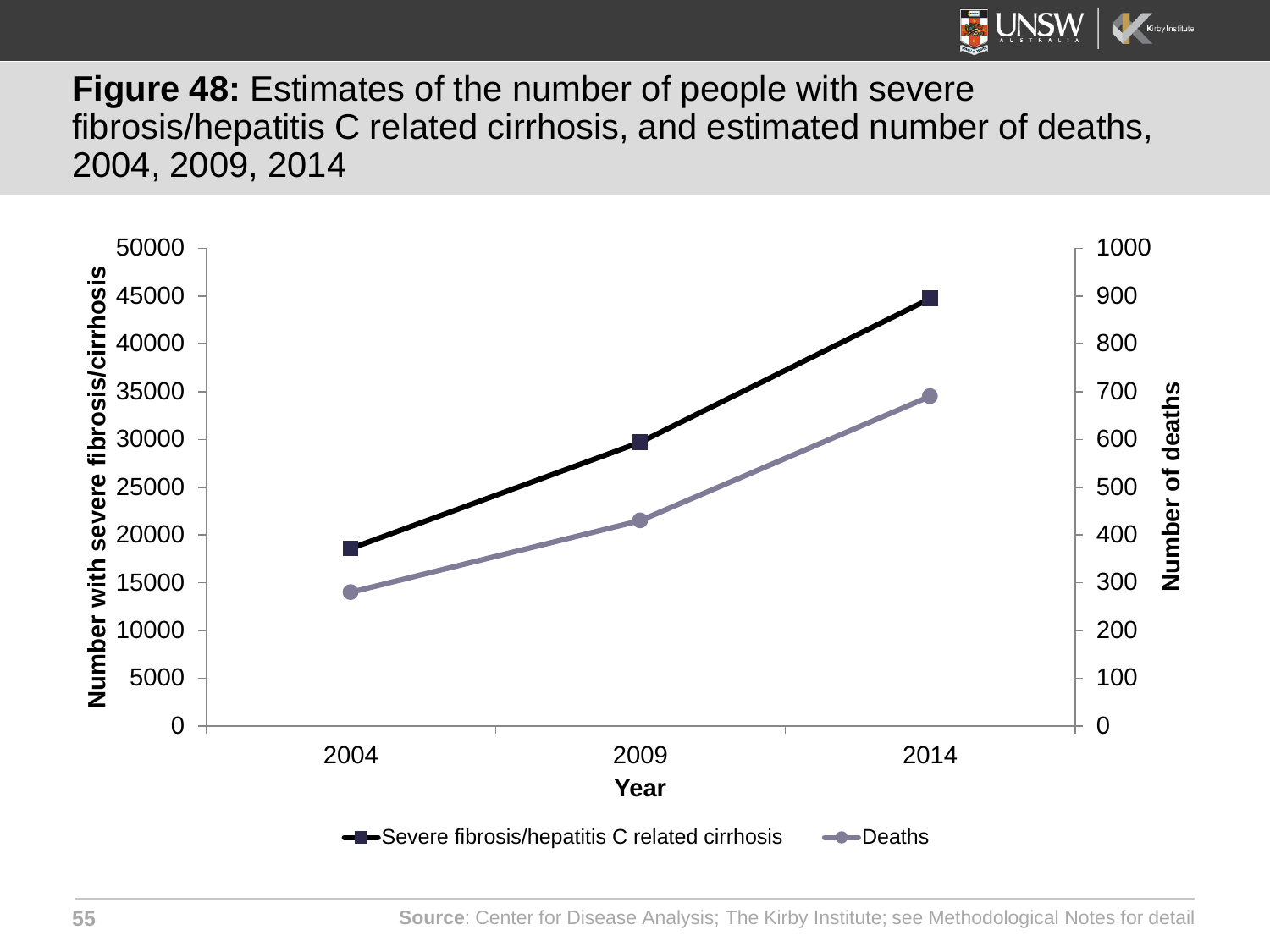

**Figure 49:** Hepatitis C prevalence among people seen at needle and syringe programs, 2005-2014, by year and sex

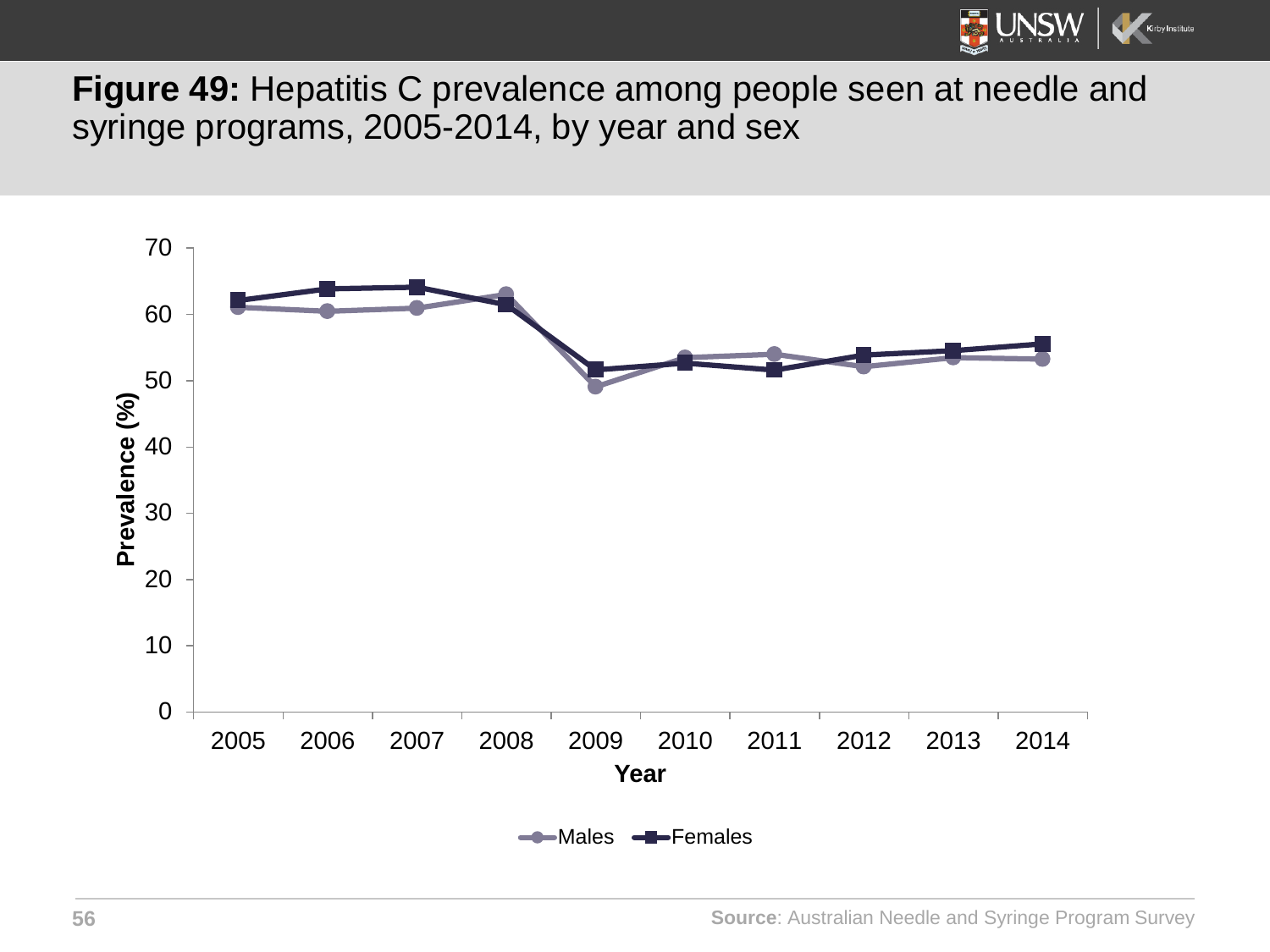

**Figure 50:** Hepatitis C prevalence among prison entrants, 2004, 2007, 2010, 2013



 $M$ ales Females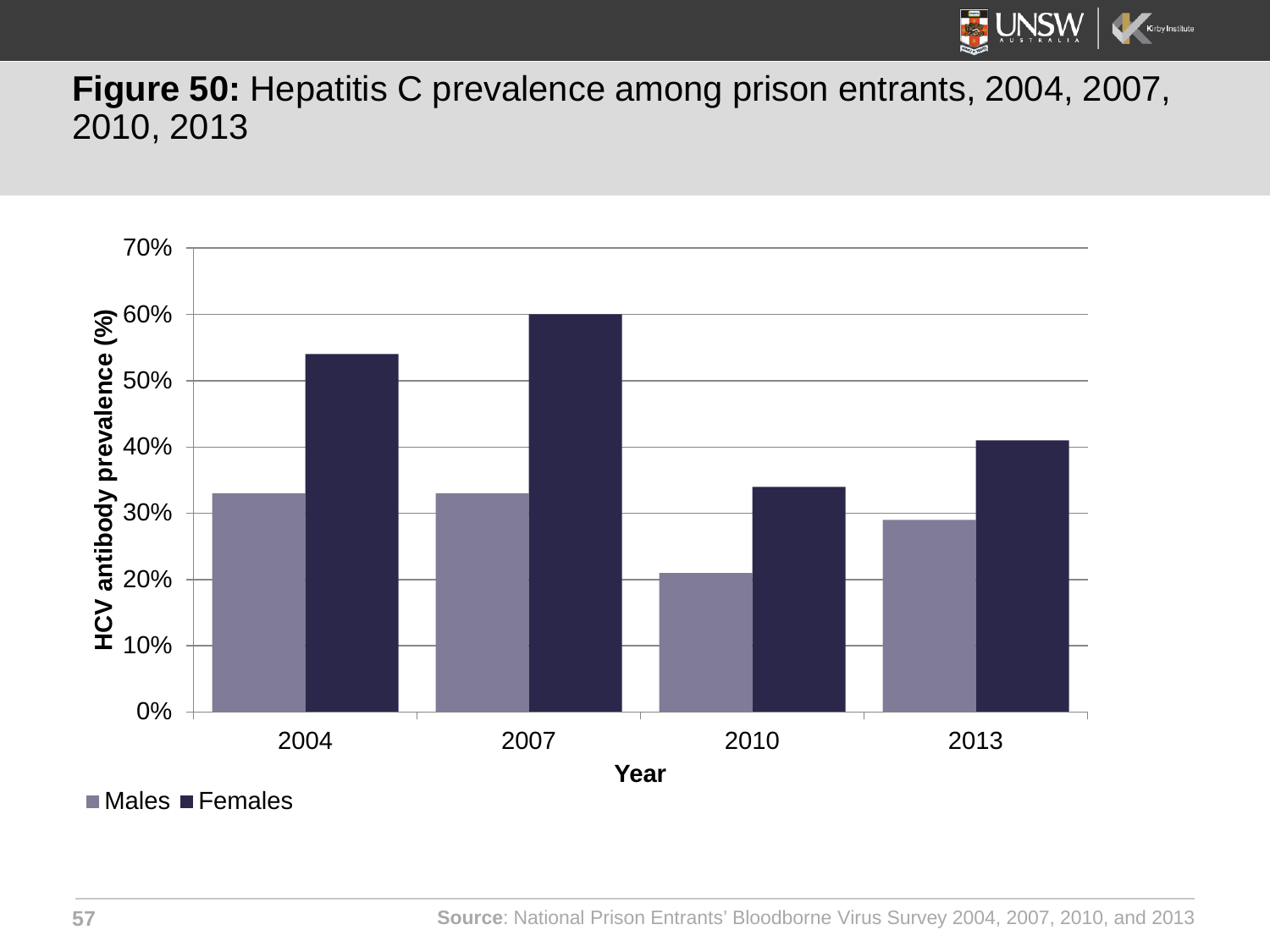

**Figure 51:** Hepatitis C prevalence in blood donors, 2005-2014, by new and repeat donor status



**58 Source**: Australian Red Cross Blood Service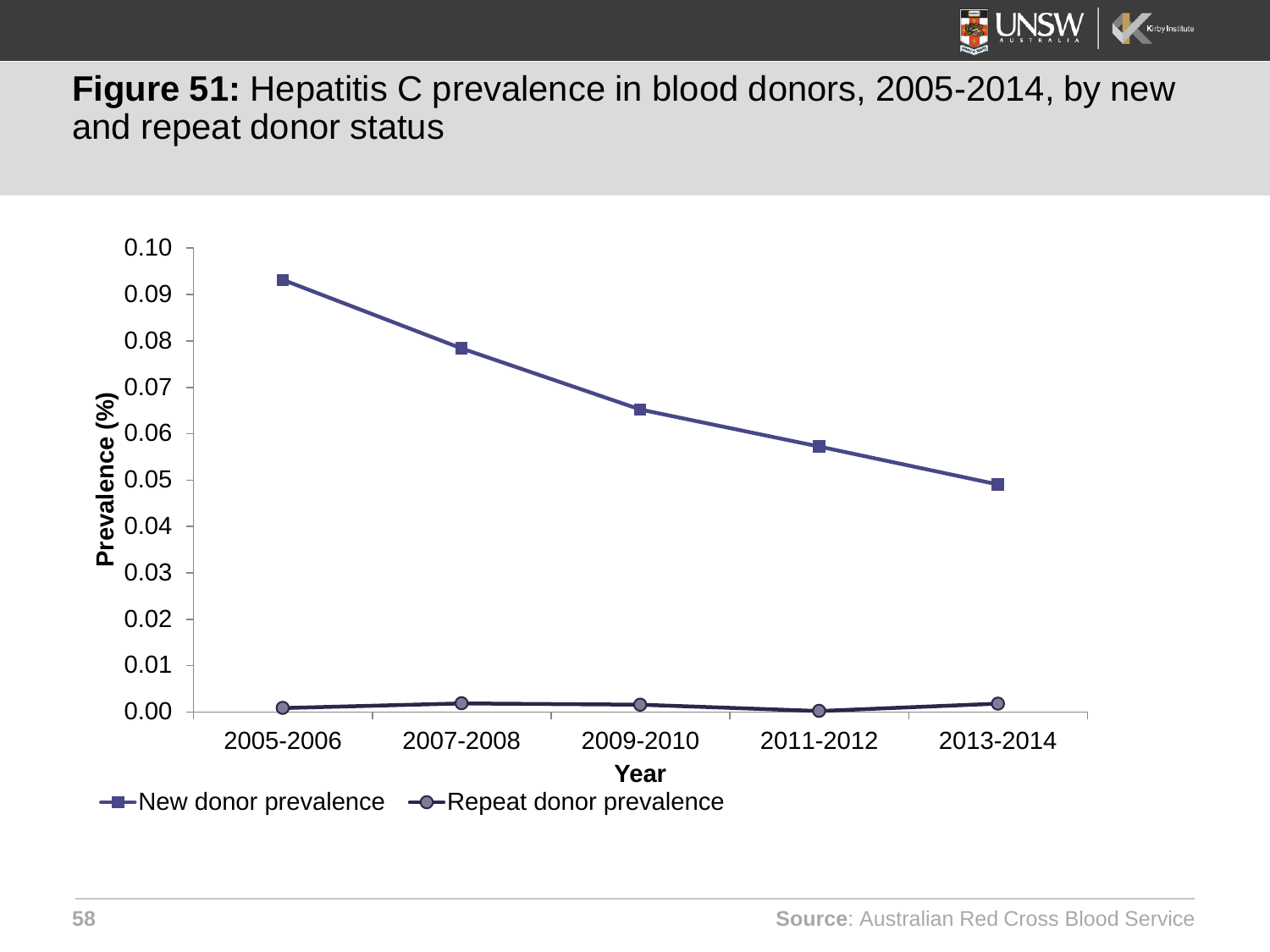

**Figure 52:** Proportion of people seen by needle and syringe programs reporting receptive syringe sharing (RSS) in the last month, 2005-2014, by time since first injection and sex



**59 Source**: Australian Needle and Syringe Program Survey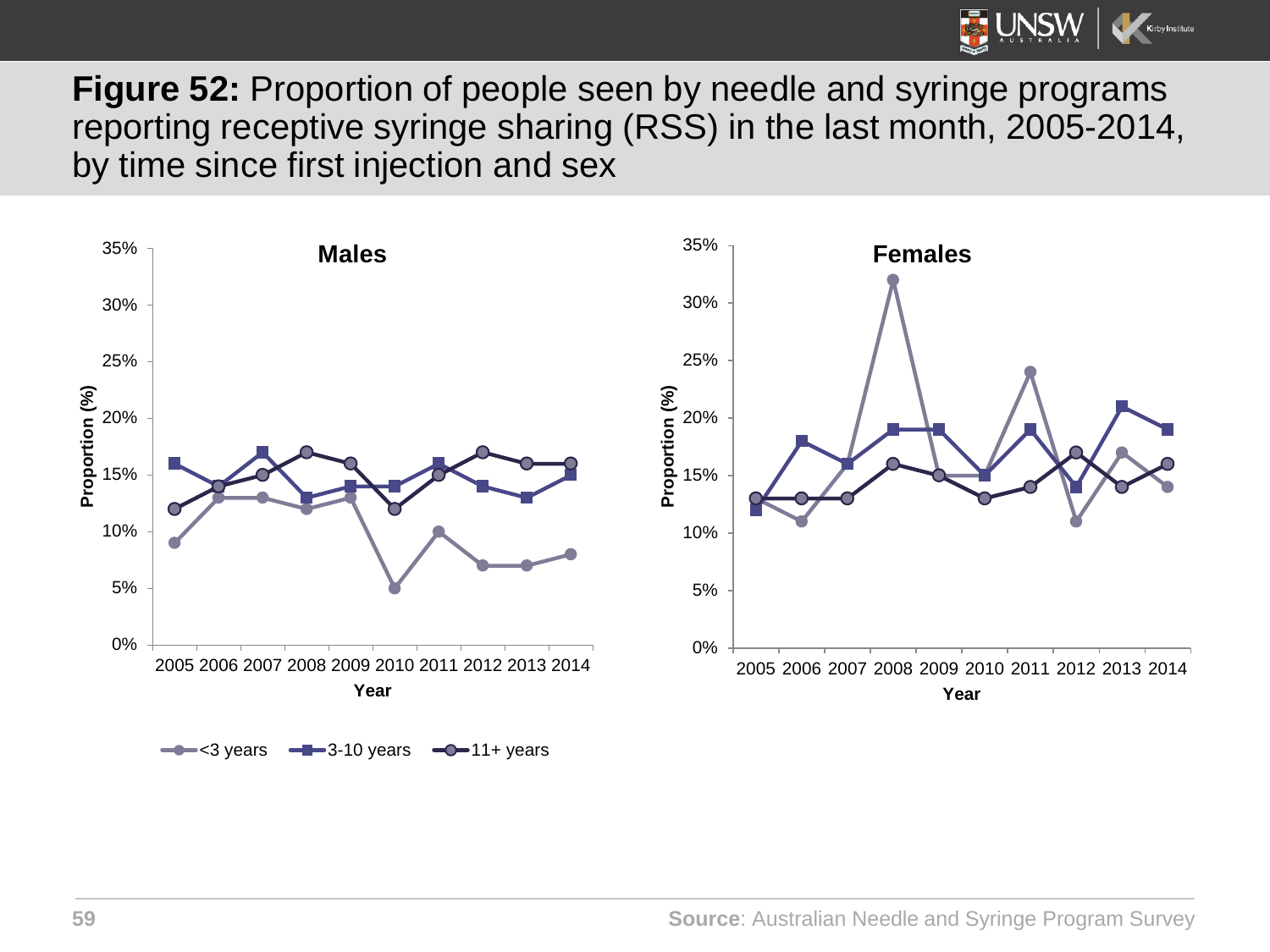

**Figure 53:** Prevalence of receptive syringe sharing (RSS) among people seen at needle and syringe programs, 2005-2014, by drug last injected and gender

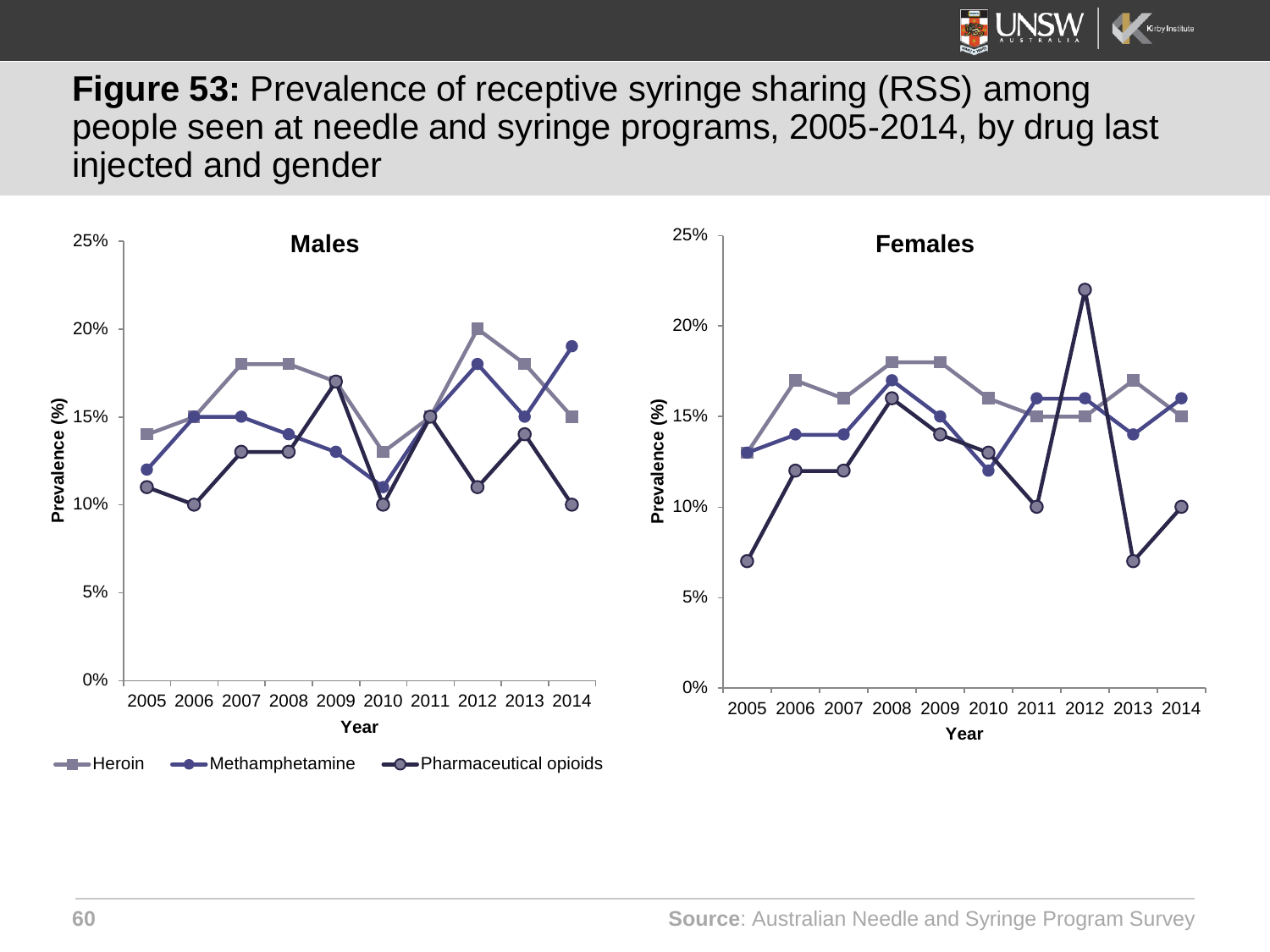

**Figure 54:** Proportion of people who inject drugs seen at needle and syringe programs who reported a hepatitis C antibody test in the past 12 months, 2005-2014

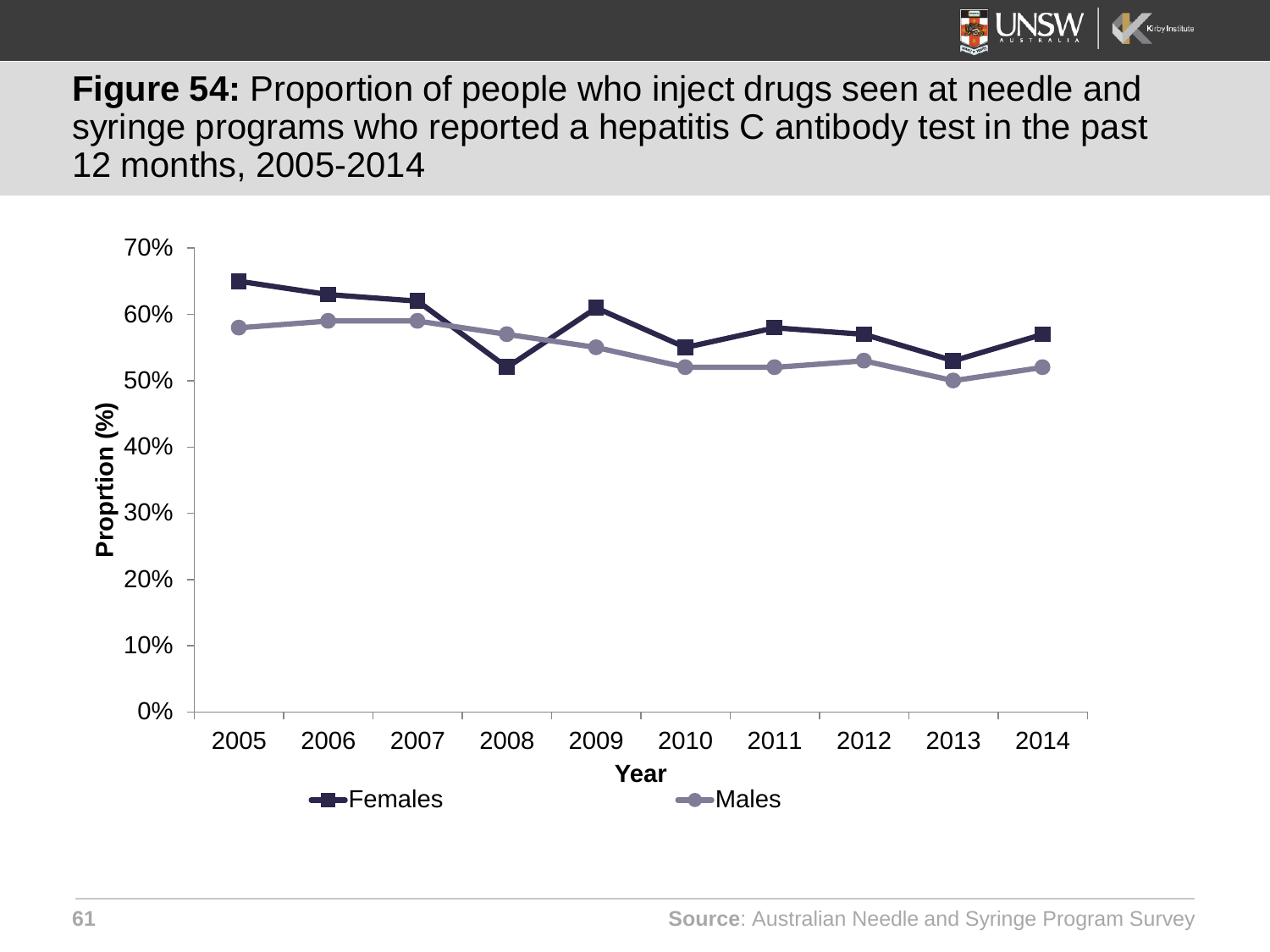

**Figure 55:** Proportion of sexual health clinic attendees tested for hepatitis C in a year, 2011-2014, by select population and year

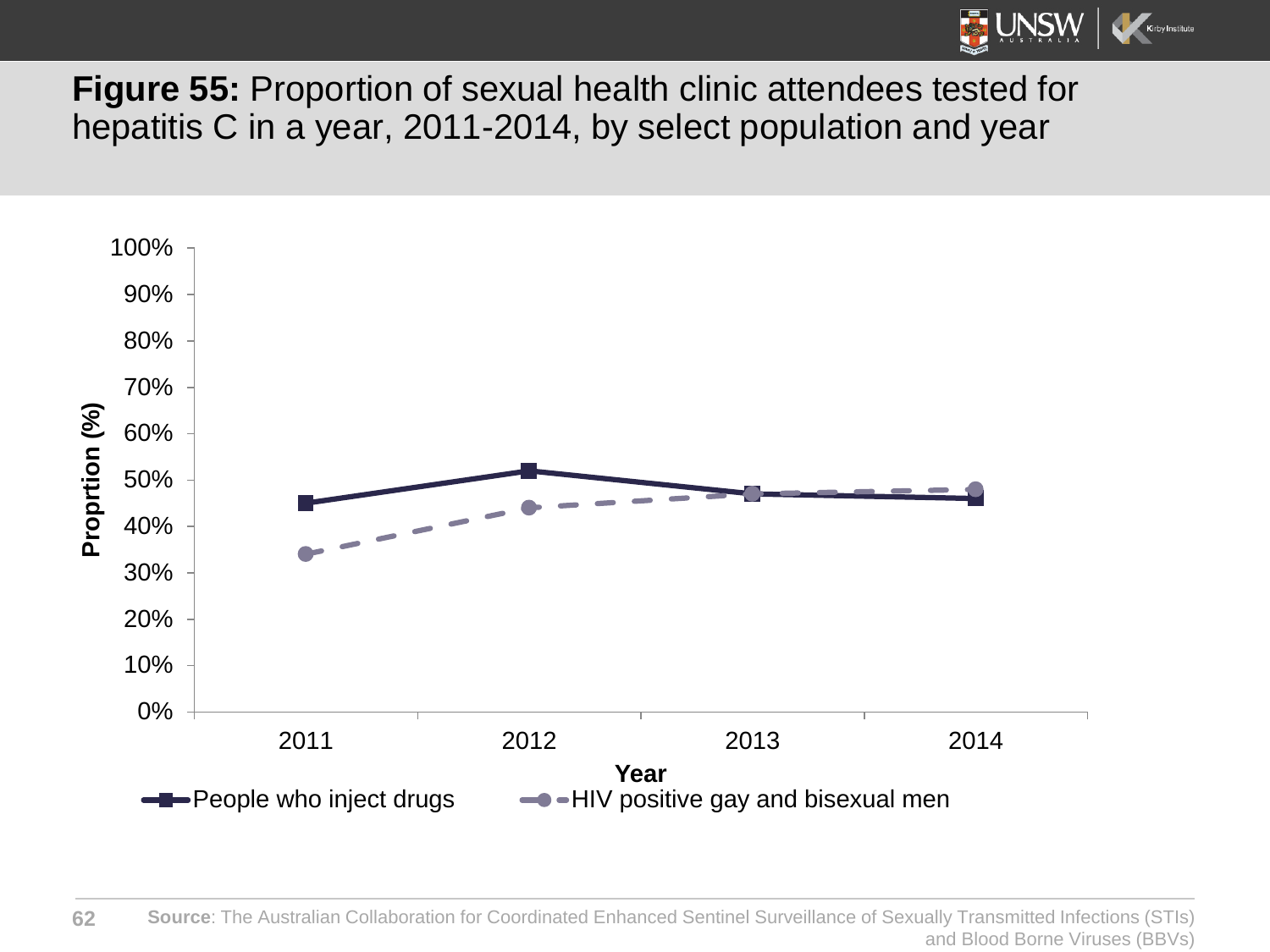

## **Figure 56:** Hepatitis C notification rate per 100 000, 2005-2014, by sex

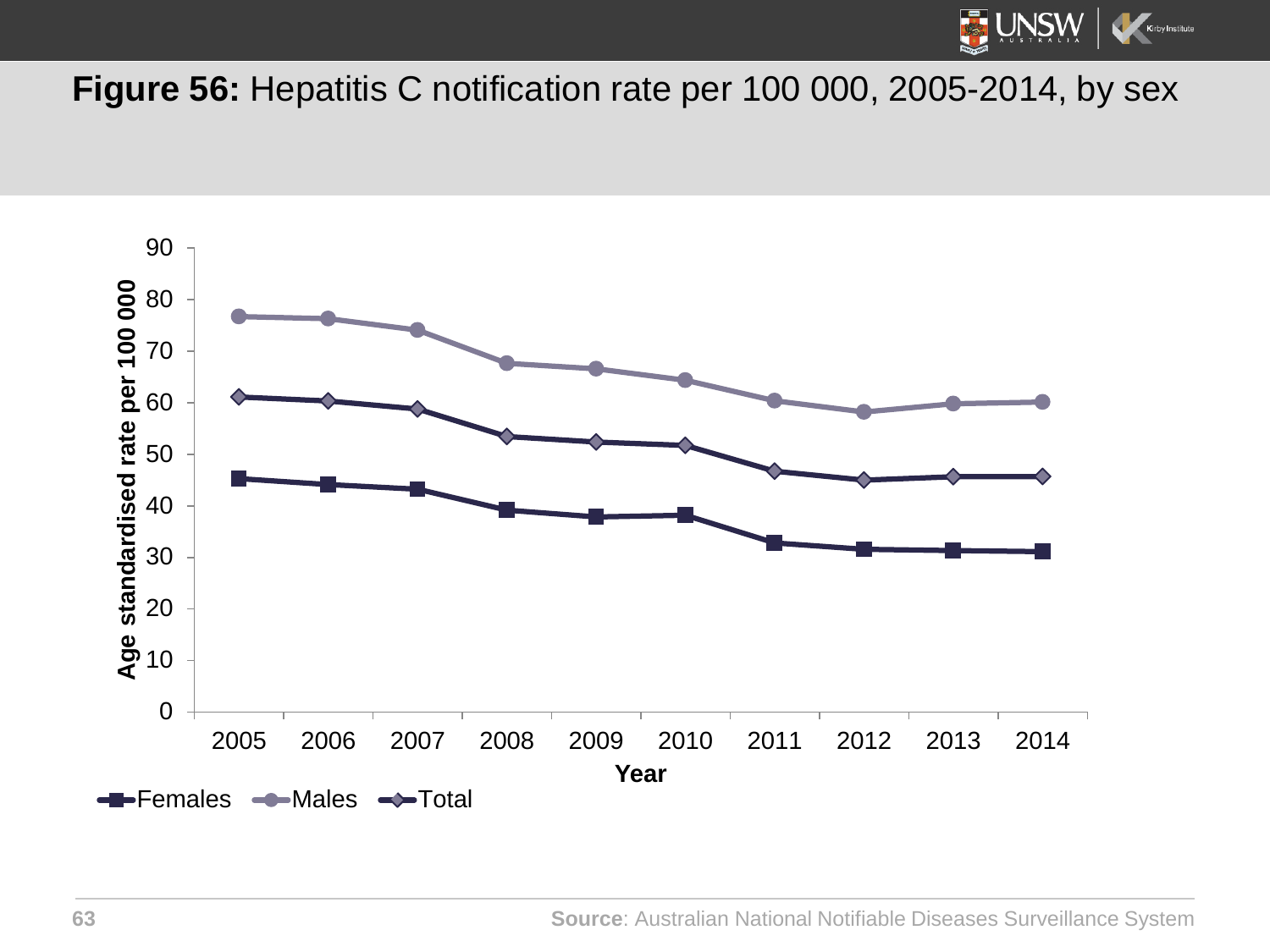

**Figure 57:** Hepatitis C notification rate per 100 000, 2005-2014, by age group

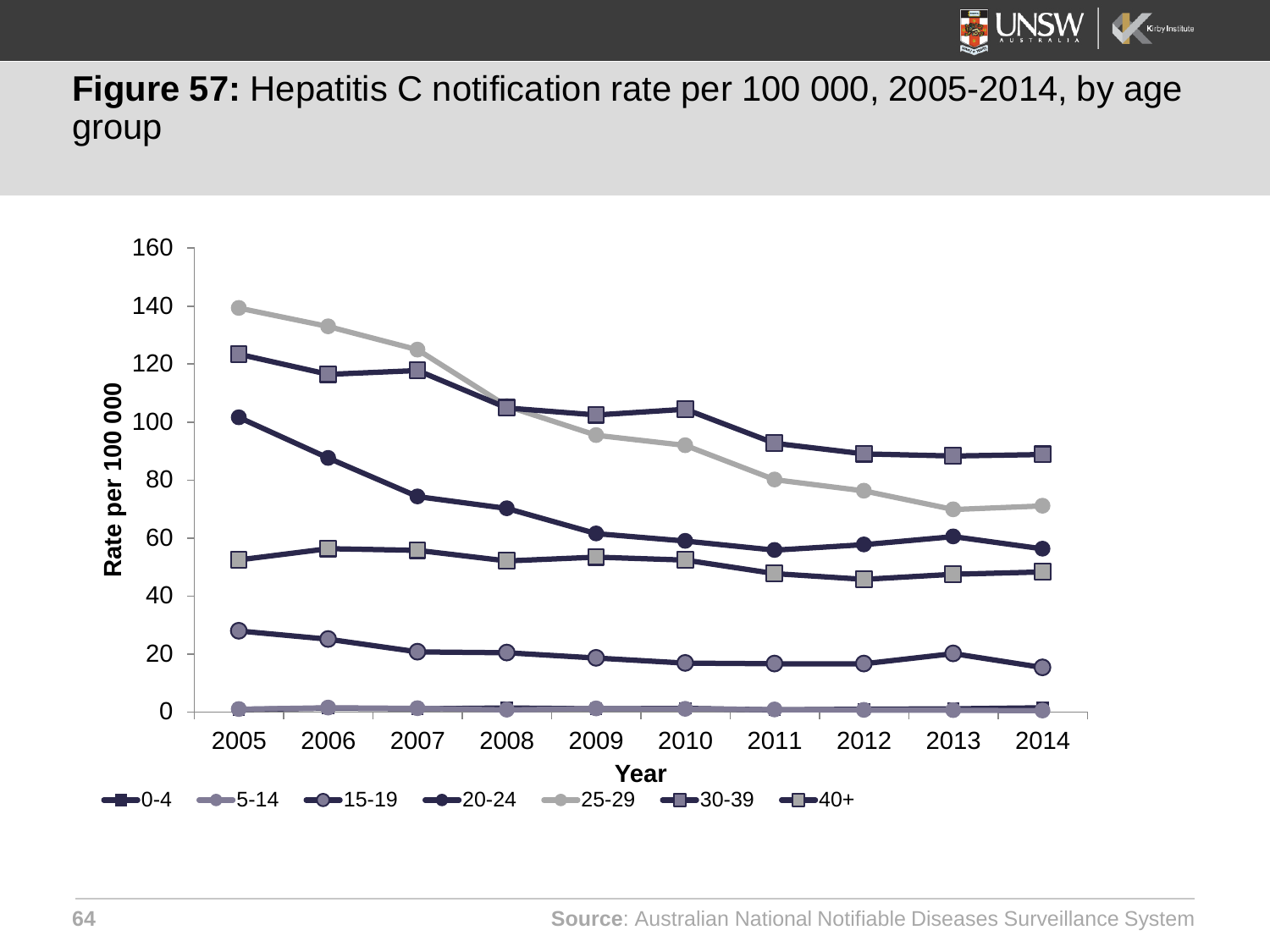

**Figure 58:** Hepatitis C notification rate per 100 000, 2005-2014, by age group, males

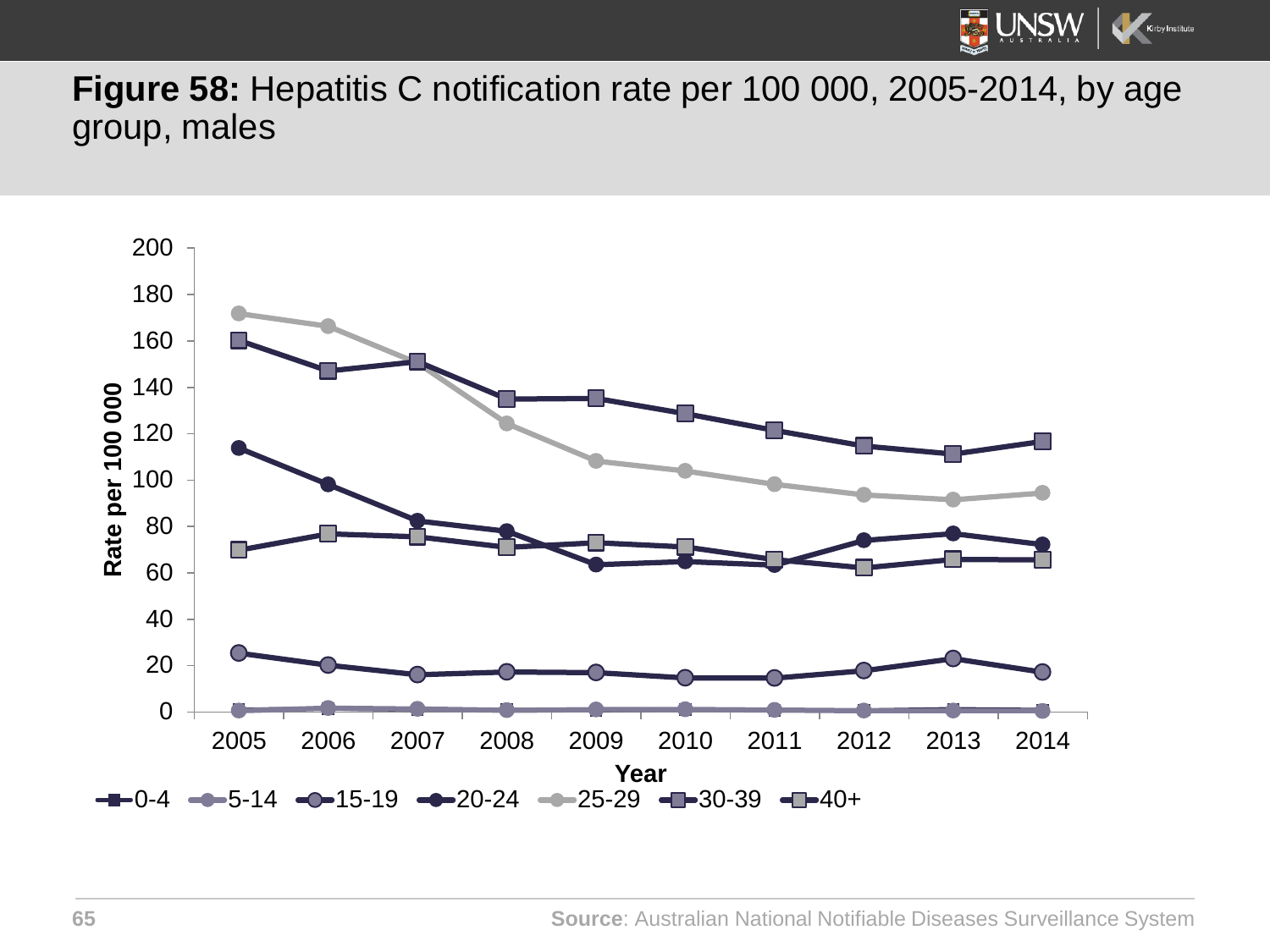

**Figure 59:** Hepatitis C notification rate per 100 000, 2005-2014, by age group, females

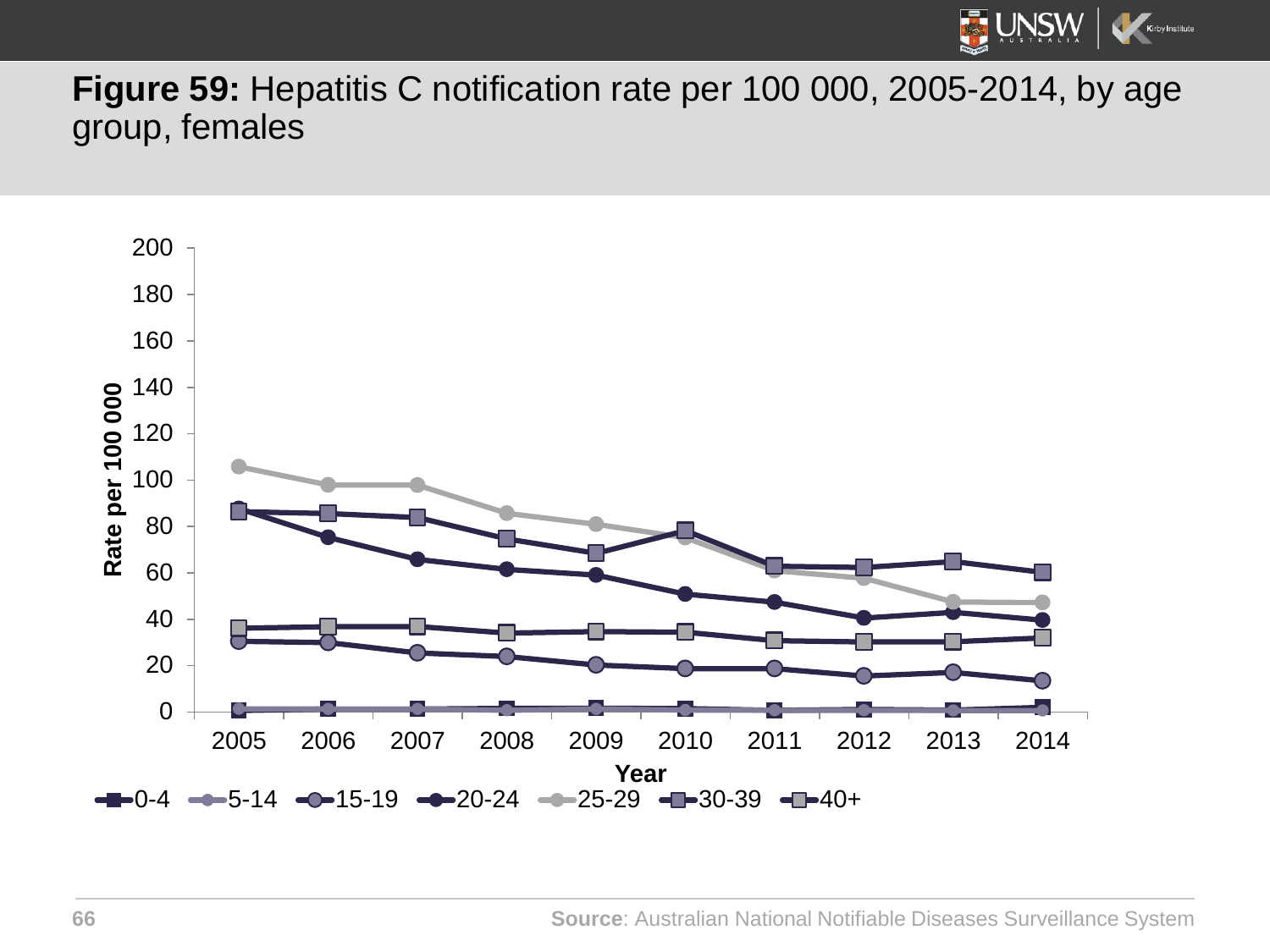

## **Figure 60:** Hepatitis C notification rate per 100 000 population, 2005- 2014, by State/Territory (1/2)

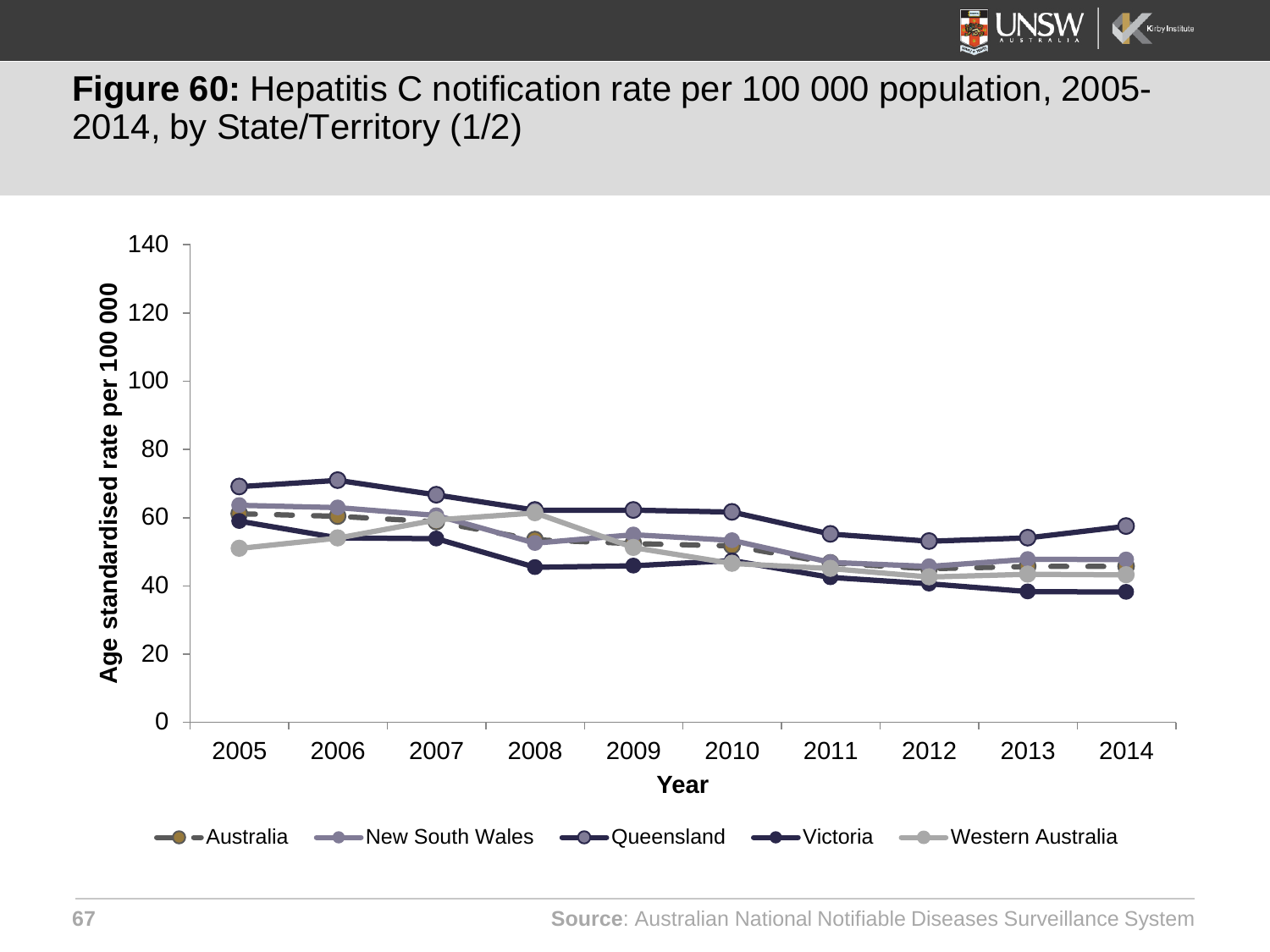

**Figure 60:** Hepatitis C notification rate per 100 000 population, 2005- 2014, by State/Territory (2/2)

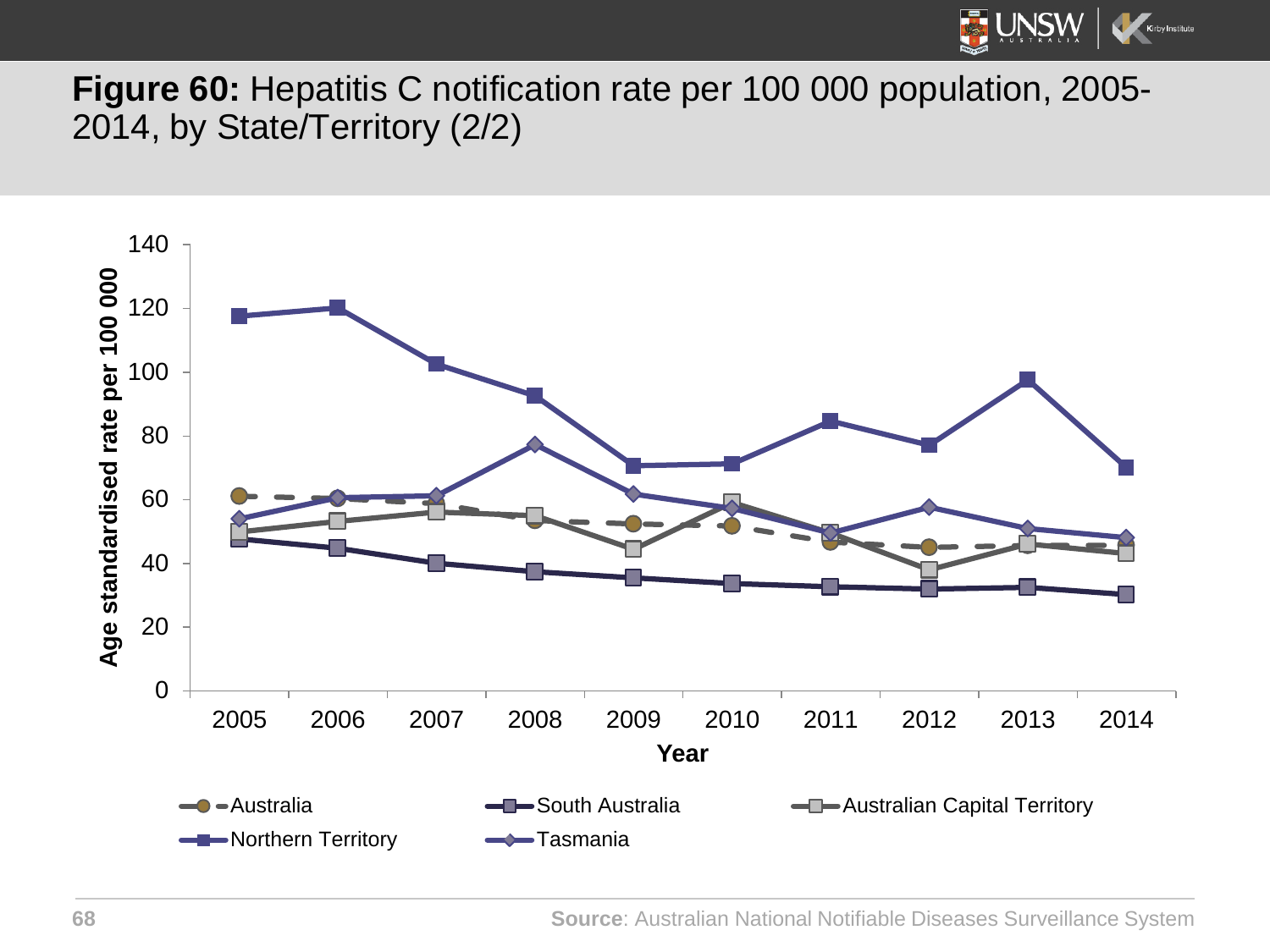

**Figure 61:** Hepatitis C notification rate per 100 000 population, 2005- 2014, by region of residence, males

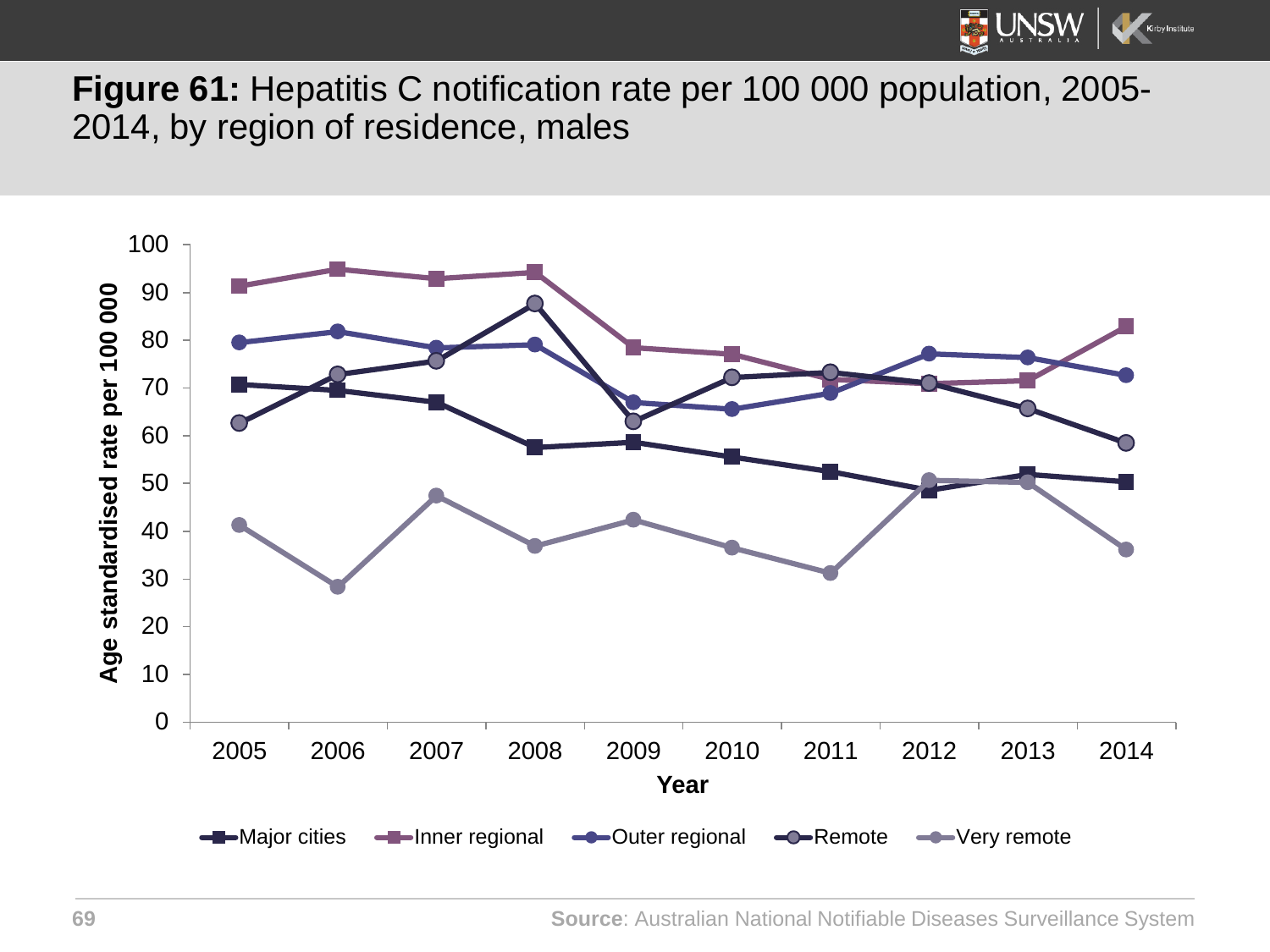

**Figure 62:** Hepatitis C notification rate per 100 000 population, 2005- 2014, by region of residence, females

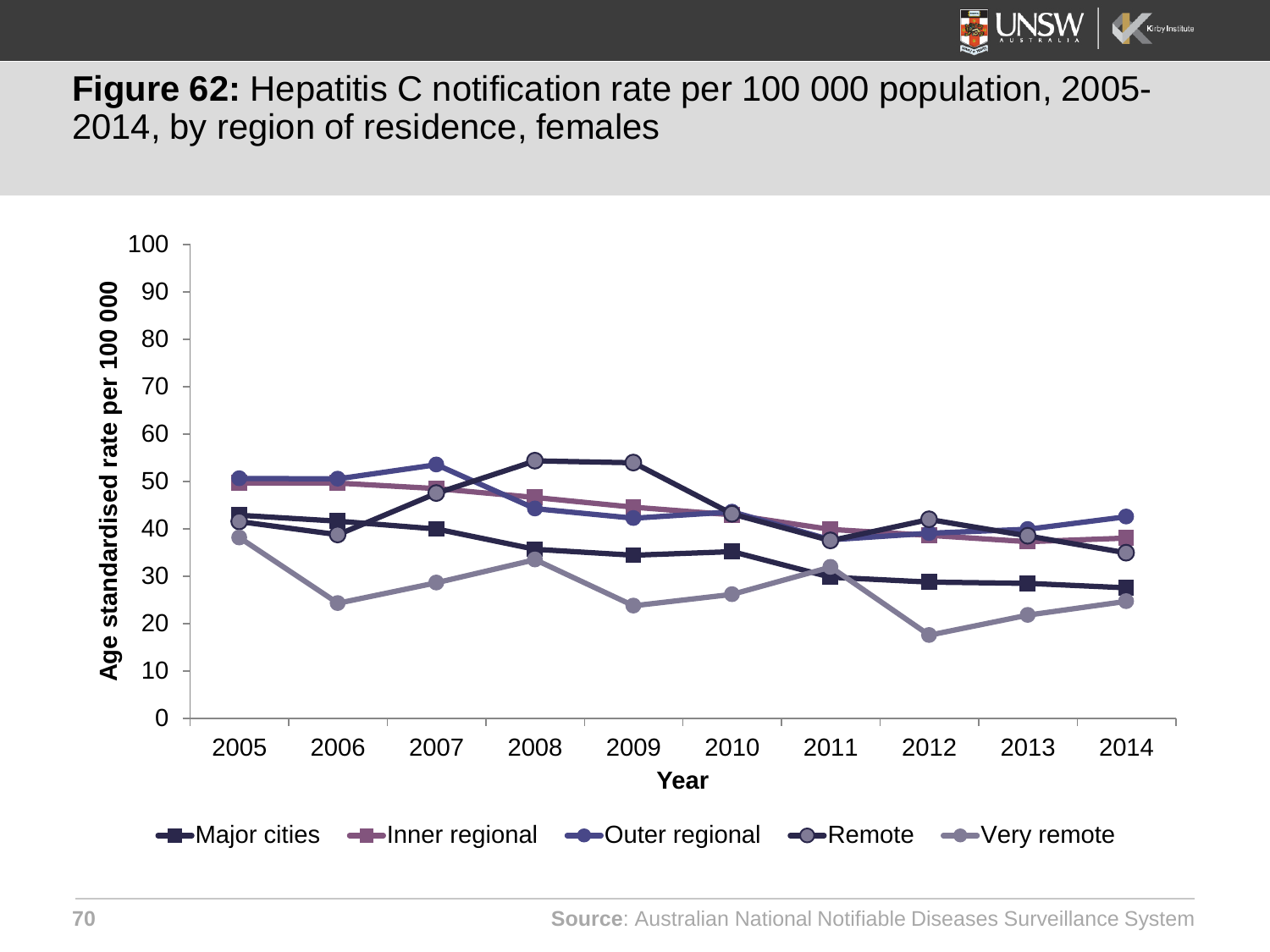

**Figure 63:** Hepatitis C notification rate per 100 000 population, 2010- 2014, by Aboriginal and Torres Strait Islander status

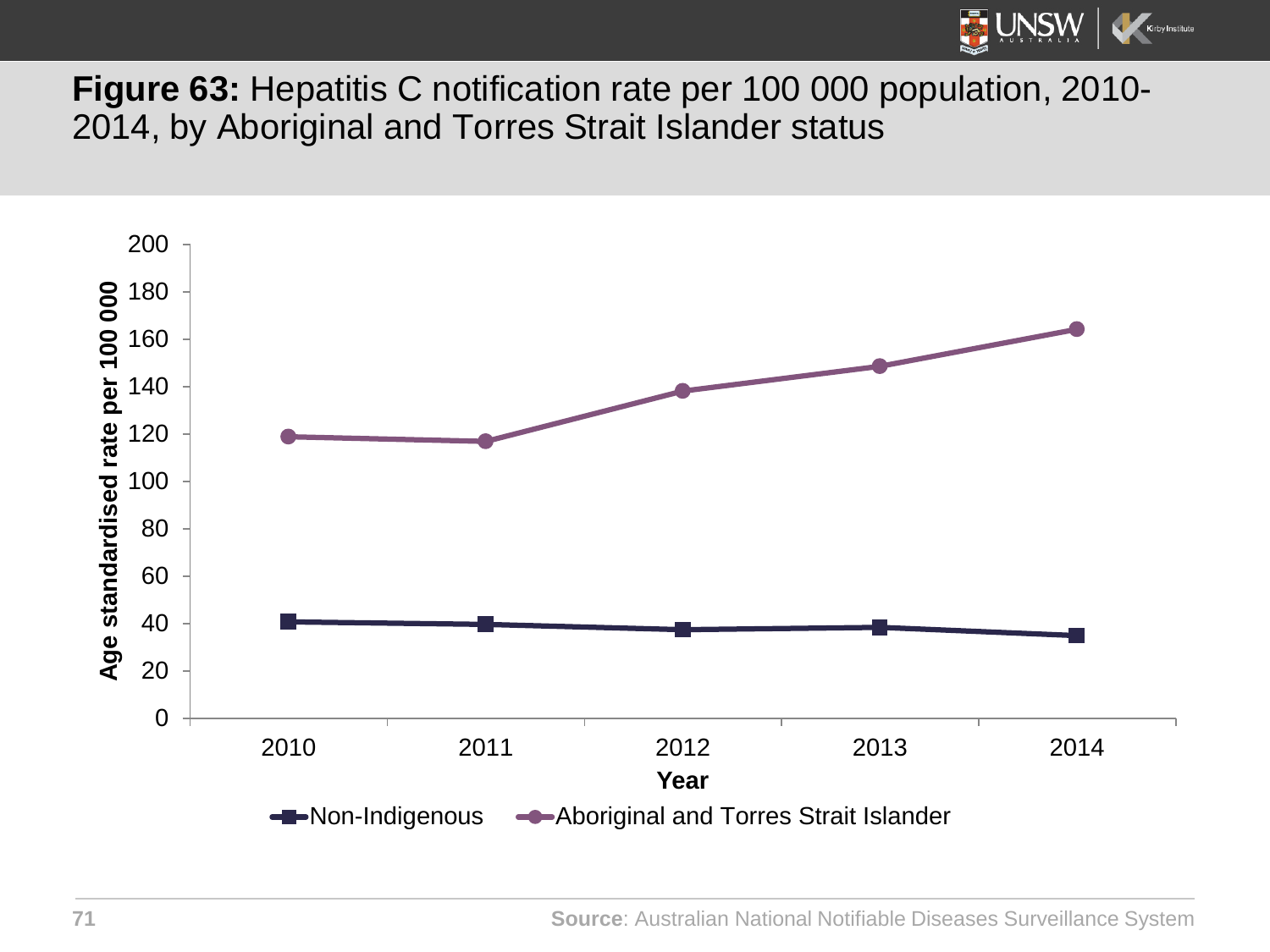

**Figure 64:** Hepatitis C notification rate per 100 000 population, 2010- 2014, by State/Territory and Aboriginal and Torres Strait Islander status

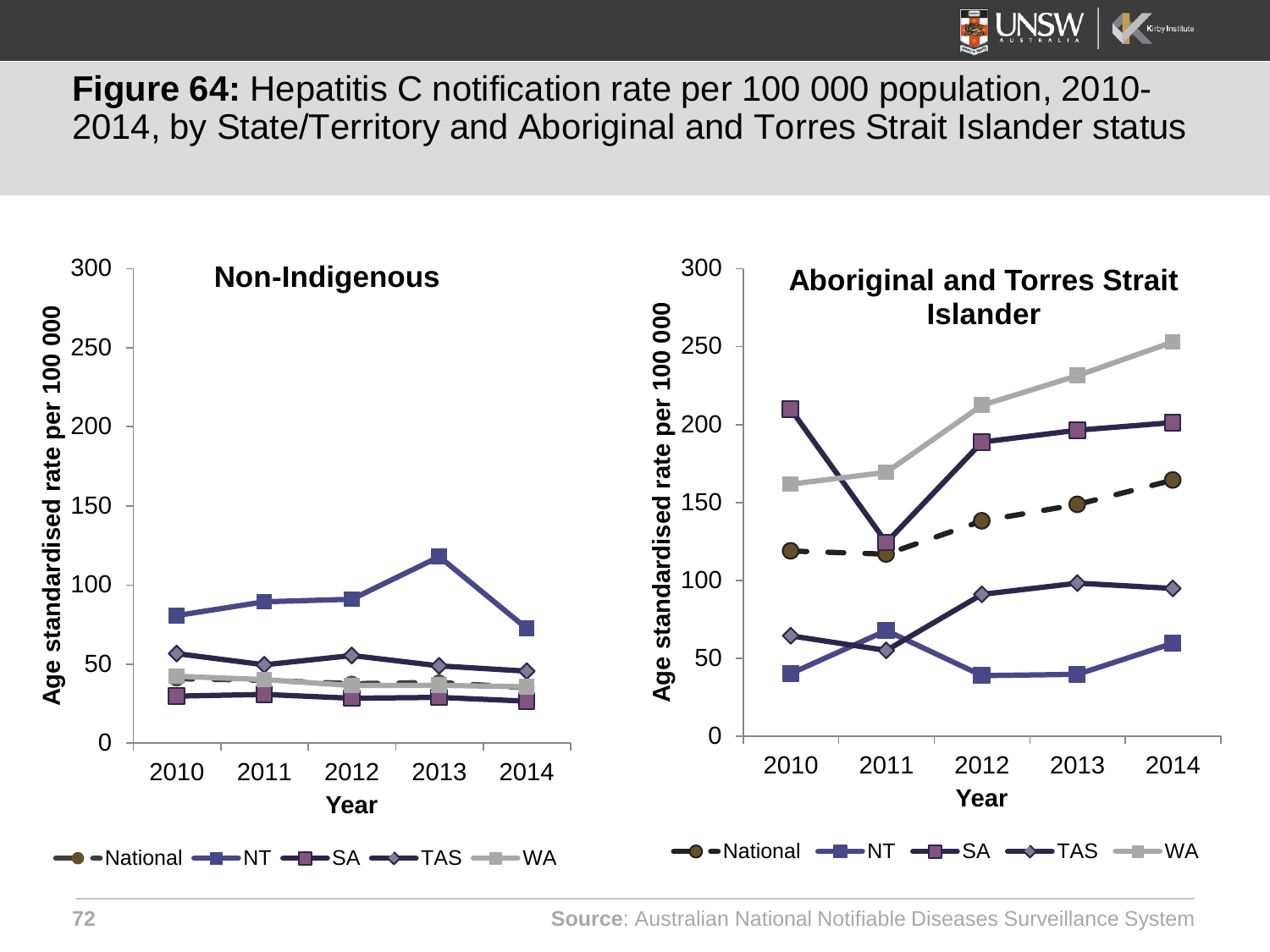

**Figure 65:** Newly acquired hepatitis C notification rate per 100 000, 2005-2014, by year and age group

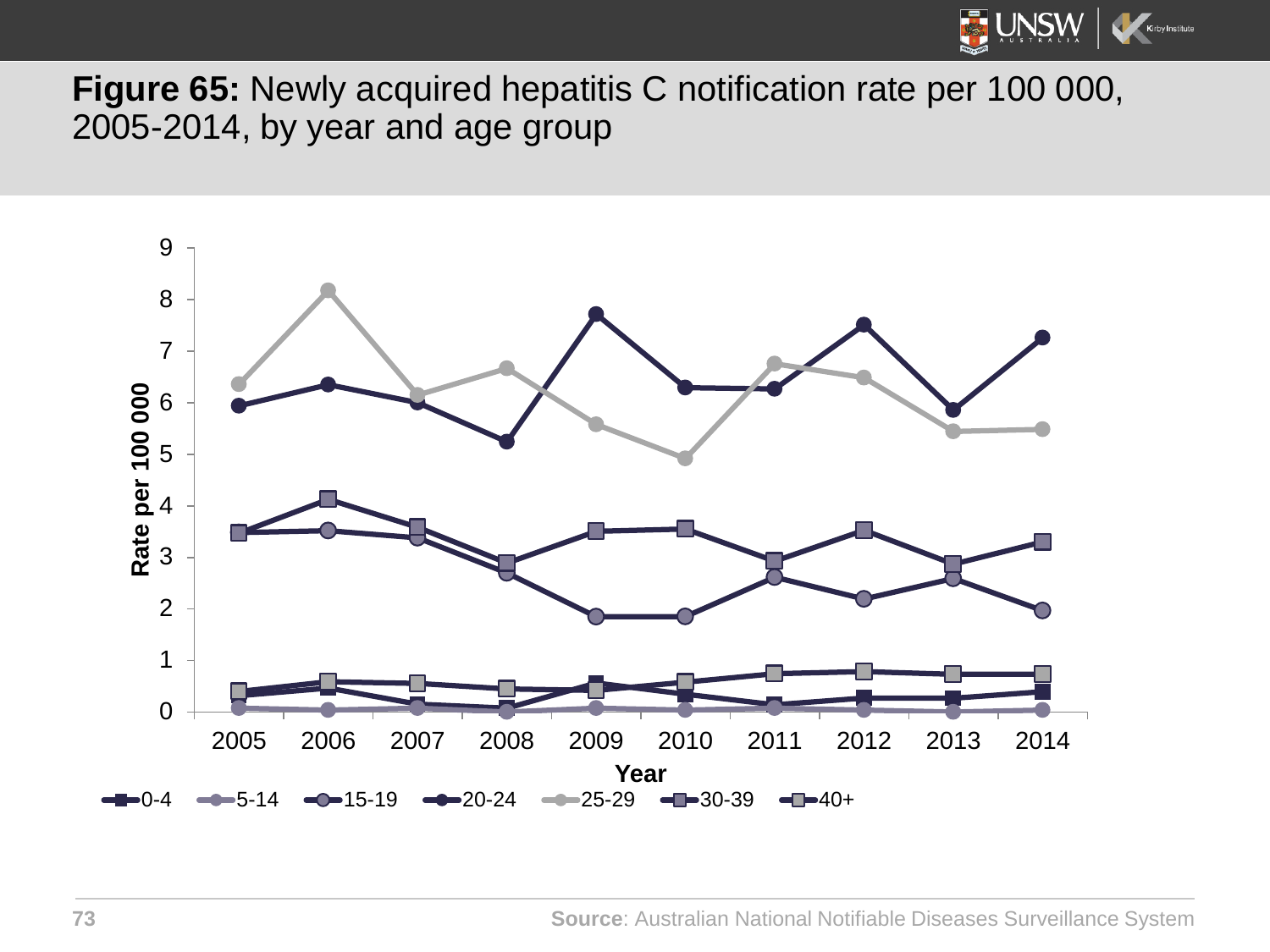

**Figure 66:** Proportion of hepatitis C antibody positive people seen at needle and syringe programs with a history of hepatitis C treatment, 2005-2014



Denominator restricted to people with hepatitis C antibody positive serology; from 2012 current changed to commenced in the last 12 months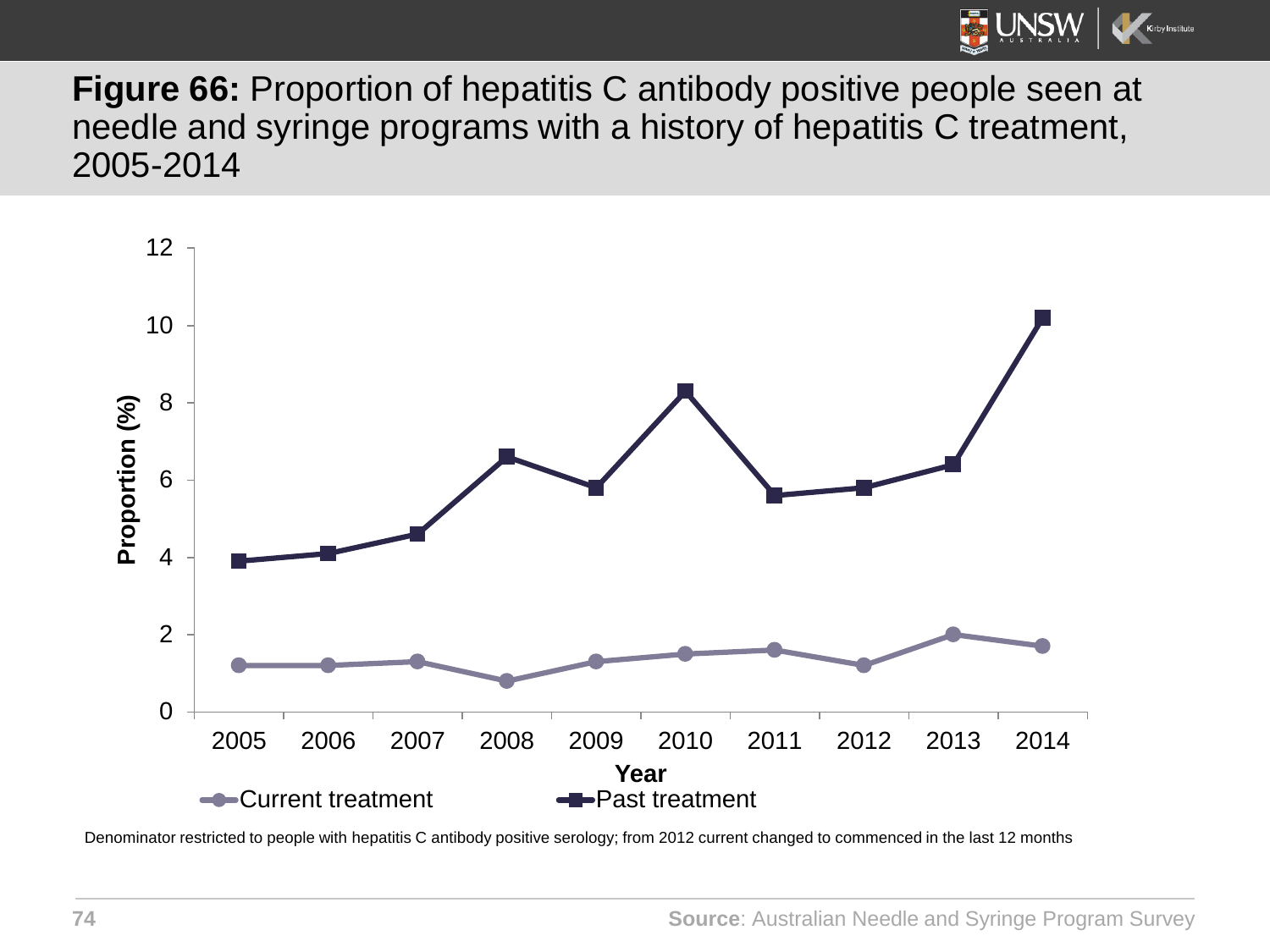

**Figure 67:** Number of unique patients receiving treatment for hepatitis C, 2013-2014, by quarter

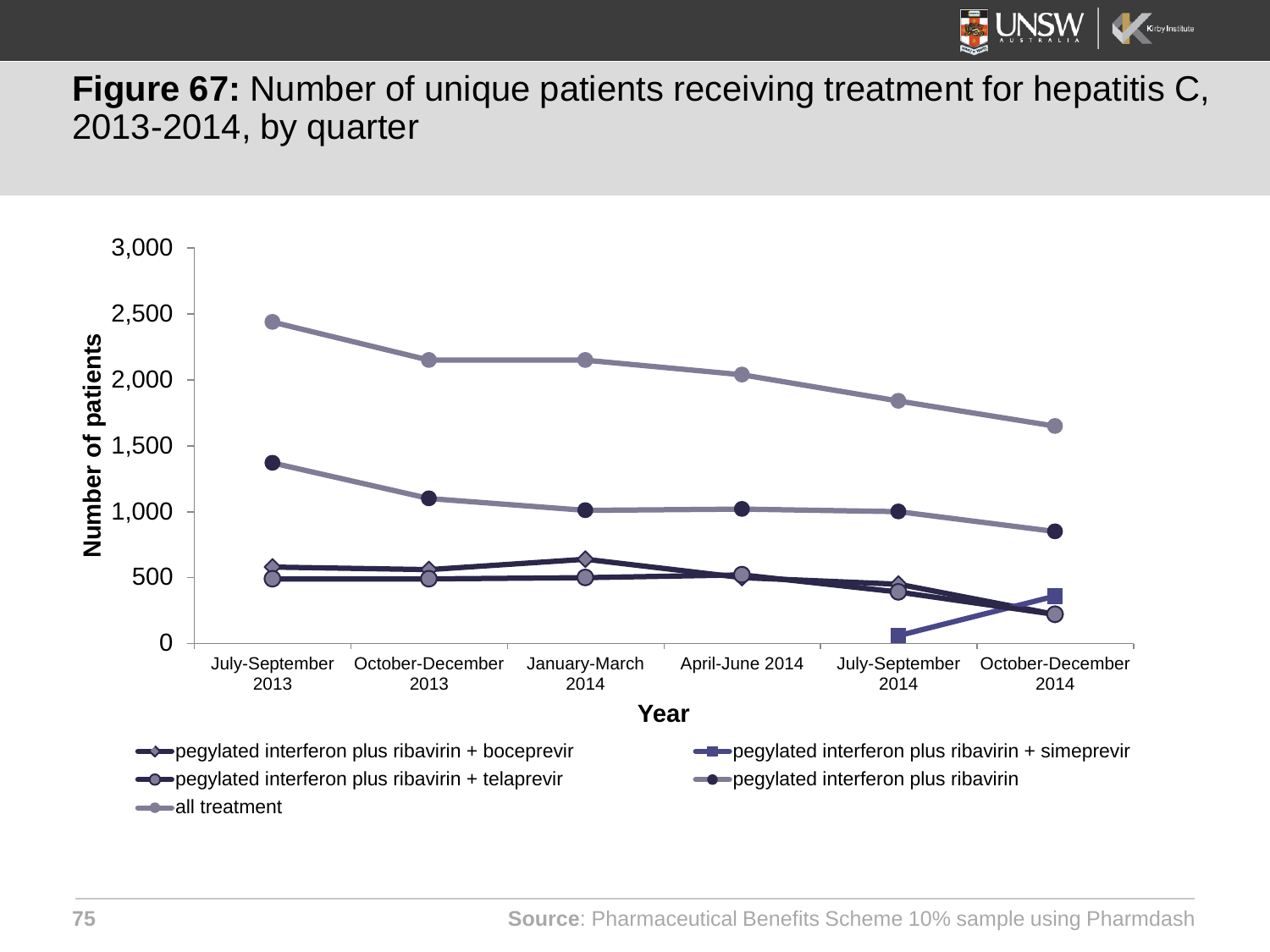

**Figure 68:** Estimated annual incidence of hepatitis C virus infection among people who inject drugs seen at needle and syringe programs, 2005-2013

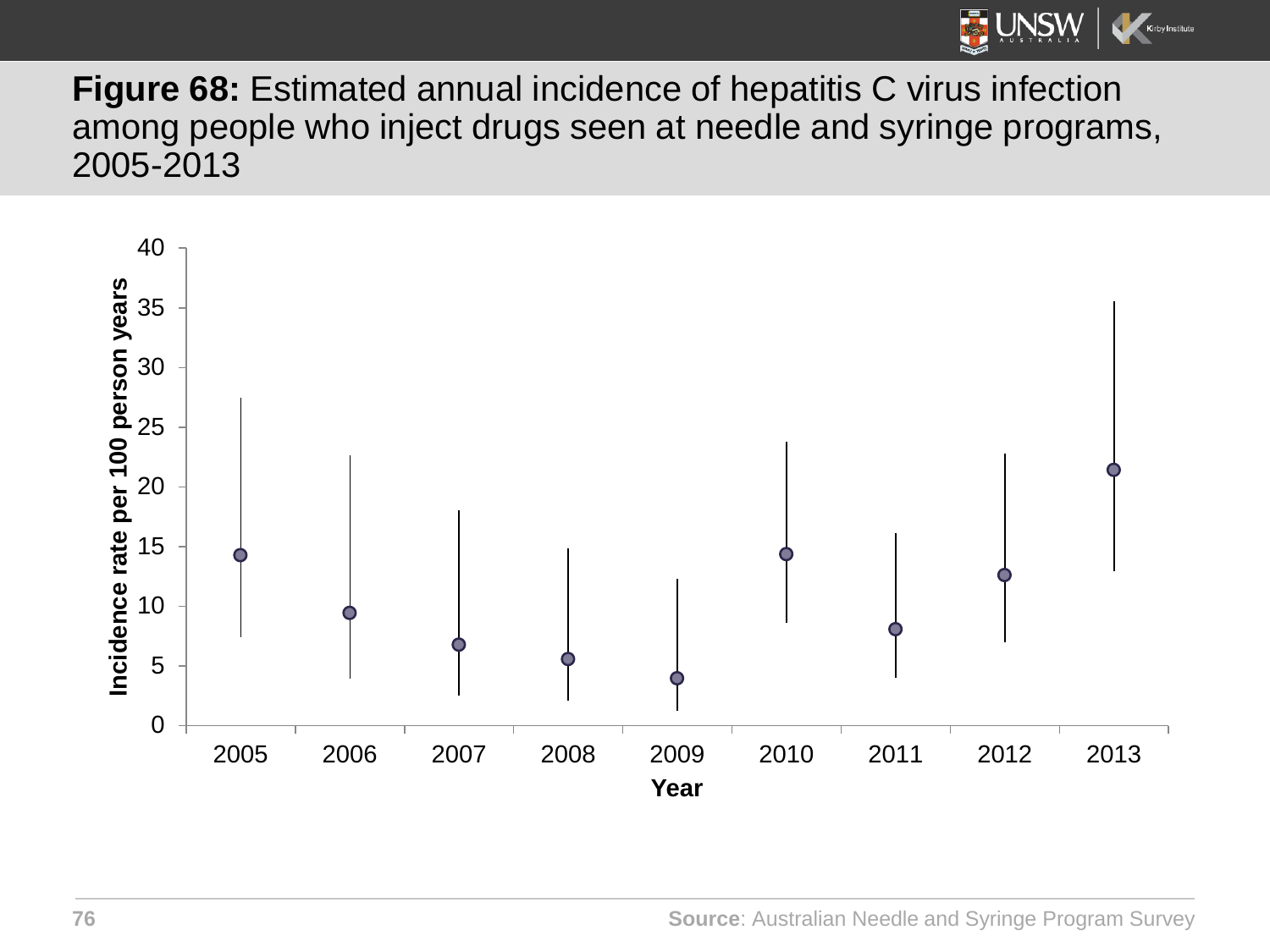

## **Figure 69:** The 2013 hepatitis B diagnosis and care cascade

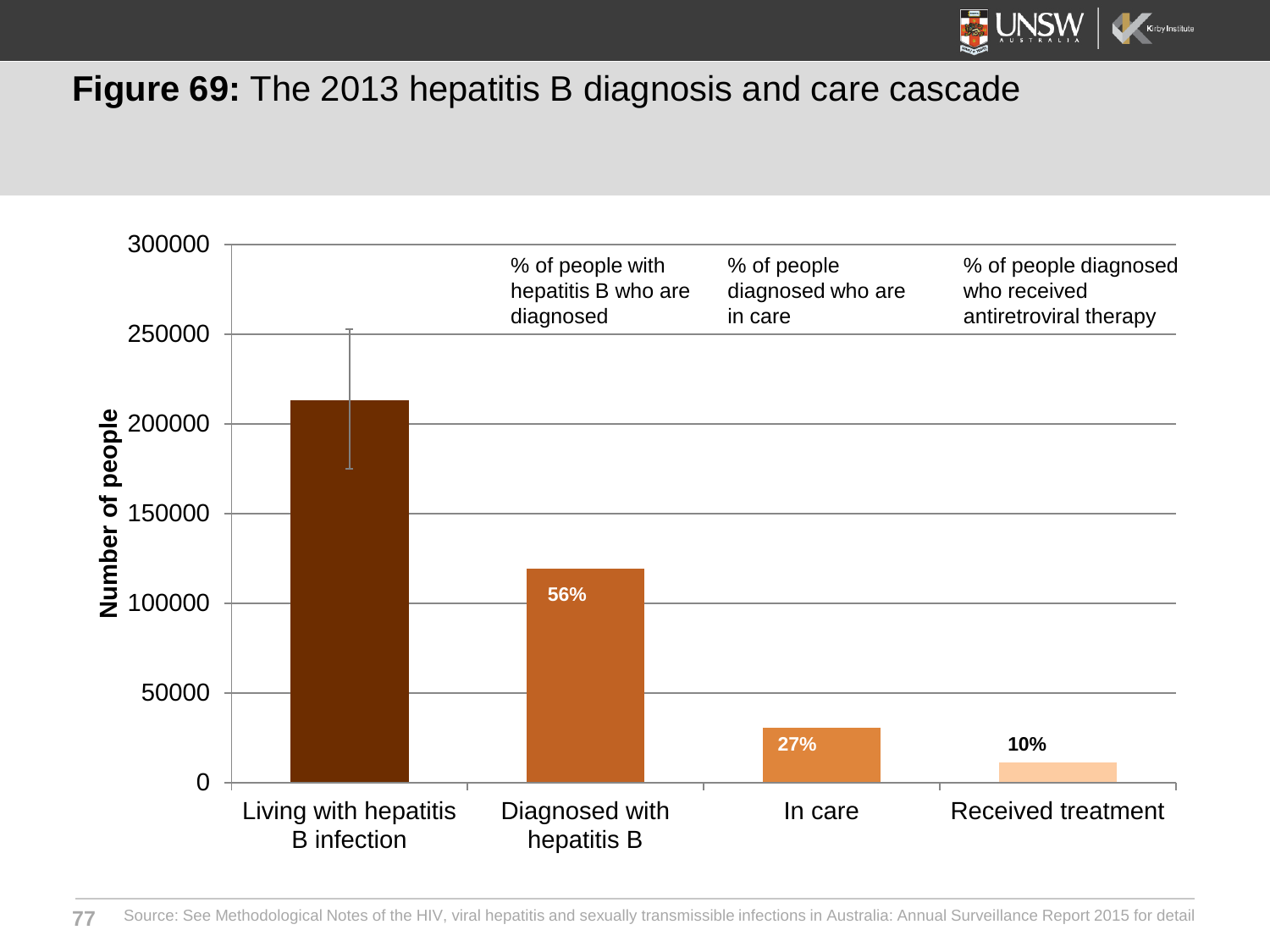

## **Figure 70:** Estimated prevalence of chronic hepatitis B infection in Australia, by country of birth

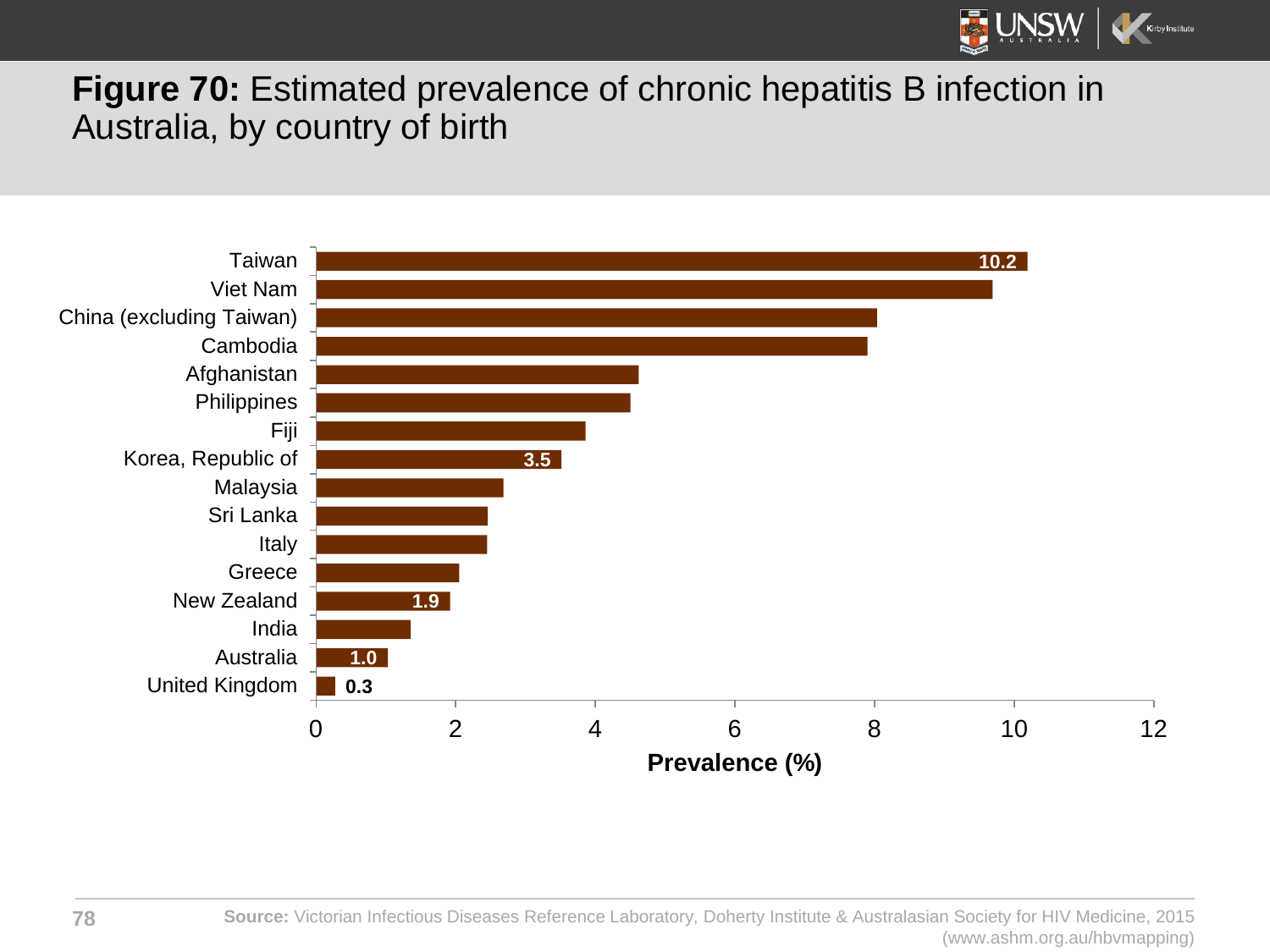

**Figure 71:** Chronic hepatitis B prevalence among prison entrants, 2004, 2007, 2010, and 2013

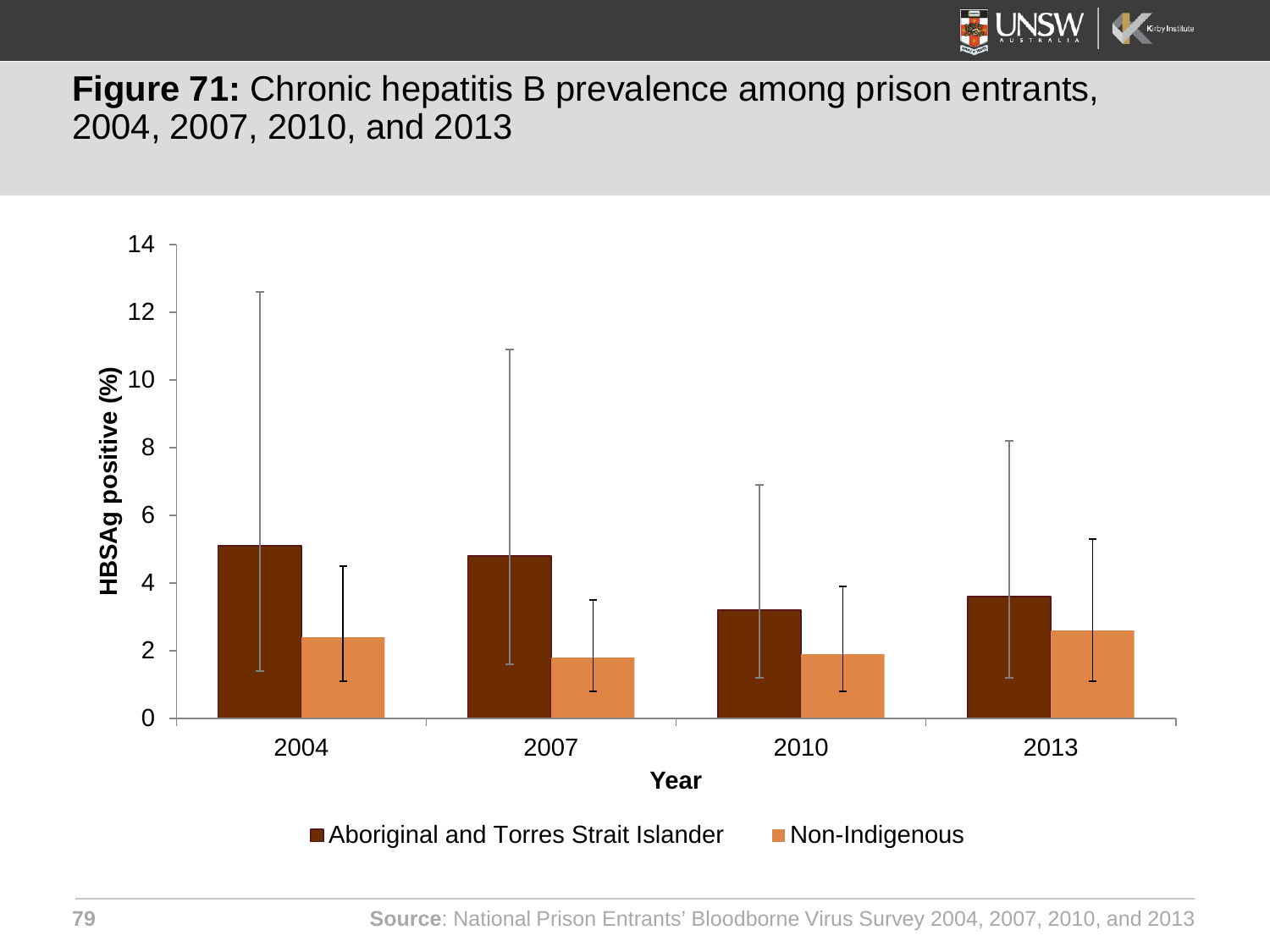

**Figure 72:** Hepatitis B prevalence among blood donors, 2005-2014, by new and repeat donor status

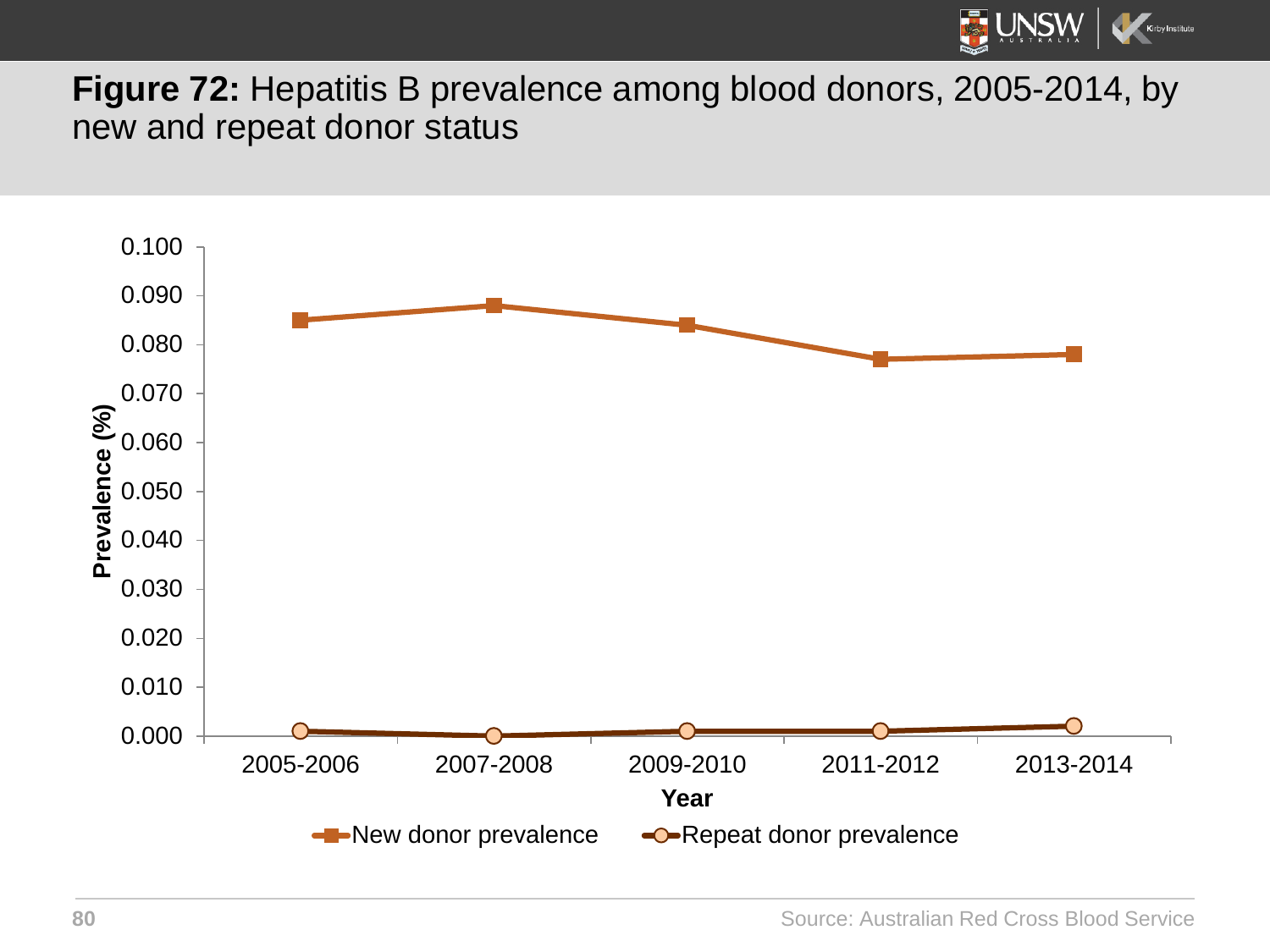

**Figure 73:** Hepatitis B vaccination coverage estimates at 12 and 24 months, 2010-2013, by Aboriginal and Torres Strait Islander status

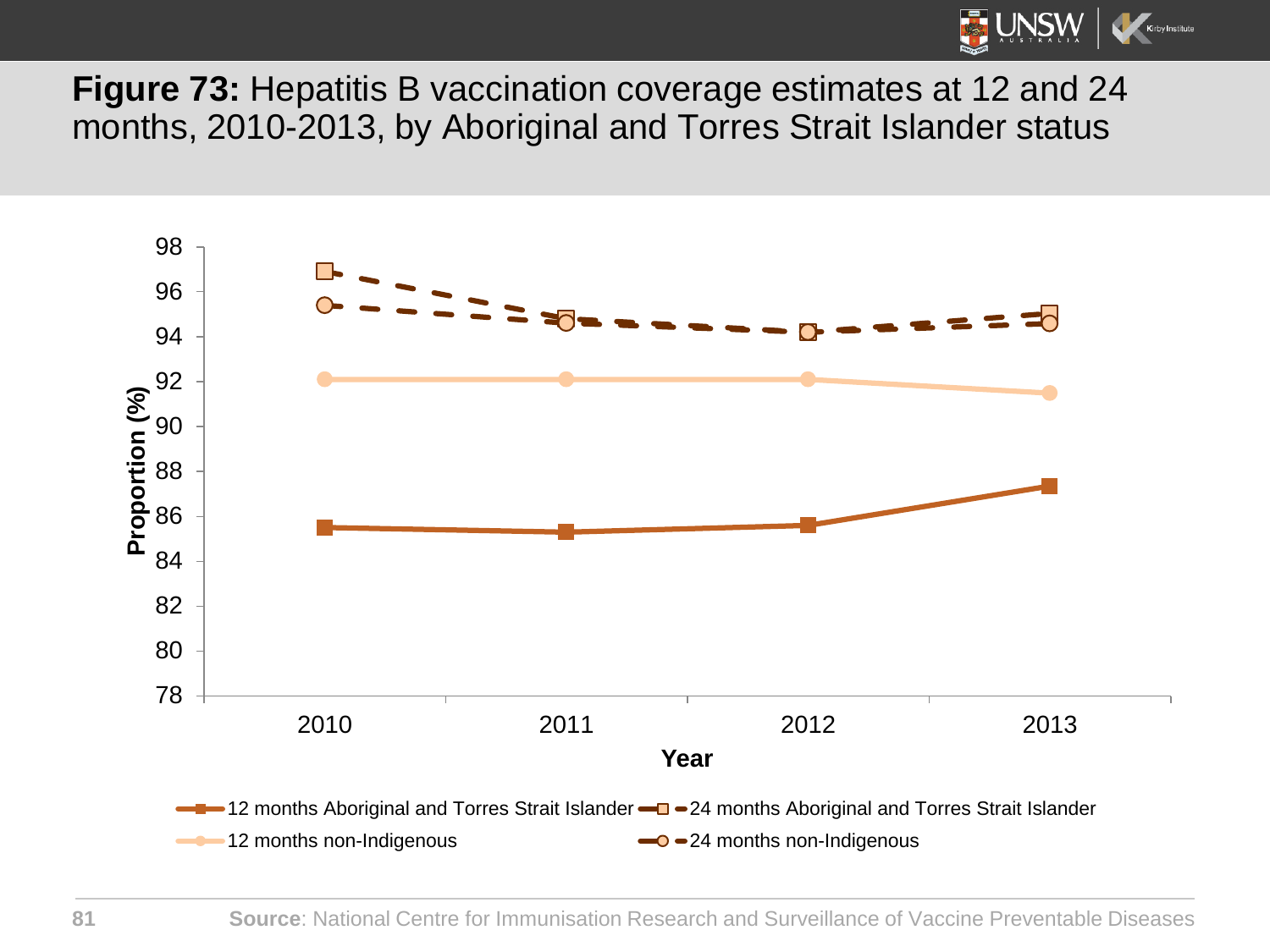

**Figure 74:** Hepatitis B status among people attending sexual health clinics based on vaccination documentation and serology, 2014 , by age group

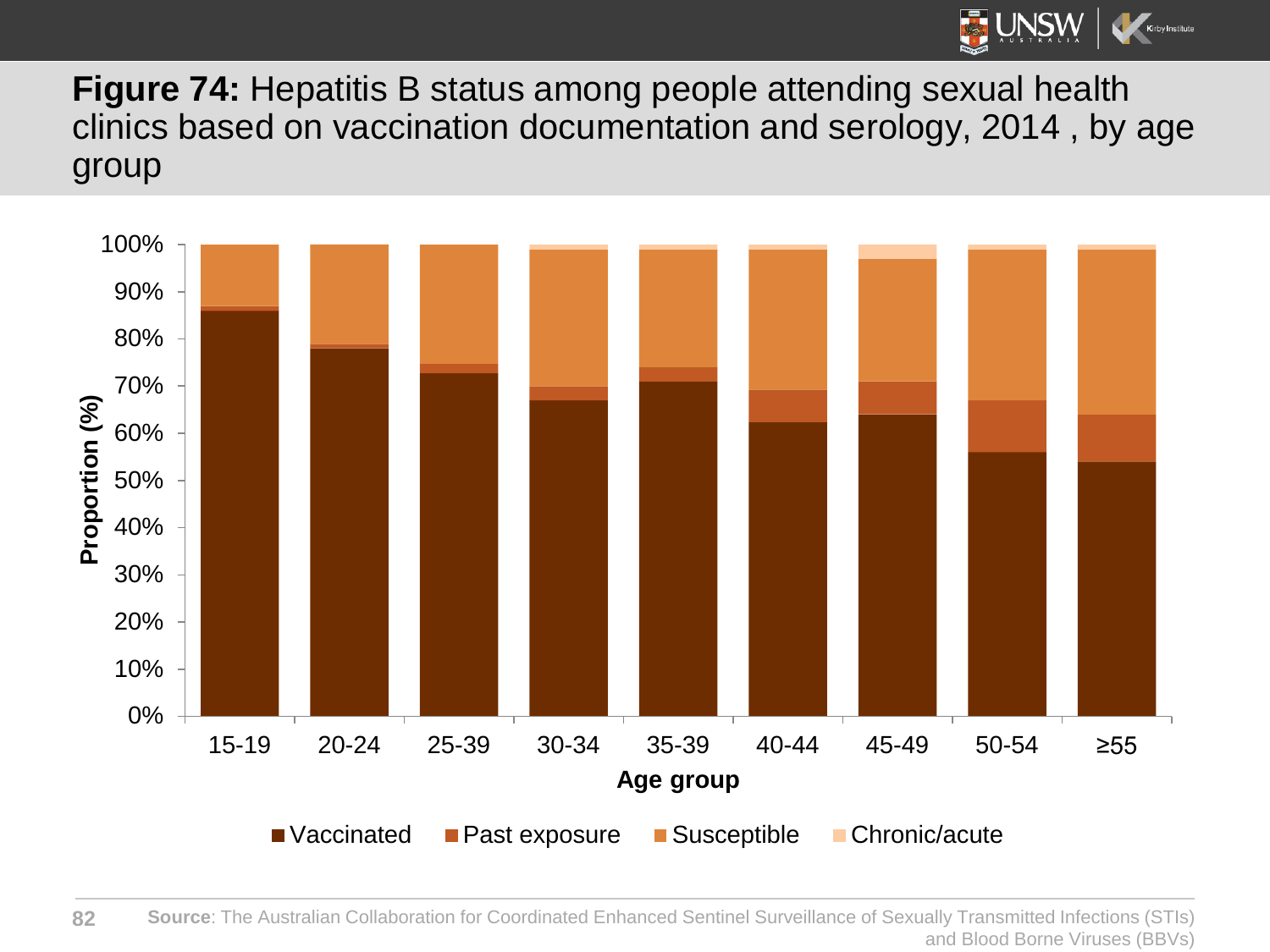

**Figure 75:** Hepatitis B susceptibility among a sample of incoming Australian prisoners, 2004, 2007, 2010 and 2013

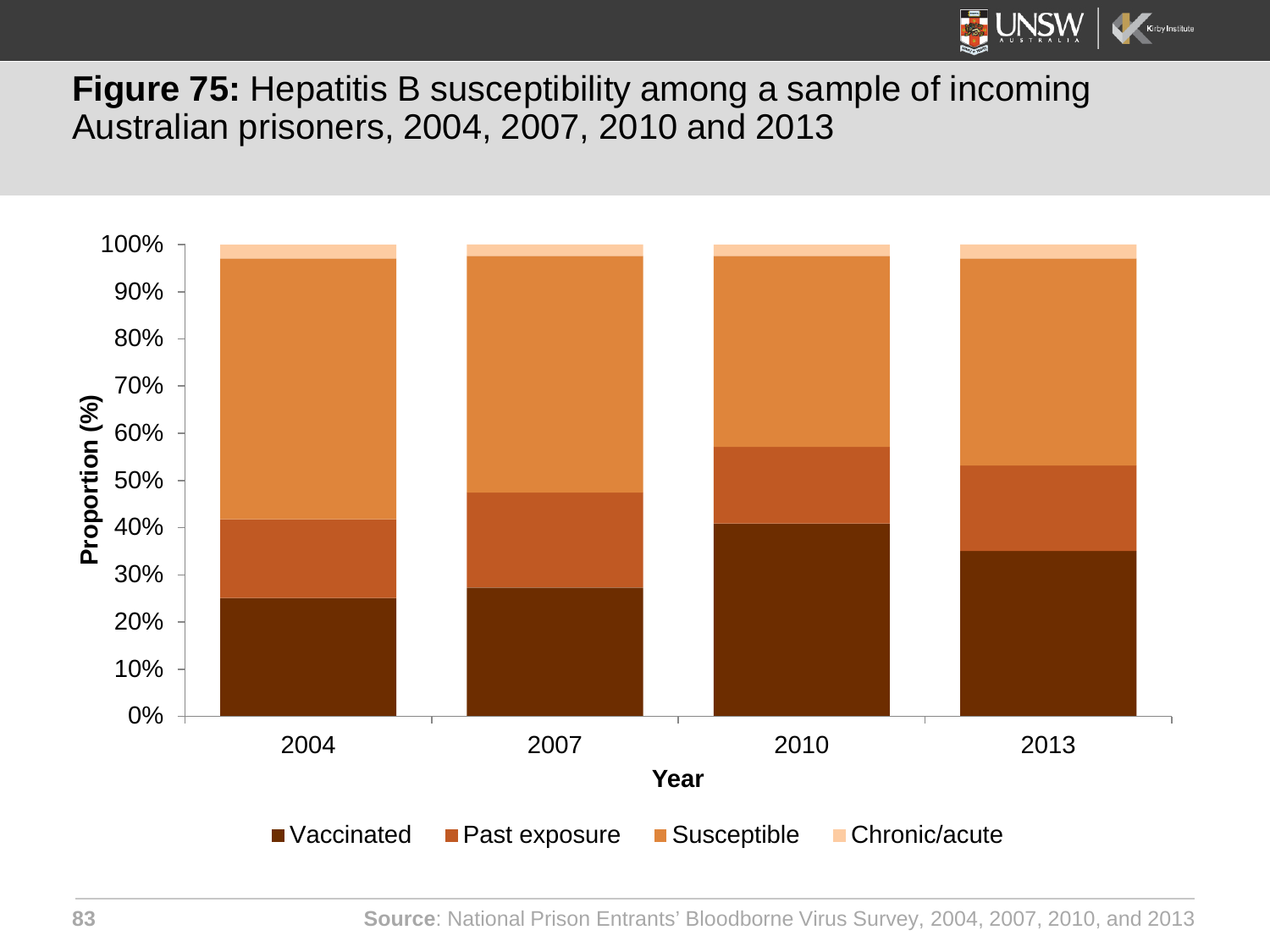

**Figure 76:** Hepatitis B notification rate per 100 000, 2005-2014, by year and sex

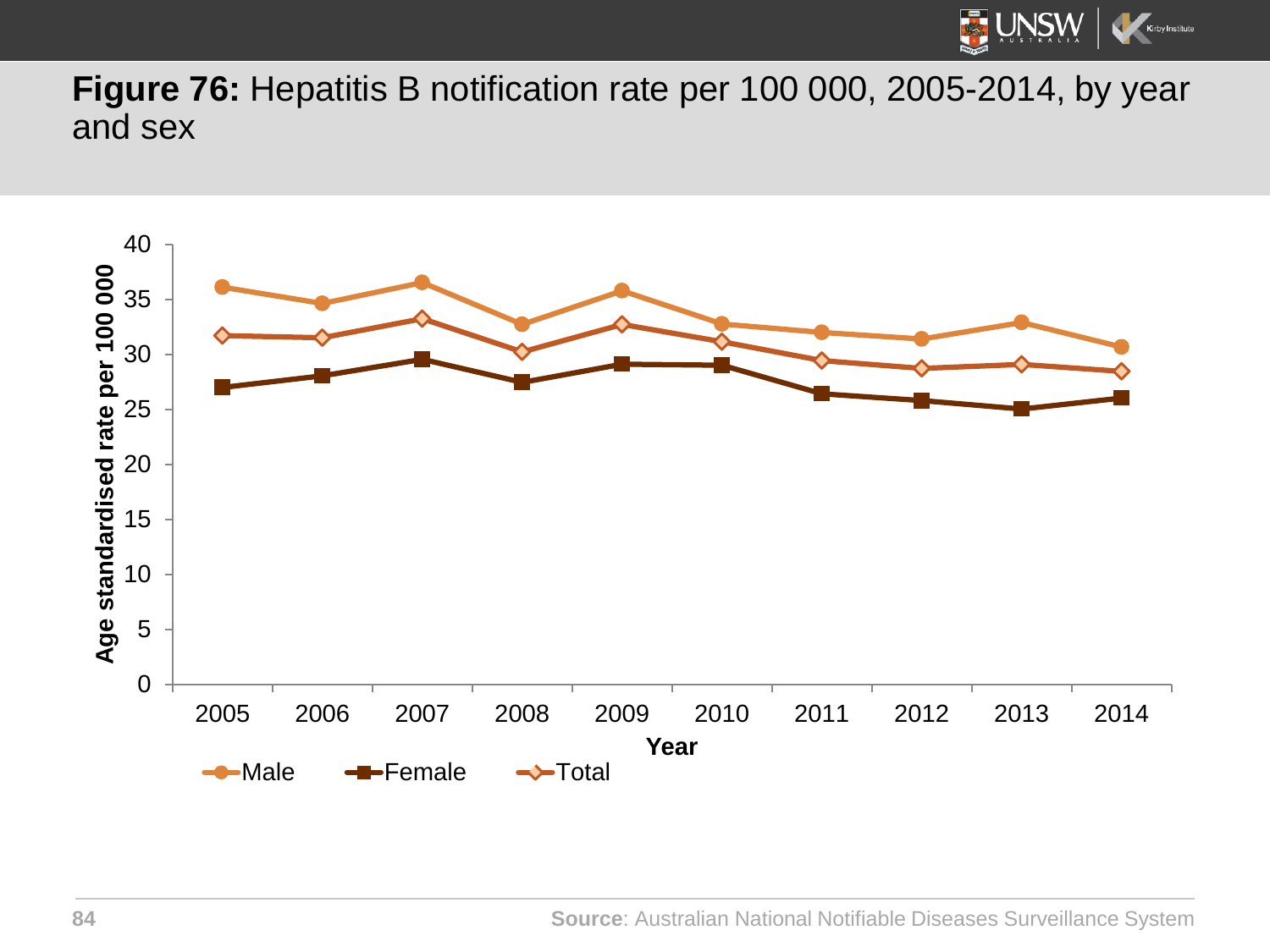

**Figure 77:** Hepatitis B notification rate per 100 000, 2005-2014, by year and age group

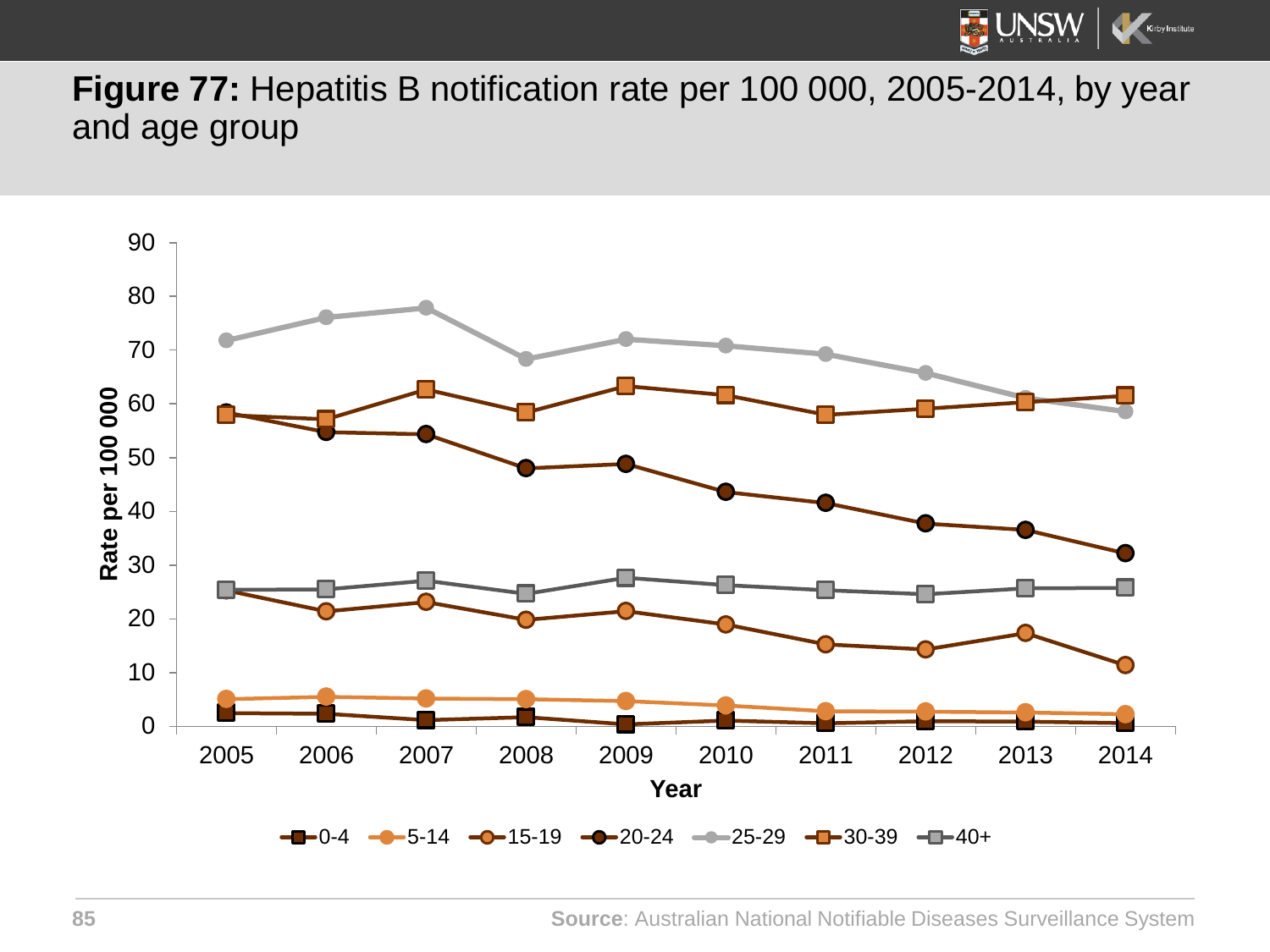

**Figure 78:** Hepatitis B notification rate per 100 000, 2005-2014, by year and age group, males

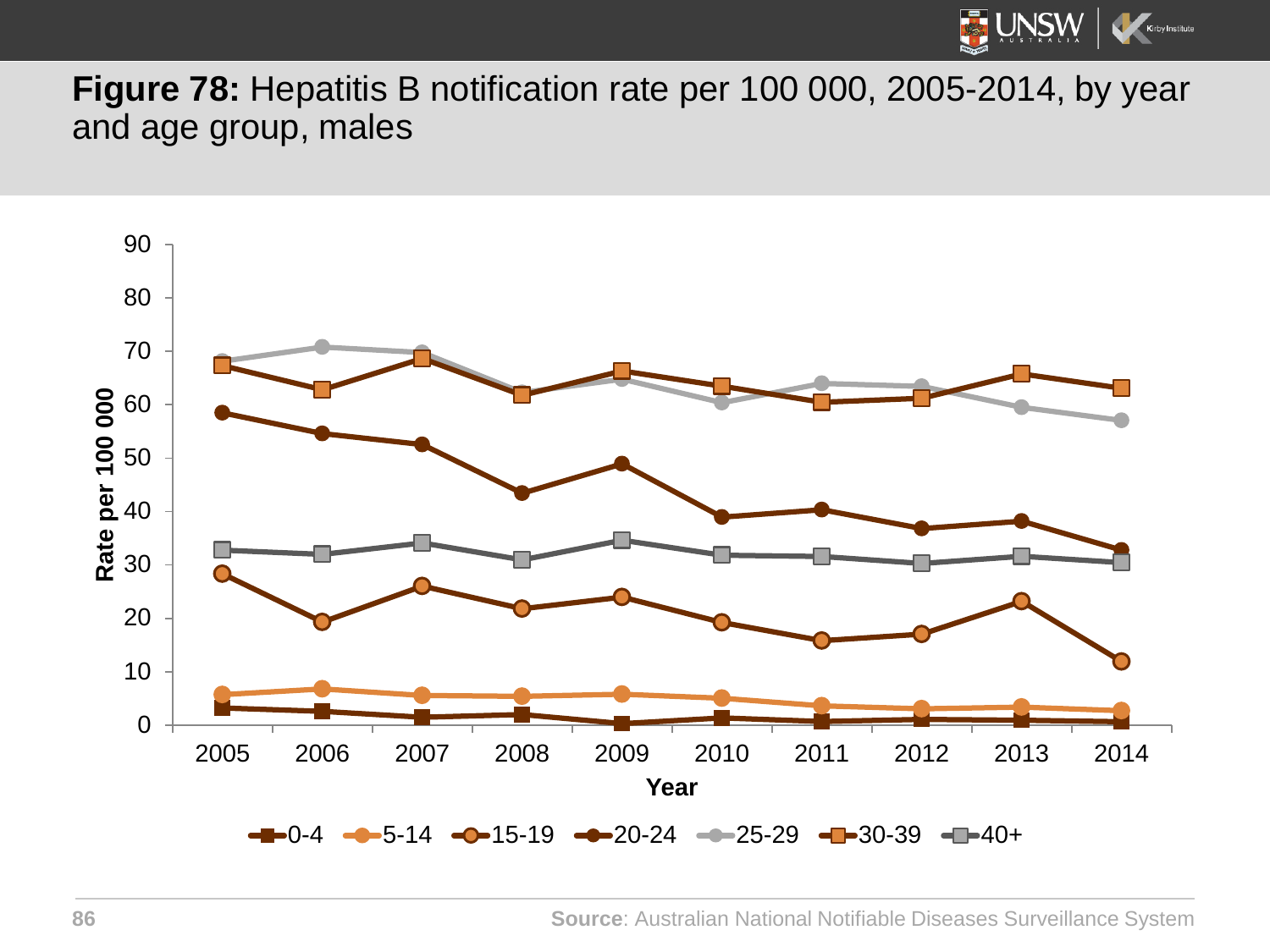

**Figure 79:** Hepatitis B notification rate per 100 000, 2005-2014, by year and age group, females

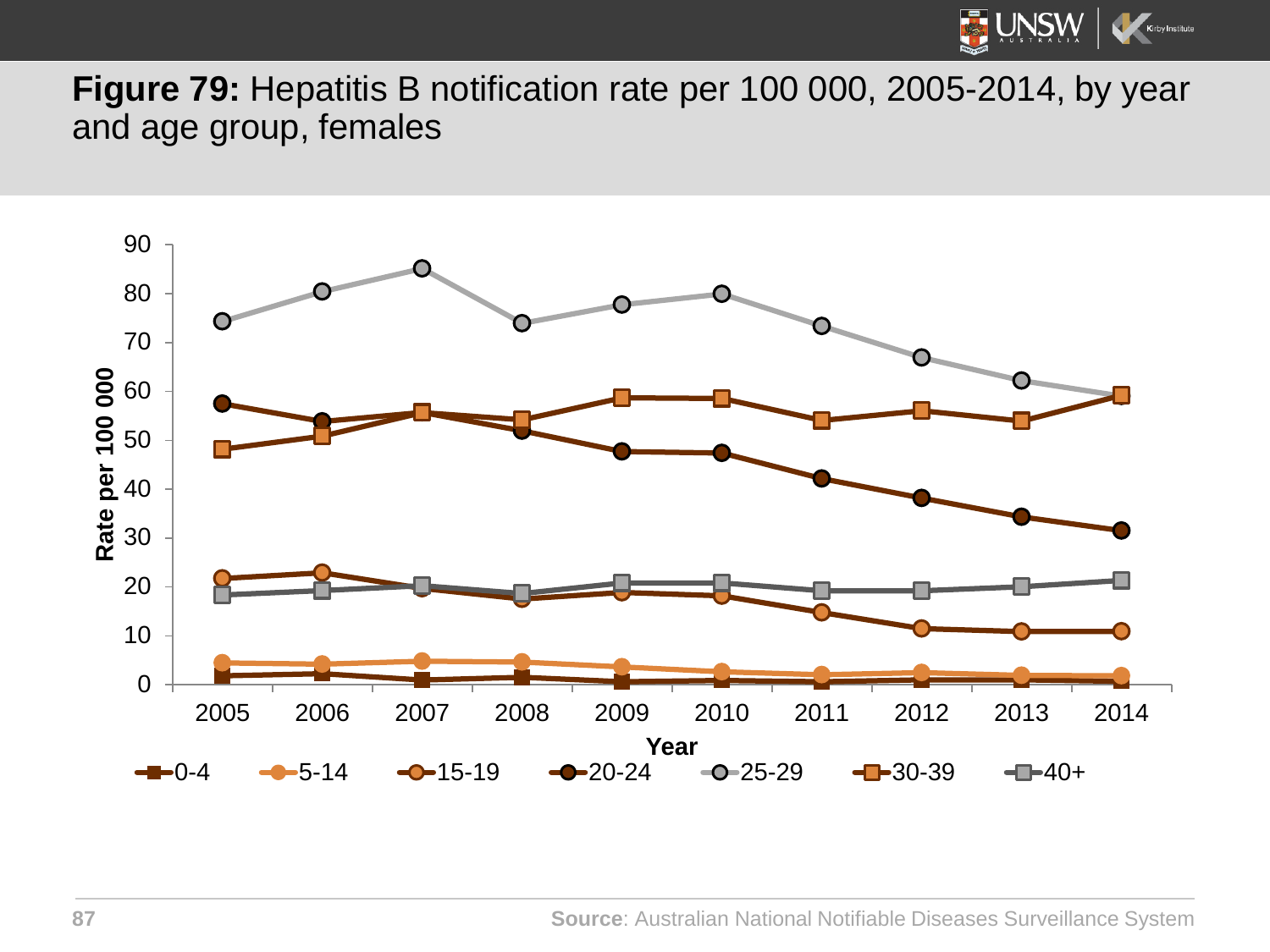

**Figure 80:** Hepatitis B notification rate per 100 000 population, 2005- 2014, by State/Territory (1/2)

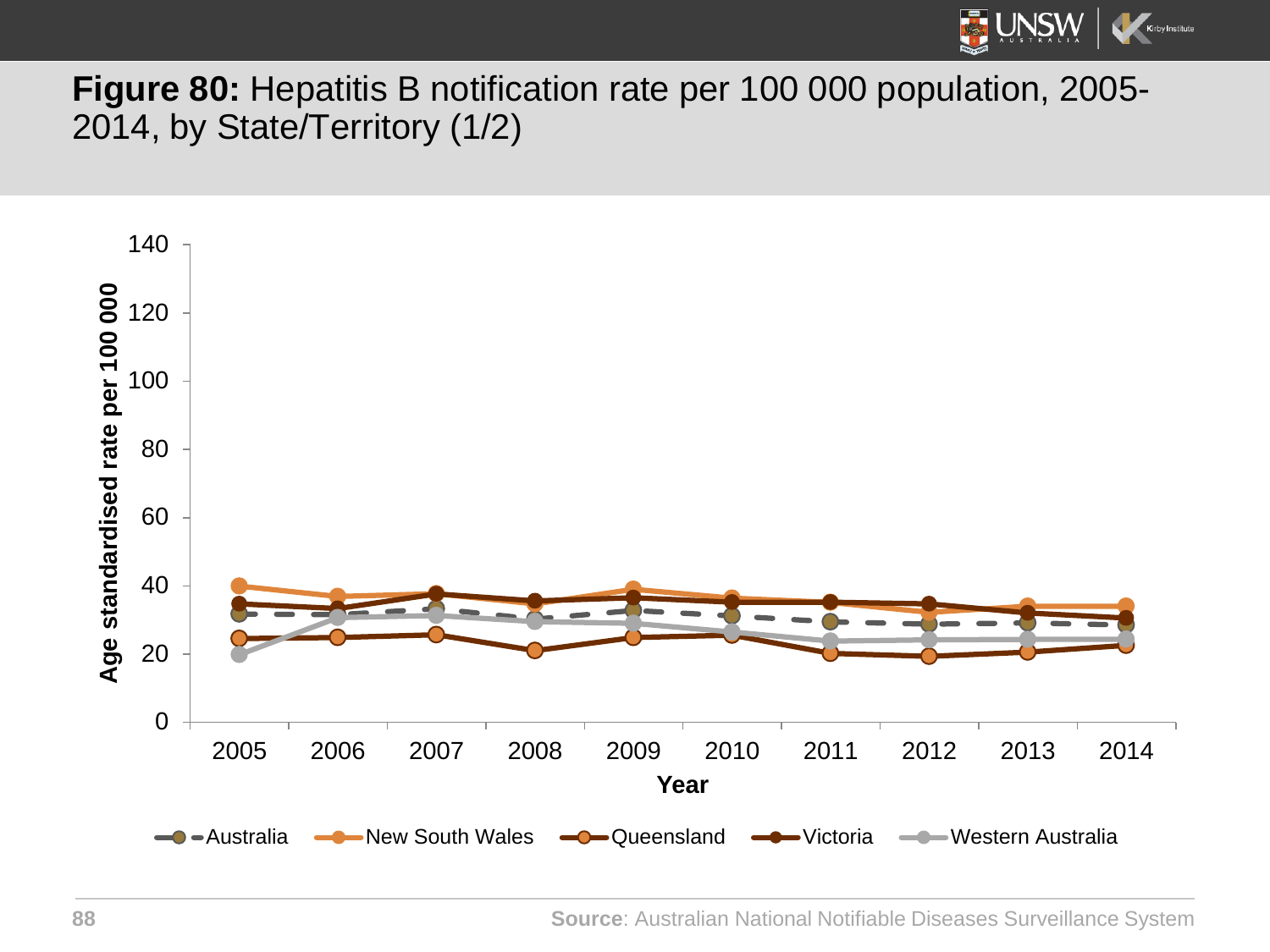

**Figure 80:** Hepatitis B notification rate per 100 000 population, 2005- 2014, by State/Territory (2/2)

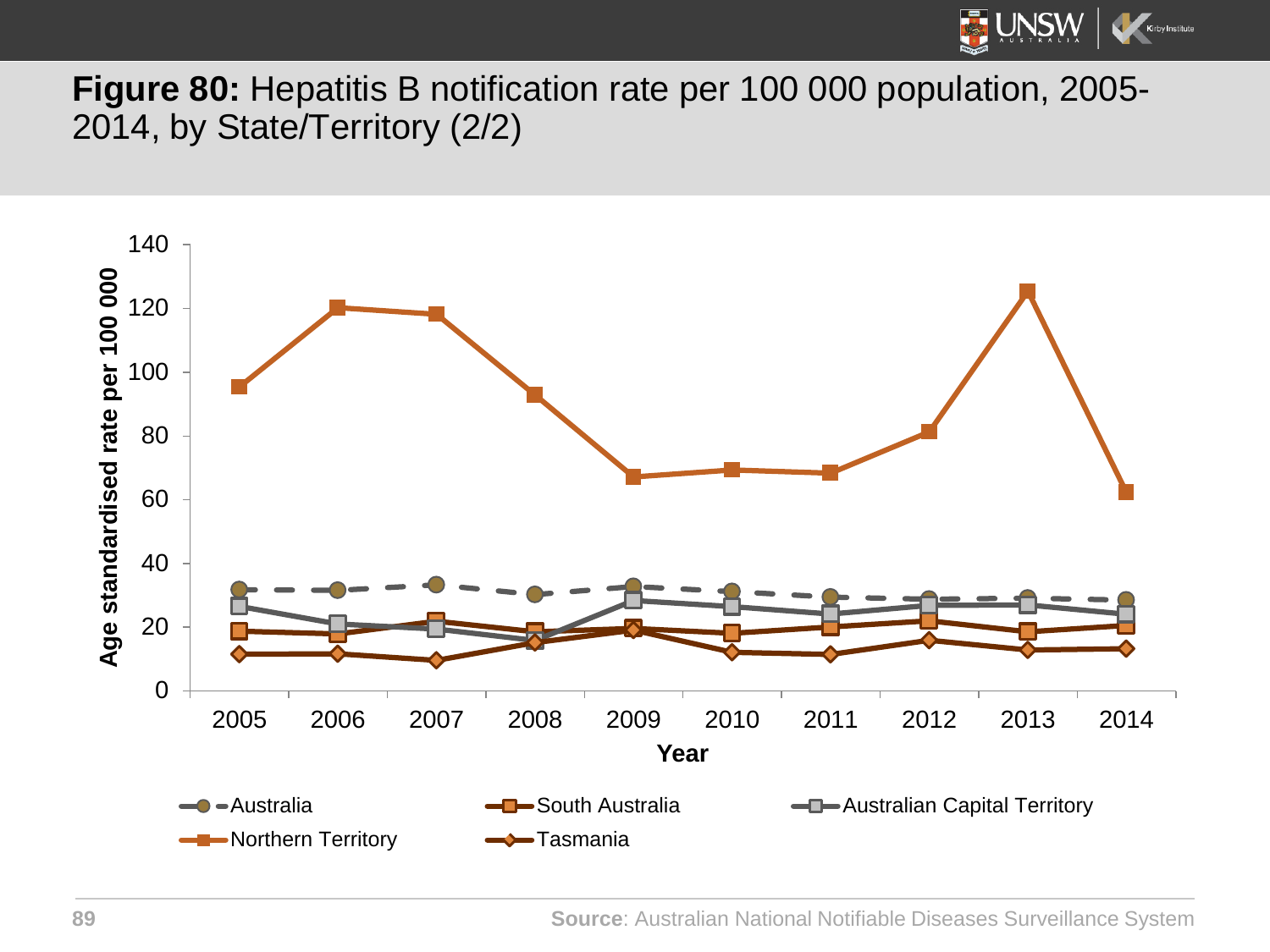

**Figure 81:** Hepatitis B notification rate per 100 000 population, 2005- 2014, by region of residence, males

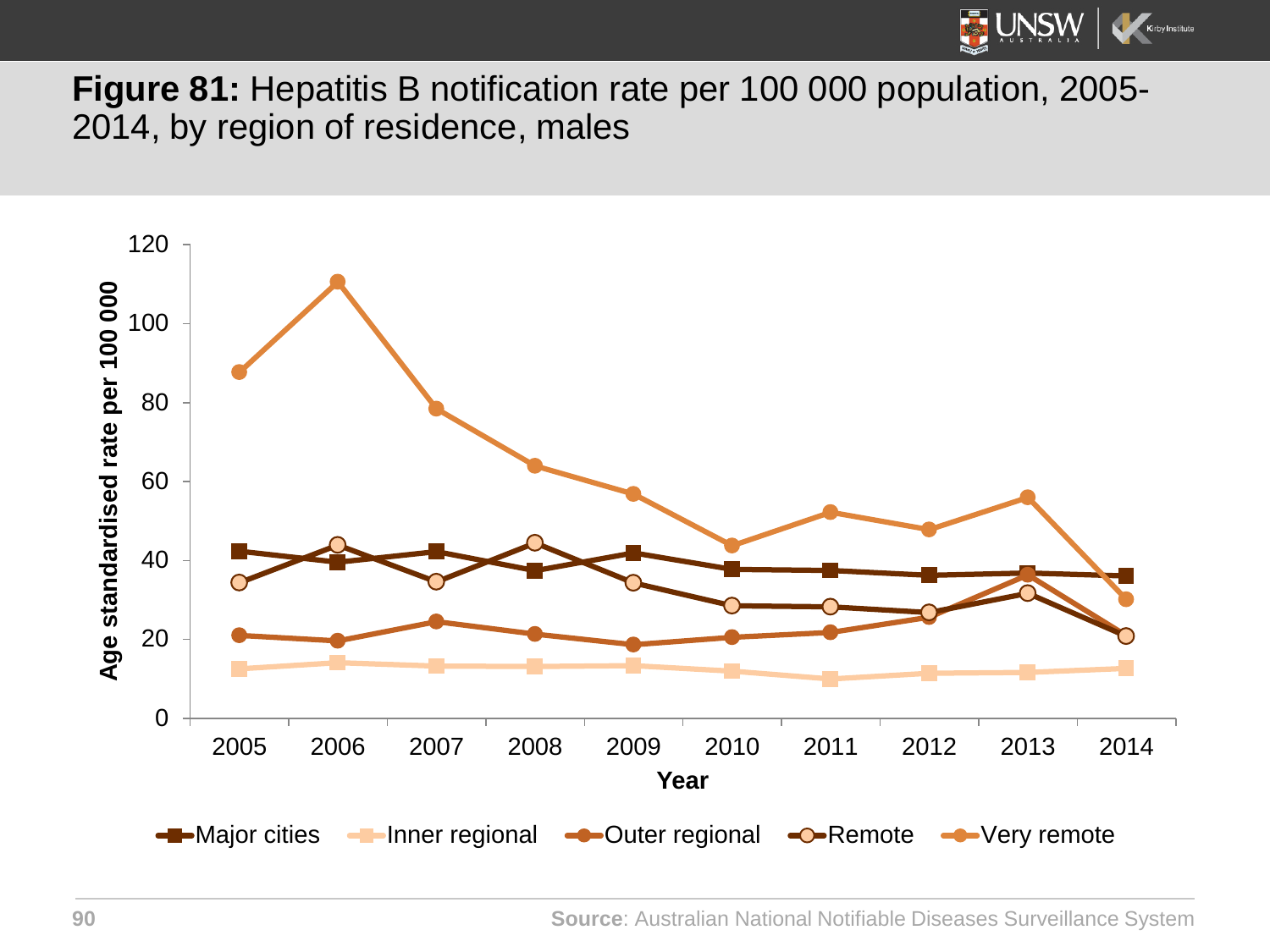

**Figure 82:** Hepatitis B notification rate per 100 000 population, 2005- 2014, by region of residence, females

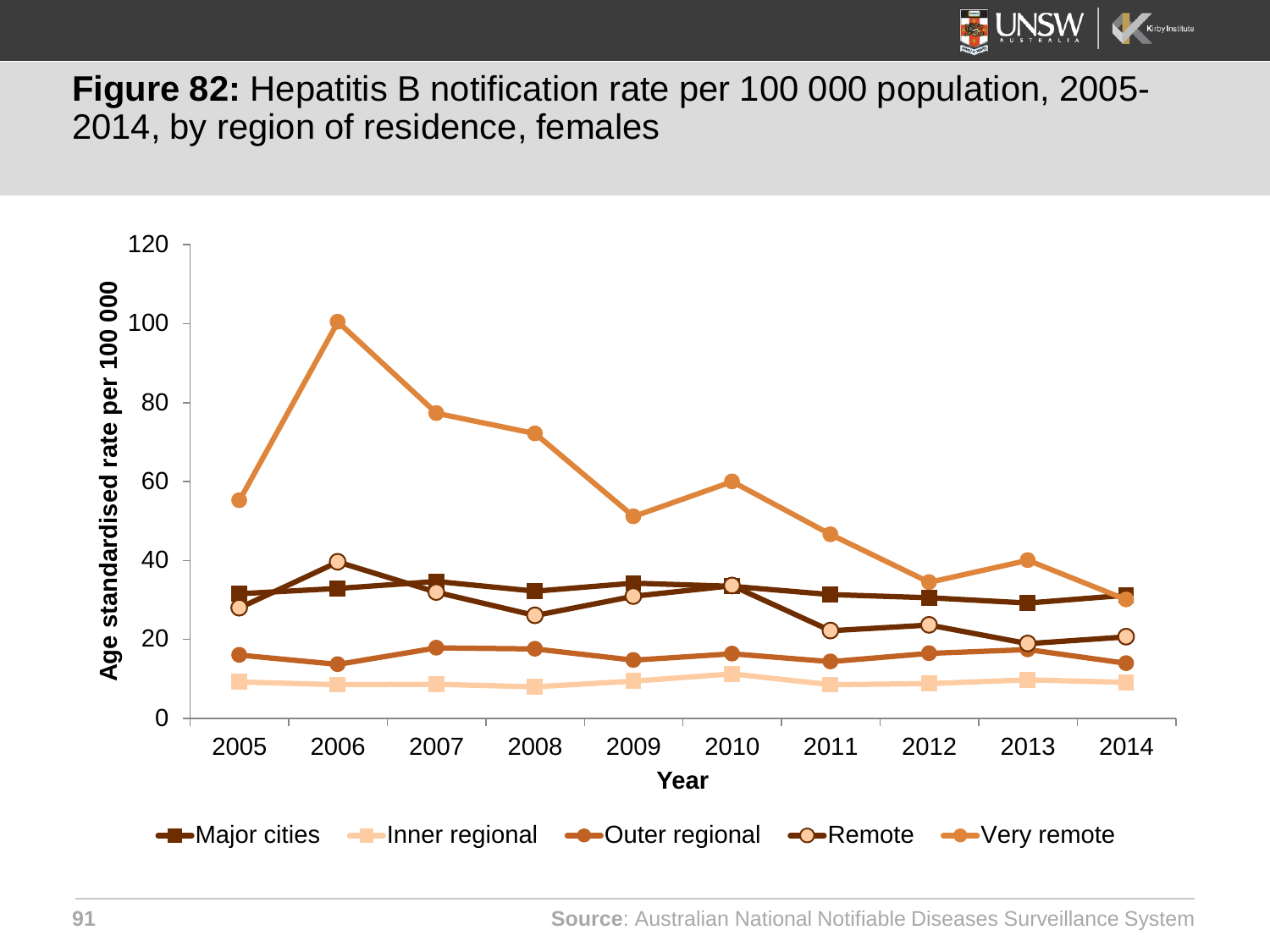

**Figure 83:** Hepatitis B notification rate per 100 000 population, 2010- 2014, by Aboriginal and Torres Strait Islander status

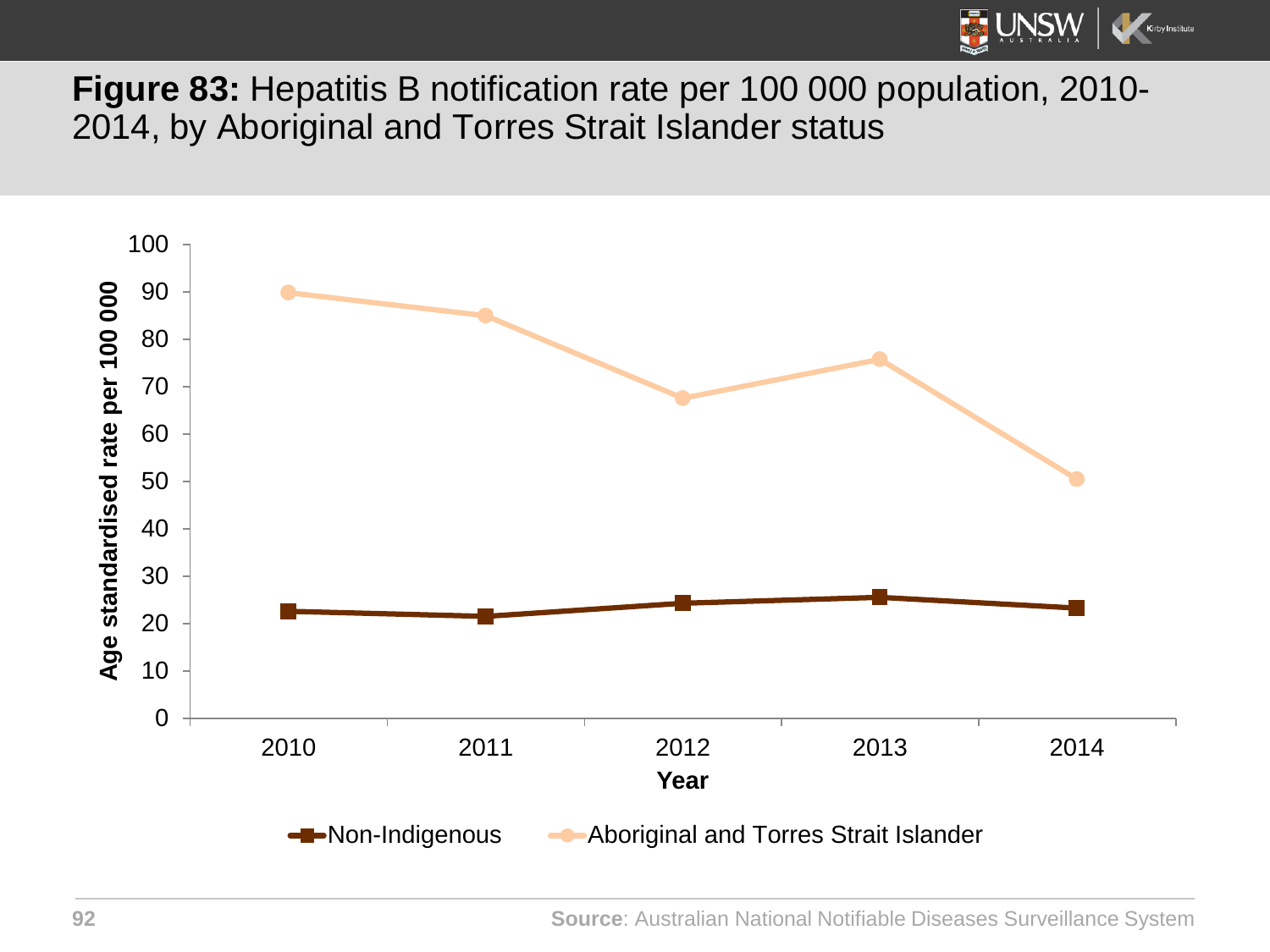

**Figure 84:** Hepatitis B notification rate per 100 000 population, 2010- 2014, by State/Territory and Aboriginal and Torres Strait Islander status

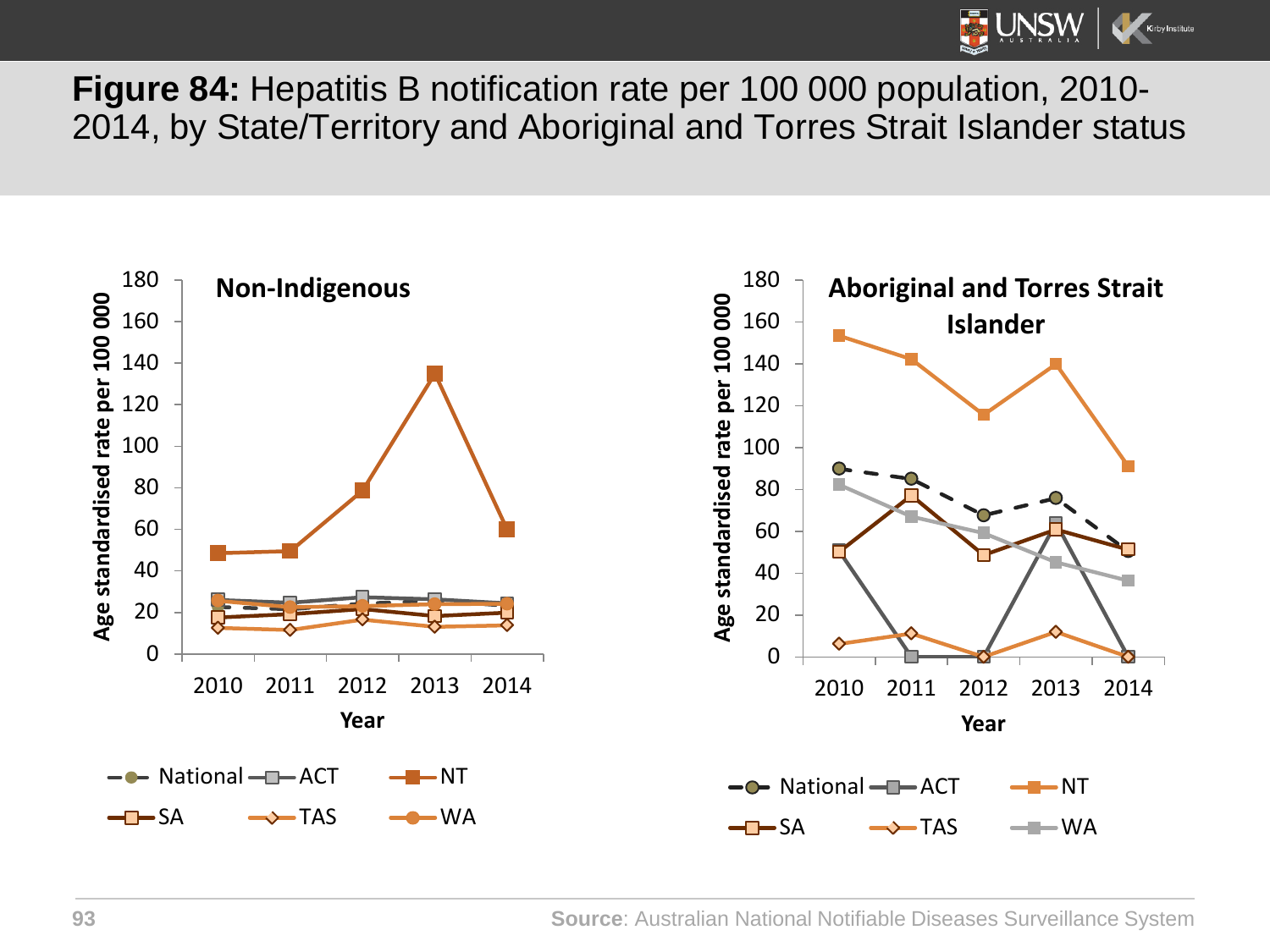

**Figure 85:** Newly acquired hepatitis B notification rate per 100 000, 2005-2014, by sex

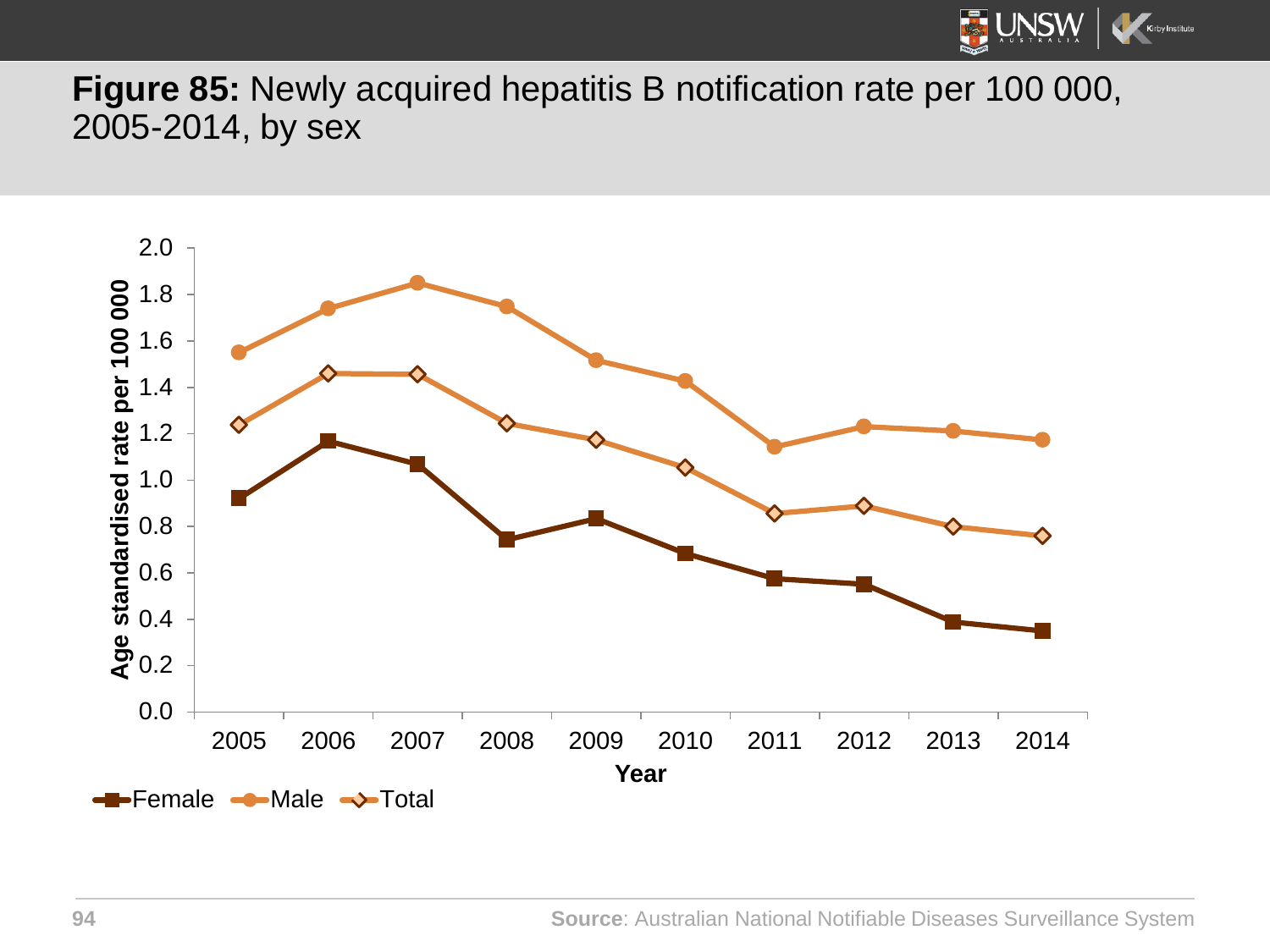

**Figure 86:** Newly acquired hepatitis B notification rate per 100 000, 2005-2014, by age group

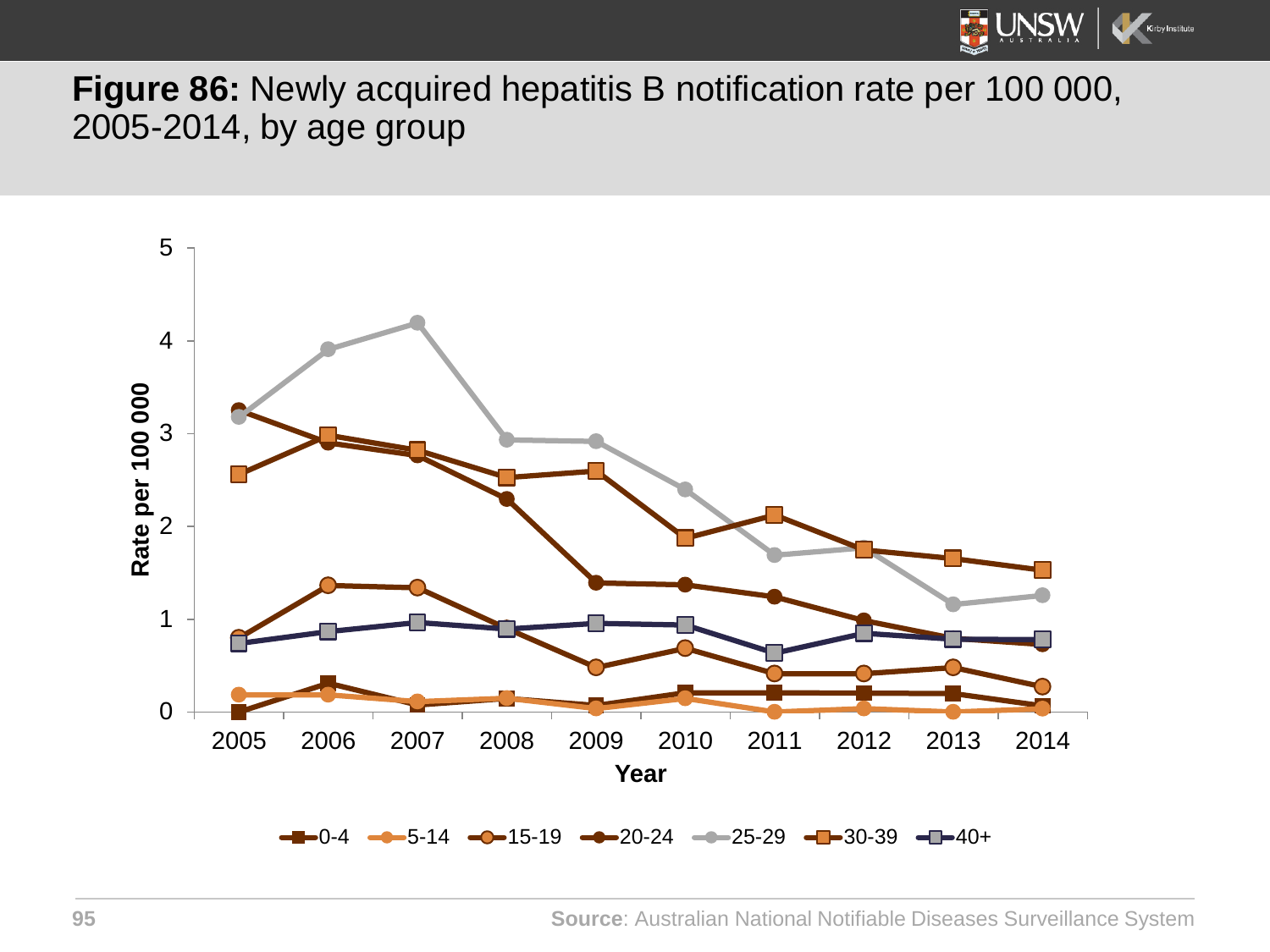

**Figure 87:** Newly acquired hepatitis B notification rate per 100 000, 2005-2014, by age group and sex (1/2)

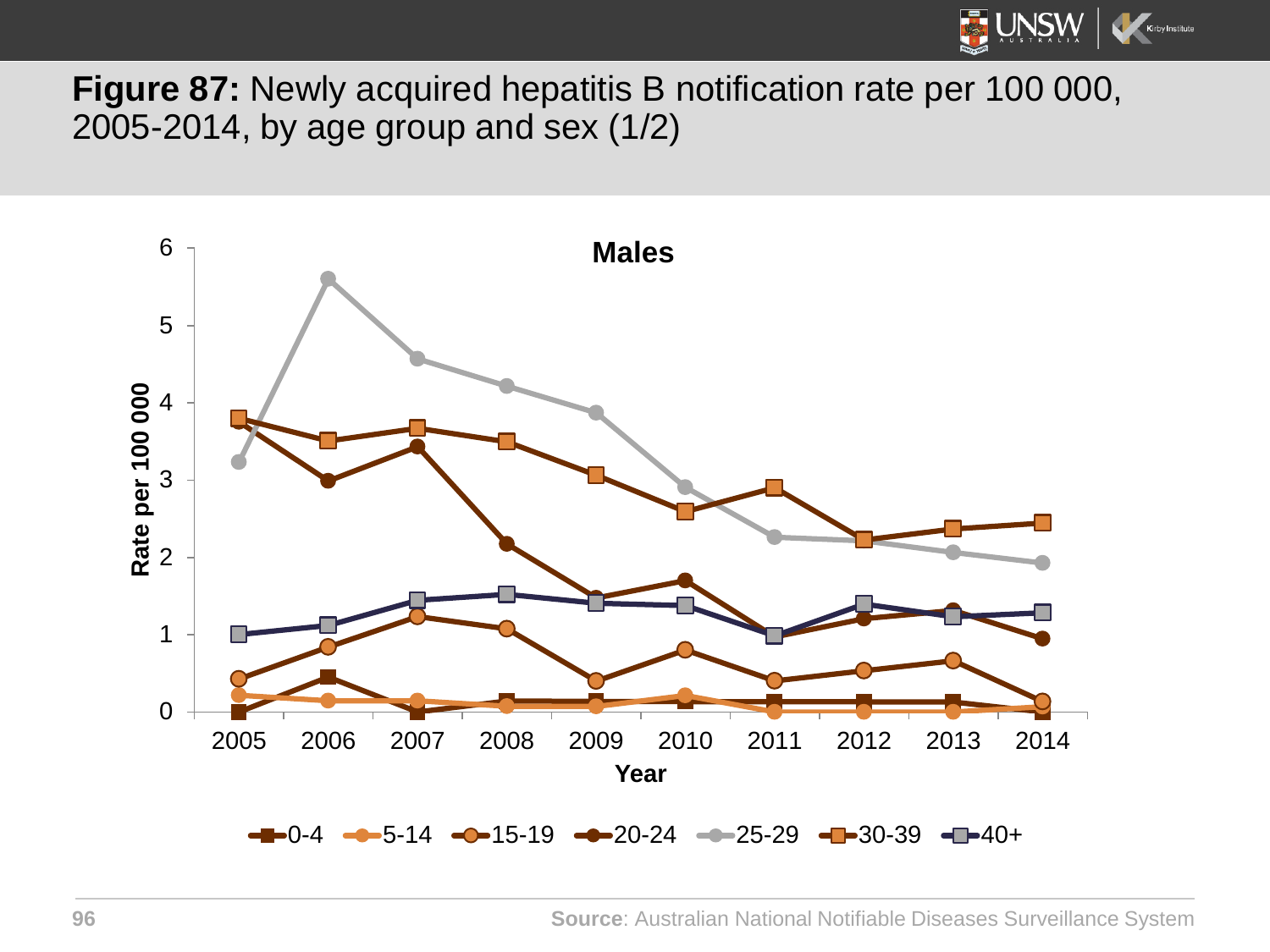

**Figure 87:** Newly acquired hepatitis B notification rate per 100 000, 2005-2014, by age group and sex (2/2)

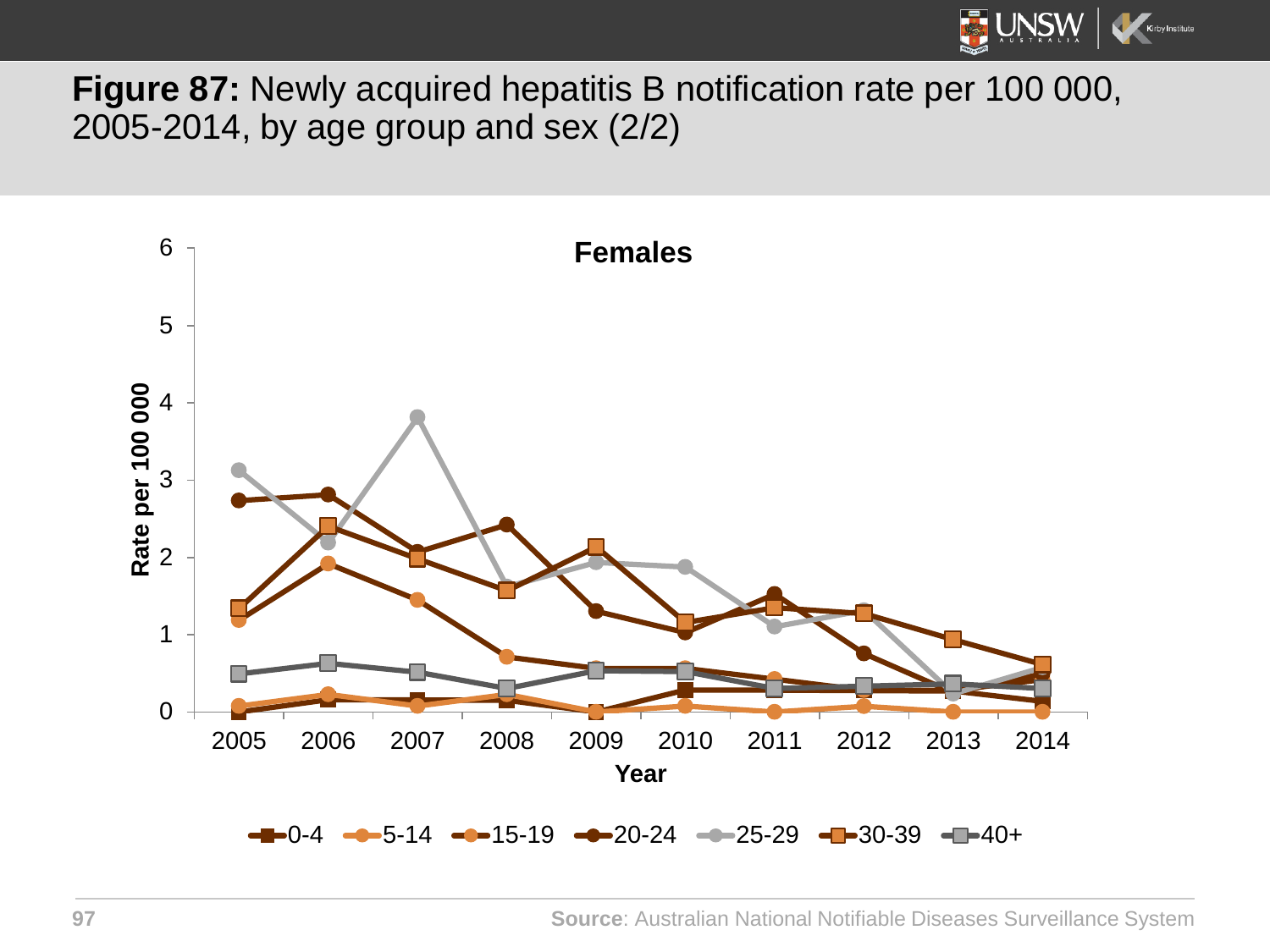

**Figure 88:** Number of unique patients receiving treatment for hepatitis B, 2013-2014, by quarter

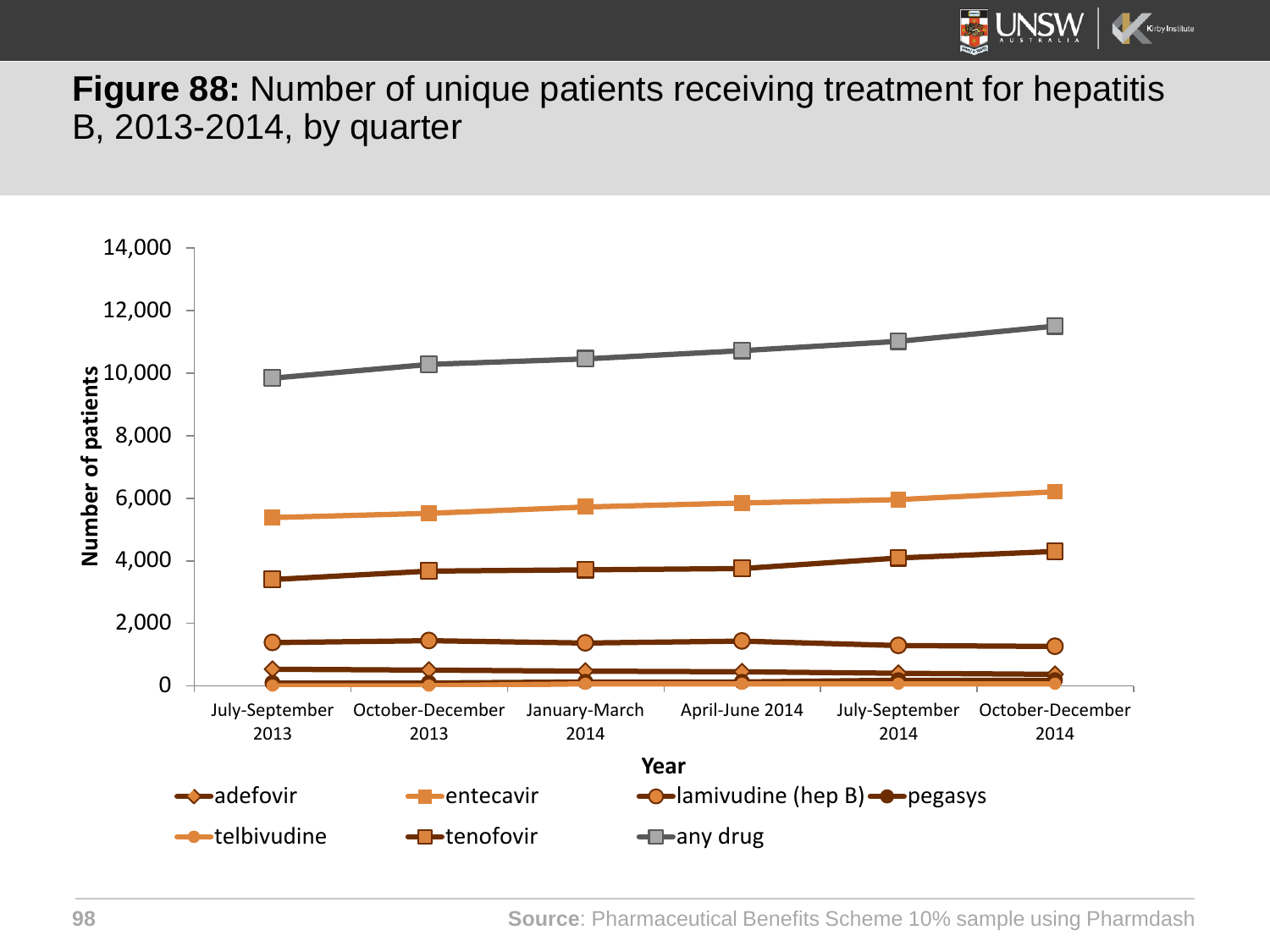

## **Figure 89:** The 2014 chlamydia diagnosis and care cascade in 15-29 year olds



**Male Female** 

**99**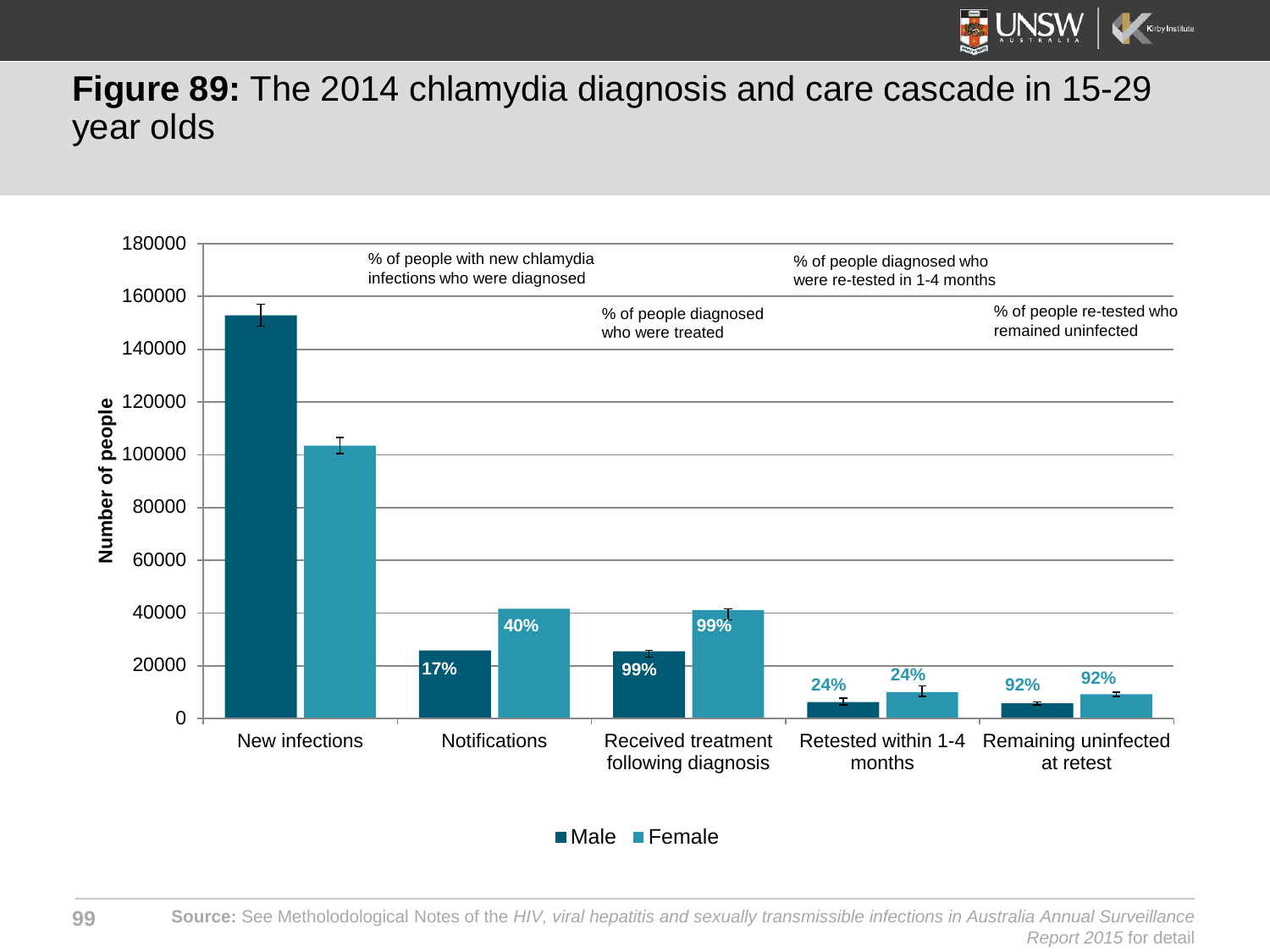

**Figure 90:** Number of Medicare-rebated chlamydia tests in Australia, 2008-2014

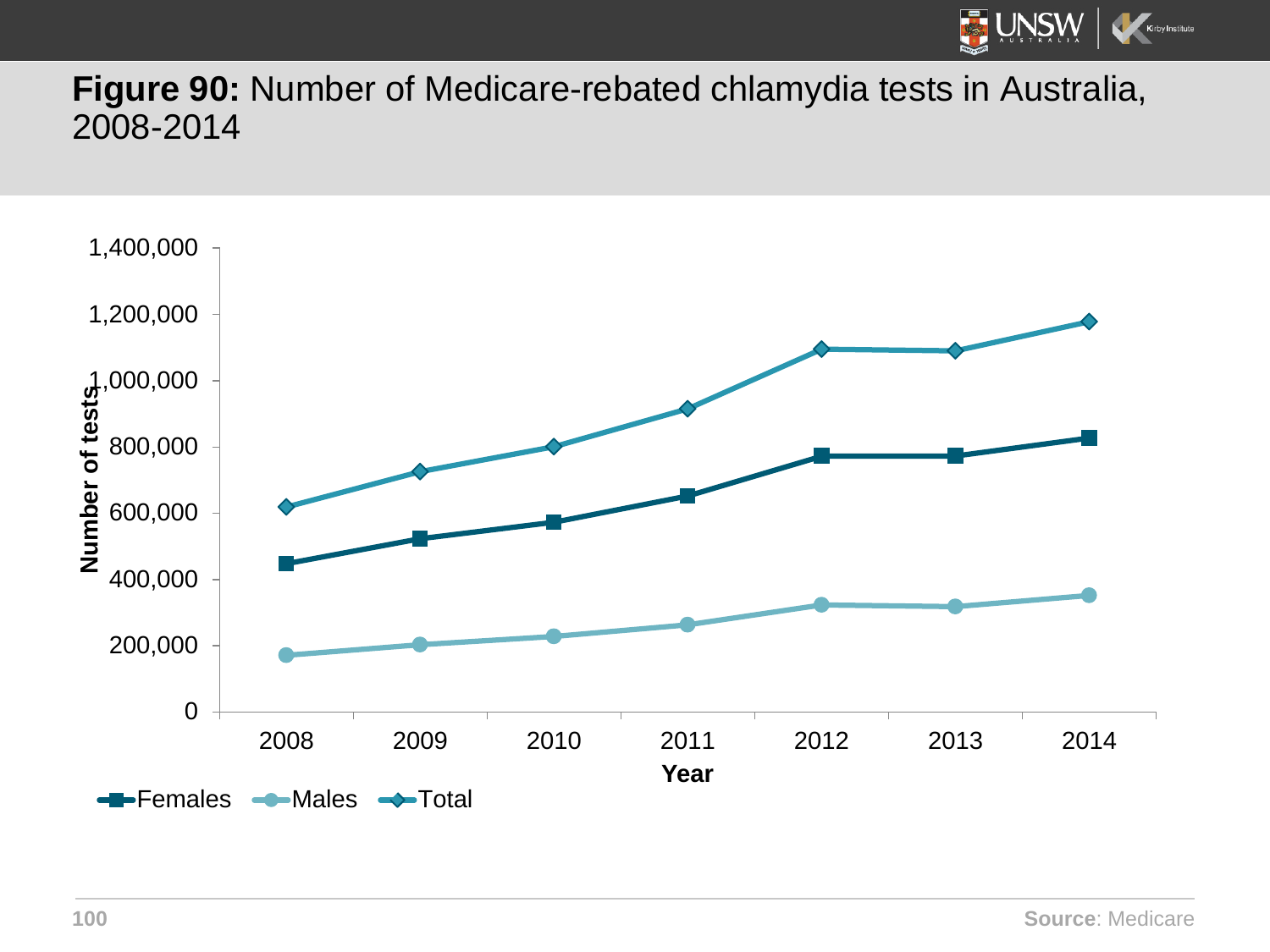

**Figure 91:** Number of Medicare-rebated chlamydia tests in Australia, 2008-2014, by age group

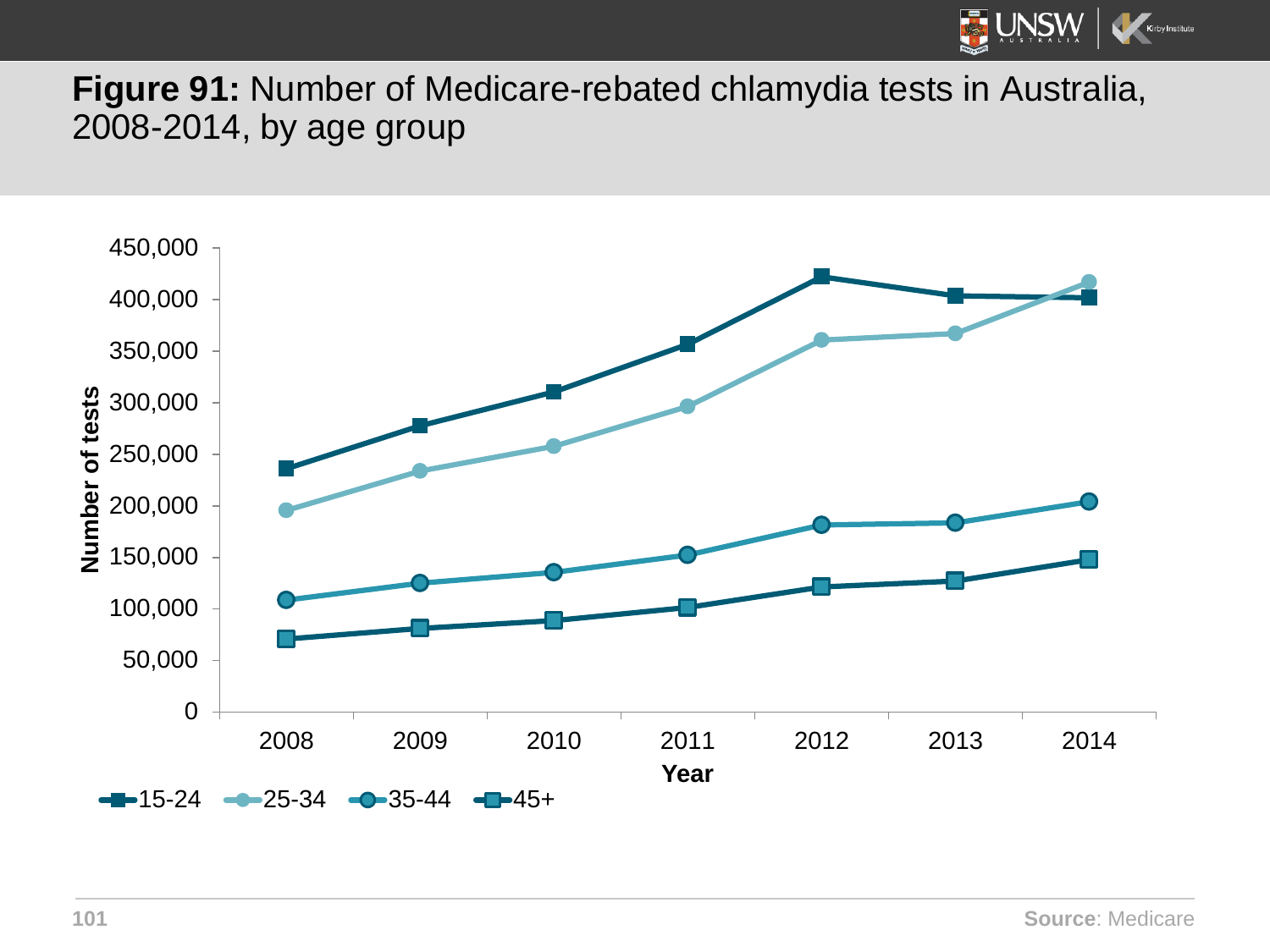

**Figure 92:** Proportion of people attending sexual health clinics and general practice clinics tested for chlamydia in a year, 2011-2014



**102 Source**: The Australian Collaboration for Coordinated Enhanced Sentinel Surveillance of Sexually Transmitted Infections (STIs) and Blood Borne Viruses (BBVs)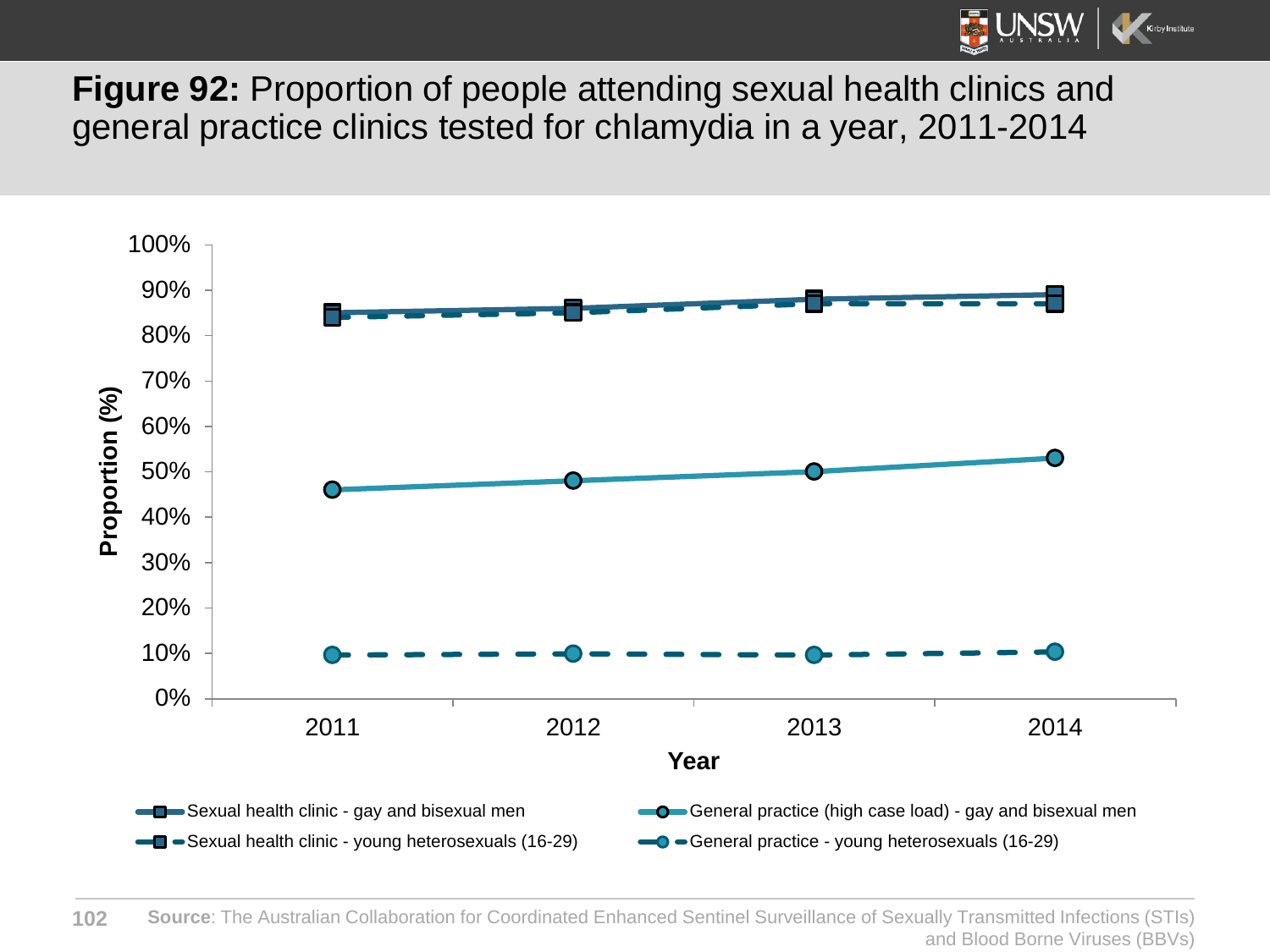

**Figure 93:** Proportion of people attending sexual health clinics and general practice clinics tested for gonorrhoea in a year, 2011-2014

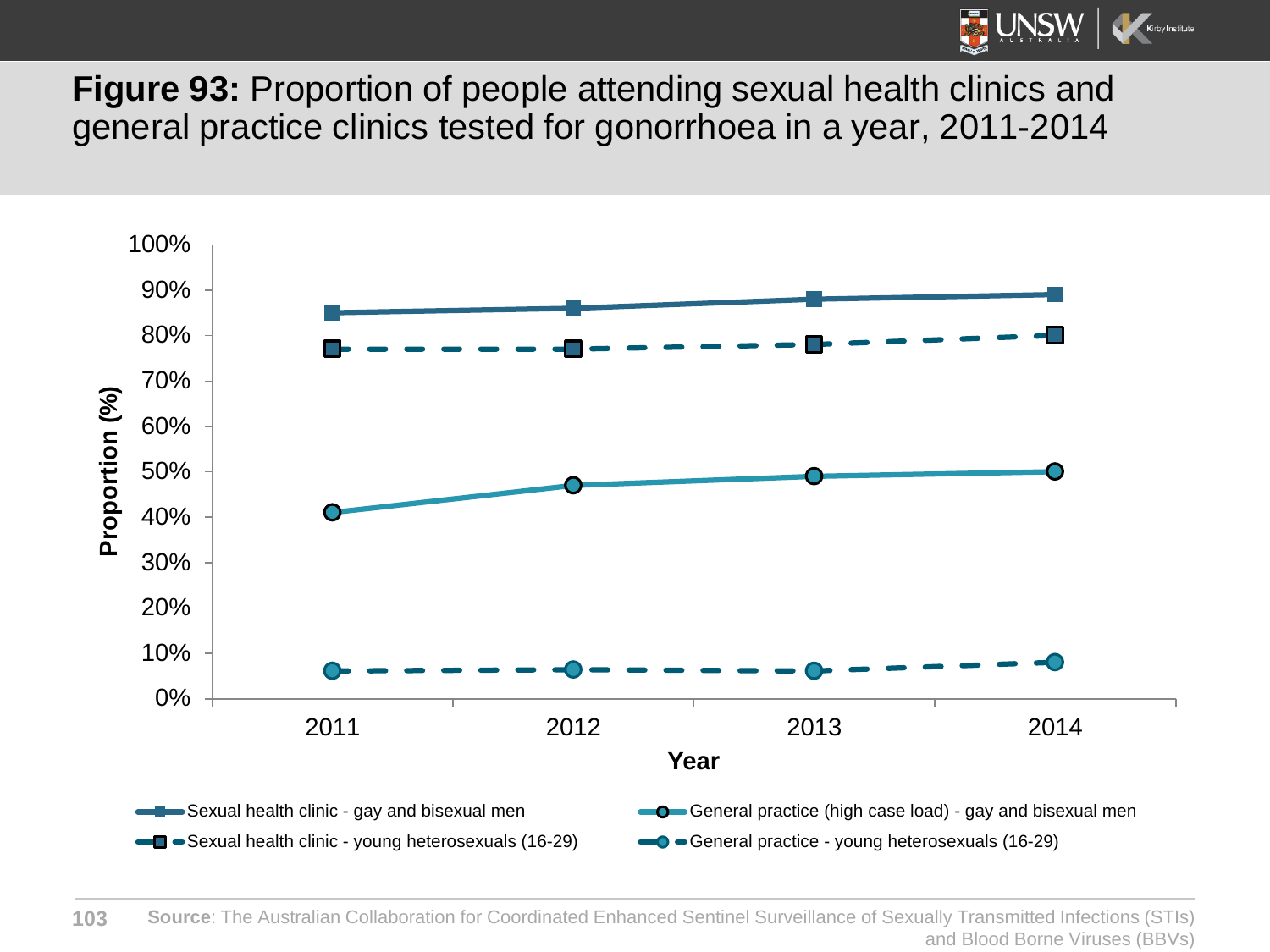

**Figure 94:** Proportion of people attending sexual health clinics and general practice clinics tested for syphilis in a year, 2011-2014



**104 Source**: The Australian Collaboration for Coordinated Enhanced Sentinel Surveillance of Sexually Transmitted Infections (STIs) and Blood Borne Viruses (BBVs)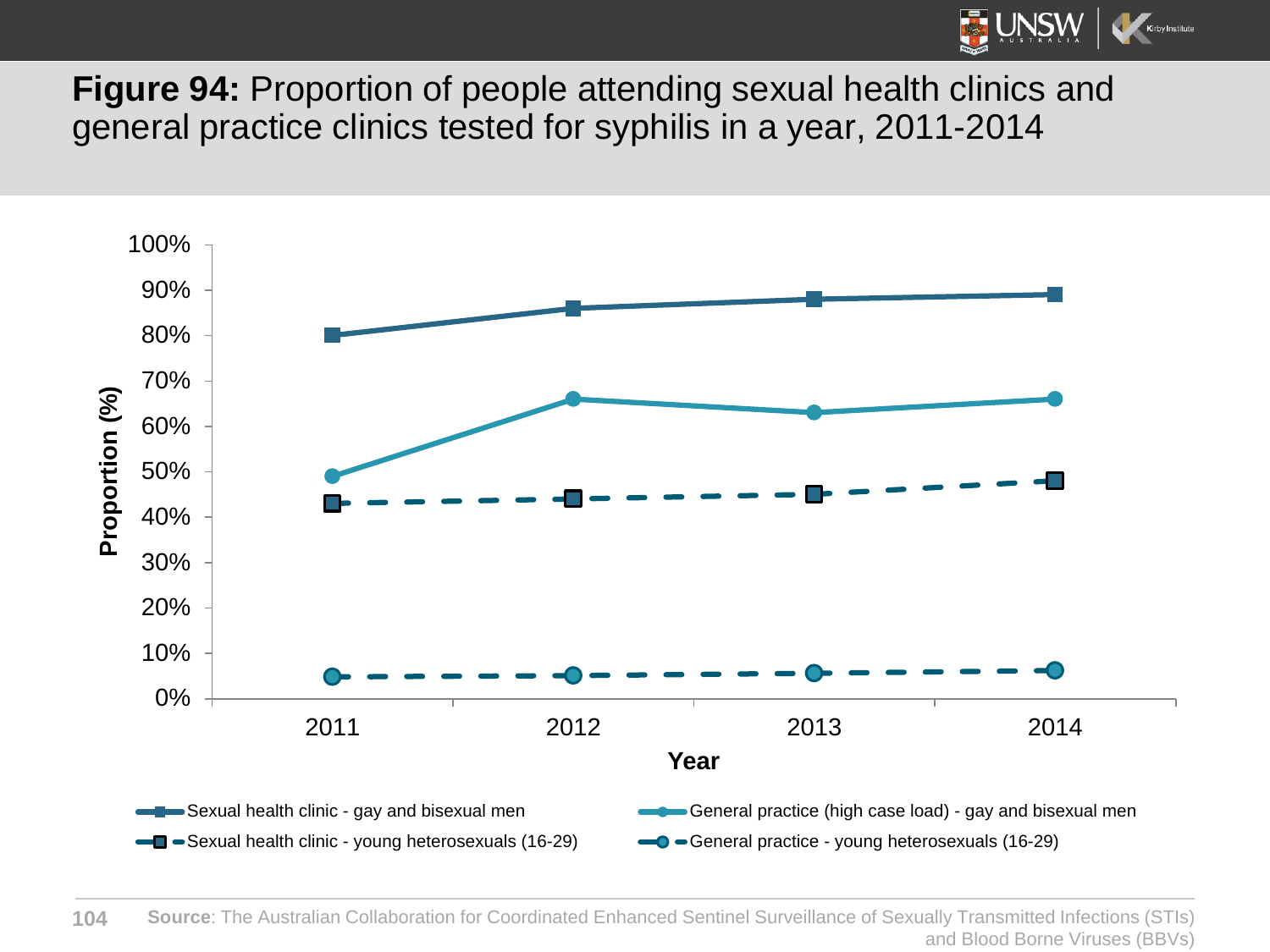

**Figure 95:** Proportion of sexual health clinic attendees tested for chlamydia in a year, 2011-2014

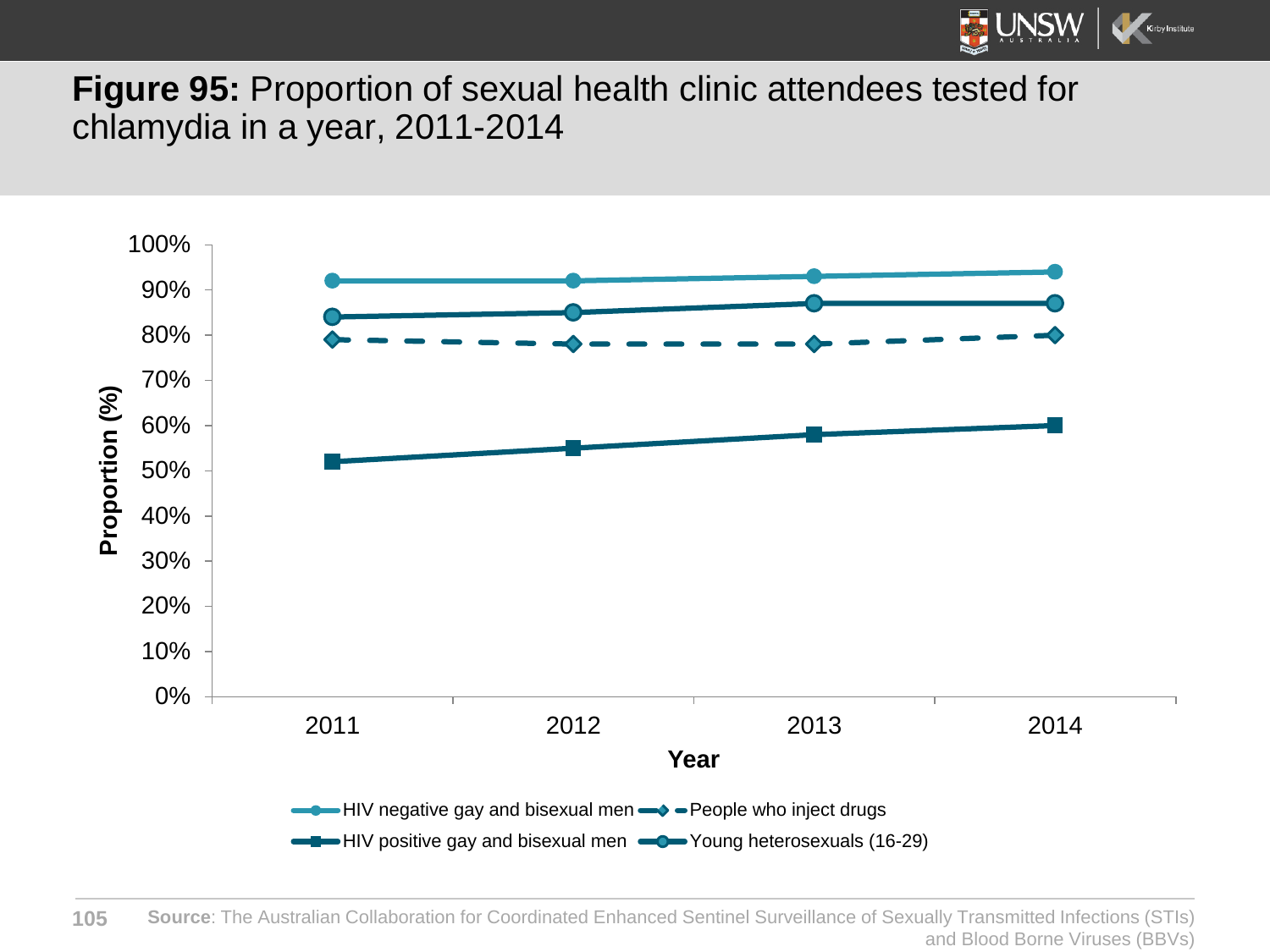

**Figure 96:** Proportion of sexual health clinic attendees tested for gonorrhoea in a year, by select population, 2011-2014



**106 Source**: The Australian Collaboration for Coordinated Enhanced Sentinel Surveillance of Sexually Transmitted Infections (STIs) and Blood Borne Viruses (BBVs)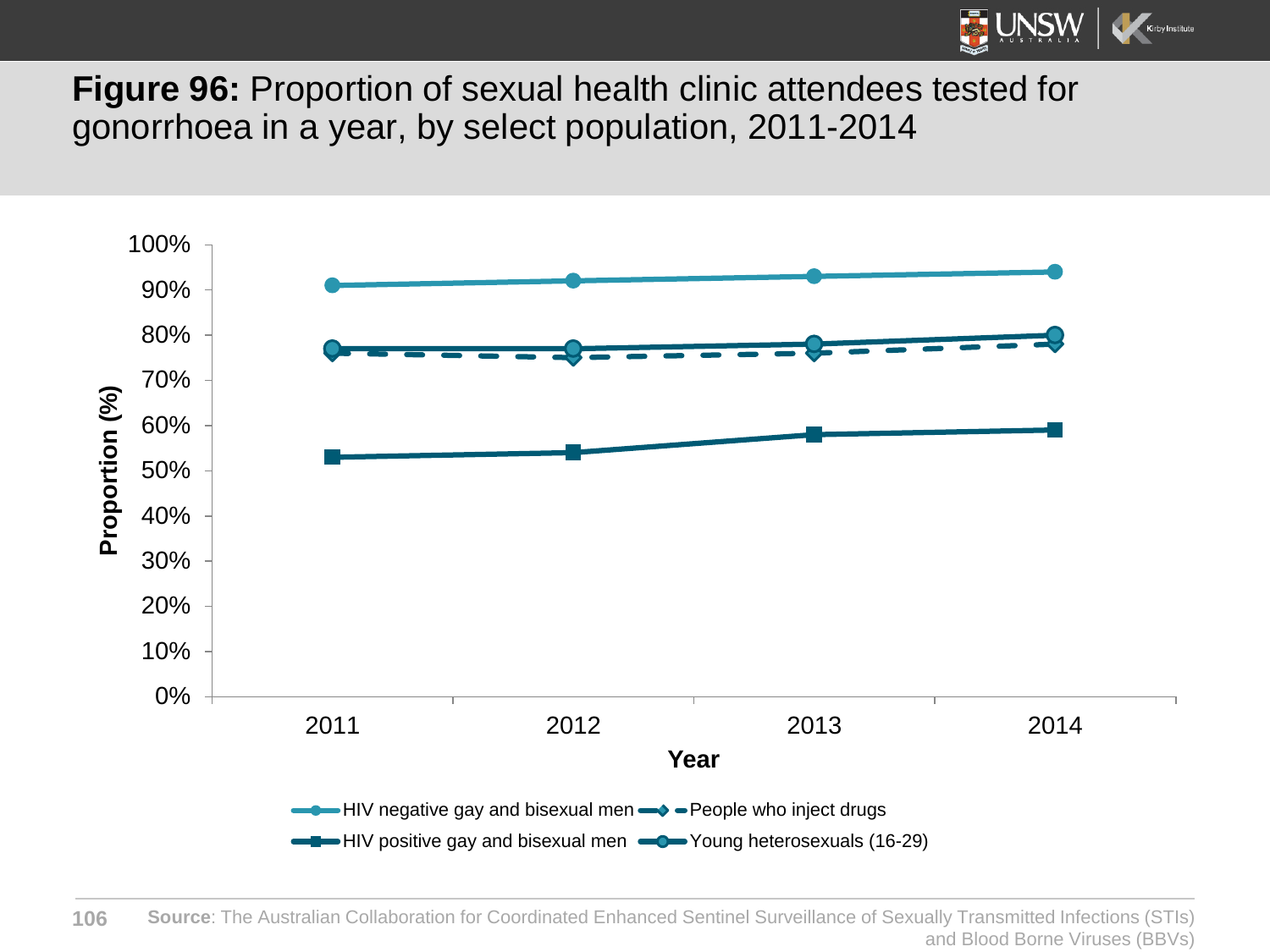

**Figure 97:** Proportion of sexual health clinic attendees tested for syphilis in a year, by select population, 2011-2014

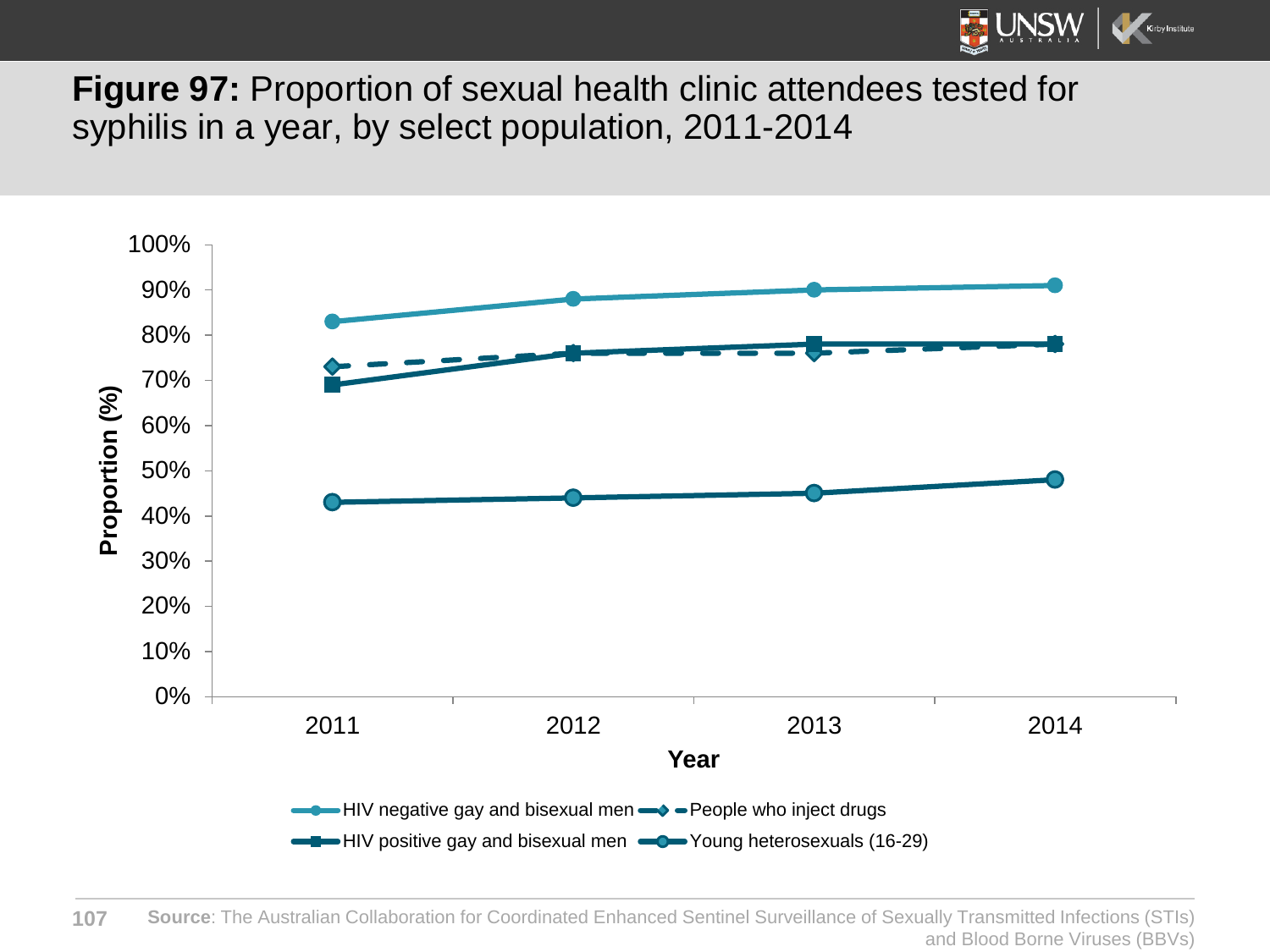

**Figure 98:** Testing for four different infections (chlamydia, gonorrhoea, syphilis, and where indicated HIV) in a year: sexual health clinic attendees, 2011-2014

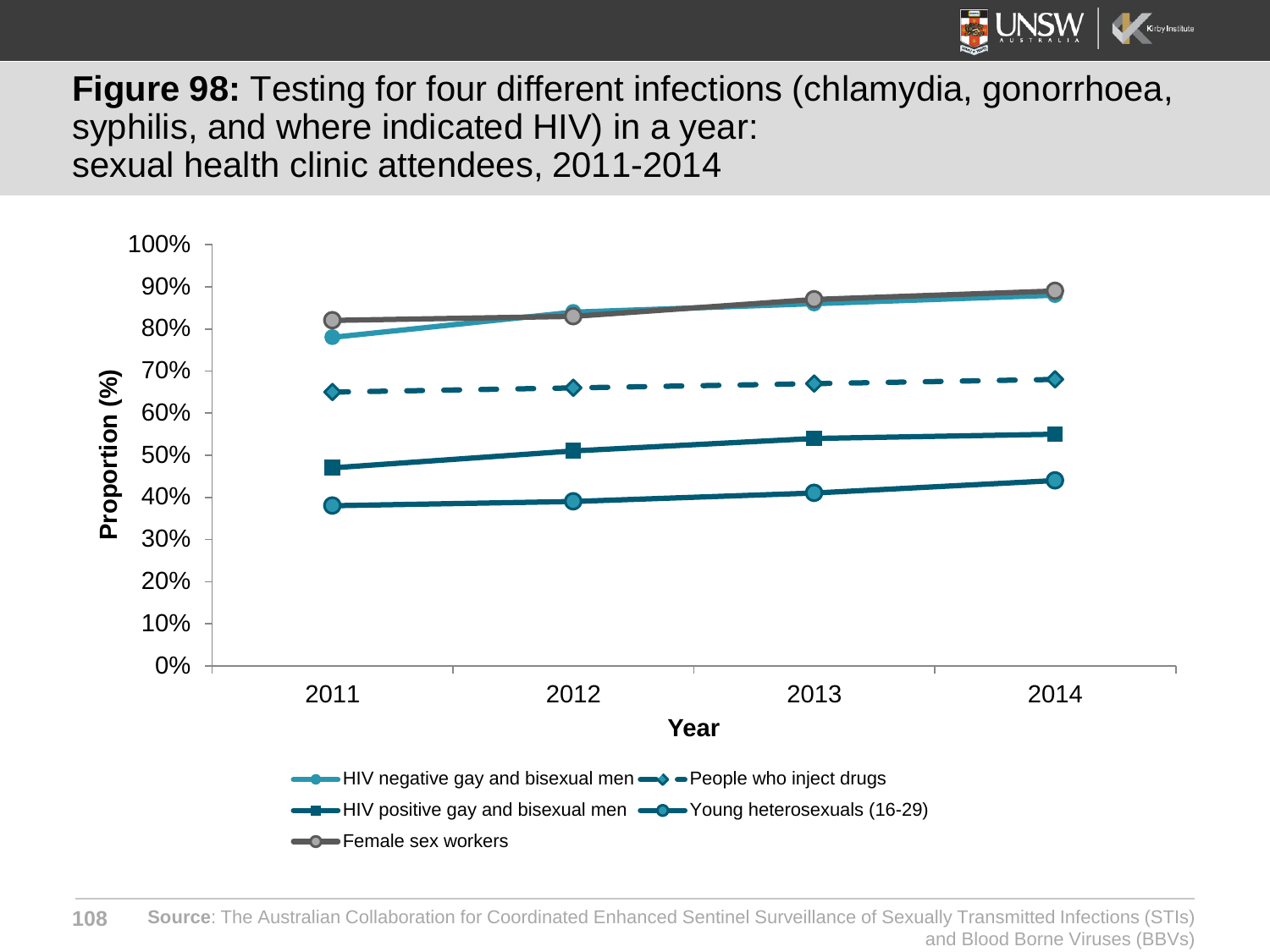

**Figure 99:** Testing for four different infections (chlamydia, gonorrhoea, syphilis, and where indicated HIV) in a year: sexual health clinic and general practice attendees, 2011-2014

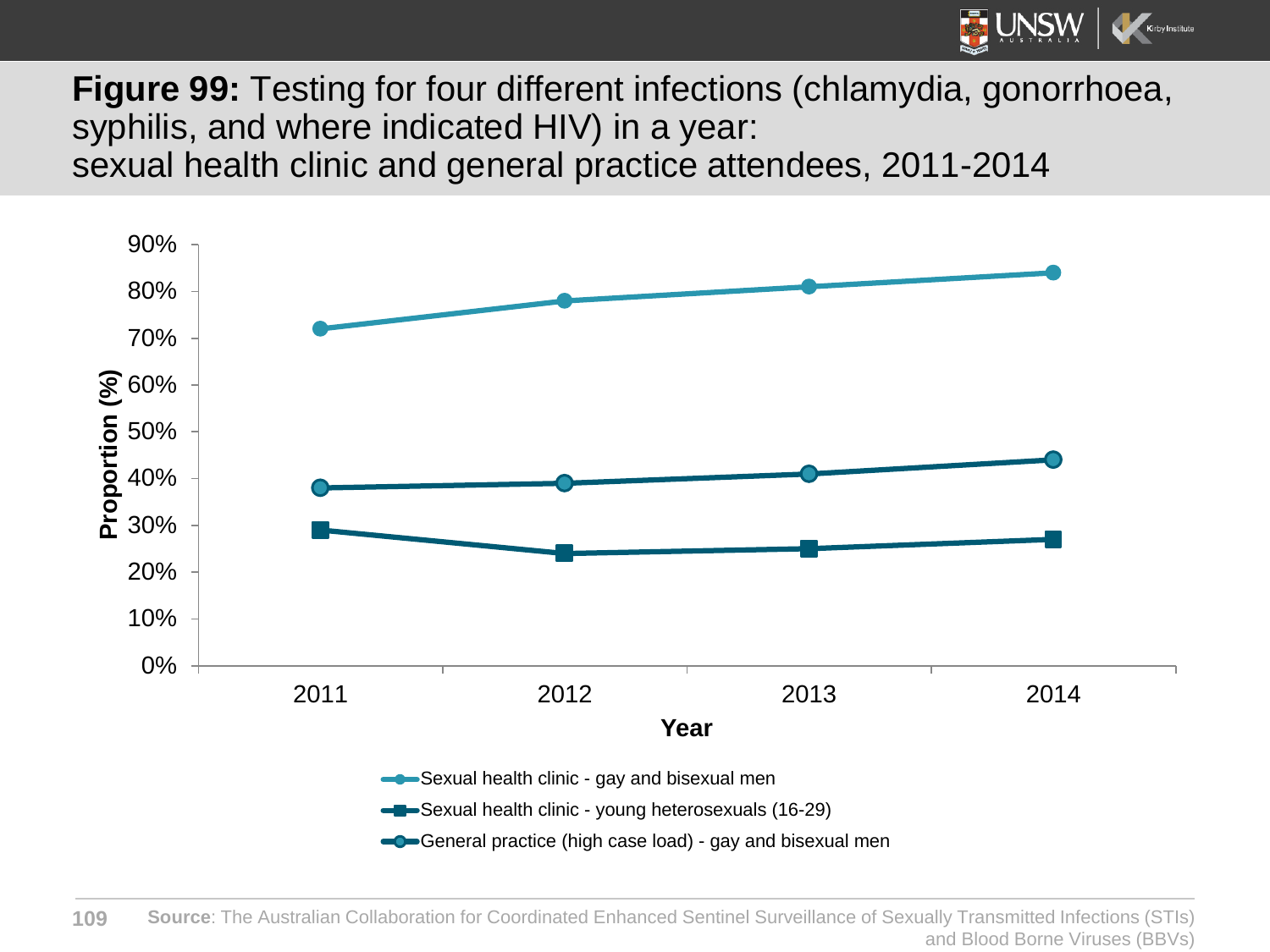

**Figure 100:** Gay men who reported having at least four samples collected for STI testing (anal swab, throat swab, penile swab, urine, blood test) in the 12 month prior to the survey: 2005-2014

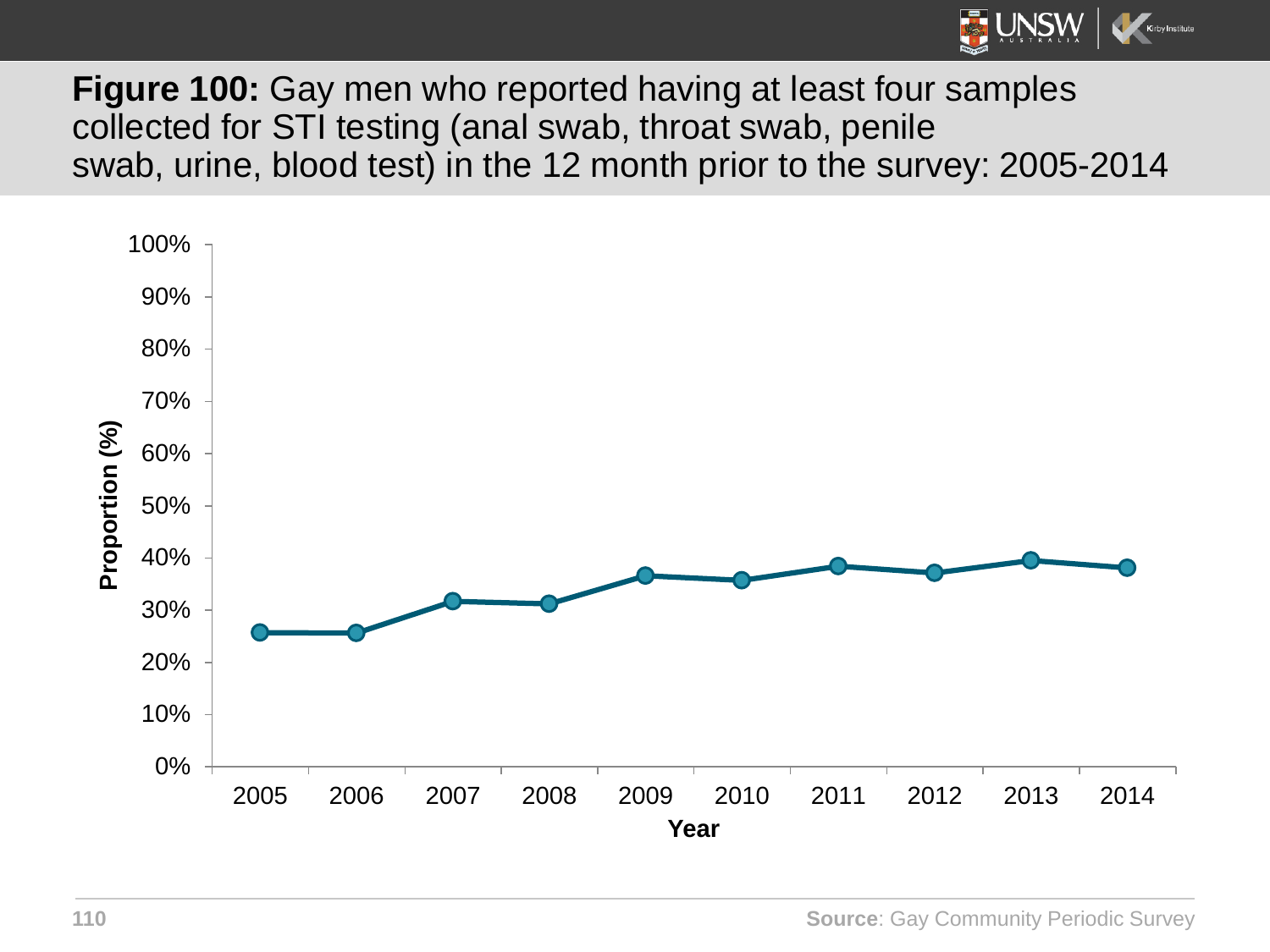

**Figure 101:** Repeat comprehensive screen (within 13 months) of sexual health clinic and general practice attendees, by select population



 $\bigcirc$ -Sexual health clinic – young heterosexuals (16-29)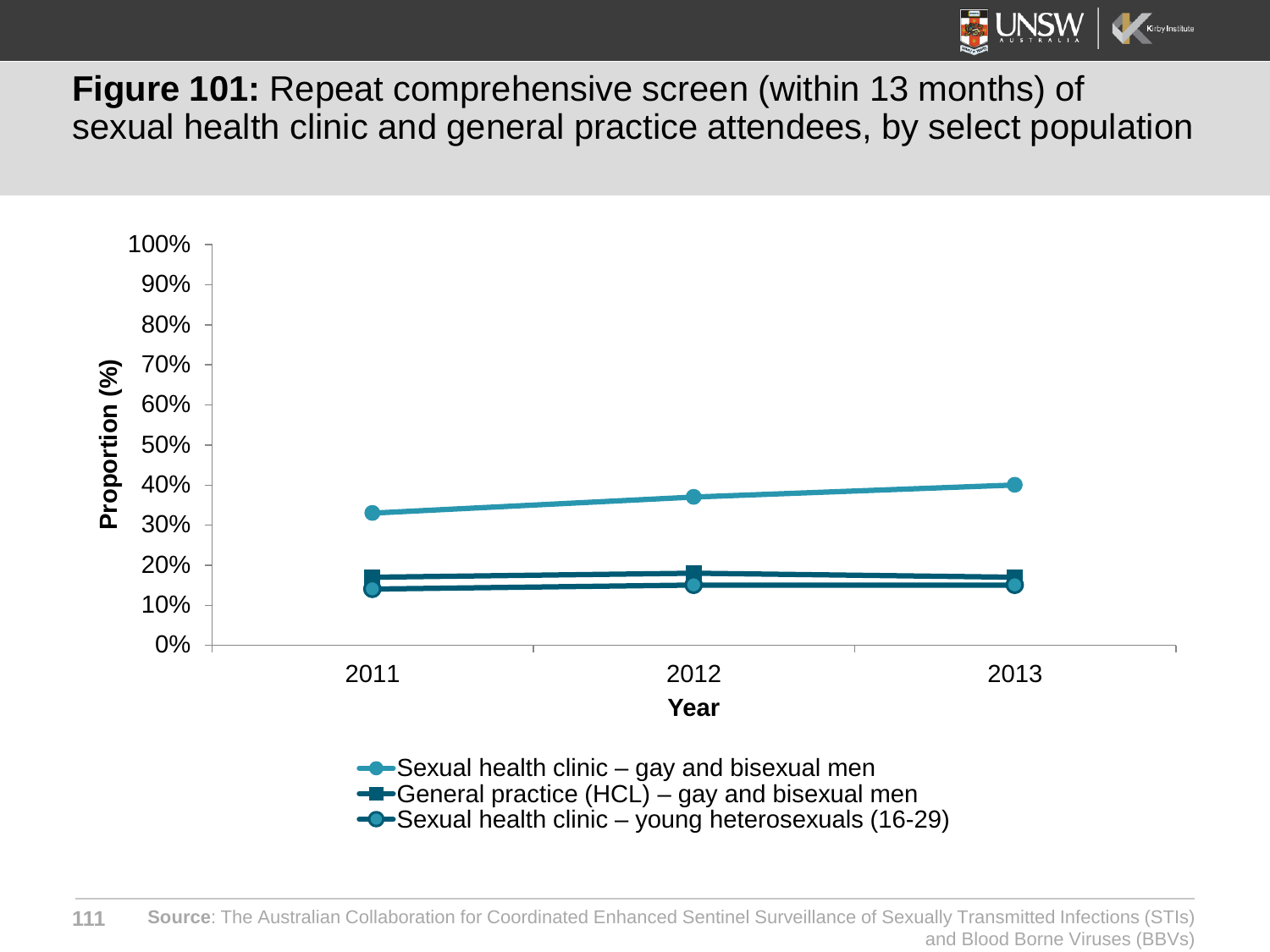

**Figure 102:** Repeat comprehensive screen (within 13 months) of sexual health clinic attendees, 2011-2013, by select population



**112 Source**: The Australian Collaboration for Coordinated Enhanced Sentinel Surveillance of Sexually Transmitted Infections (STIs) and Blood Borne Viruses (BBVs)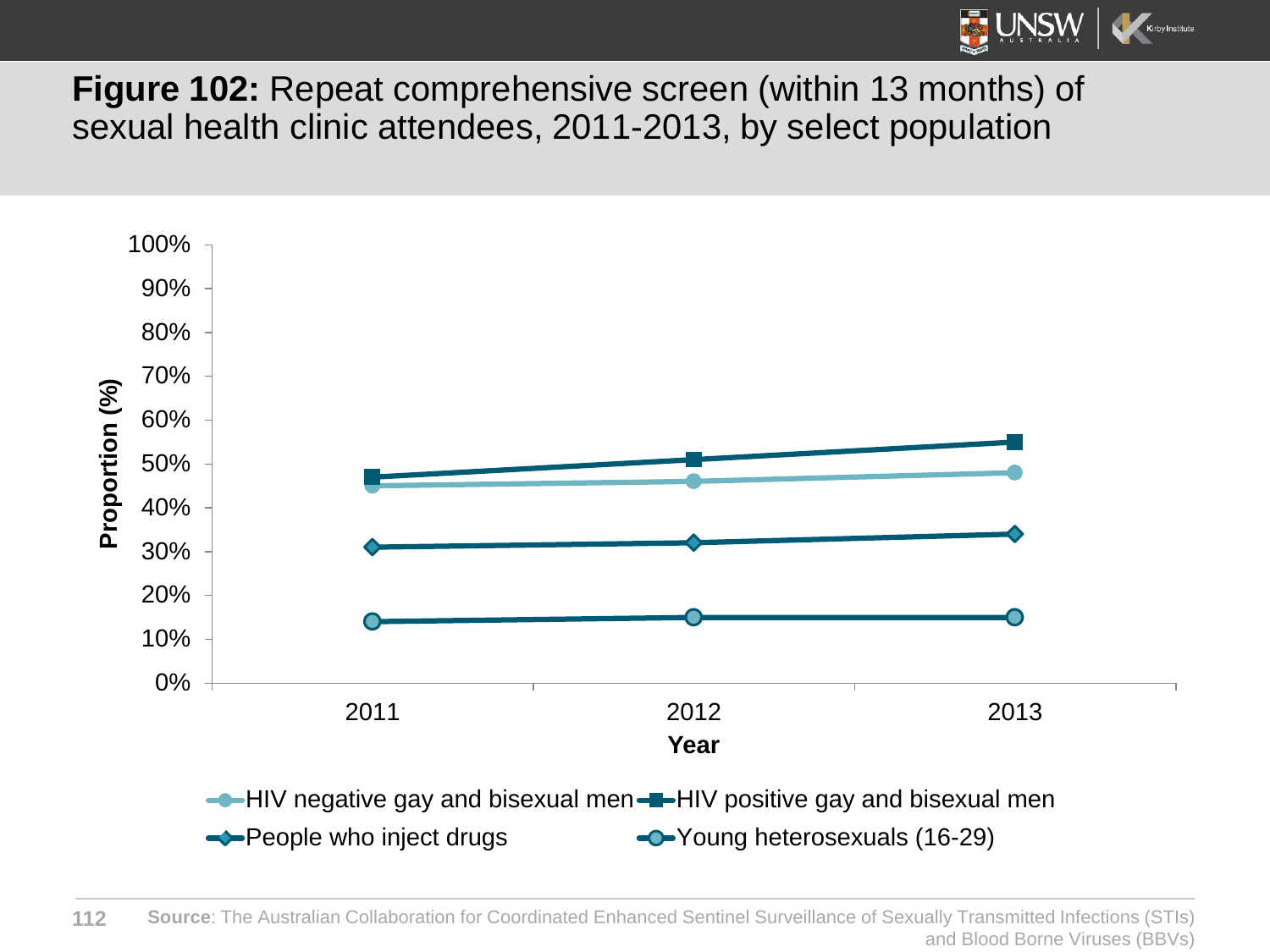

**Figure 103:** Chlamydia notification rate per 100 000, 2005-2014, by year and sex

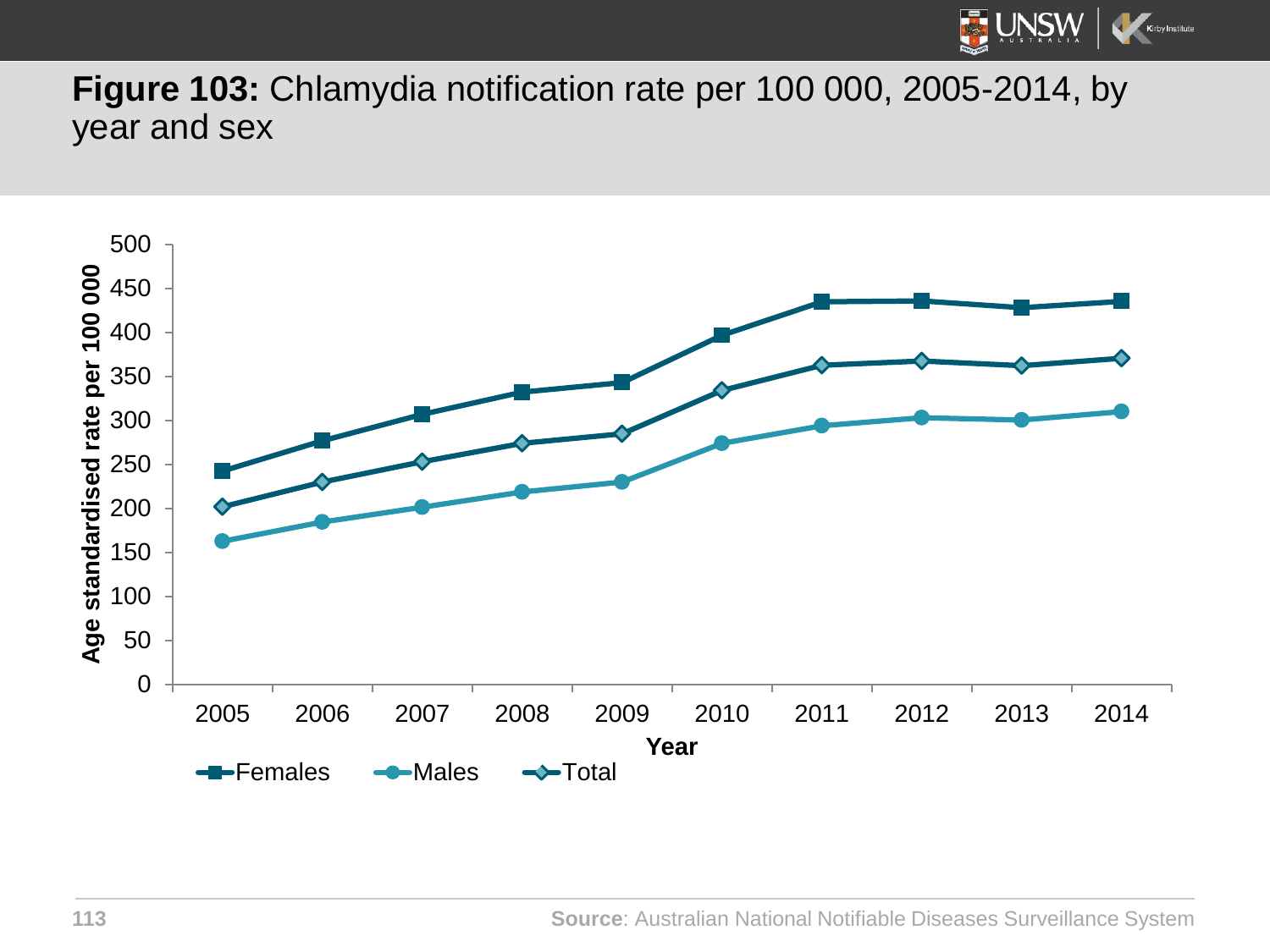

**Figure 104:** Chlamydia notification rate per 100 000, 2005-2014, by year and age group

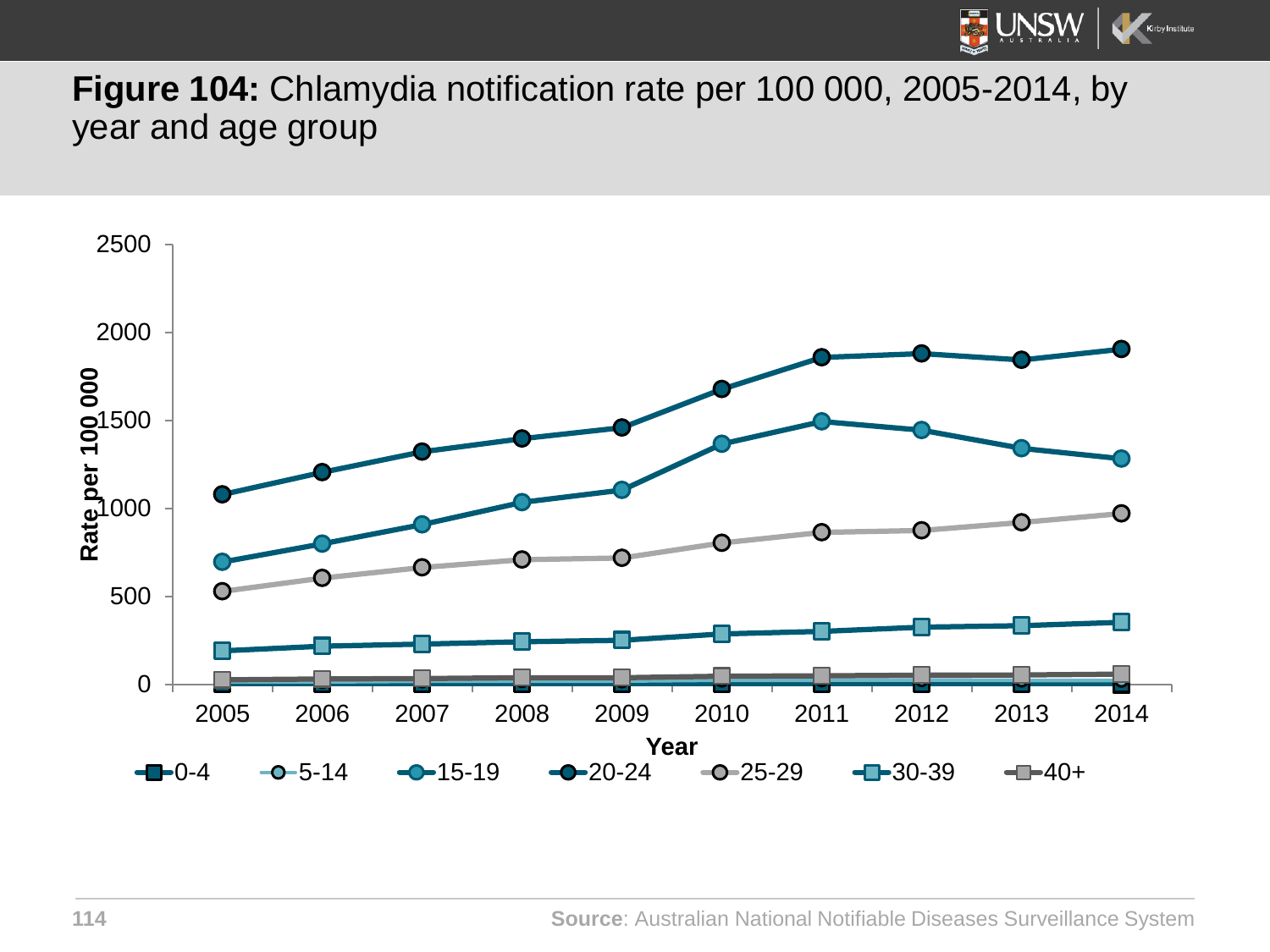

**Figure 105:** Chlamydia notification rate per 100 000, 2005-2014, by year and age group, males

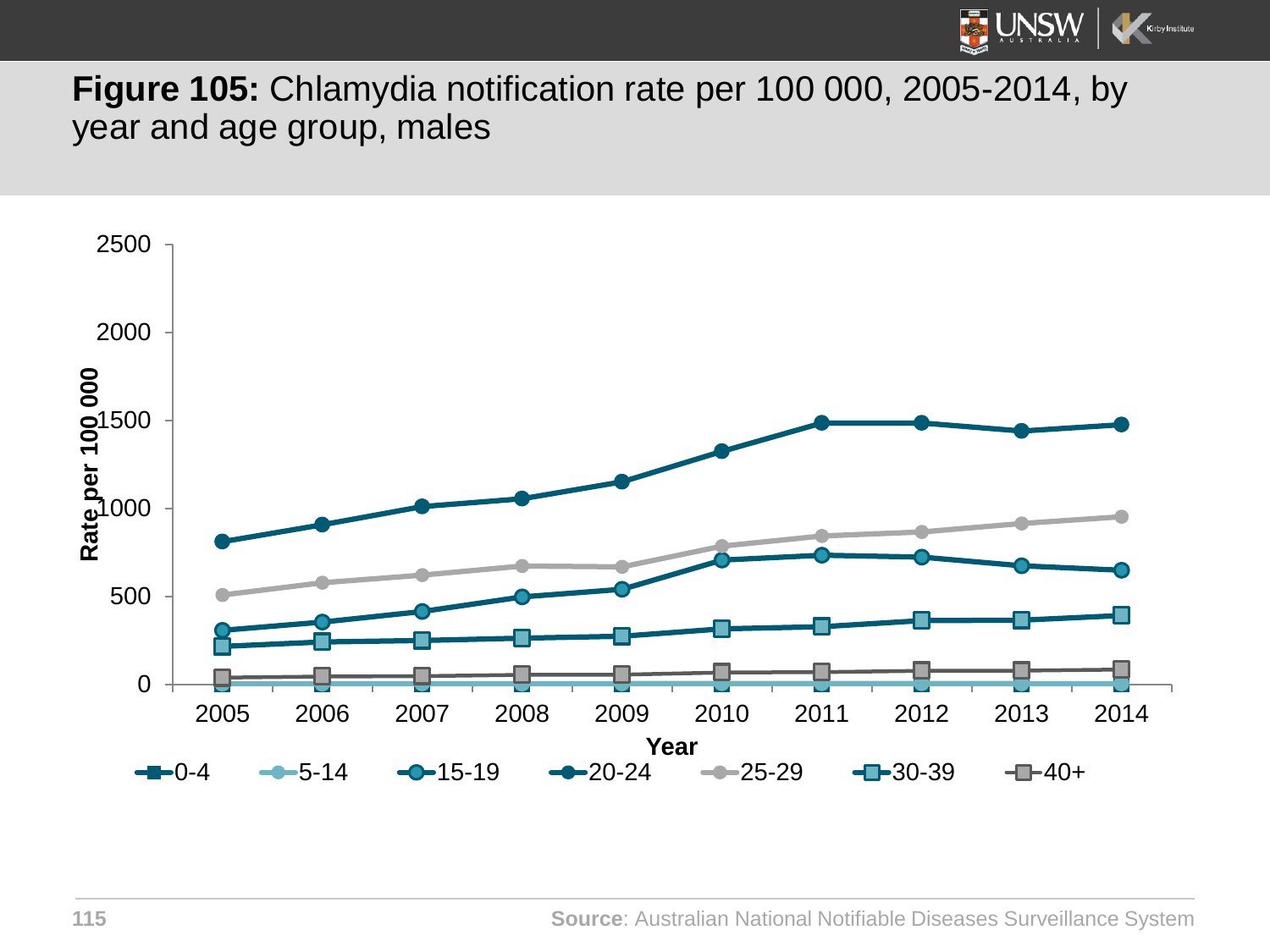

**Figure 106:** Chlamydia notification rate per 100 000, 2005-2014, by year and age group, females

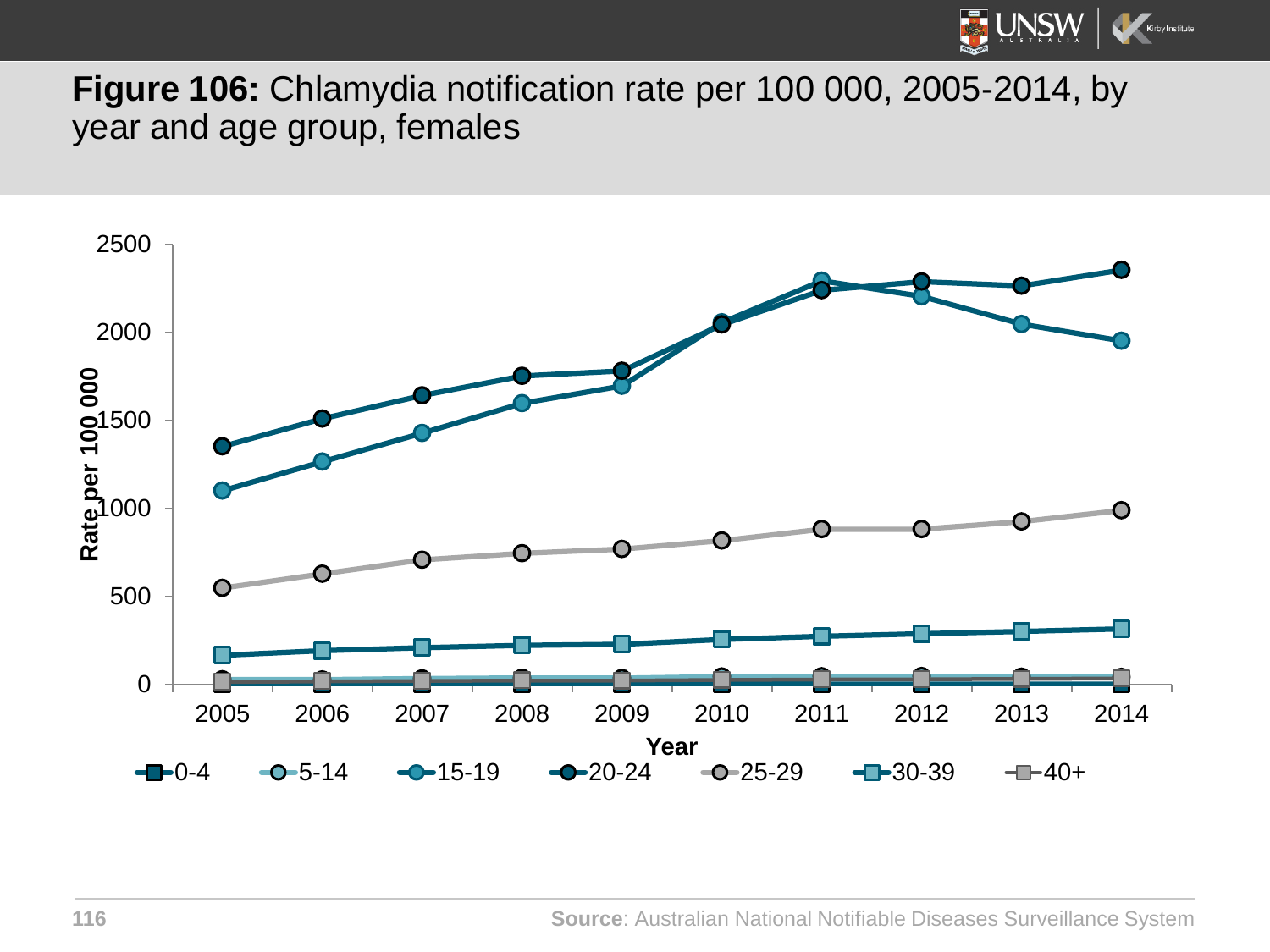

## Figure 107: Chlamydia positivity, 2008-2014, by sex

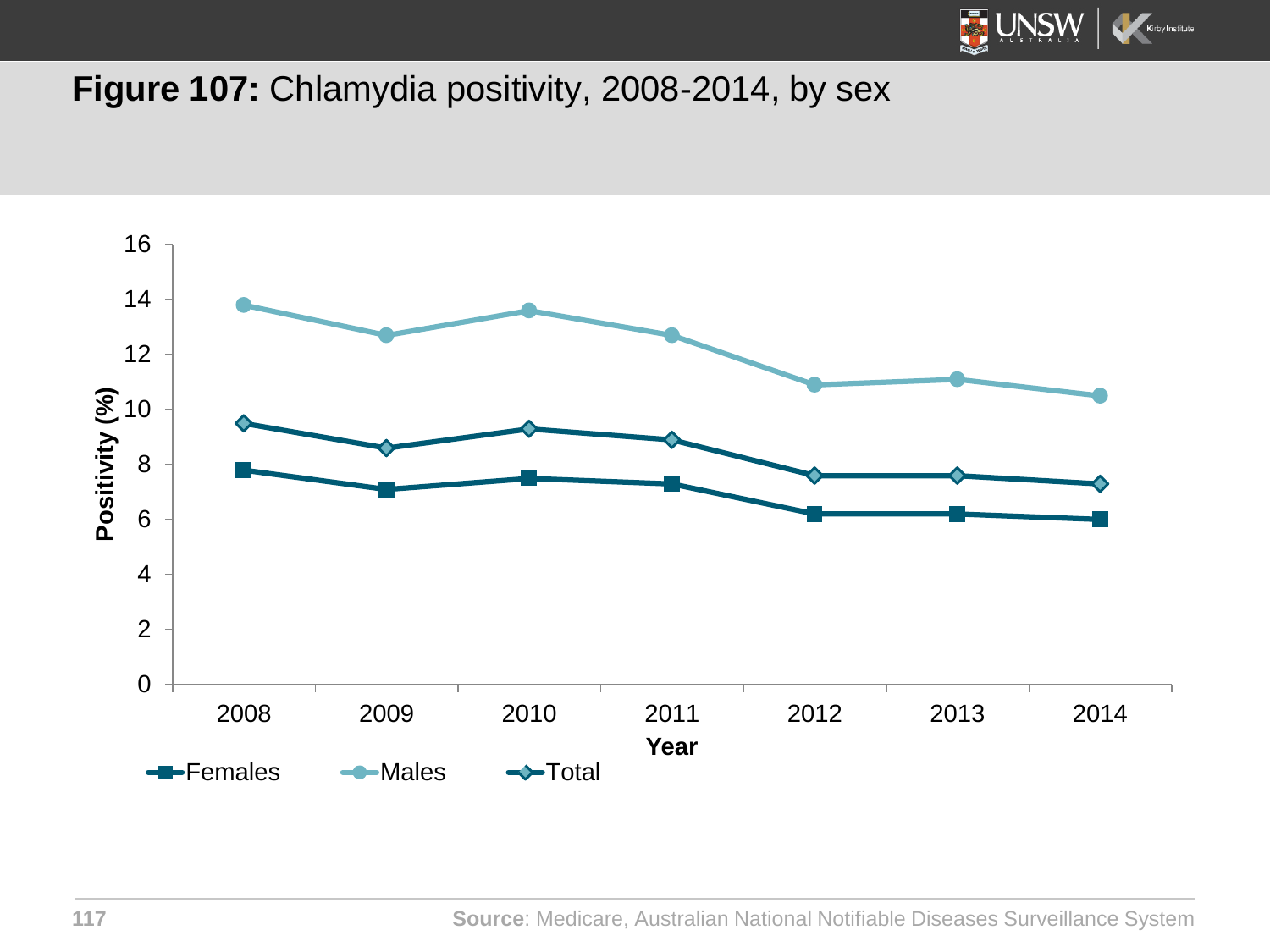

## Figure 108: Chlamydia positivity, 2008-2014, by age group

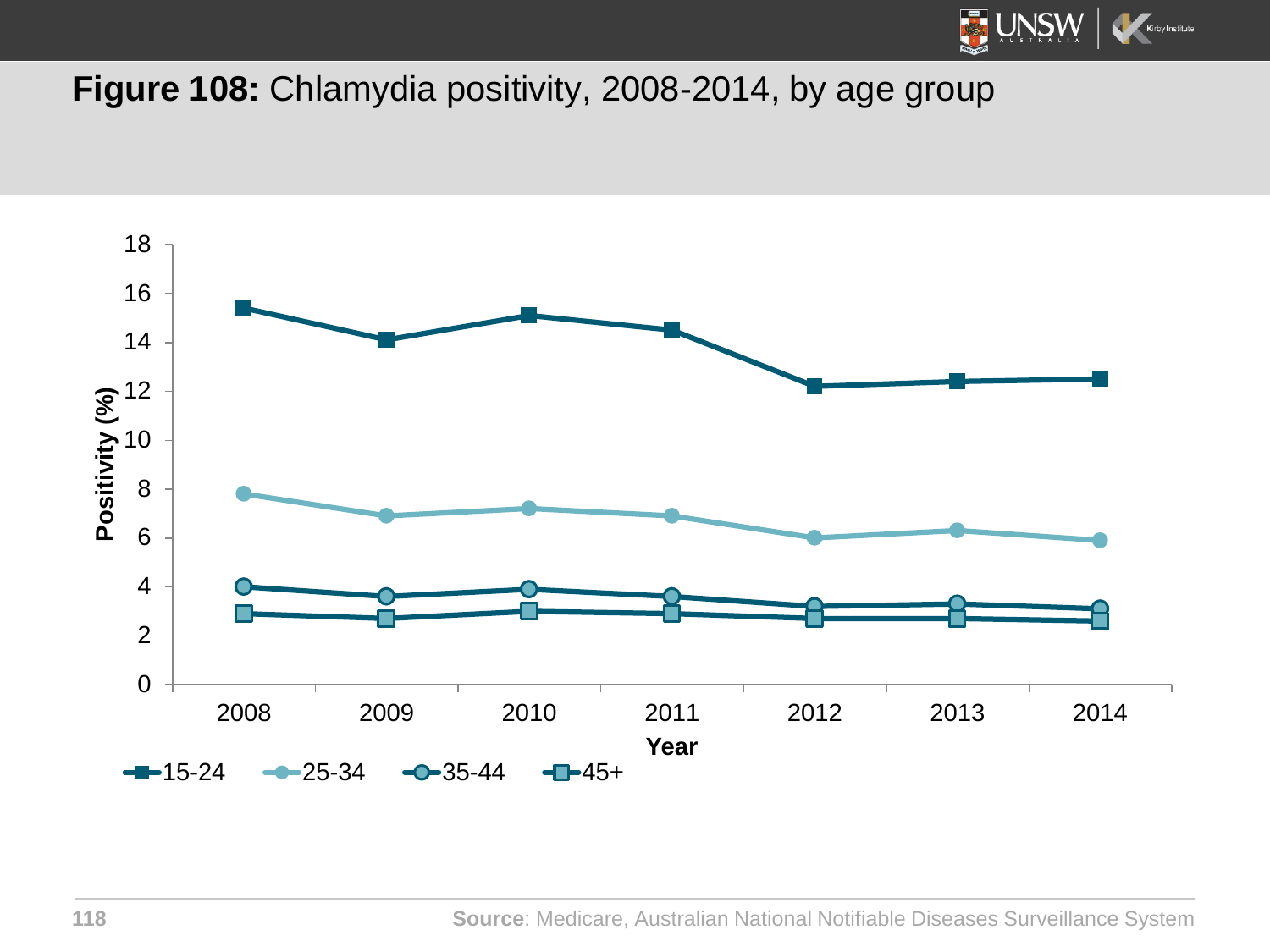

## **Figure 109:** Chlamydia notification rate per 100 000 population, 2005- 2014, by State/Territory (1/2)

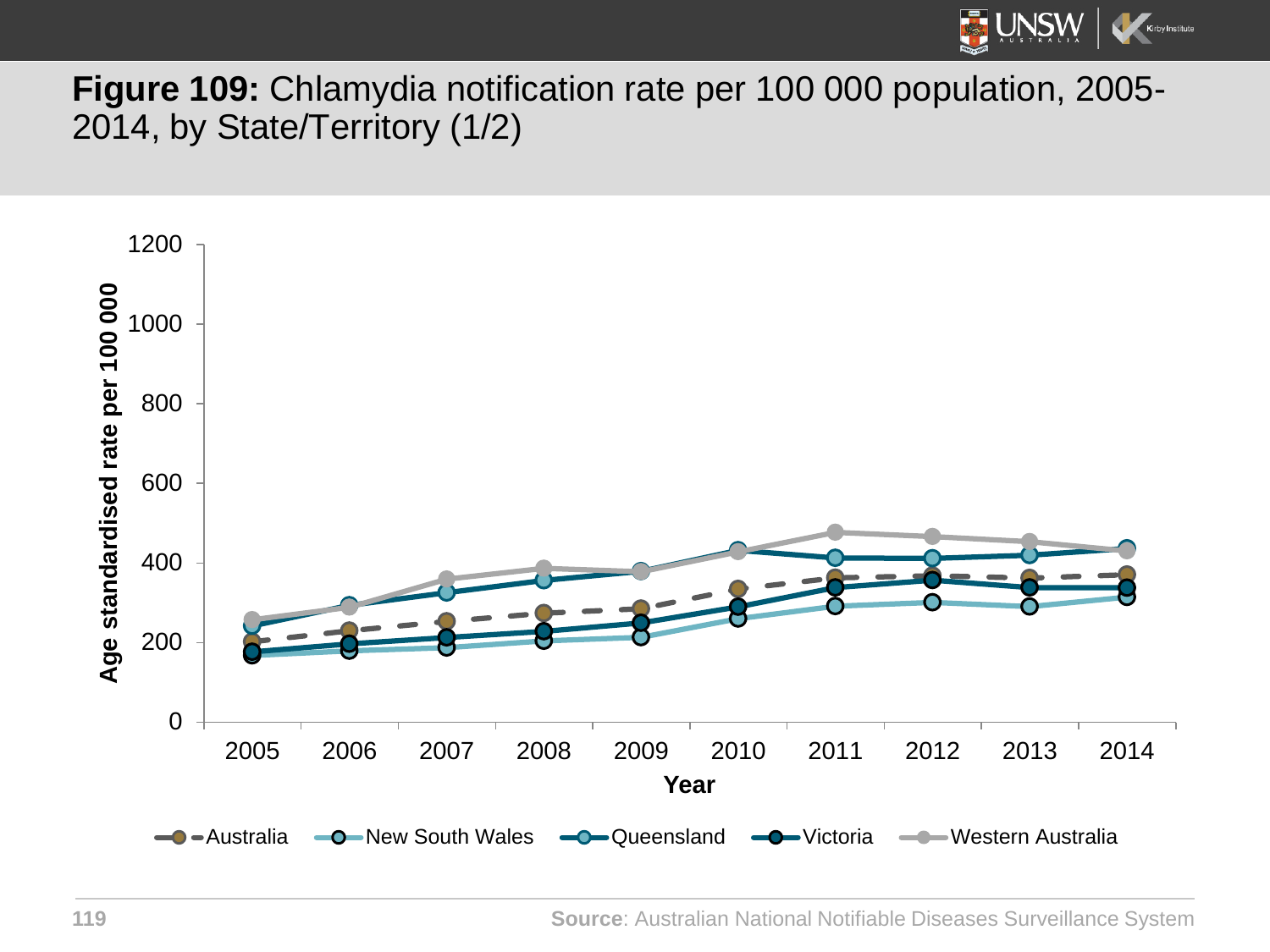

**Figure 109:** Chlamydia notification rate per 100 000 population, 2005- 2014, by State/Territory (2/2)

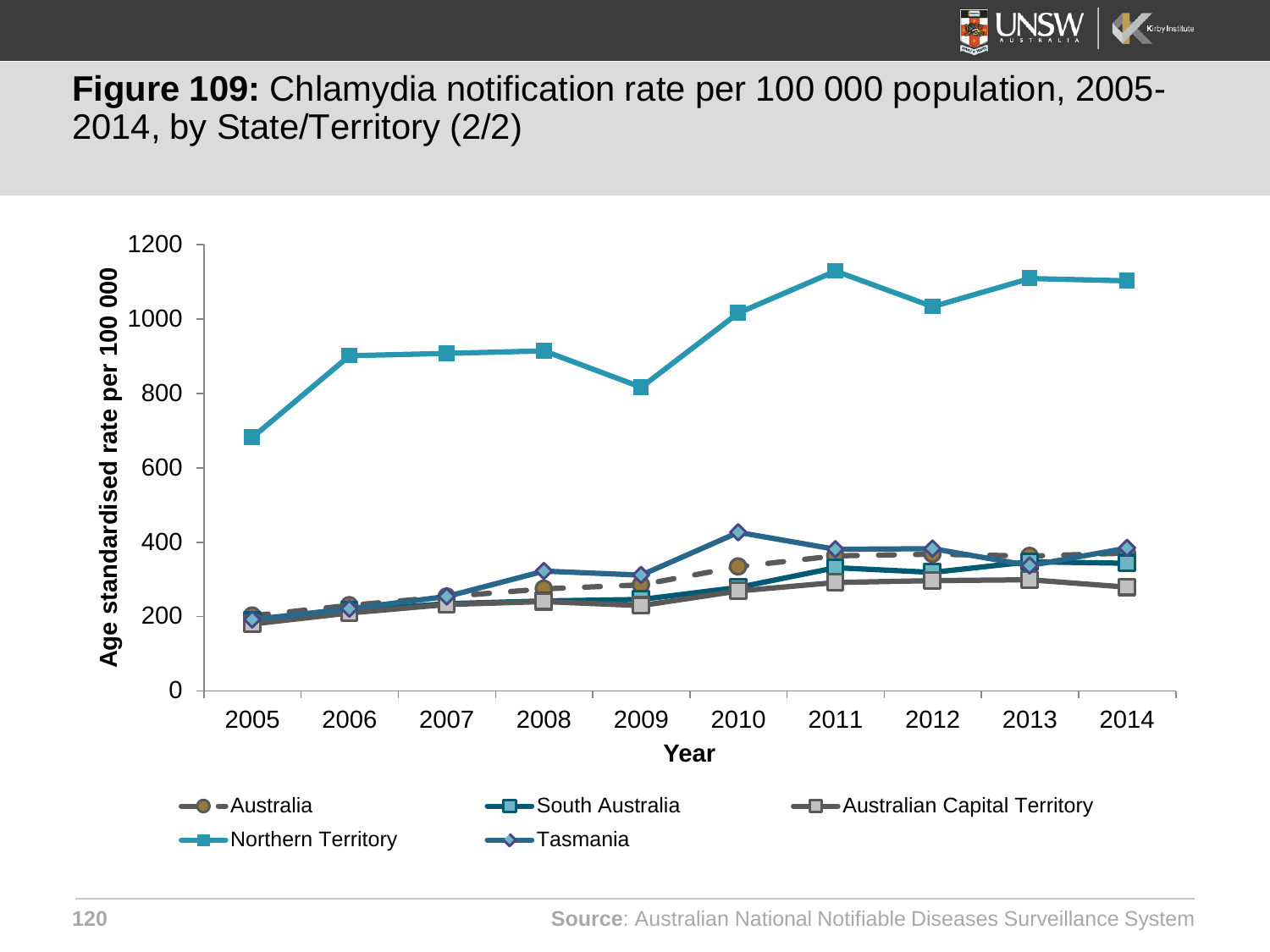

**Figure 110:** Chlamydia notification rate per 100 000 population, 2005- 2014, by region of residence, males

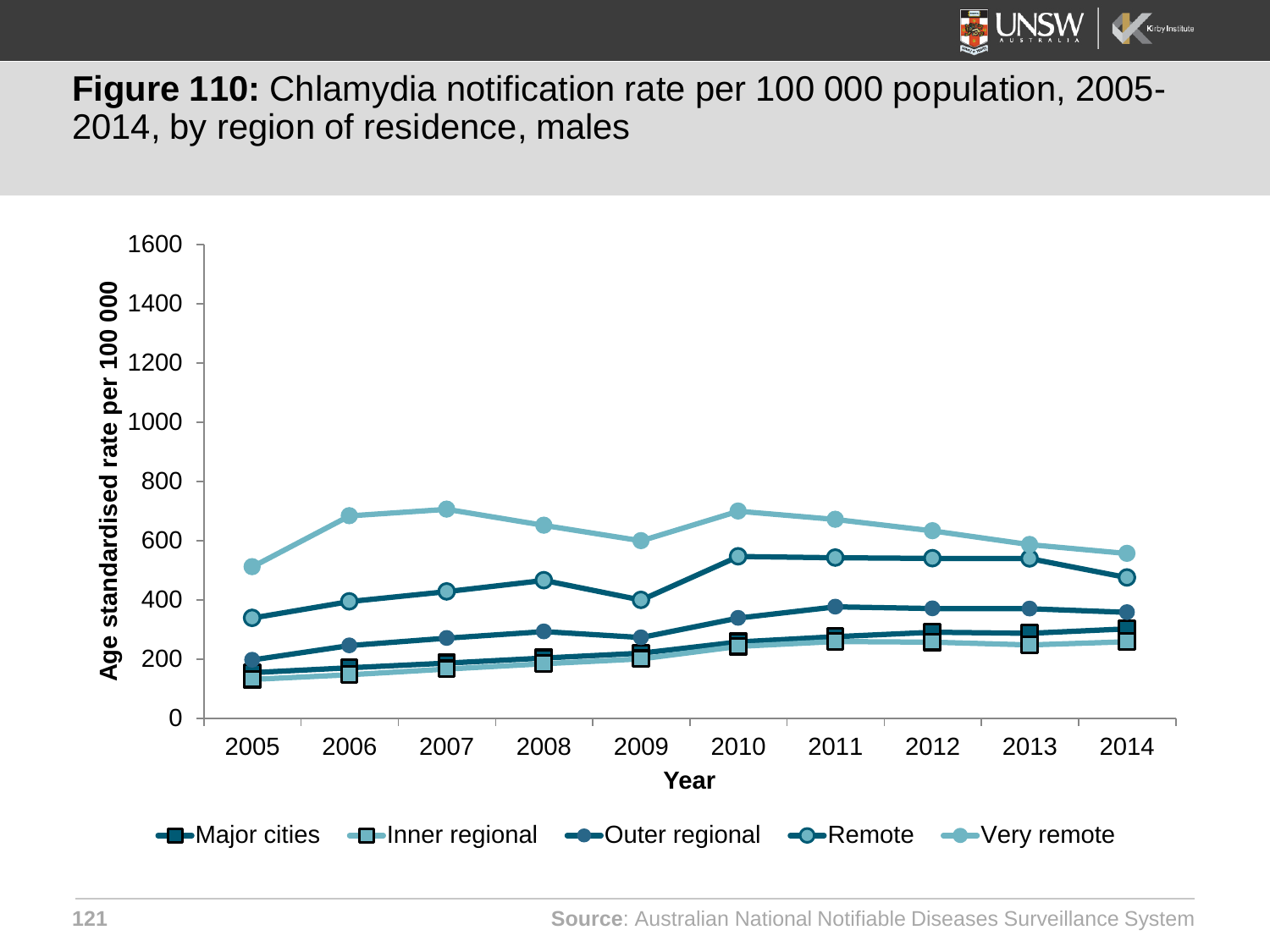![](_page_121_Picture_0.jpeg)

**Figure 111:** Chlamydia notification rate per 100 000 population, 2005- 2014, by region of residence, females

![](_page_121_Figure_2.jpeg)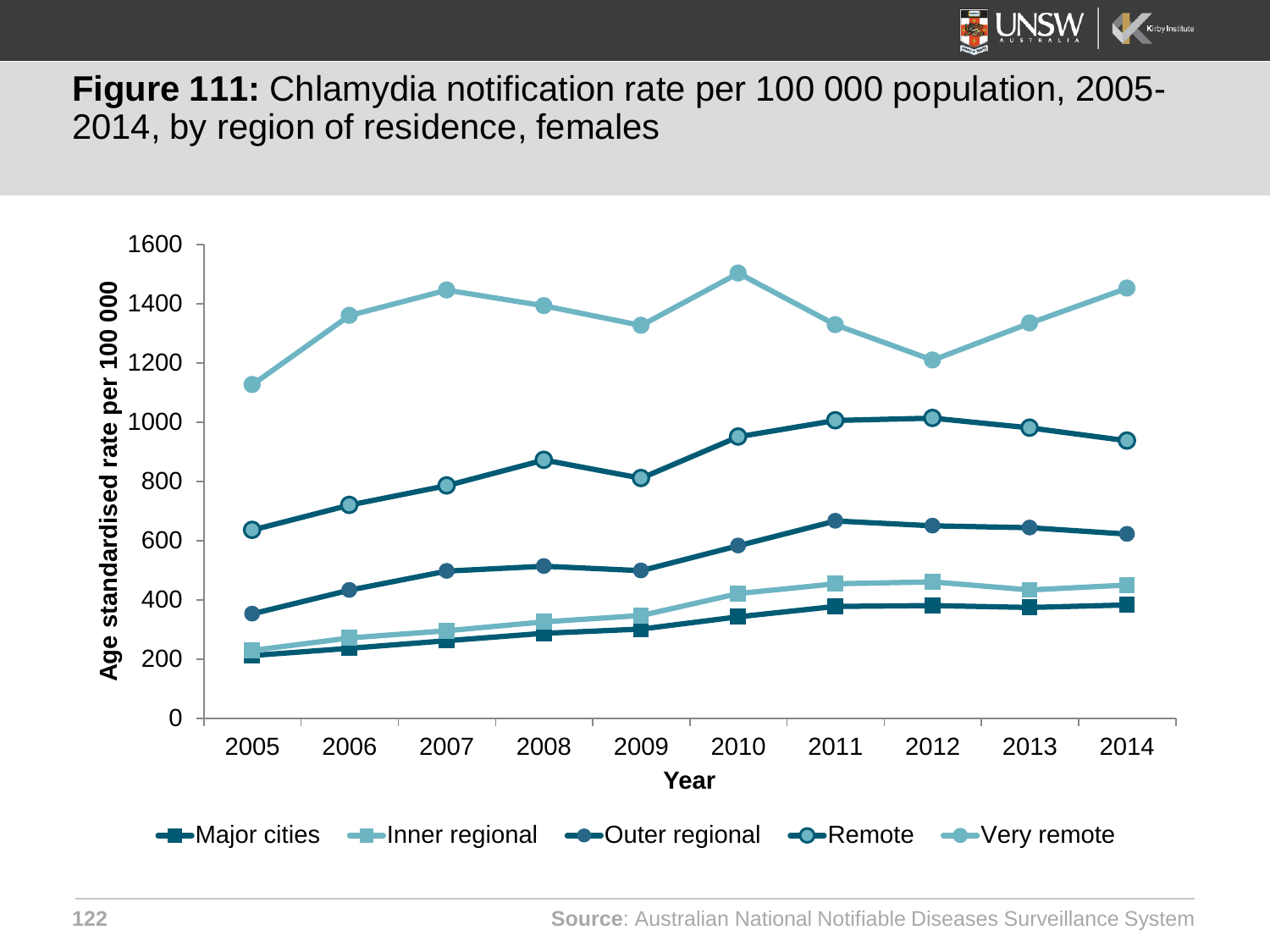![](_page_122_Picture_0.jpeg)

**Figure 112:** Chlamydia notification rate per 100 000 population, 2005- 2014, by Aboriginal and Torres Strait Islander status

![](_page_122_Figure_2.jpeg)

Includes jurisdictions (NT, QLD, SA, WA) in which Aboriginal and Torres Strait Islander status was reported for more than 50% of diagnoses for each year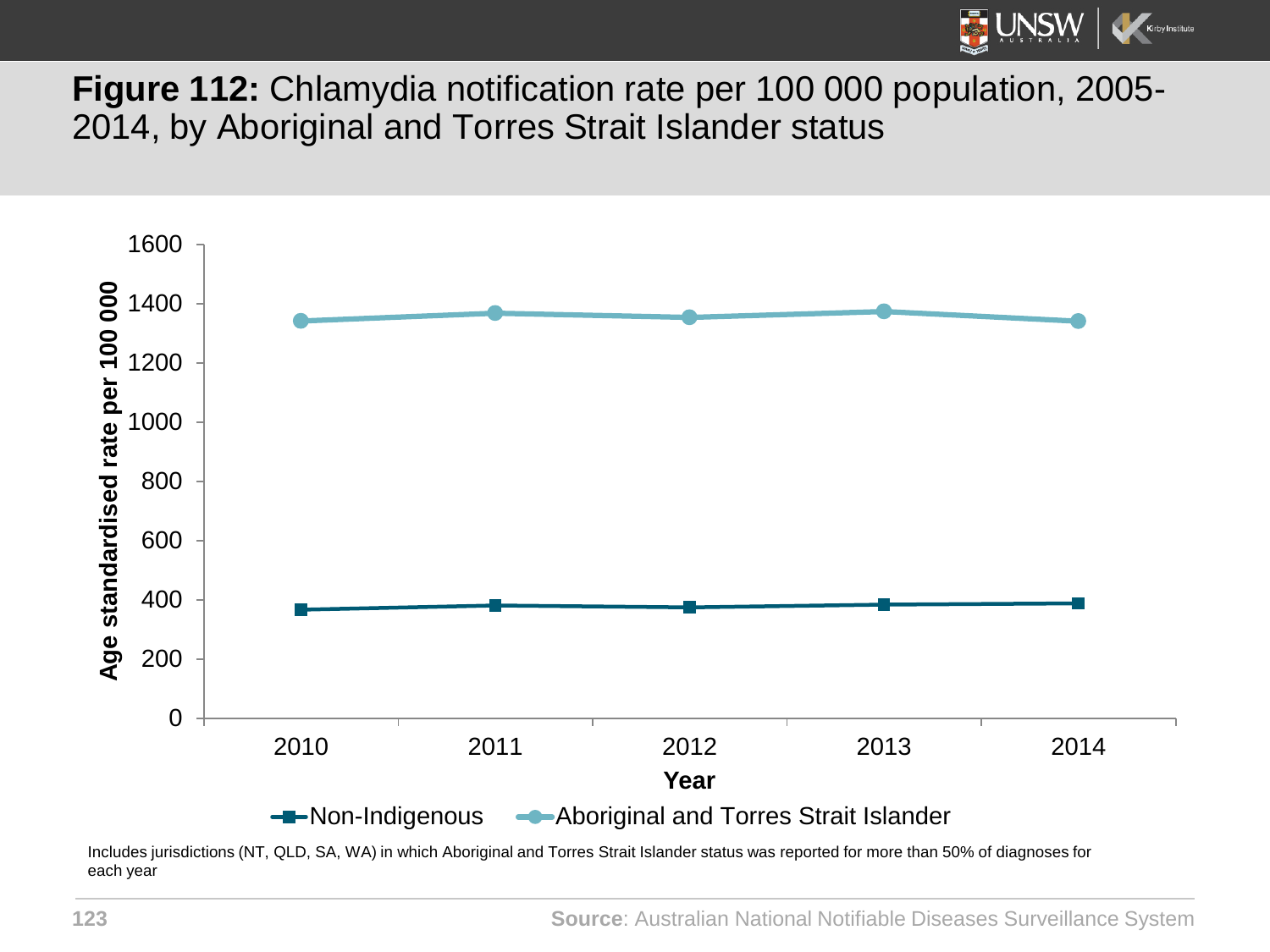![](_page_123_Picture_0.jpeg)

**Figure 113:** Chlamydia notification rate per 100 000 population, 2010- 2014, by State/Territory and Aboriginal and Torres Strait Islander status

![](_page_123_Figure_2.jpeg)

Includes jurisdictions (NT, QLD, SA, WA) in which Aboriginal and Torres Strait Islander status was reported for more than 50% of diagnoses for each year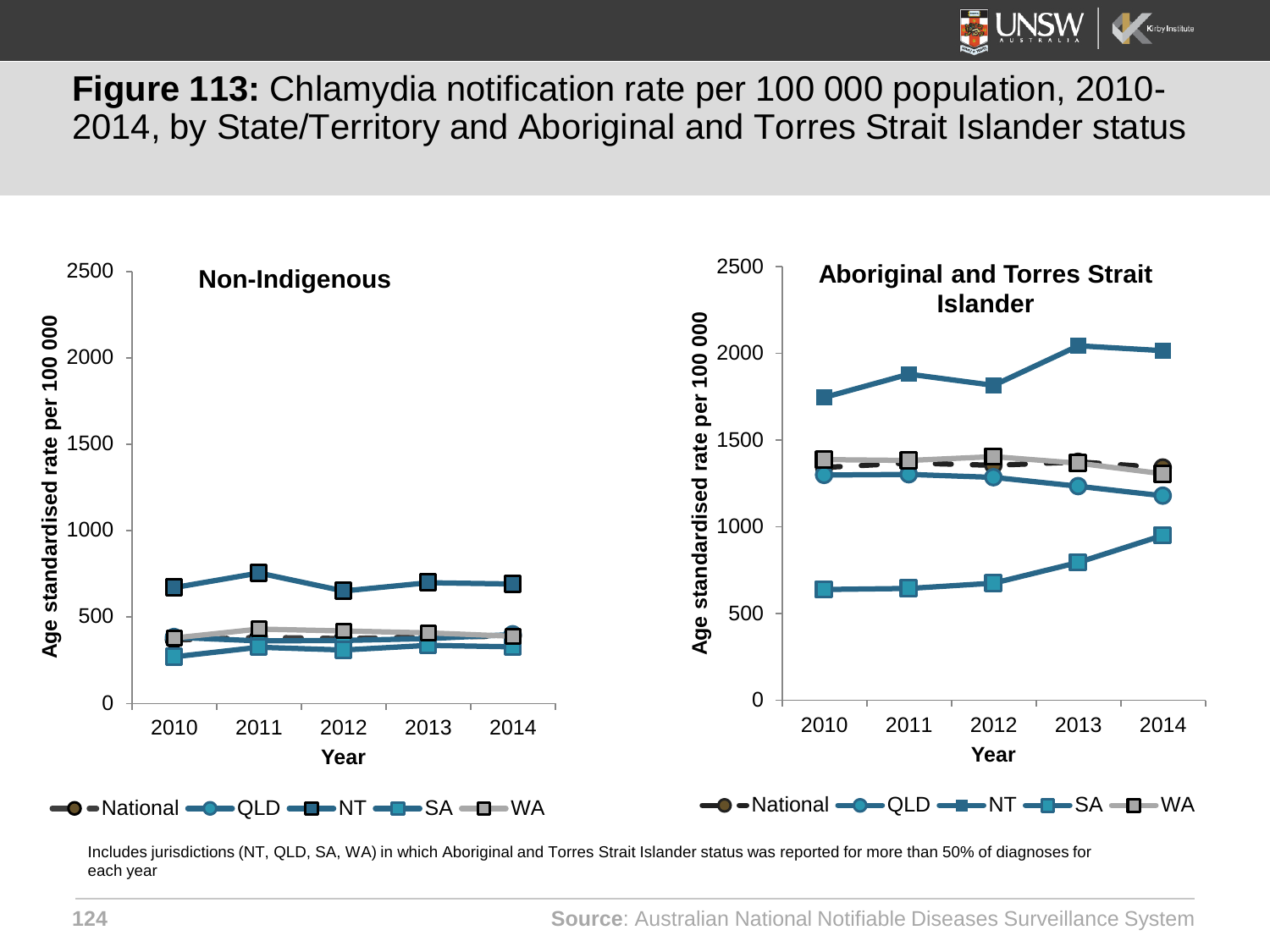![](_page_124_Picture_0.jpeg)

**Figure 114:** Gonorrhoea notification rate per 100 000 population, 2005- 2014, by year and sex

![](_page_124_Figure_2.jpeg)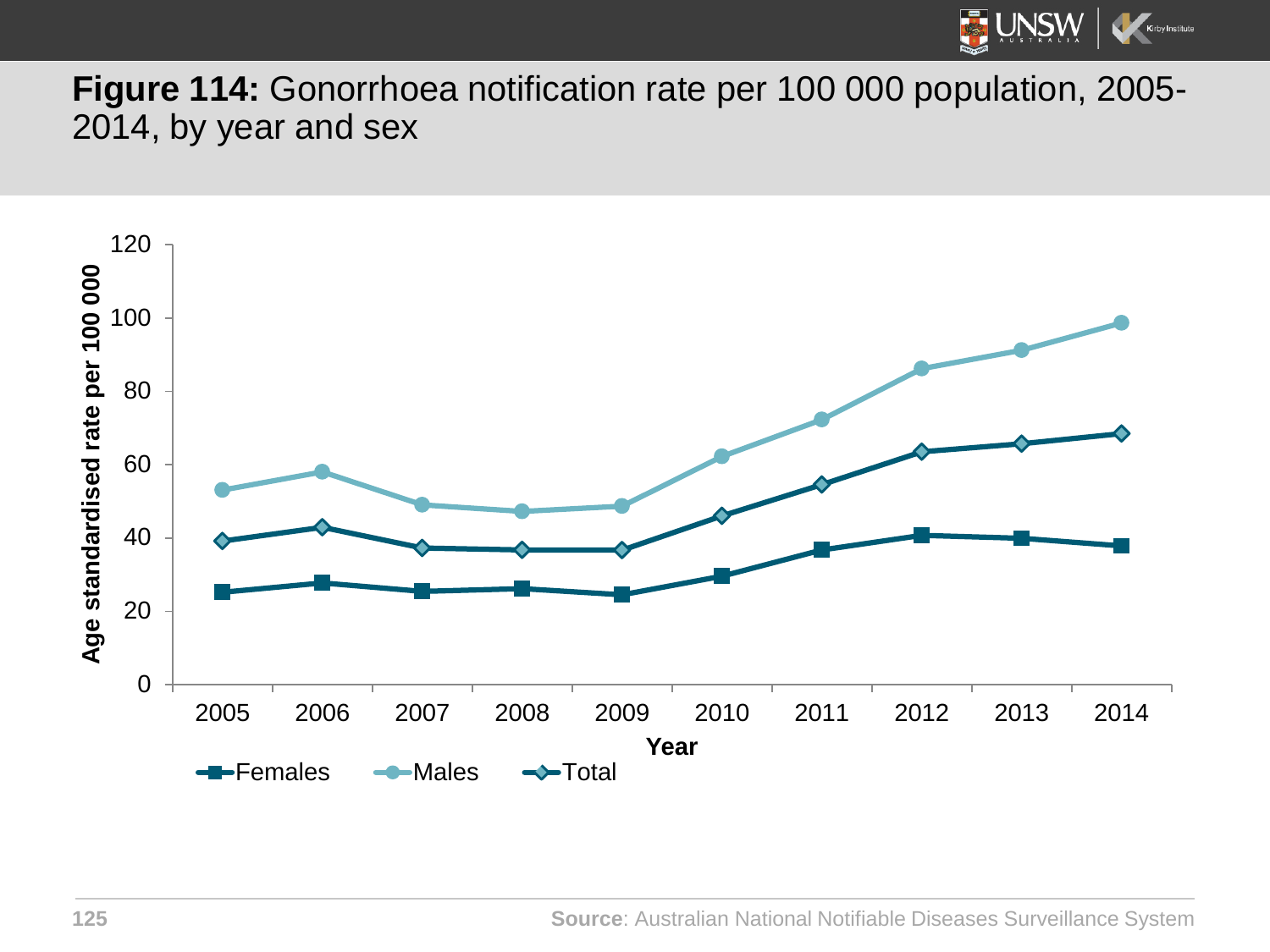![](_page_125_Picture_0.jpeg)

**Figure 115:** Gonorrhoea notification rate per 100 000, 2005-2014, by year and age group

![](_page_125_Figure_2.jpeg)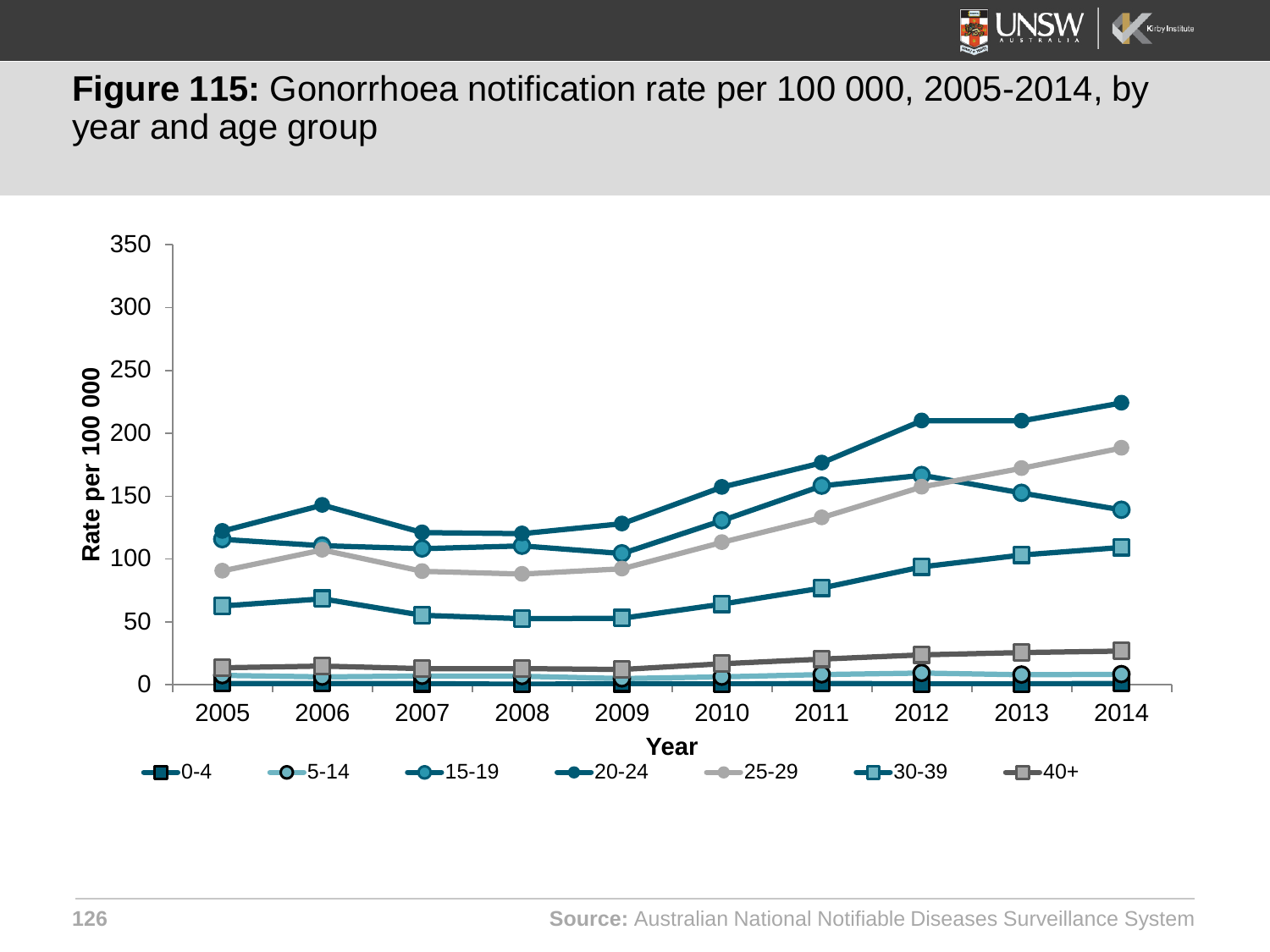![](_page_126_Picture_0.jpeg)

**Figure 116:** Gonorrhoea notification rate per 100 000, 2005-2014, by year and age group, males

![](_page_126_Figure_2.jpeg)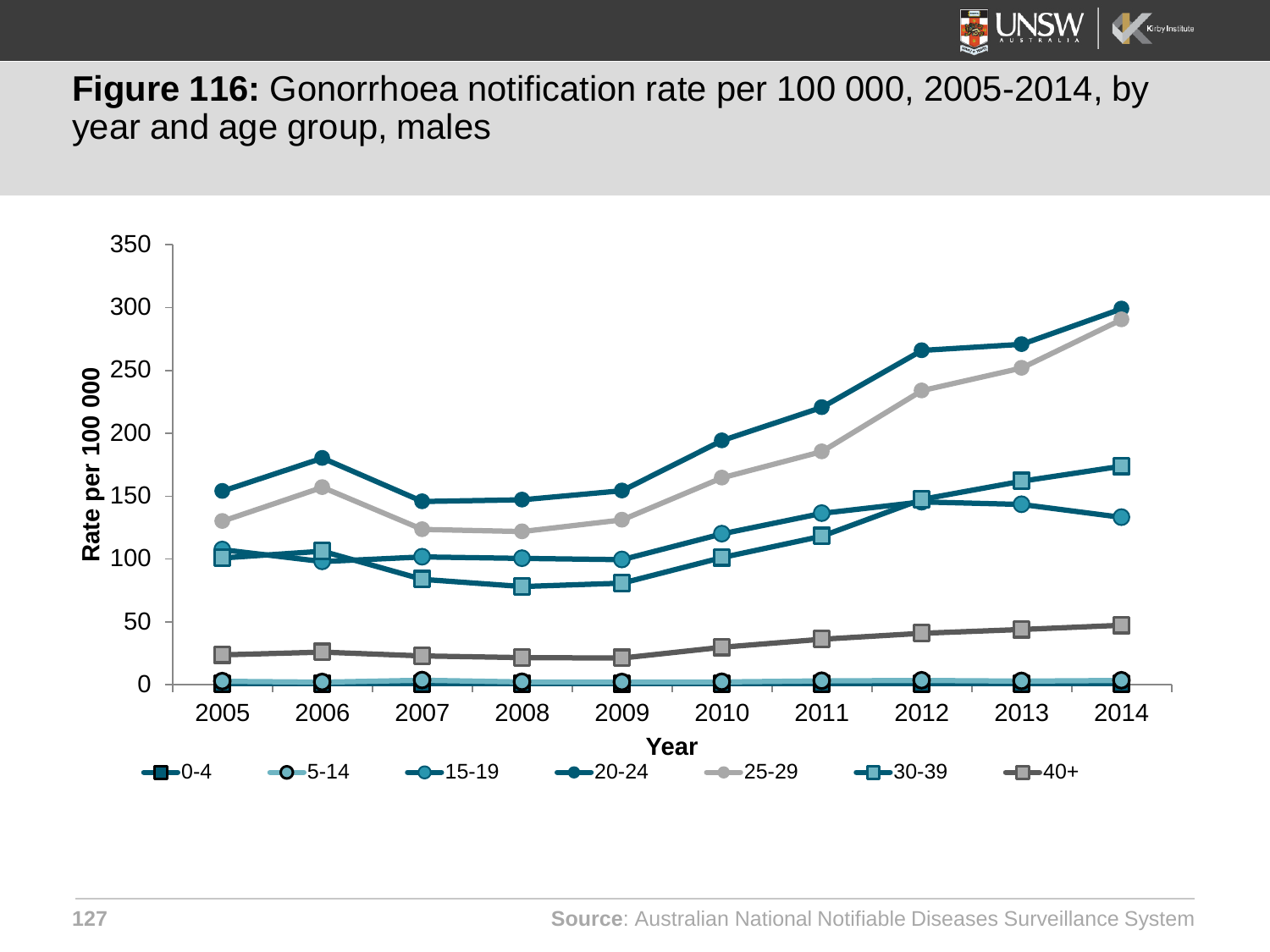![](_page_127_Picture_0.jpeg)

**Figure 117:** Gonorrhoea notification rate per 100 000, 2005-2014, by year and age group, females

![](_page_127_Figure_2.jpeg)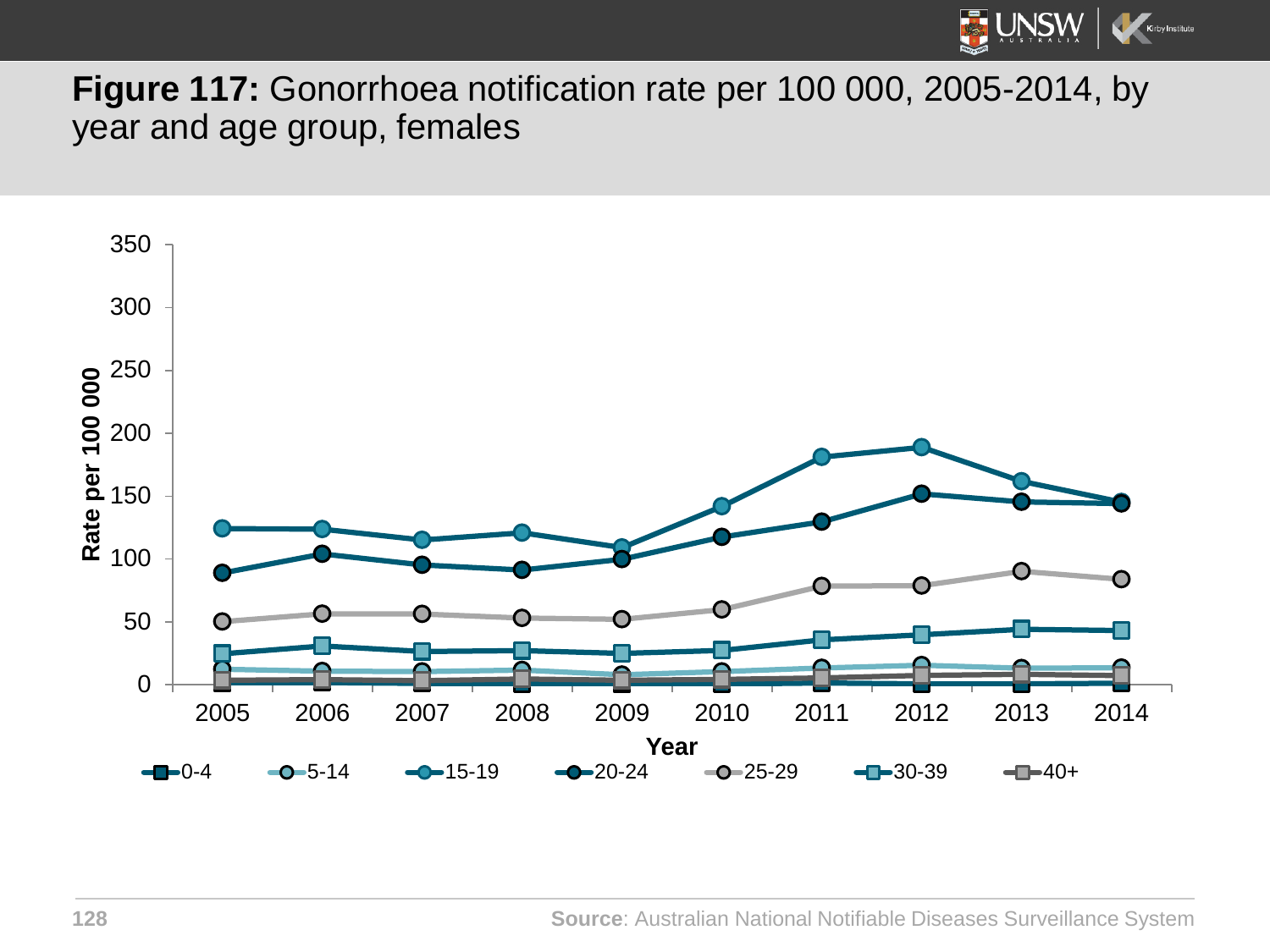![](_page_128_Picture_0.jpeg)

**Figure 118:** Gonorrhoea notification rate per 100 000 population, 2005- 2014, by State/Territory (1/2)

![](_page_128_Figure_2.jpeg)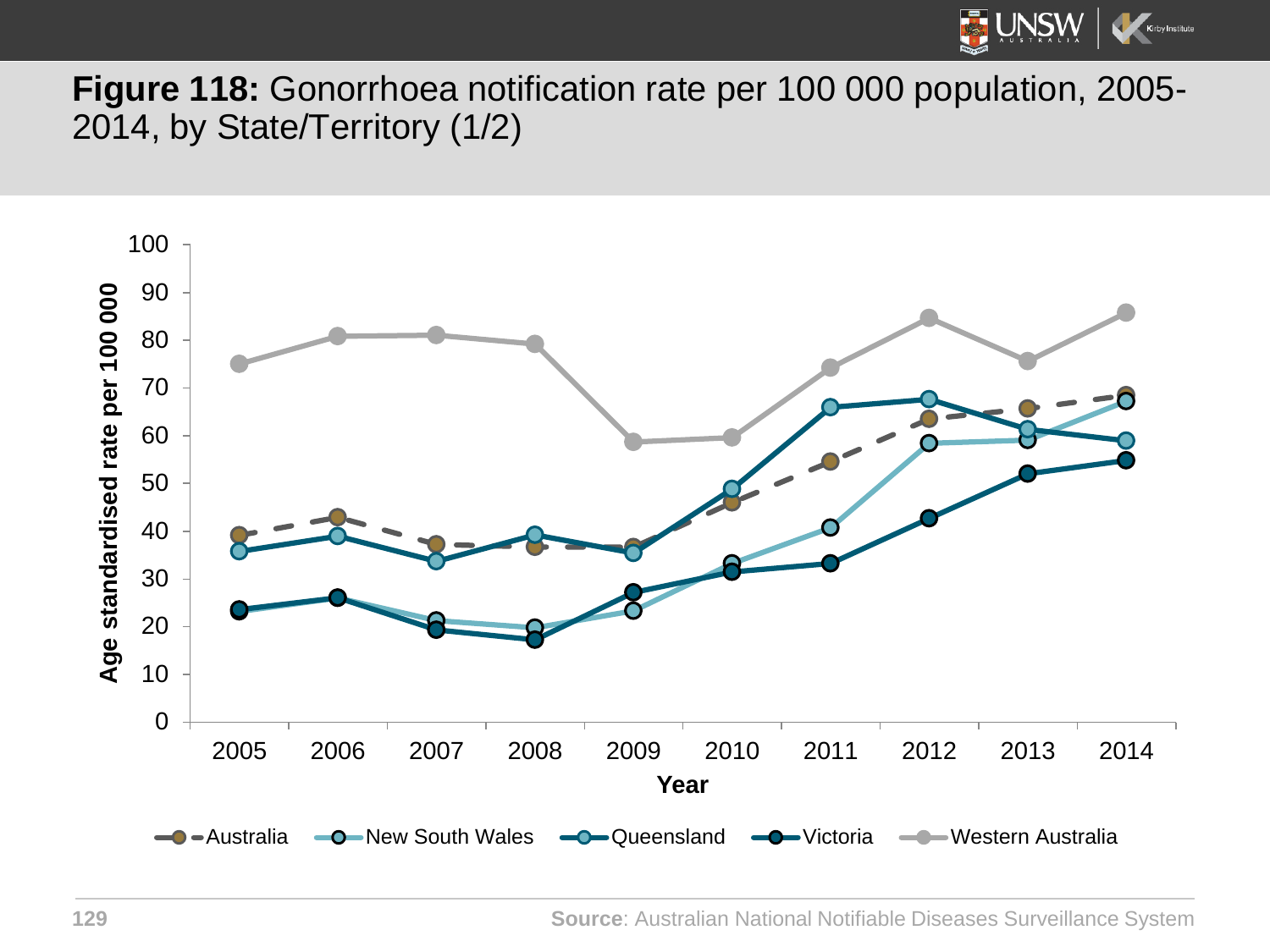![](_page_129_Picture_0.jpeg)

**Figure 118:** Gonorrhoea notification rate per 100 000 population, 2005- 2014, by State/Territory (2/2)

![](_page_129_Figure_2.jpeg)

**Note**: Northern Territory is on the right axes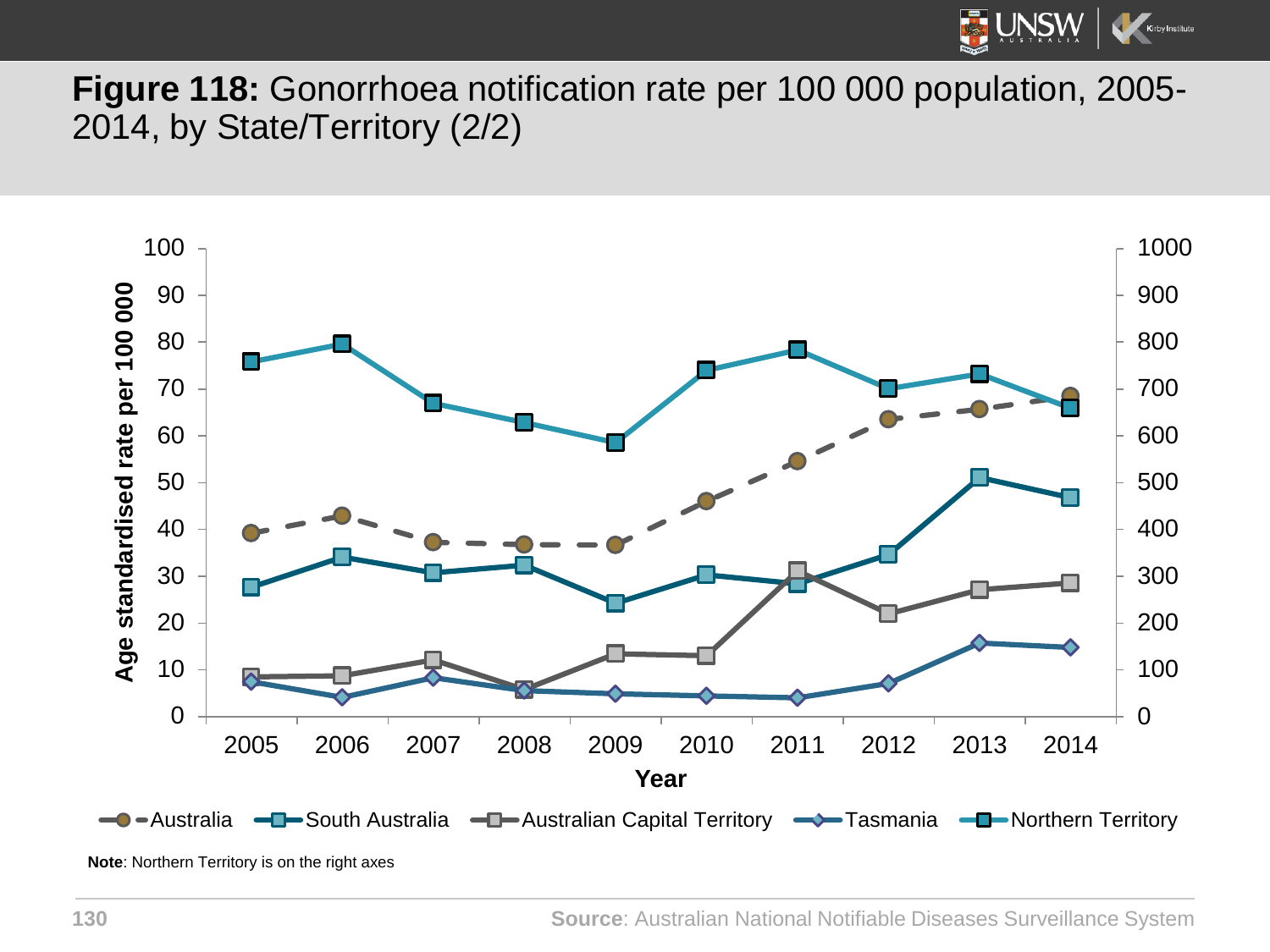![](_page_130_Picture_0.jpeg)

**Figure 119:** Gonorrhoea notification rate per 100 000 population, 2010- 2014, by Aboriginal and Torres Strait Islander status

![](_page_130_Figure_2.jpeg)

Includes jurisdictions (ACT, NT, SA, Tas., Vic., WA) in which Aboriginal and Torres Strait Islander status was reported for more than 50% of diagnoses for each year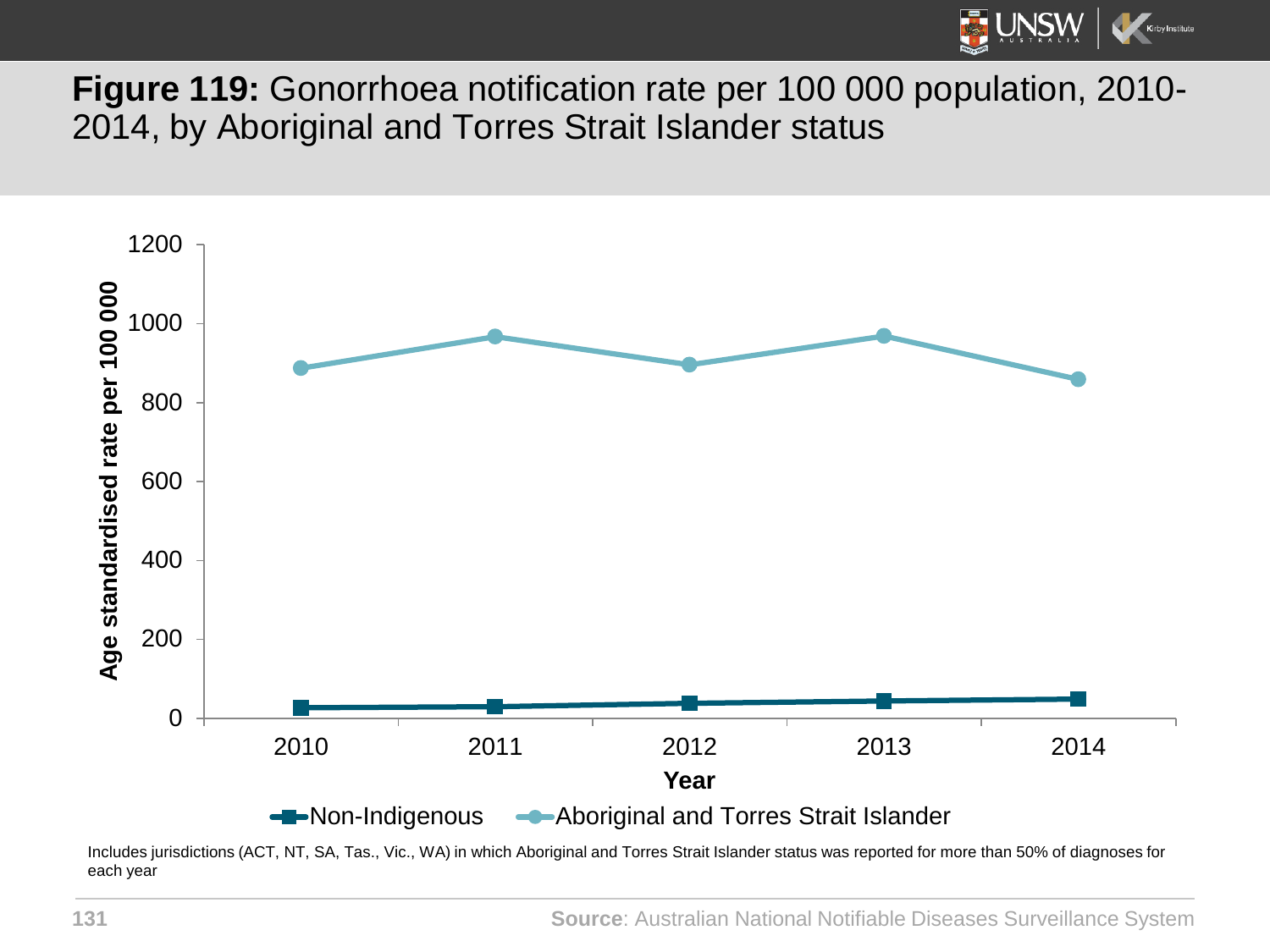![](_page_131_Picture_0.jpeg)

**Figure 120:** Gonorrhoea notification rate per 100 000 population, 2010- 2014, by State/Territory and Aboriginal and Torres Strait Islander status

![](_page_131_Figure_2.jpeg)

Includes jurisdictions (ACT, NT, SA, Tas., Vic., WA) in which Aboriginal and Torres Strait Islander status was reported for more than 50% of diagnoses for each year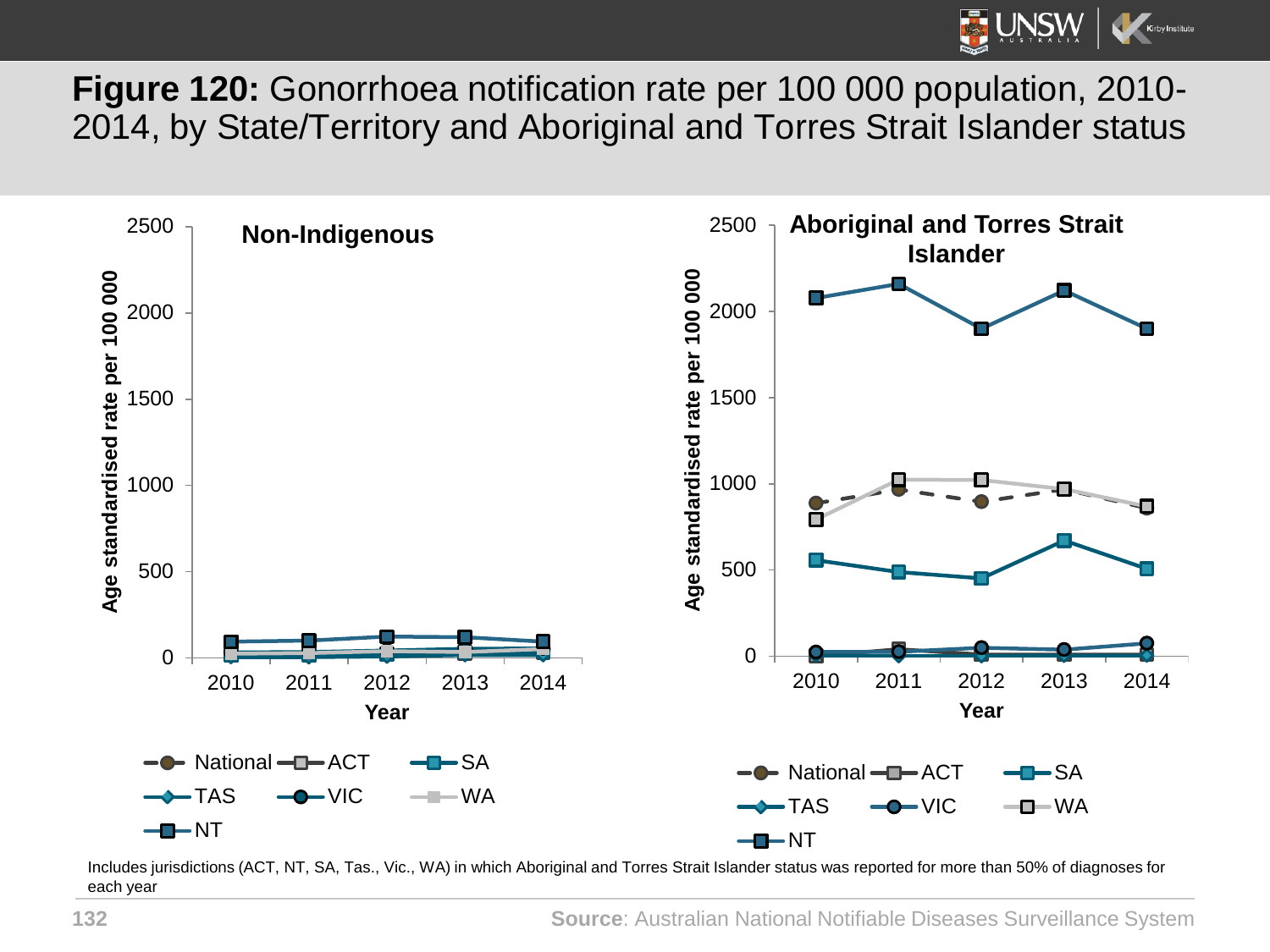![](_page_132_Picture_0.jpeg)

**Figure 121:** Gonorrhoea notification rate per 100 000 population, 2005- 2014, by region of residence, males

![](_page_132_Figure_2.jpeg)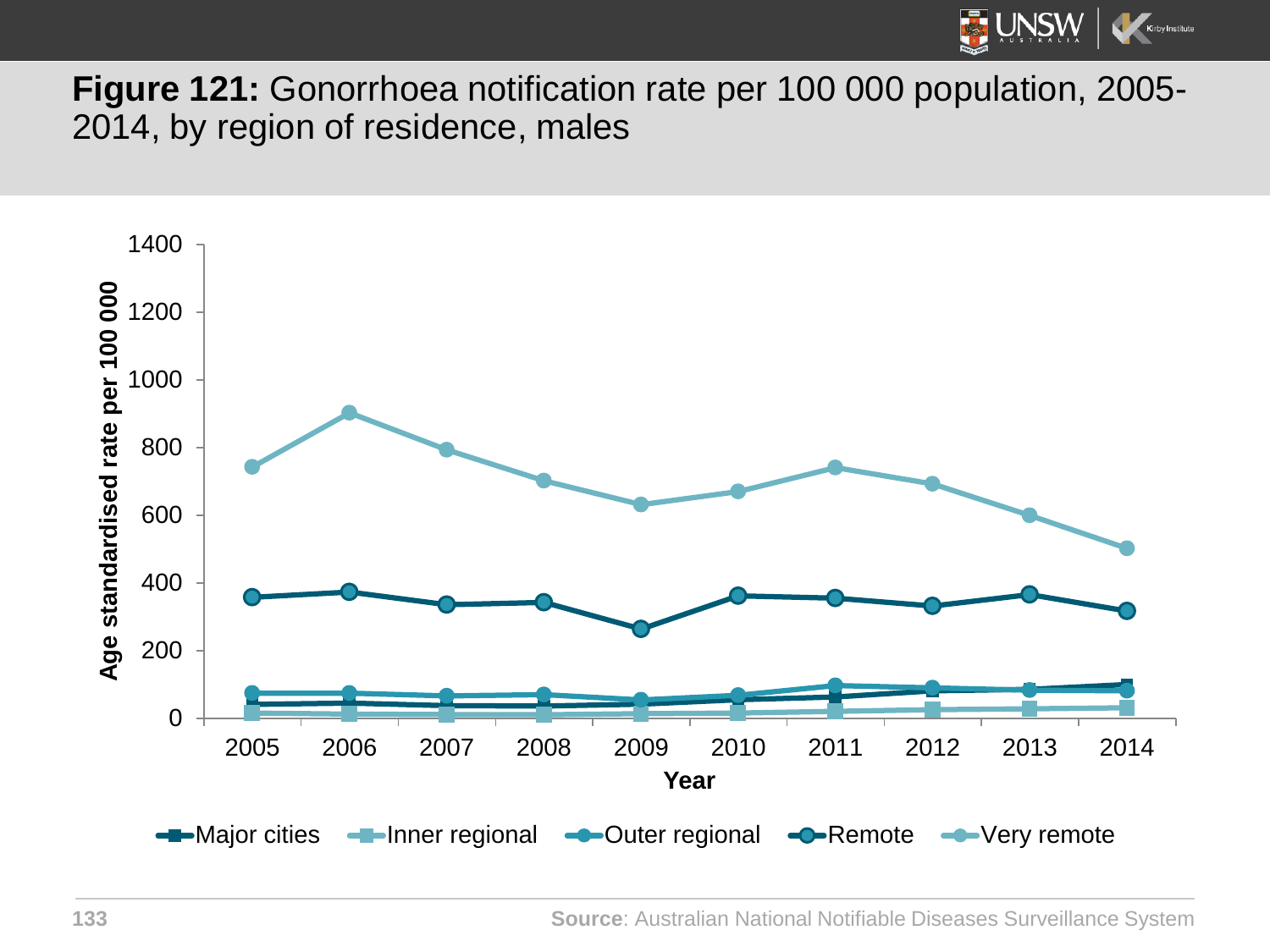![](_page_133_Picture_0.jpeg)

**Figure 122:** Gonorrhoea notification rate per 100 000 population, 2005- 2014, by region of residence, females

![](_page_133_Figure_2.jpeg)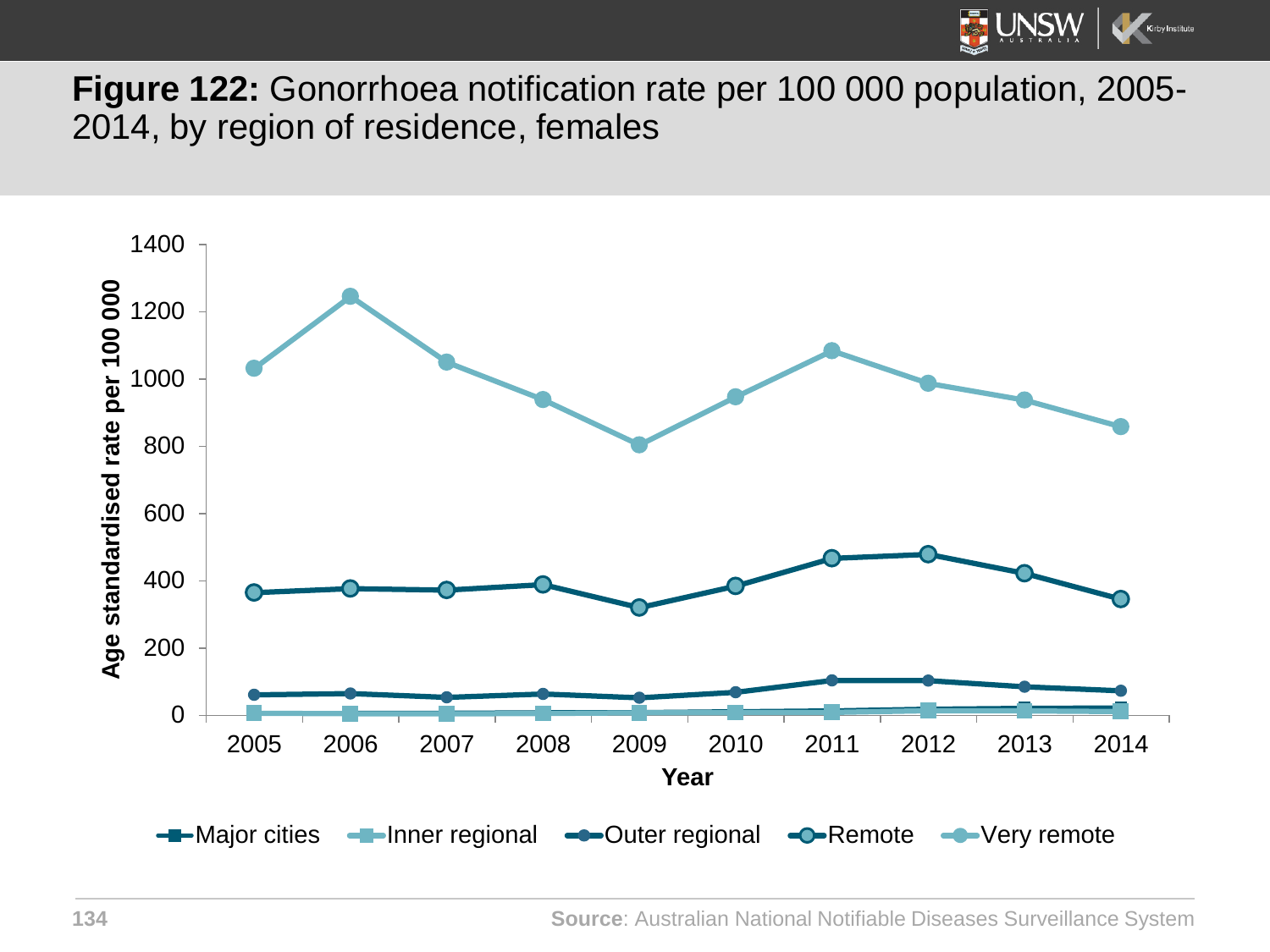![](_page_134_Picture_0.jpeg)

**Figure 123:** Proportion of gonococcal isolates referred to the Australian Gonococcal Surveillance Program with decreased susceptibility to ceftriaxone (MIC 0.06 - 0.125mg/L), Australia, 2010 to 2014, by State/Territory

![](_page_134_Figure_2.jpeg)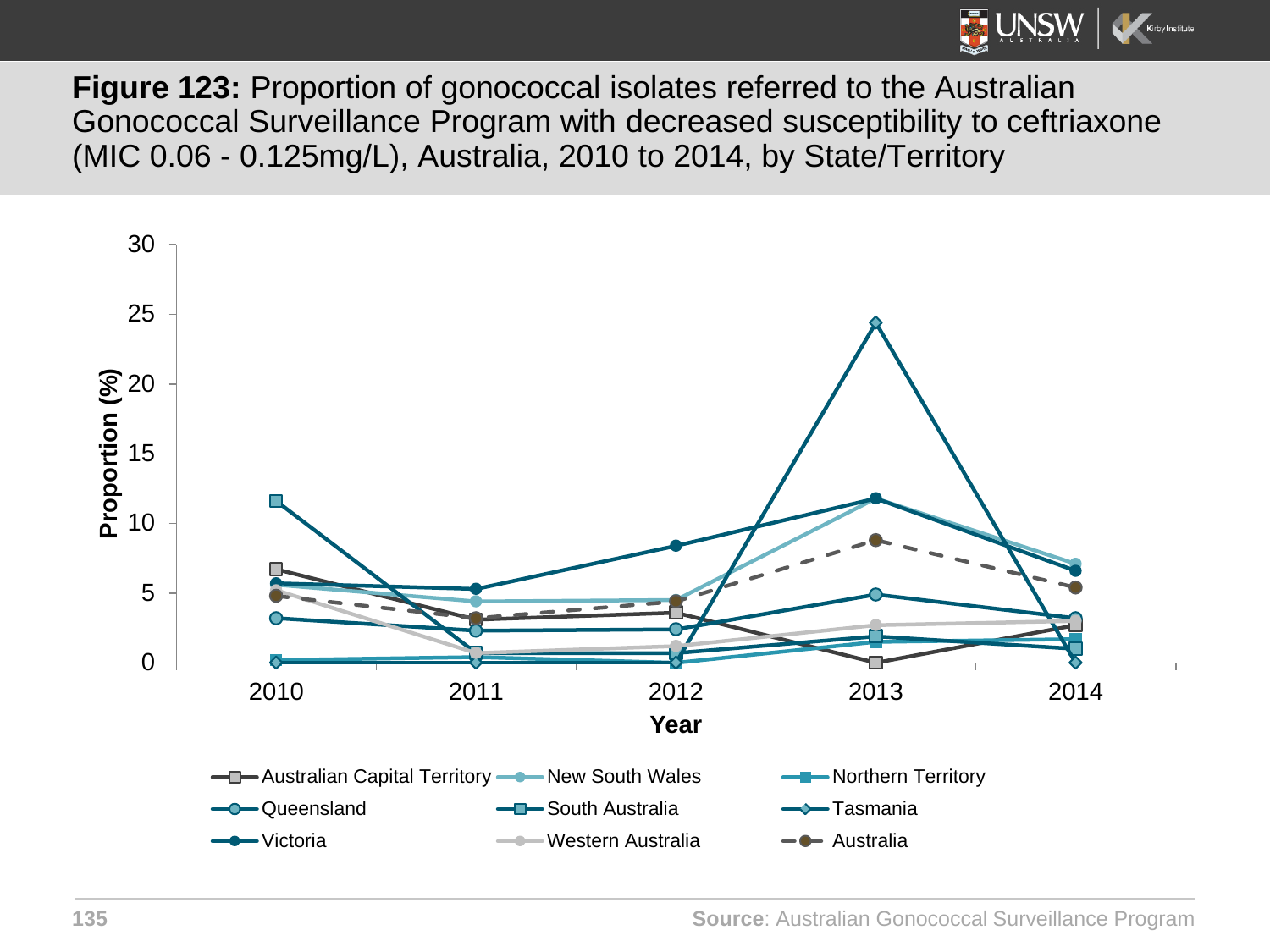![](_page_135_Picture_0.jpeg)

**Figure 124:** Infectious syphilis notification rate per 100 000, 2005-2014, by year and sex

![](_page_135_Figure_2.jpeg)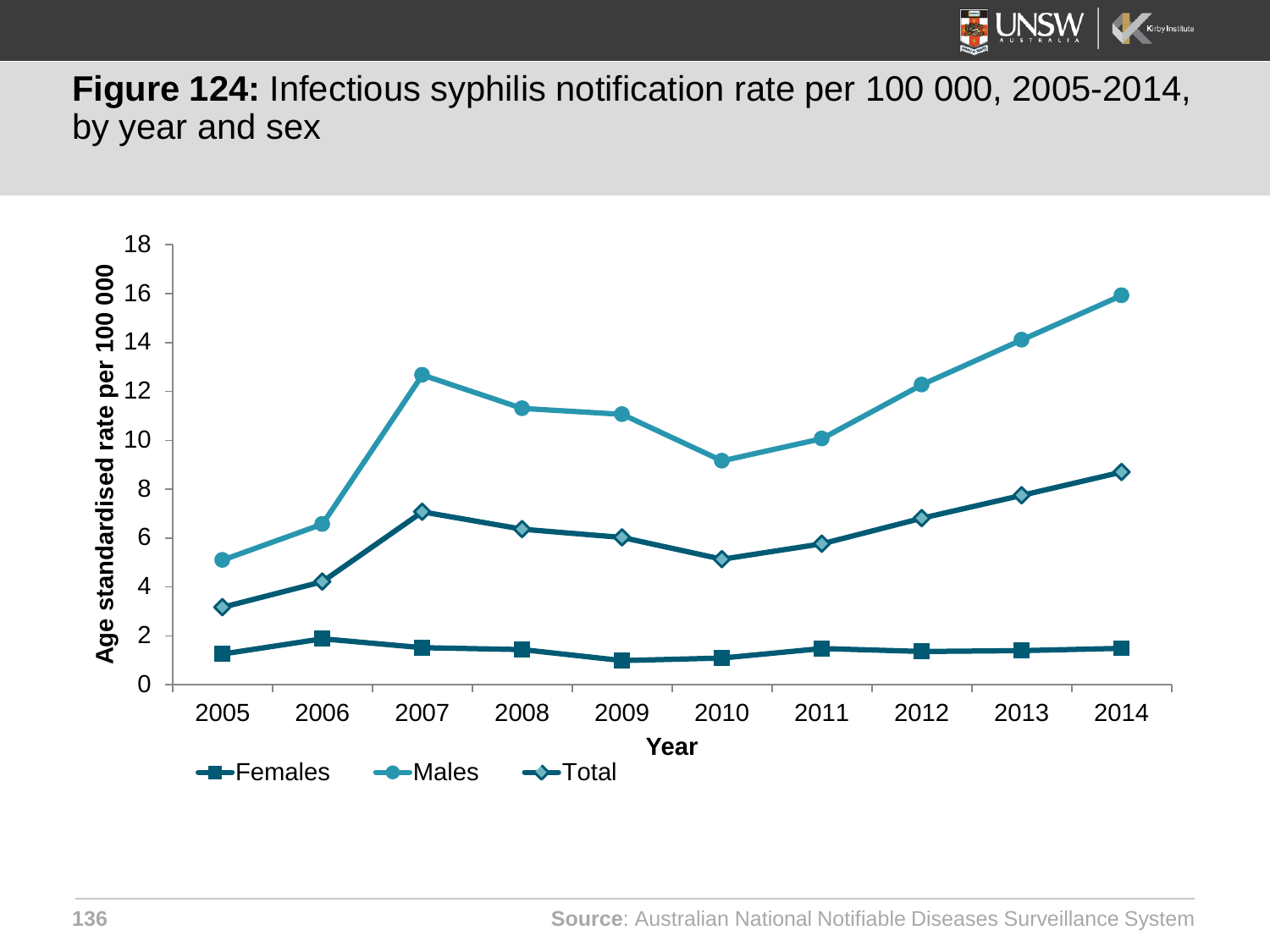![](_page_136_Picture_0.jpeg)

**Figure 125:** Infectious syphilis diagnoses among HIV positive and HIV negative gay and bisexual men attending sexual health clinics, 2011- 

![](_page_136_Figure_2.jpeg)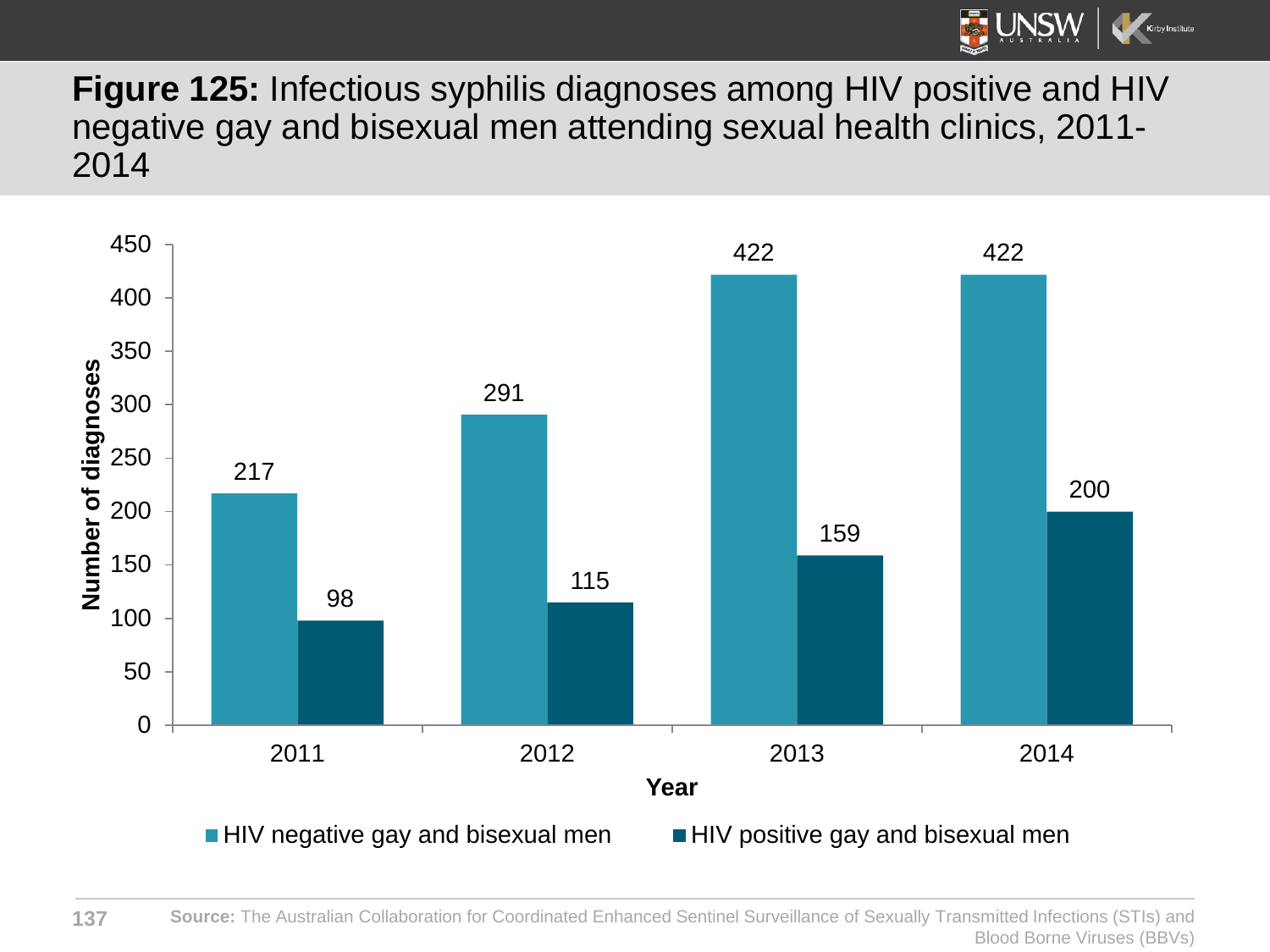![](_page_137_Picture_0.jpeg)

**Figure 126:** Infectious syphilis positivity among HIV positive and HIV negative gay and bisexual men attending sexual health clinics, 2011- 2014

![](_page_137_Figure_2.jpeg)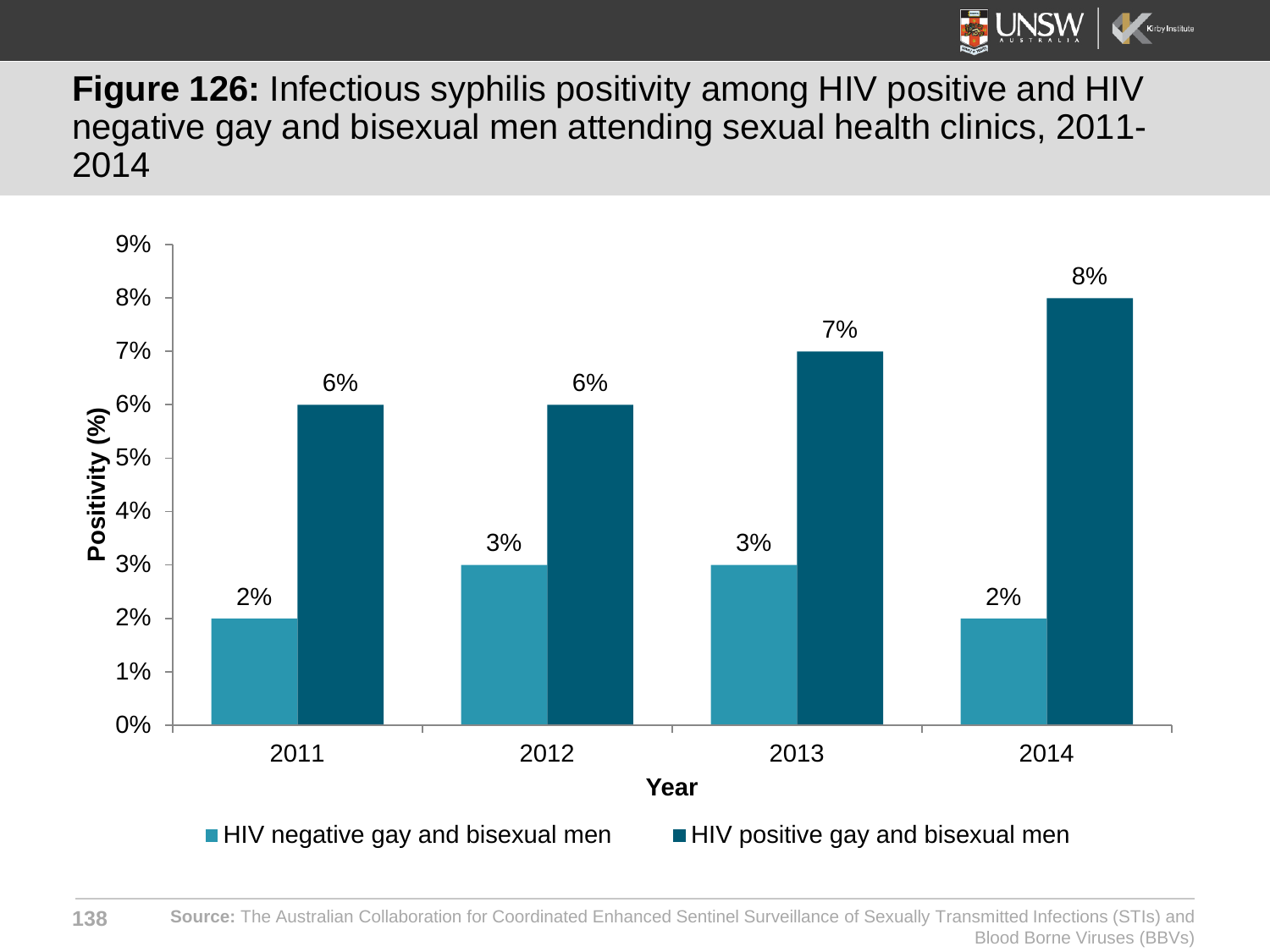![](_page_138_Picture_0.jpeg)

**Figure 127:** Infectious syphilis notification rate per 100 000, 2005-2014, by age group

![](_page_138_Figure_2.jpeg)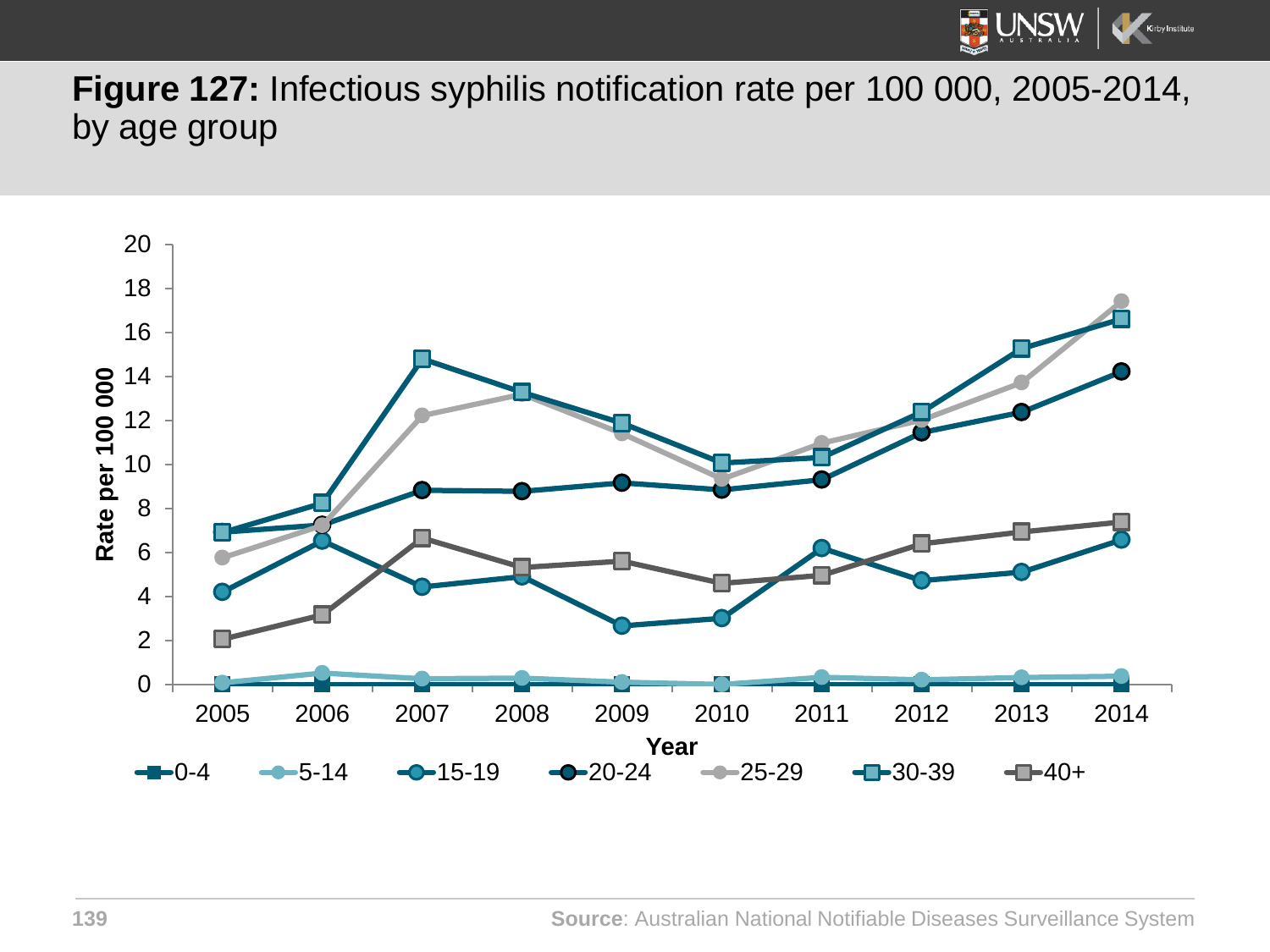![](_page_139_Picture_0.jpeg)

**Figure 128:** Infectious syphilis notification rate per 100 000, 2005-2014, by age group, males

![](_page_139_Figure_2.jpeg)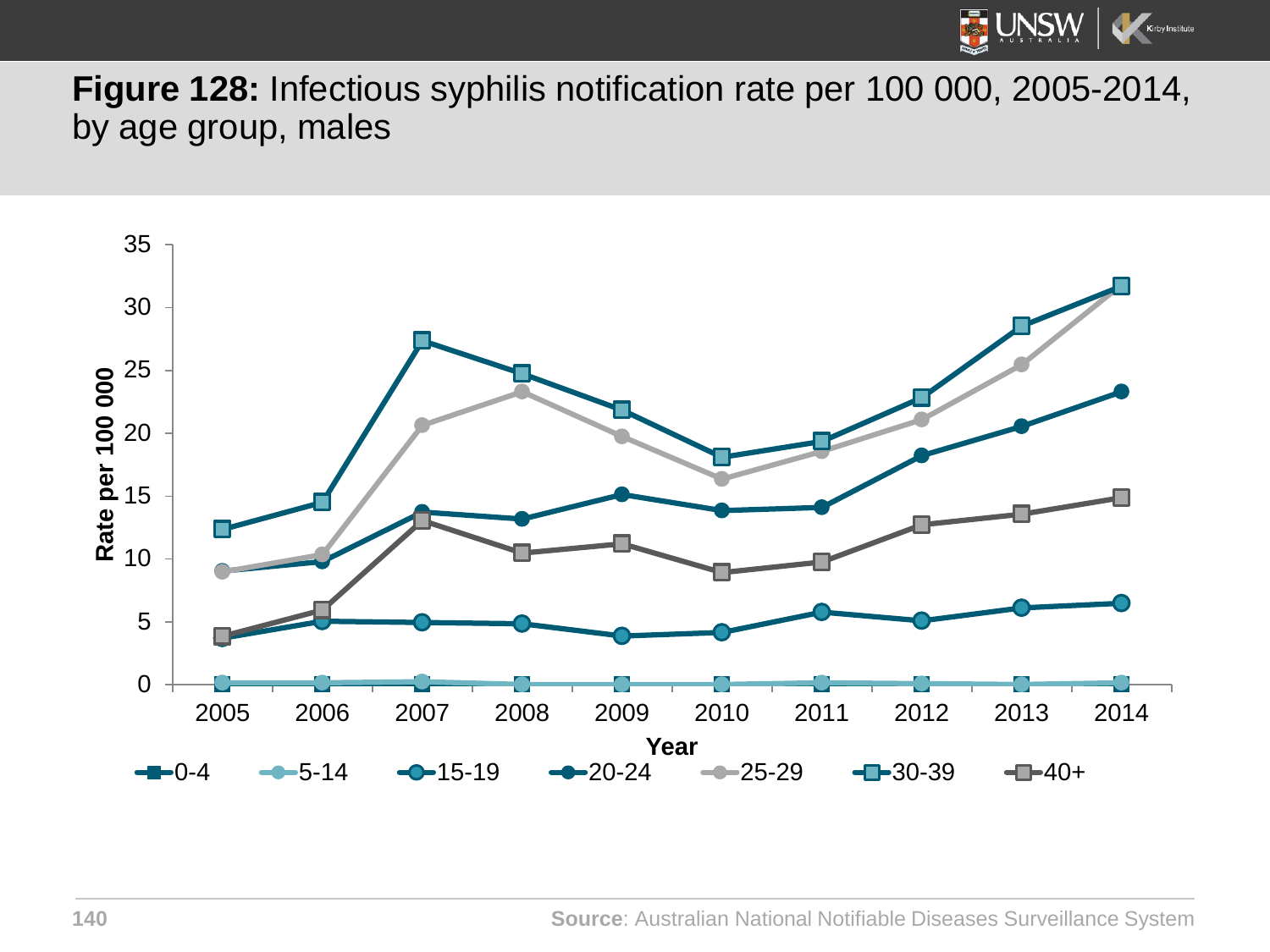![](_page_140_Picture_0.jpeg)

**Figure 129:** Infectious syphilis notification rate per 100 000, 2005-2014, by age group, females

![](_page_140_Figure_2.jpeg)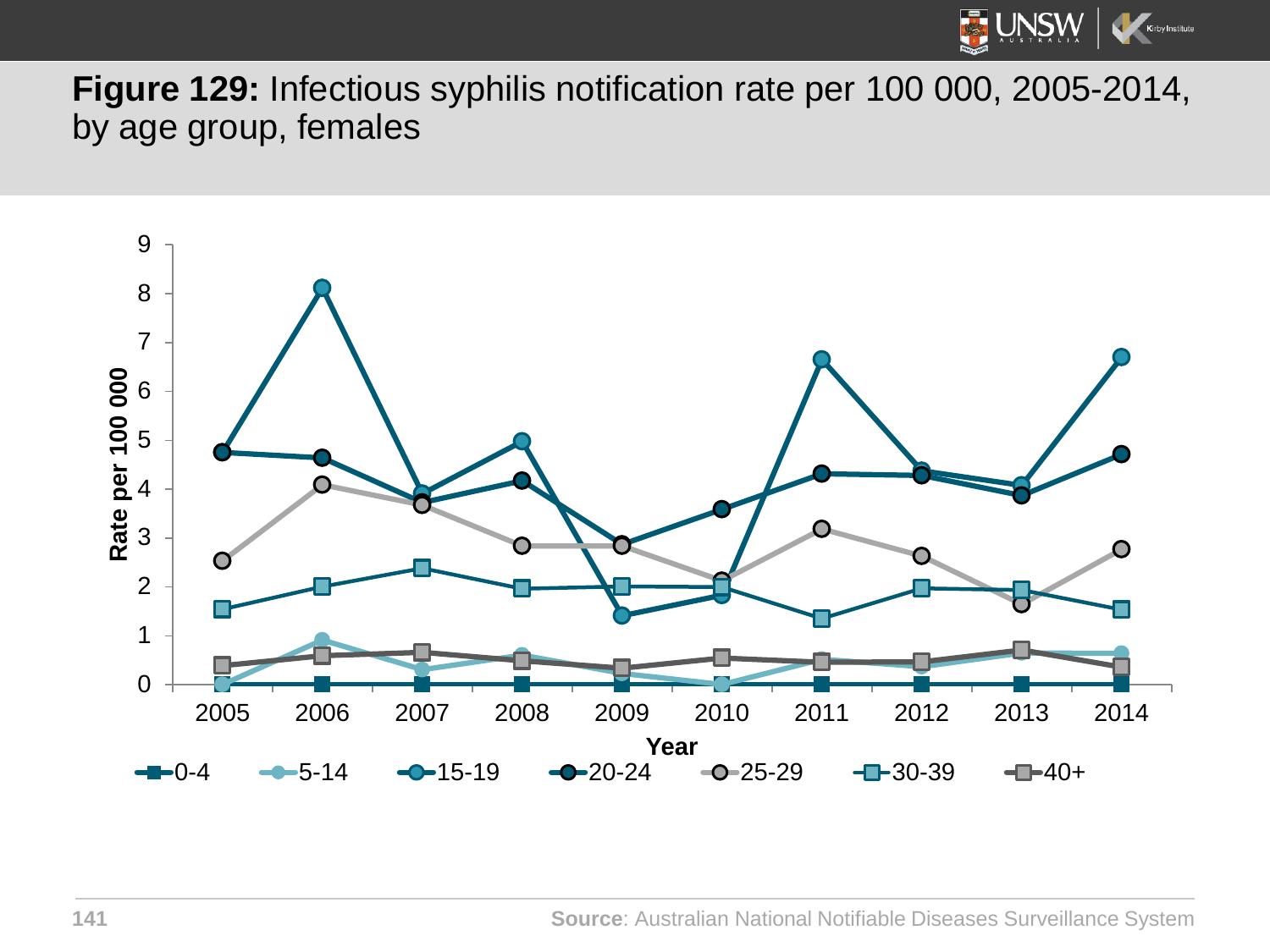![](_page_141_Picture_0.jpeg)

**Figure 130:** Infectious syphilis notification rate per 100 000 population, 2005-2014, by State/Territory (1/2)

![](_page_141_Figure_2.jpeg)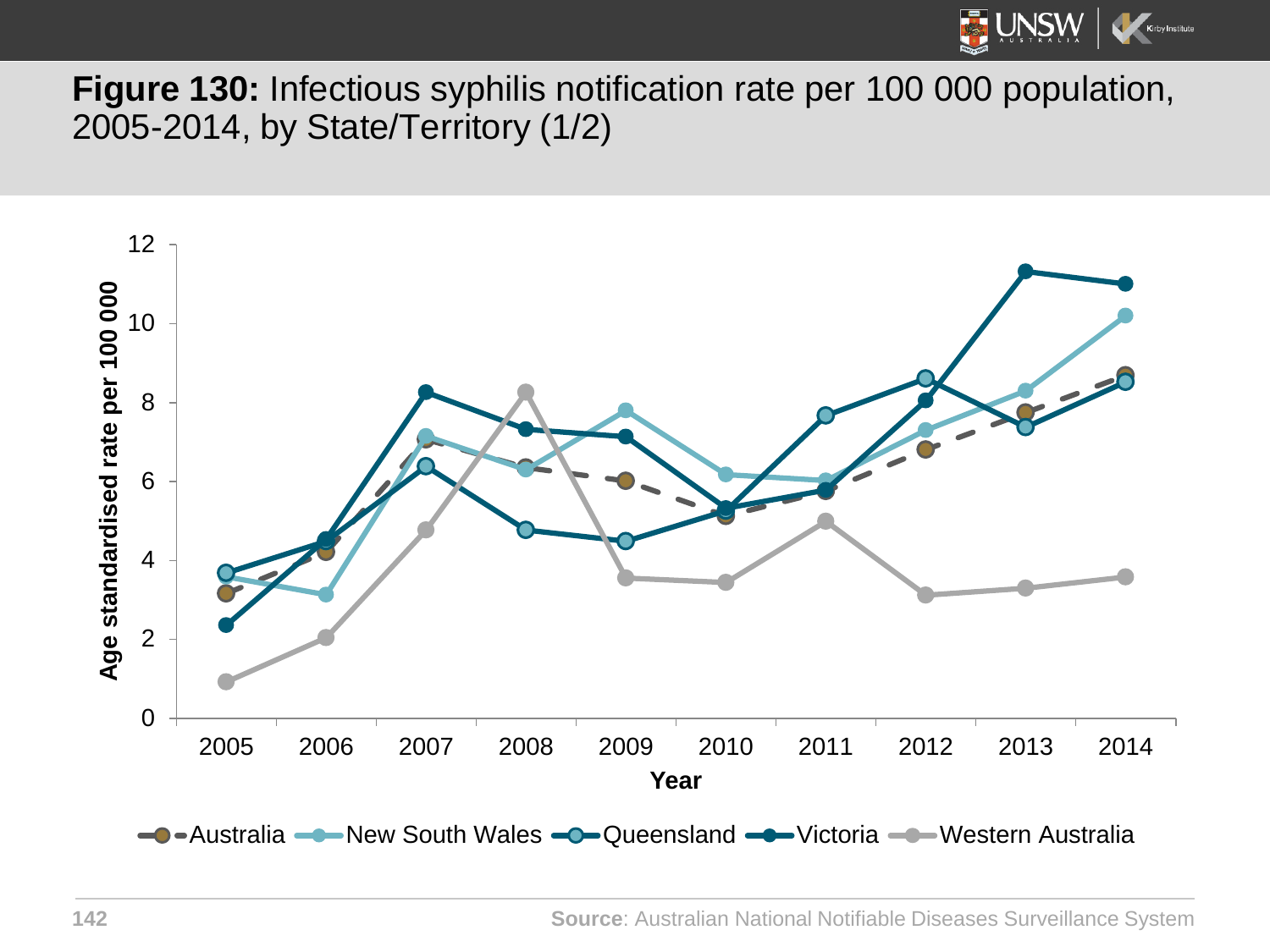![](_page_142_Picture_0.jpeg)

**Figure 130:** Infectious syphilis notification rate per 100 000 population, 2005-2014, by State/Territory (2/2)

![](_page_142_Figure_2.jpeg)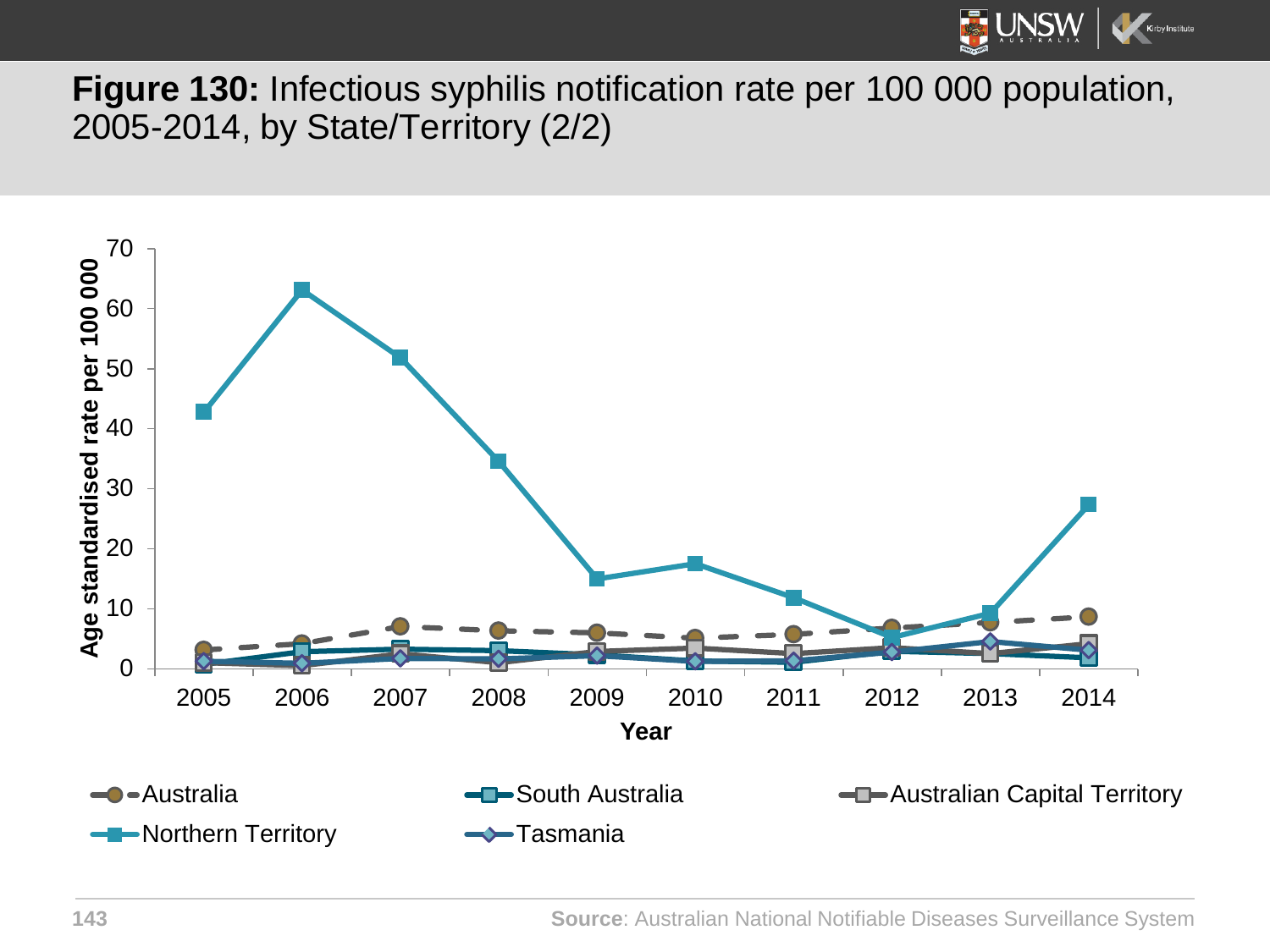![](_page_143_Picture_0.jpeg)

**Figure 131:** Infectious syphilis notification rate per 100 000 population, 2005-2014, by Aboriginal and Torres Strait Islander status

![](_page_143_Figure_2.jpeg)

Includes jurisdictions in which Aboriginal and Torres Strait Islander status was reported for more than 50% of diagnoses for each year (ACT, NSW, NT, QLD, SA, Tas., Vic., WA)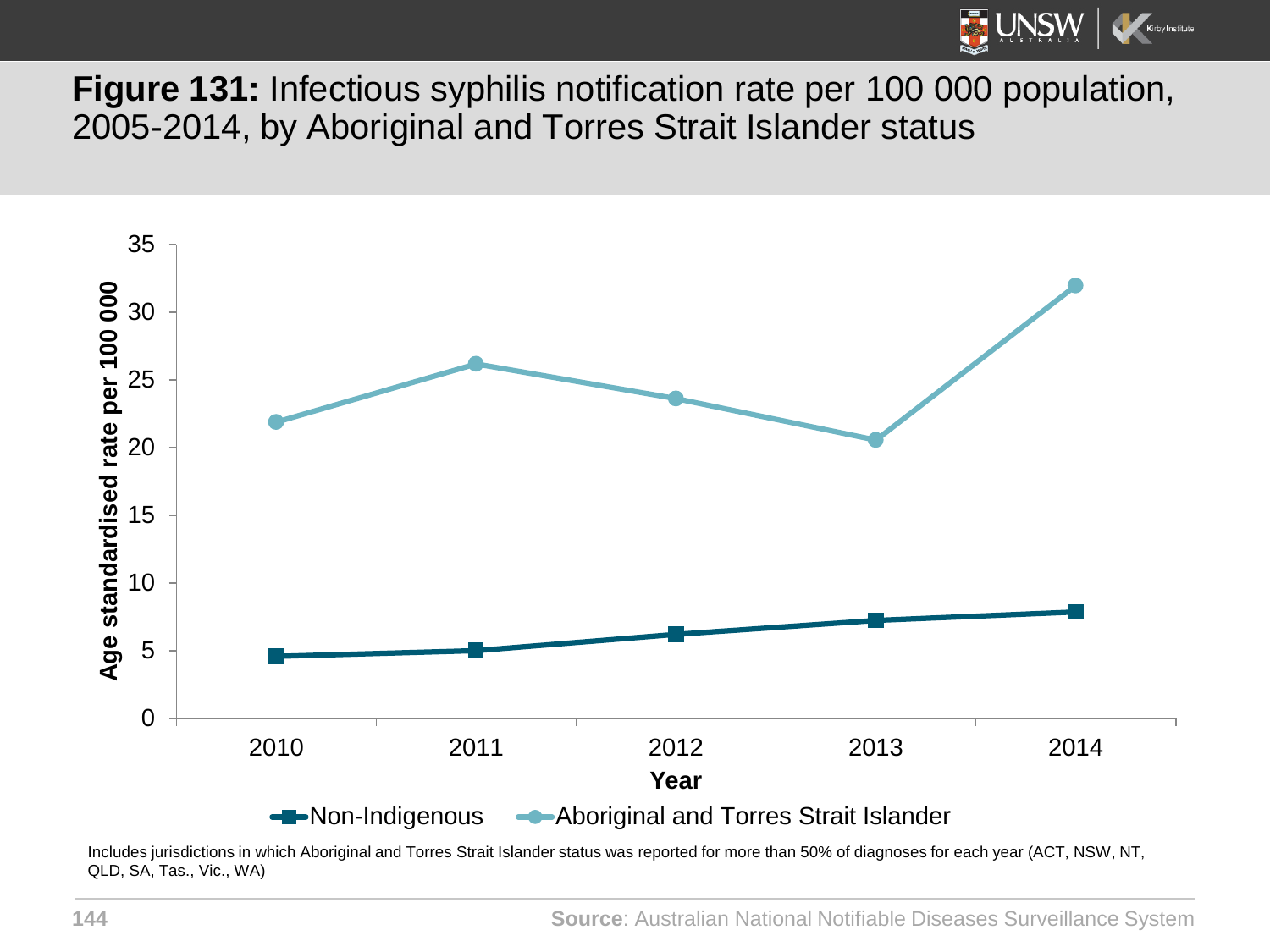

**Figure 132:** Infectious syphilis notification rate per 100 000 population, 2010-2014, by State/Territory and Aboriginal and Torres Strait Islander status



Includes jurisdictions in which Aboriginal and Torres Strait Islander status was reported for more than 50% of diagnoses for each year (ACT, NSW, NT, QLD, SA, Tas., Vic., WA)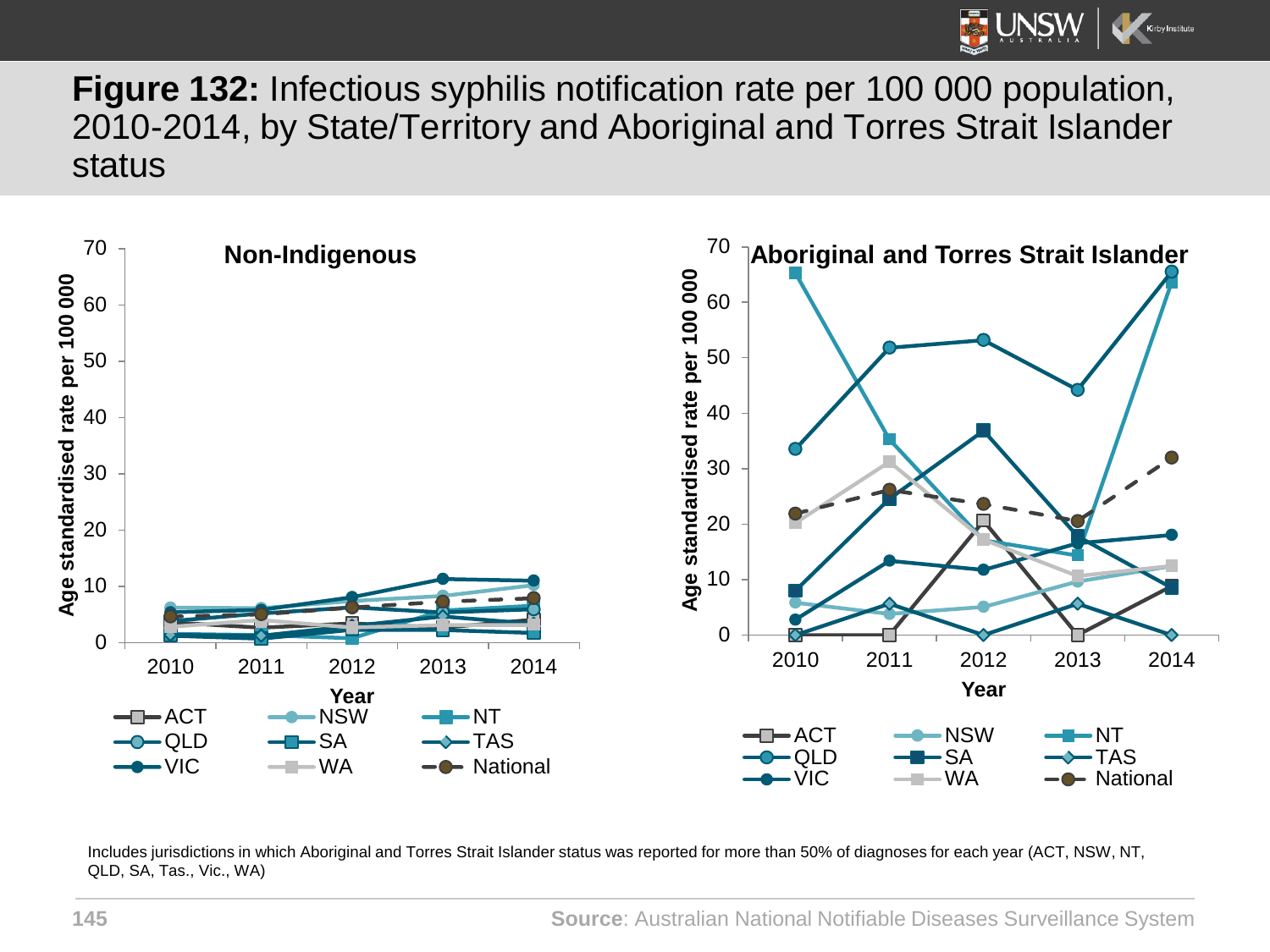

**Figure 133:** Infectious syphilis notification rate per 100 000 population, 2005-2014, by region of residence, males

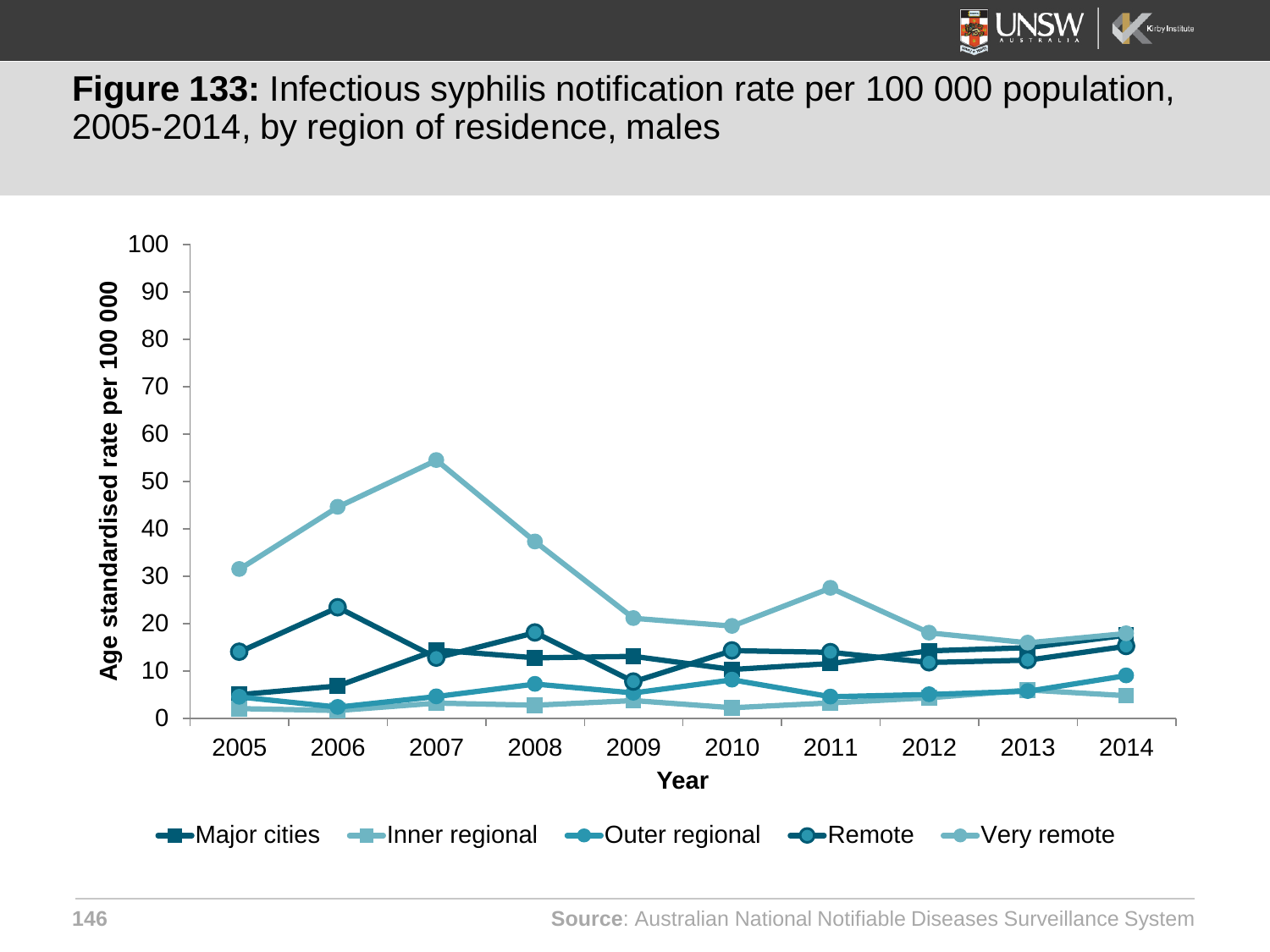

**Figure 134:** Infectious syphilis notification rate per 100 000 population, 2005-2014, by region of residence, females



**Source**: Australian National Notifiable Diseases Surveillance System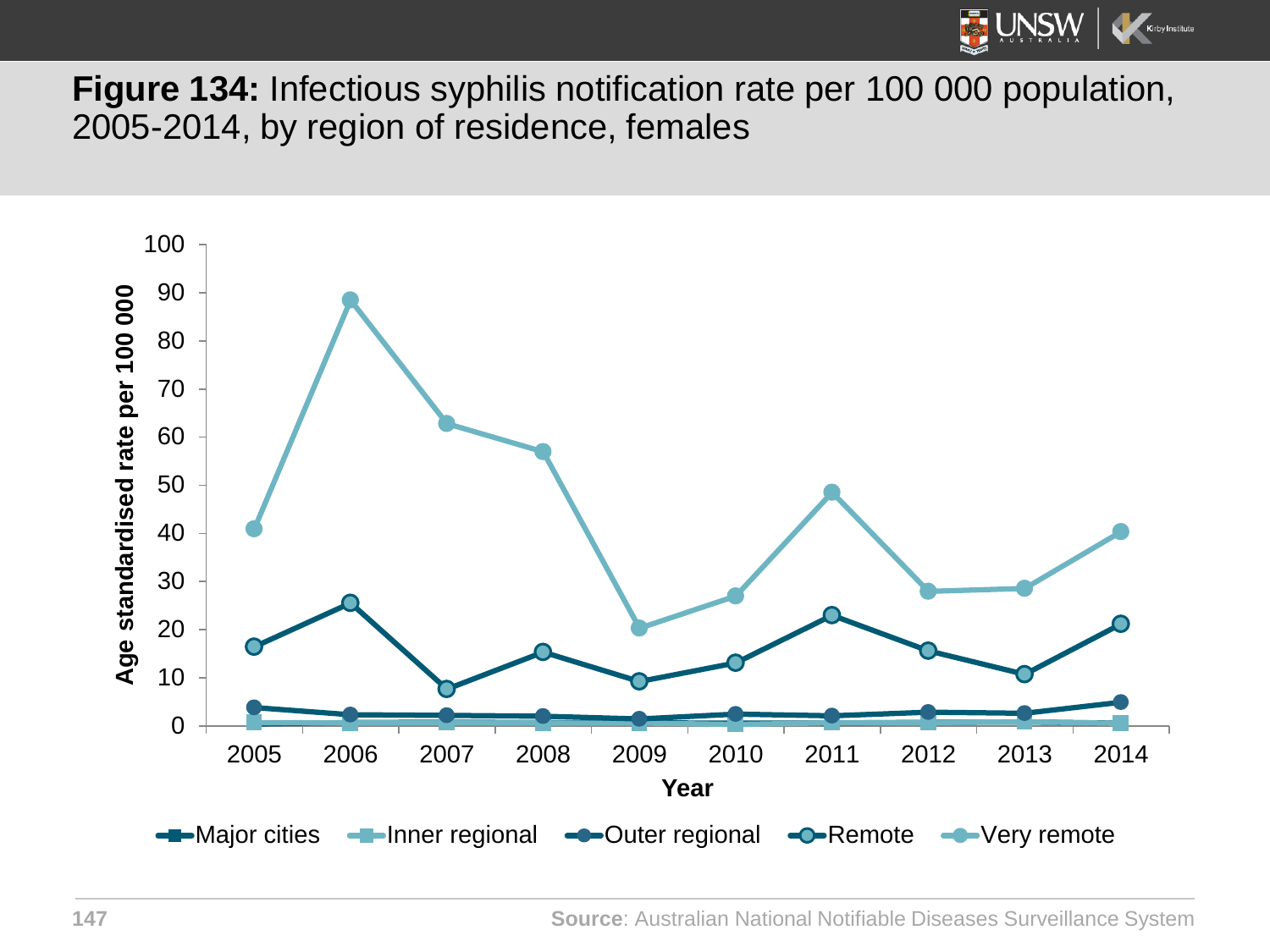

## **Figure 135:** Congenital syphilis cases per year, 2005-2014



**Source**: Australian National Notifiable Diseases Surveillance System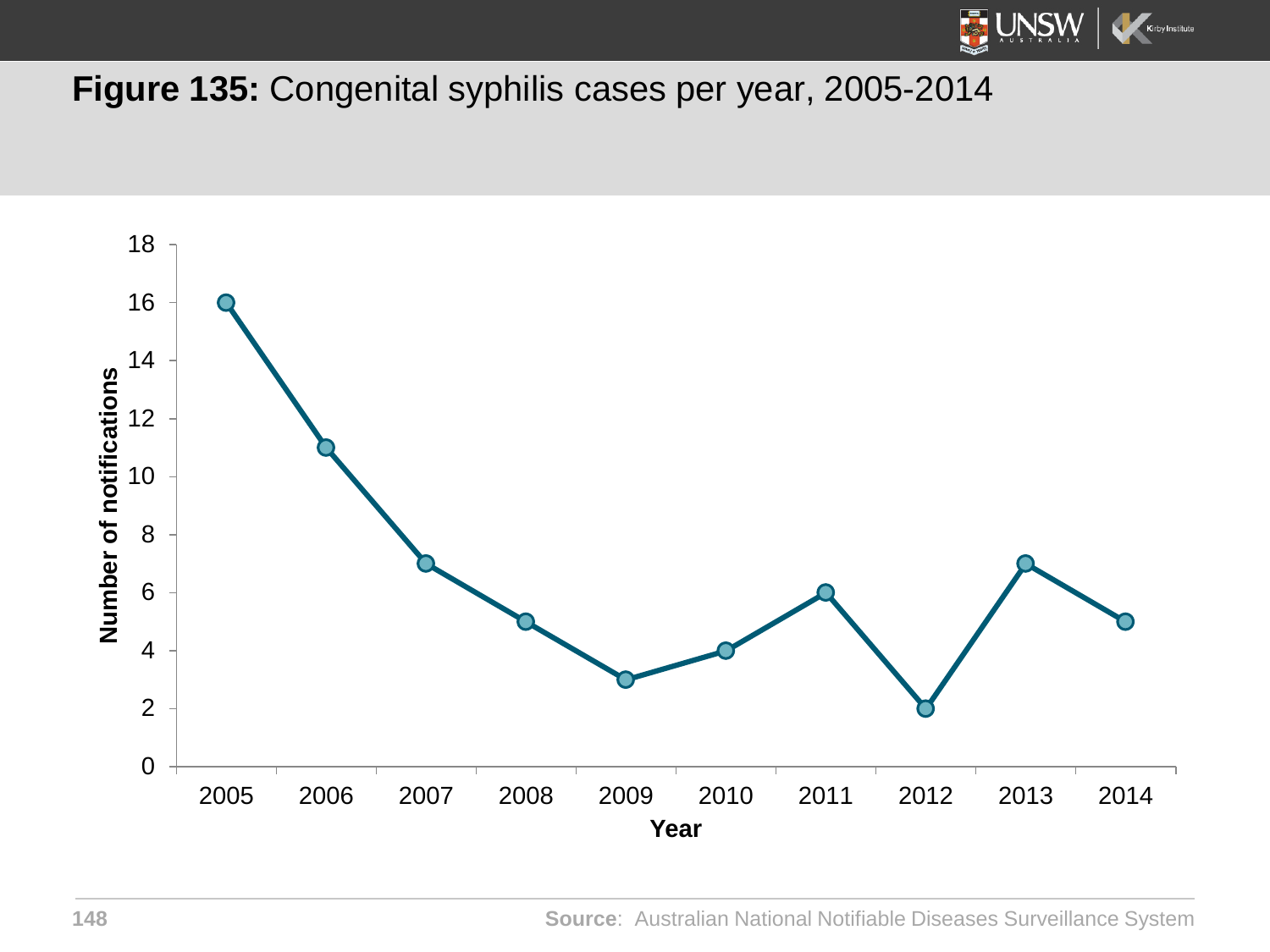

## **Figure 136:** Donovanosis notifications 2005-2014

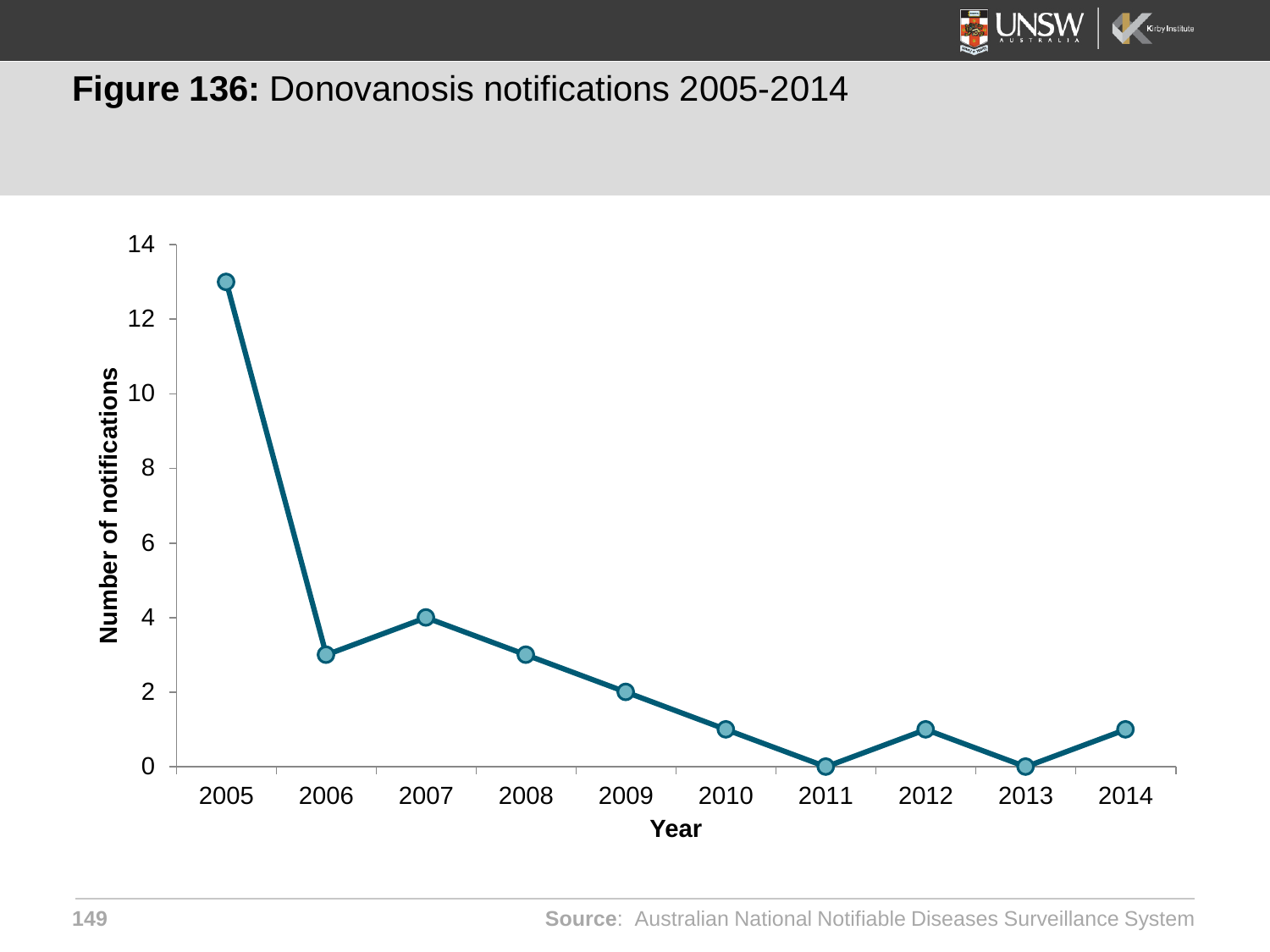

**Figure 137:** Chlamydia re-testing at sexual health clinics, 2011-2014



Number of diagnoses  $\blacksquare$  Number re-tested in 1-4 months  $\clubsuit$  % re-tested in 1-4 months In 2014, initial positive results are only included till the end of August, to allow time for re-testing

**Source:** The Australian Collaboration for Coordinated Enhanced Sentinel Surveillance of Sexually Transmitted Infections (STIs) and Blood Borne Viruses (BBVs) **150**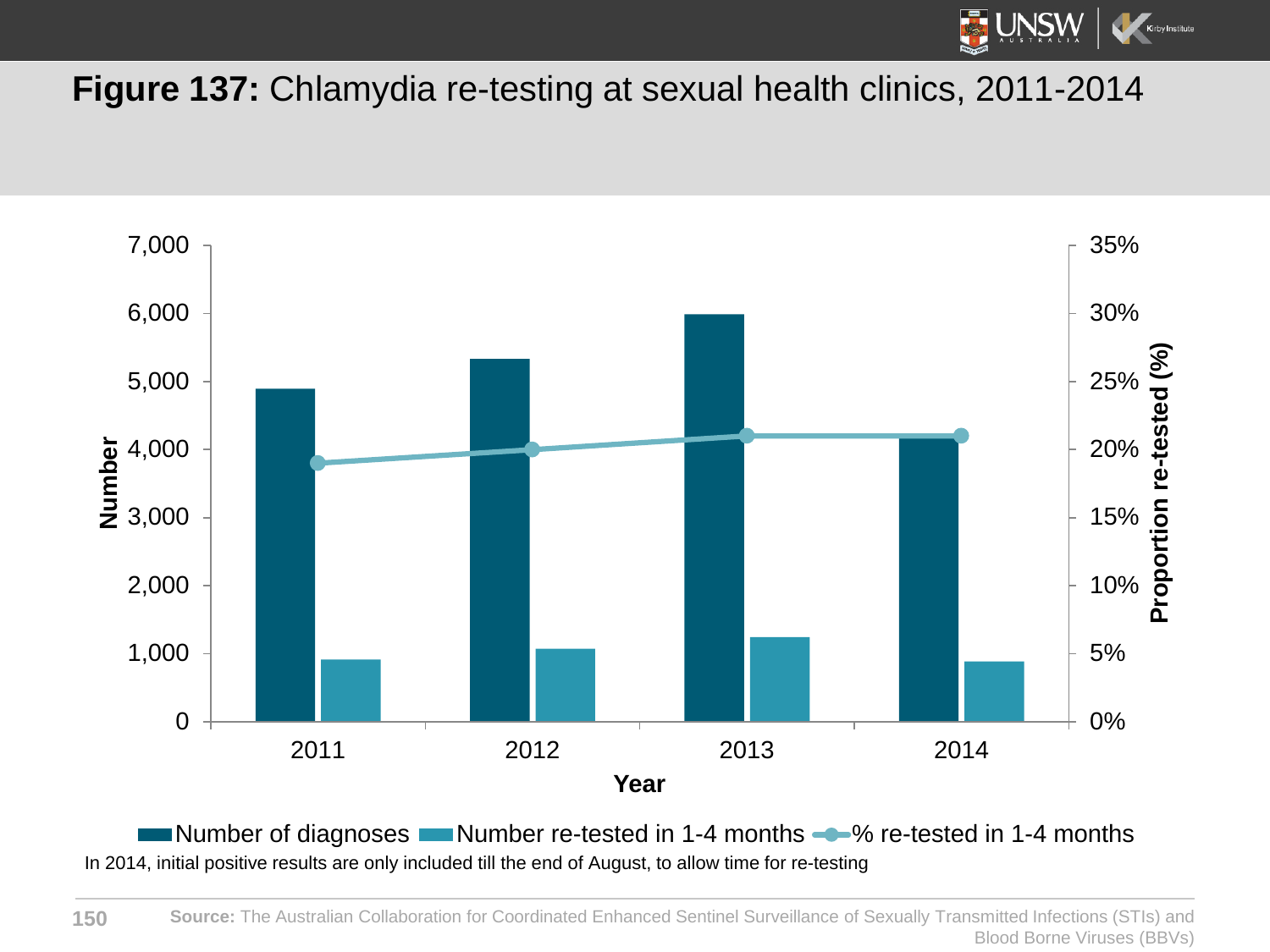

**Figure 138:** Chlamydia re-testing at general practice clinics, 2011-2014



In 2014, initial positive results are only included till the end of August, to allow time for re-testing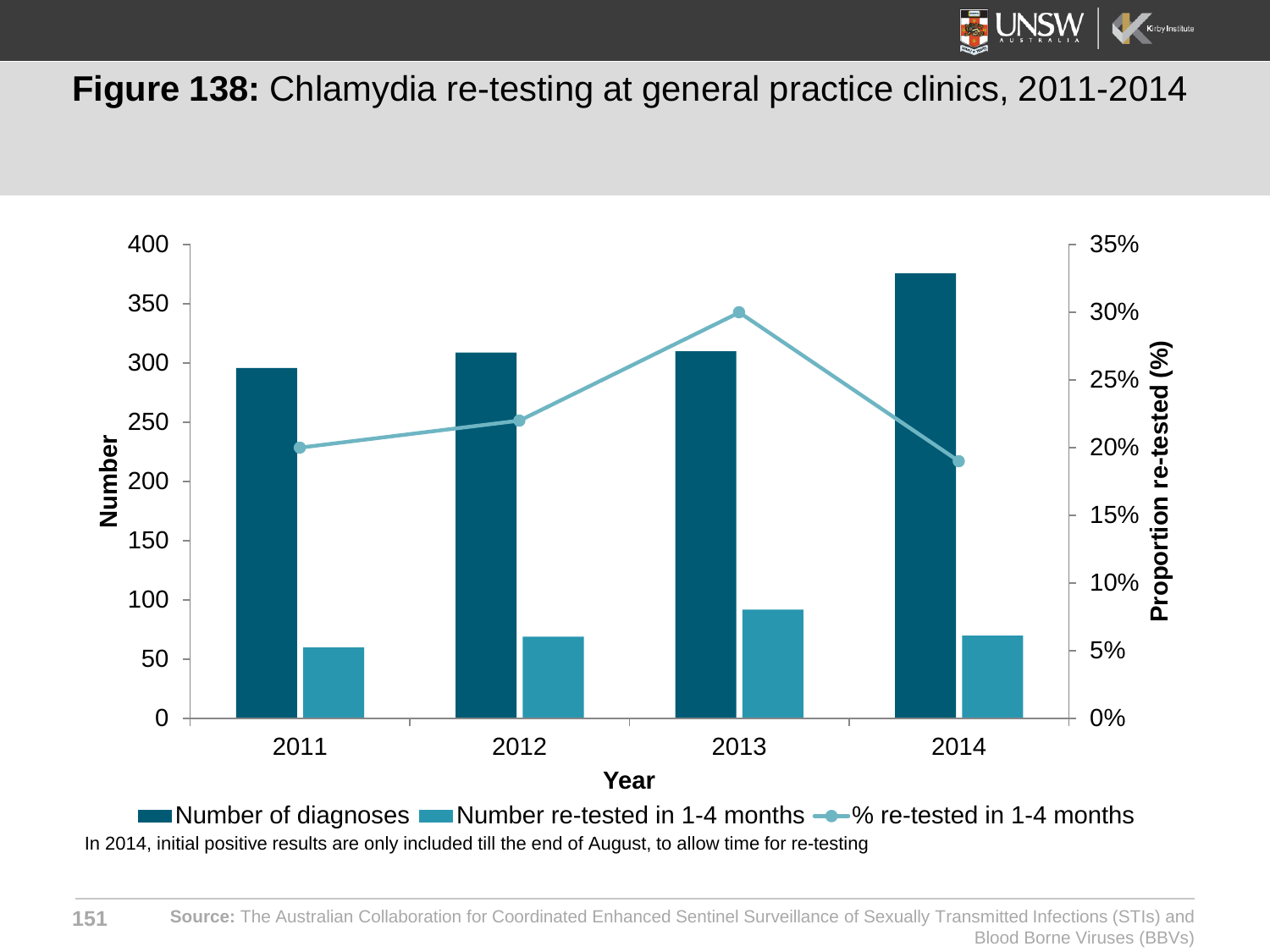

**Figure 139:** Three dose HPV vaccination coverage for all females turning 15 years of age, 2007-2014, by State/Territory (1/2)

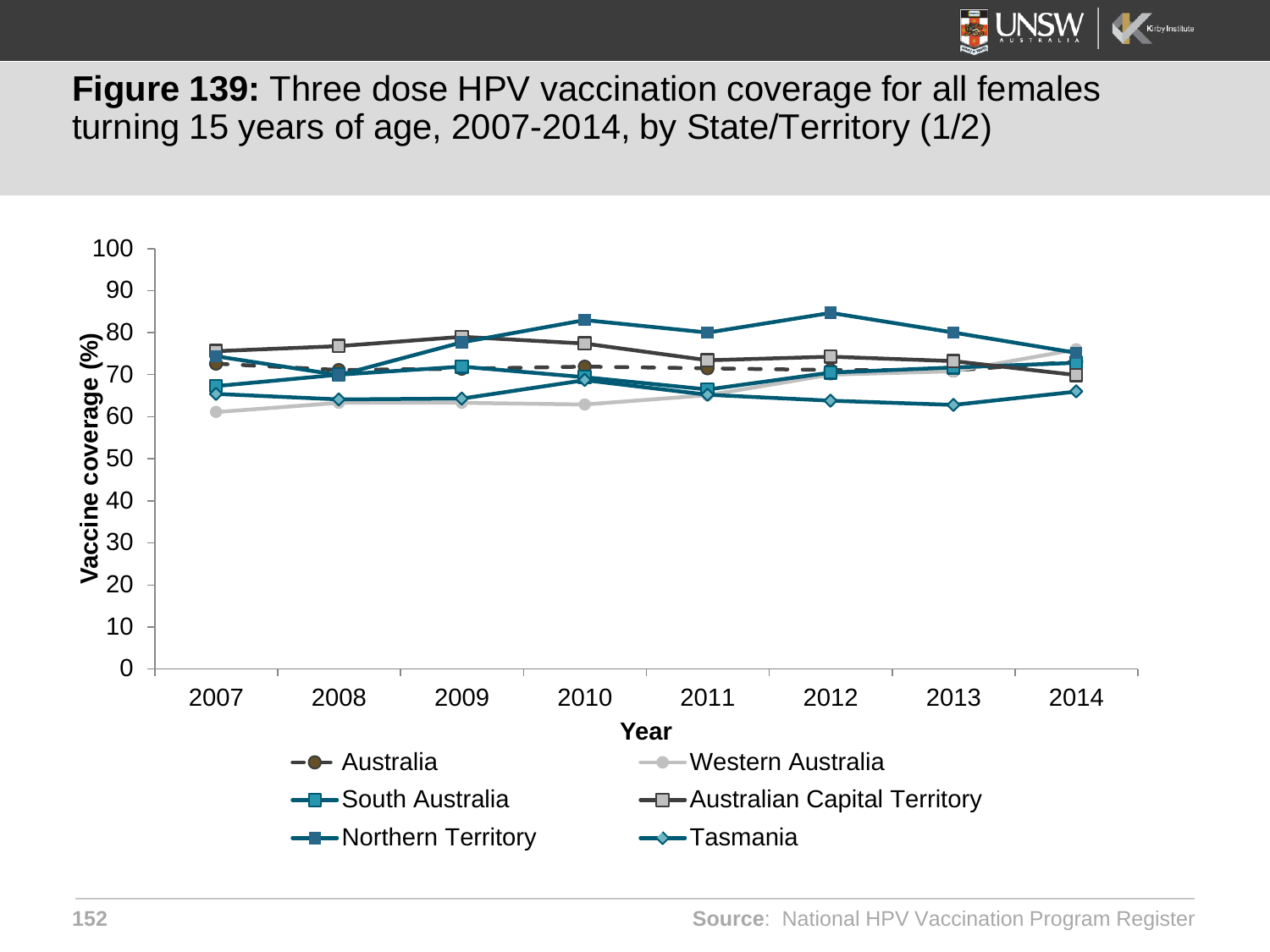

**Figure 139:** Three dose HPV vaccination coverage for all females turning 15 years of age, 2007-2014, by State/Territory (2/2)

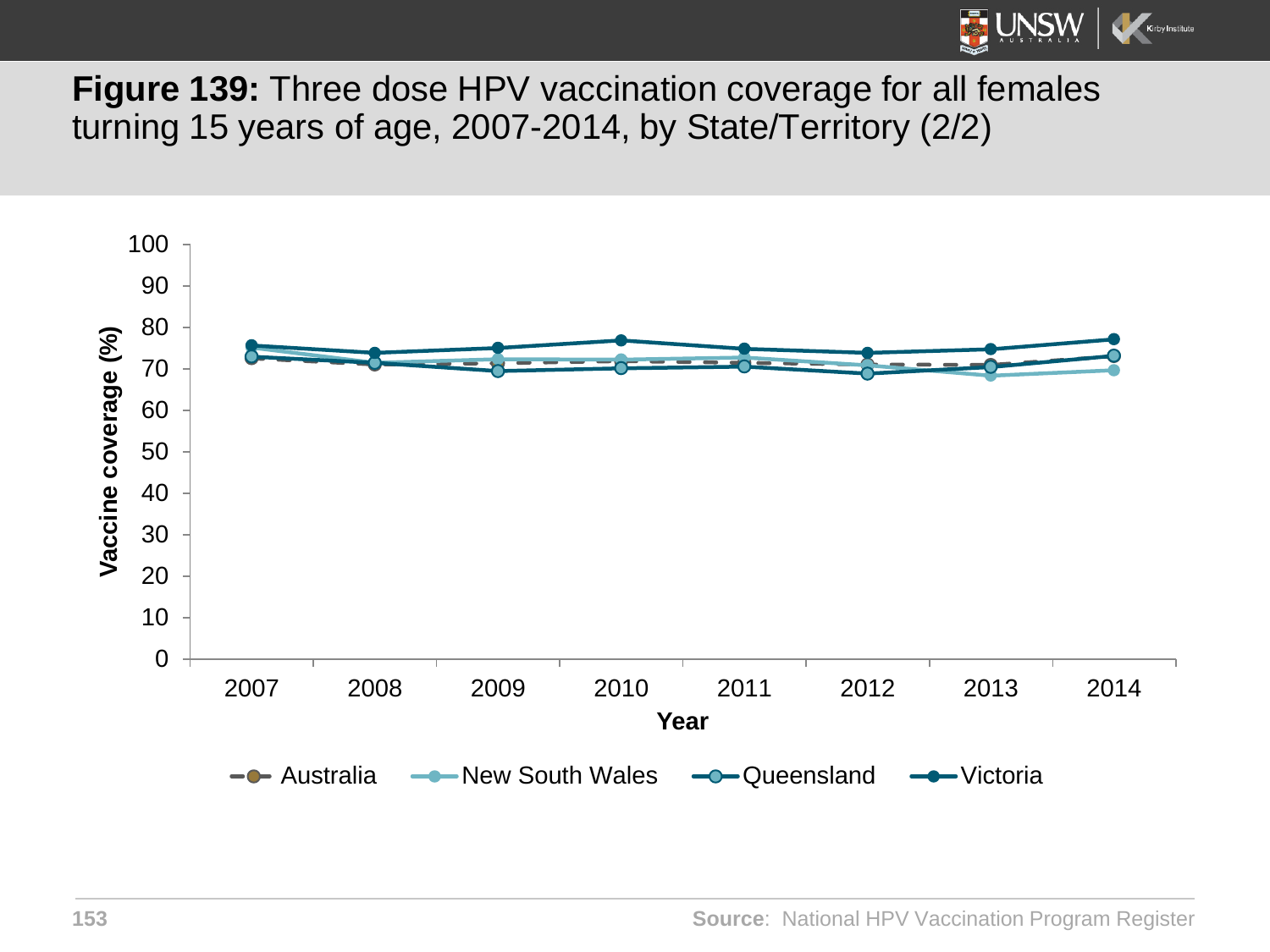

**Figure 140:** Three dose HPV vaccination coverage for all males and females turning 15 years of age, 2014



**154 Source**: National HPV Vaccination Program Register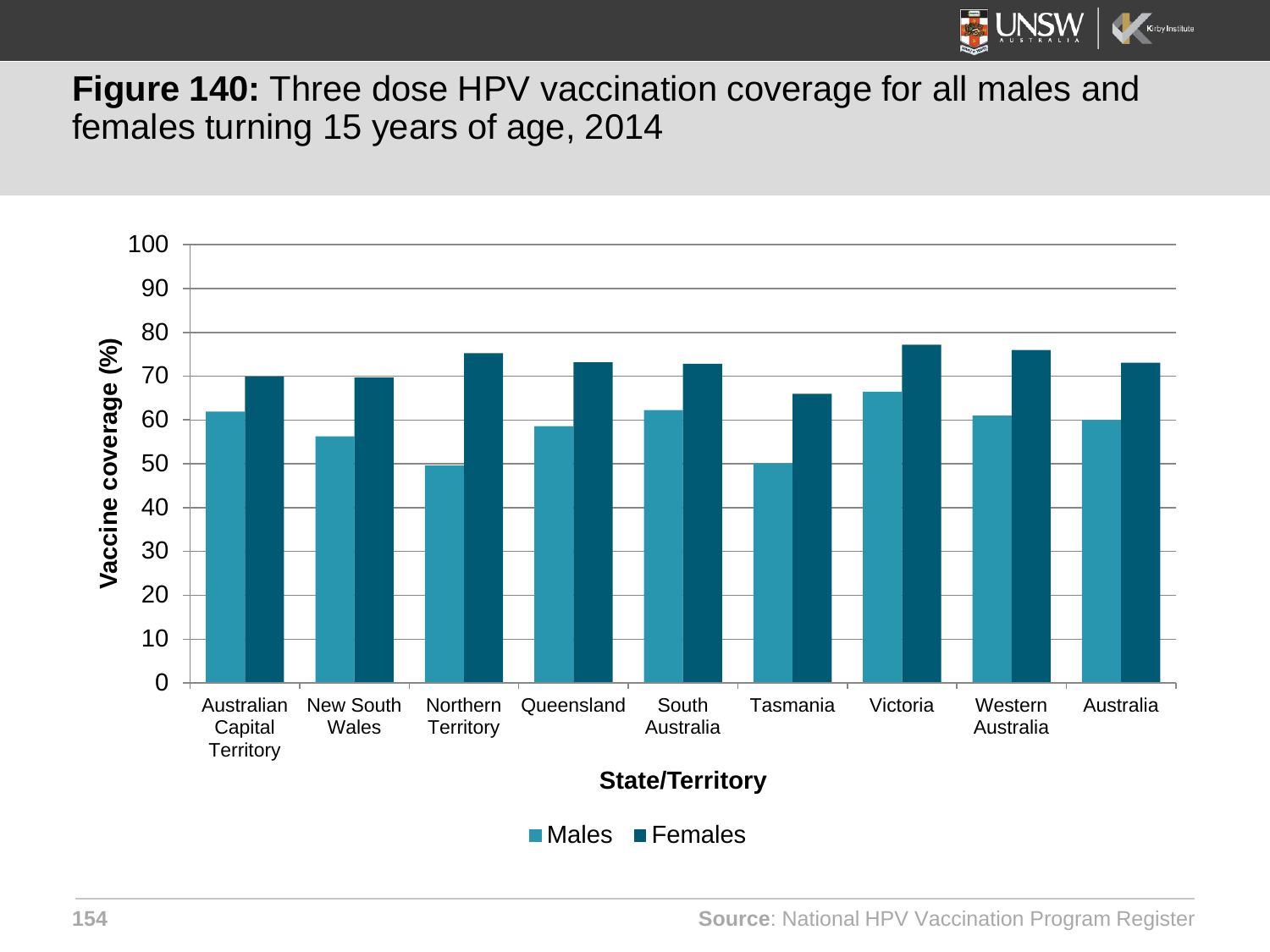

**Figure 141:** Proportion of Australian born women diagnosed with genital warts at first visit at sexual health clinics, 2004-2014, by age group



1 The first dotted line represents the start of the national HPV vaccination program for women in mid-2007 and the second dotted line represents the start of the national HPV vaccination program for men in 2013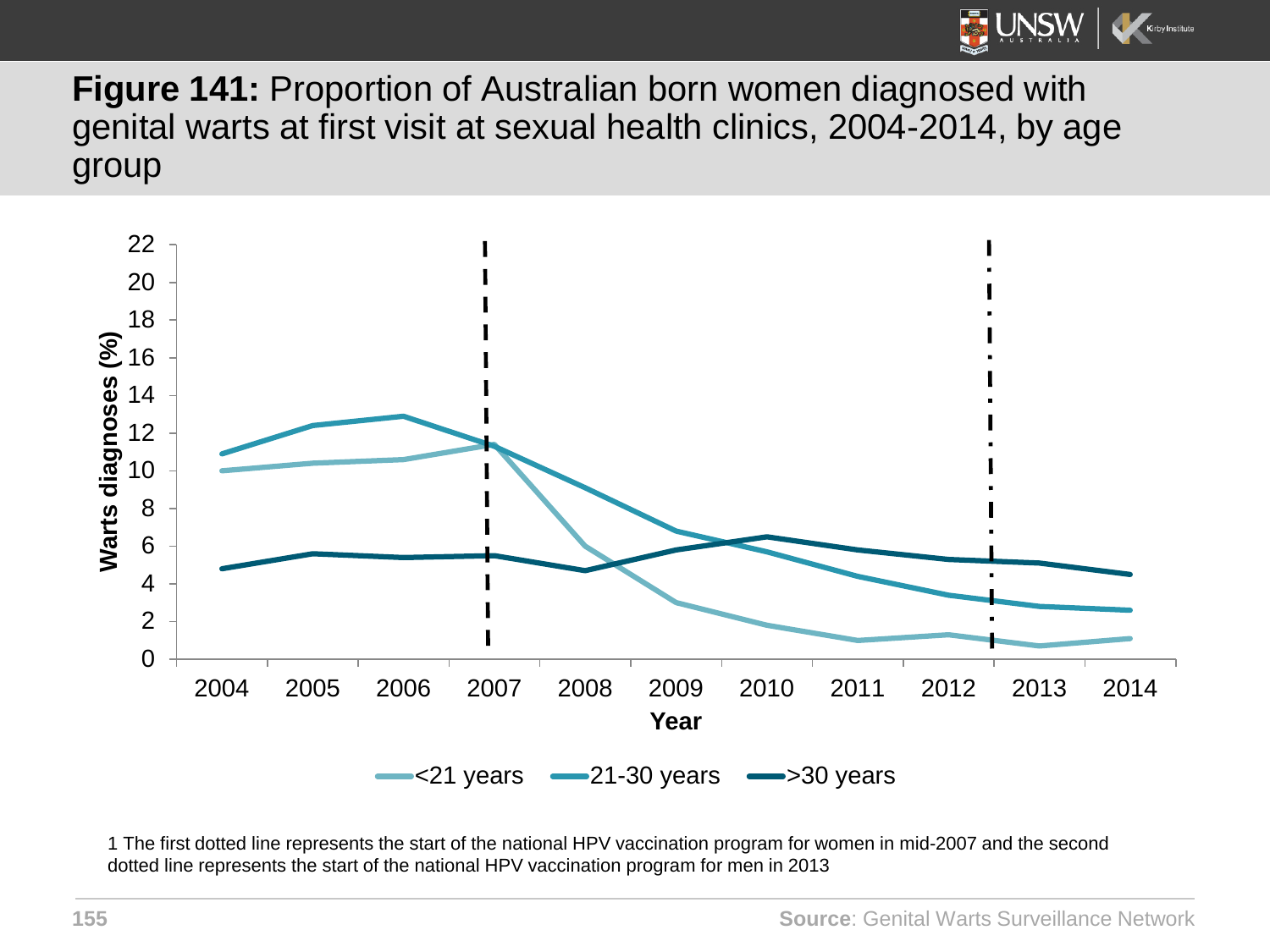

**Figure 142:** Proportion of Australian born heterosexual men diagnosed with genital warts at first visit at sexual health clinics, 2004-2014, by age group



1 The first dotted line represents the start of the national HPV vaccination program for women in mid-2007 and the second dotted line represents the start of the national HPV vaccination program for men in 2013